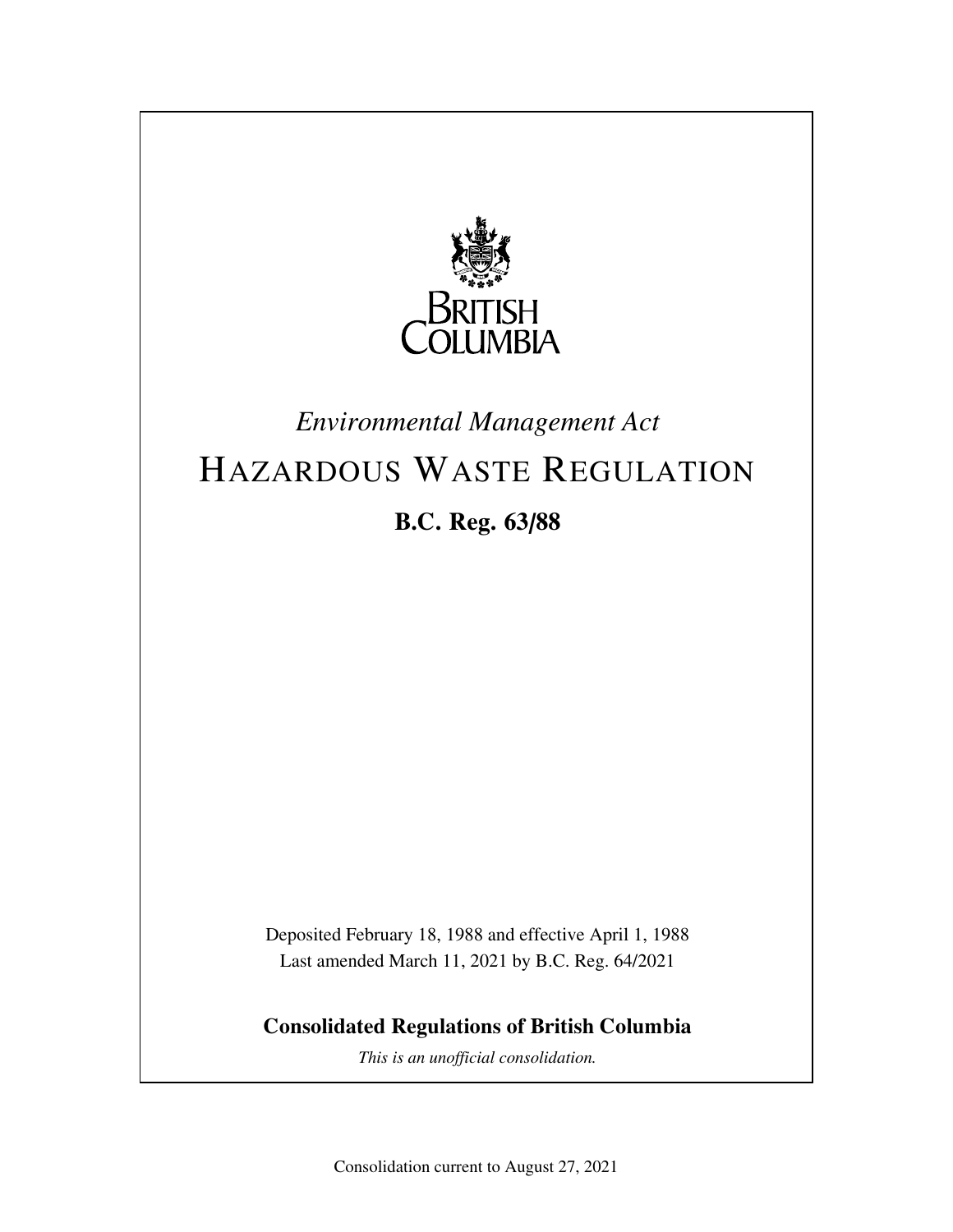B.C. Reg. 63/88 (O.C. 268/88), deposited February 18, 1988 and effective April 1, 1988, is made under the *Environmental Management Act*, S.B.C. 2003, c. 53, ss. 6, 9, 10, 21, 138 and 139.

This is an unofficial consolidation provided for convenience only. This is not a copy prepared for the purposes of the *Evidence Act*.

This consolidation includes any amendments deposited and in force as of the currency date at the bottom of each page. See the end of this regulation for any amendments deposited but not in force as of the currency date. Any amendments deposited after the currency date are listed in the B.C. Regulations Bulletins. All amendments to this regulation are listed in the *Index of B.C. Regulations*. Regulations Bulletins and the Index are available online at www.bclaws.ca.

See the User Guide for more information about the *Consolidated Regulations of British Columbia*. The User Guide and the *Consolidated Regulations of British Columbia* are available online at www.bclaws.ca.

Prepared by: Office of Legislative Counsel Ministry of Attorney General Victoria, B.C.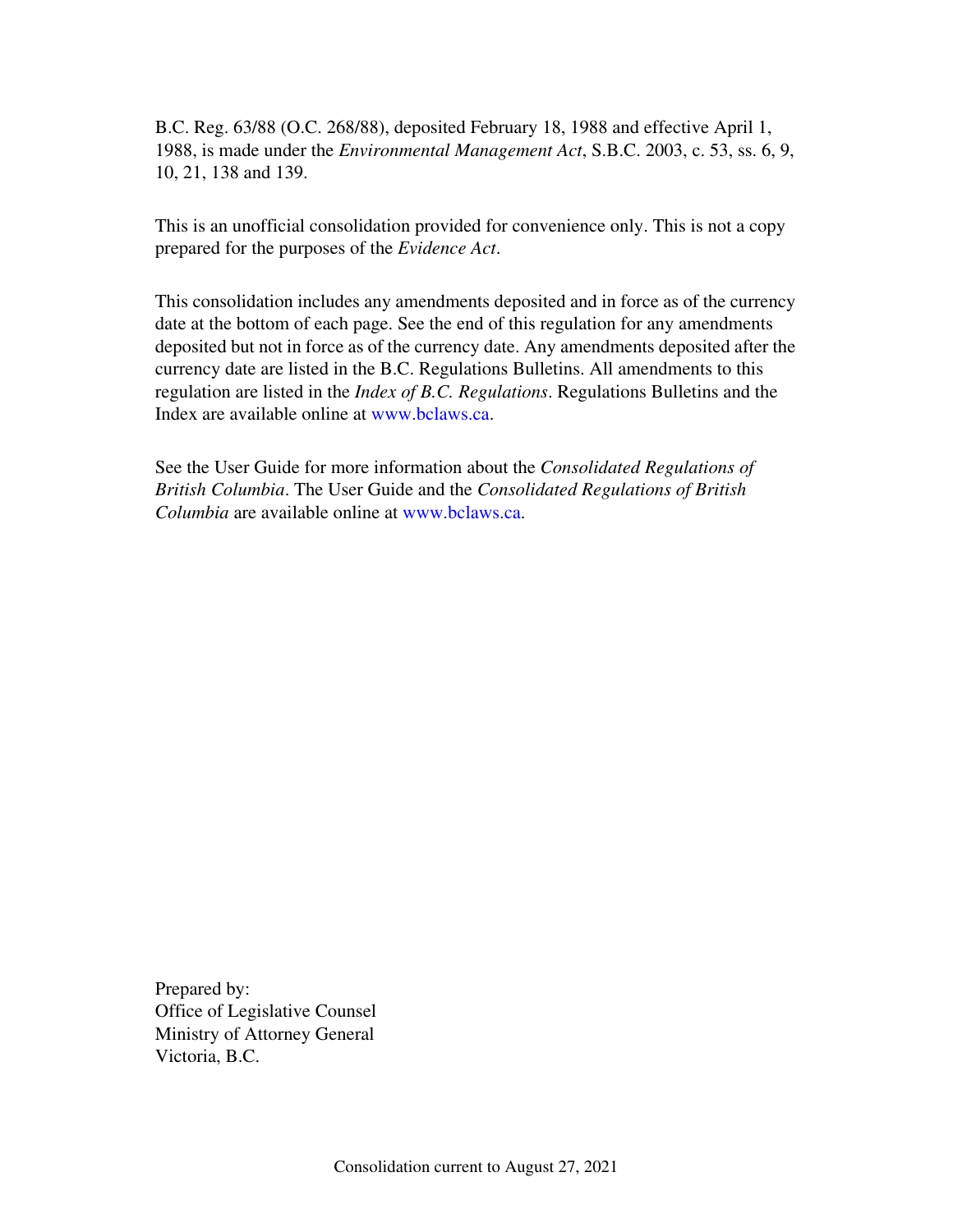# **HAZARDOUS WASTE REGULATION B.C. Reg. 63/88**

## *Contents*

|                | PART 1 - INTERPRETATION AND APPLICATION                           |    |
|----------------|-------------------------------------------------------------------|----|
| 1              | Interpretation                                                    | 1  |
| 1.1            | [Repealed]                                                        | 11 |
| $\overline{2}$ | General                                                           | 11 |
|                | PART 2 - MINIMUM SITING STANDARDS FOR ALL HAZARDOUS               |    |
|                | <b>WASTE FACILITIES</b>                                           |    |
| 3              | Siting standards                                                  | 12 |
|                | PART 3 - OPERATIONAL REQUIREMENTS FOR ALL HAZARDOUS               |    |
|                | <b>WASTE FACILITIES</b>                                           |    |
| $\overline{4}$ | Plans                                                             | 13 |
| 5              | Waste information                                                 | 14 |
| 6              | Waste record                                                      | 15 |
| 7              | Weather protection                                                | 16 |
| 8              | Access security                                                   | 16 |
| 9              | Prevention of fire, explosion and accidental reactions            | 16 |
| 10             | Spill protection and reporting                                    | 18 |
| 11             | Contingency plan                                                  | 18 |
| 12             | Emergency systems testing                                         | 19 |
| 13             | Personnel training                                                | 19 |
| 14             | Closure                                                           | 20 |
|                | <b>PART 4 - ADDITIONAL REQUIREMENTS</b>                           |    |
|                | <b>Division 1 - Recycle Facilities</b>                            |    |
| 15             | Operational requirements                                          | 21 |
|                | <b>Division 2 - Storage Facilities</b>                            |    |
| 16             | Operational requirements                                          | 21 |
| 17             | Performance standards                                             | 22 |
|                | 17.1 Additional requirements for storage of PCB wastes            | 23 |
|                | <b>Division 3 - Requirements For Treatment Facilities</b>         |    |
| 18             | Operational requirements                                          | 25 |
| 19             | Performance standards                                             | 26 |
|                | Division 4 - Requirements for Incinerators and Thermal Facilities |    |
| 20             | Operational requirements                                          | 26 |
| 21             | Performance standards                                             | 29 |
|                | <b>Division 5 - Mobile Facilities</b>                             |    |
| 22             | Siting requirements                                               | 31 |
| 23             | Operational requirements                                          | 31 |
| 24             | Performance standards                                             | 31 |
|                | <b>Division 6 - Secure Landfills</b>                              |    |
| 24.1           | Permit requirement                                                | 31 |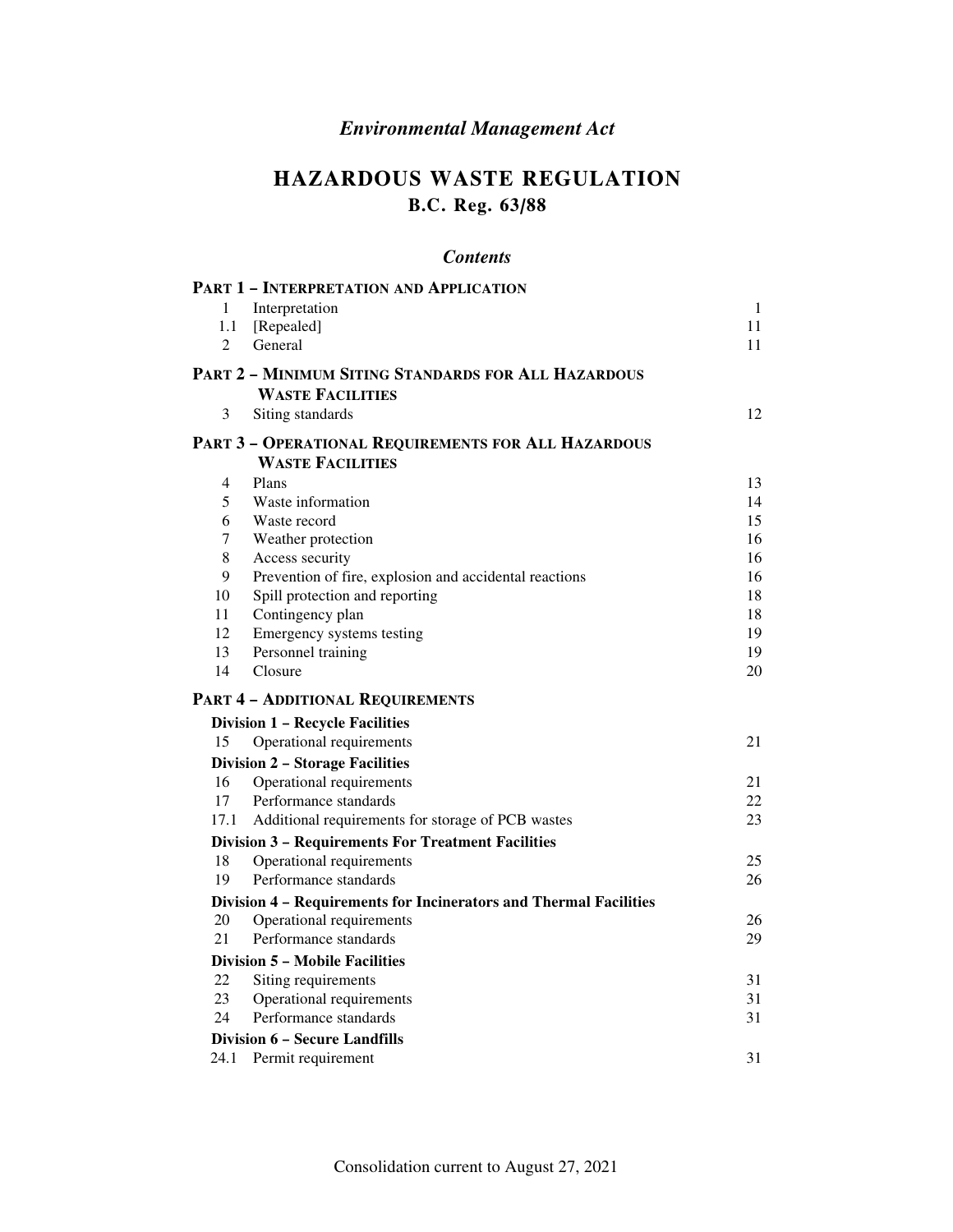| 25   | Siting requirements                                                          | 32 |
|------|------------------------------------------------------------------------------|----|
| 26   | Operational requirements                                                     | 33 |
| 27   | Performance standards                                                        | 35 |
|      | Division 7 - Waste Piles, Surface Impoundments and Land Treatment Facilities |    |
| 28   | Siting requirements for waste piles, surface impoundments and land           |    |
|      | treatment facilities                                                         | 37 |
| 29   | Operational requirements for waste piles, surface impoundments and land      |    |
|      | treatment facilities                                                         | 38 |
| 30   | Performance standards for waste piles                                        | 40 |
| 31   | Performance standards for surface impoundments                               | 41 |
| 32   | Performance standards for land treatment                                     | 42 |
|      | Division 8 - Disposal in a Secure Building                                   |    |
| 33   | Siting requirements                                                          | 43 |
| 34   | Operational requirements                                                     | 43 |
| 35   | Performance standards                                                        | 45 |
|      | <b>PART 5 - PROHIBITED MANAGEMENT PRACTICES</b>                              |    |
| 36   | Mixing and dilution                                                          | 46 |
| 37   | Underground injection                                                        | 46 |
| 38   | Floating facilities                                                          | 47 |
| 39   | Prohibition                                                                  | 47 |
|      |                                                                              |    |
|      | PART 6 - MANAGEMENT OF SPECIFIC HAZARDOUS WASTES                             |    |
| 39.1 | Non-application of other Parts                                               | 47 |
| 40   | Management of waste asbestos                                                 | 47 |
| 41   | Waste oil                                                                    | 48 |
| 41.1 | Hydrocarbon contaminated soil                                                | 49 |
| 42   | Pest control product wastes and containers                                   | 50 |
| 42.1 | Waste paint                                                                  | 52 |
| 42.2 | Collection and storage of household hazardous waste                          | 53 |
| 42.3 | Requirements for establishment and operation of a return collection facility | 53 |
| 42.4 | Operating requirements for a return collection facility                      | 55 |
|      | <b>PART 7 - ADMINISTRATIVE REQUIREMENTS</b>                                  |    |
| 43   | Registration of hazardous waste                                              | 57 |
| 44   | Provincial identification number                                             | 58 |
| 45   | Licence to transport                                                         | 59 |
| 45.1 | Classification of hazardous waste                                            | 59 |
| 46   | Manifest requirements                                                        | 61 |
| 47   | Loads from multiple consignors                                               | 62 |
| 47.1 | Multiple carrier shipments                                                   | 63 |
| 47.2 | Shipments of multiple different wastes                                       | 64 |
| 48   | Storage of hazardous waste                                                   | 64 |
| 49   | Analytical methods                                                           | 65 |
|      |                                                                              |    |
|      | <b>PART 8 - CONTAINERS FOR HAZARDOUS WASTE</b>                               |    |
| 50   | Storage and transportation                                                   | 65 |
|      | <b>PART 9 - SPECIFIC EXEMPTIONS</b>                                          |    |
| 51   | Application for change in requirements                                       | 67 |
| 52   | Hazardous wastes from accidental spills or abandonment                       | 68 |
| 53   | Delisting                                                                    | 69 |
|      |                                                                              |    |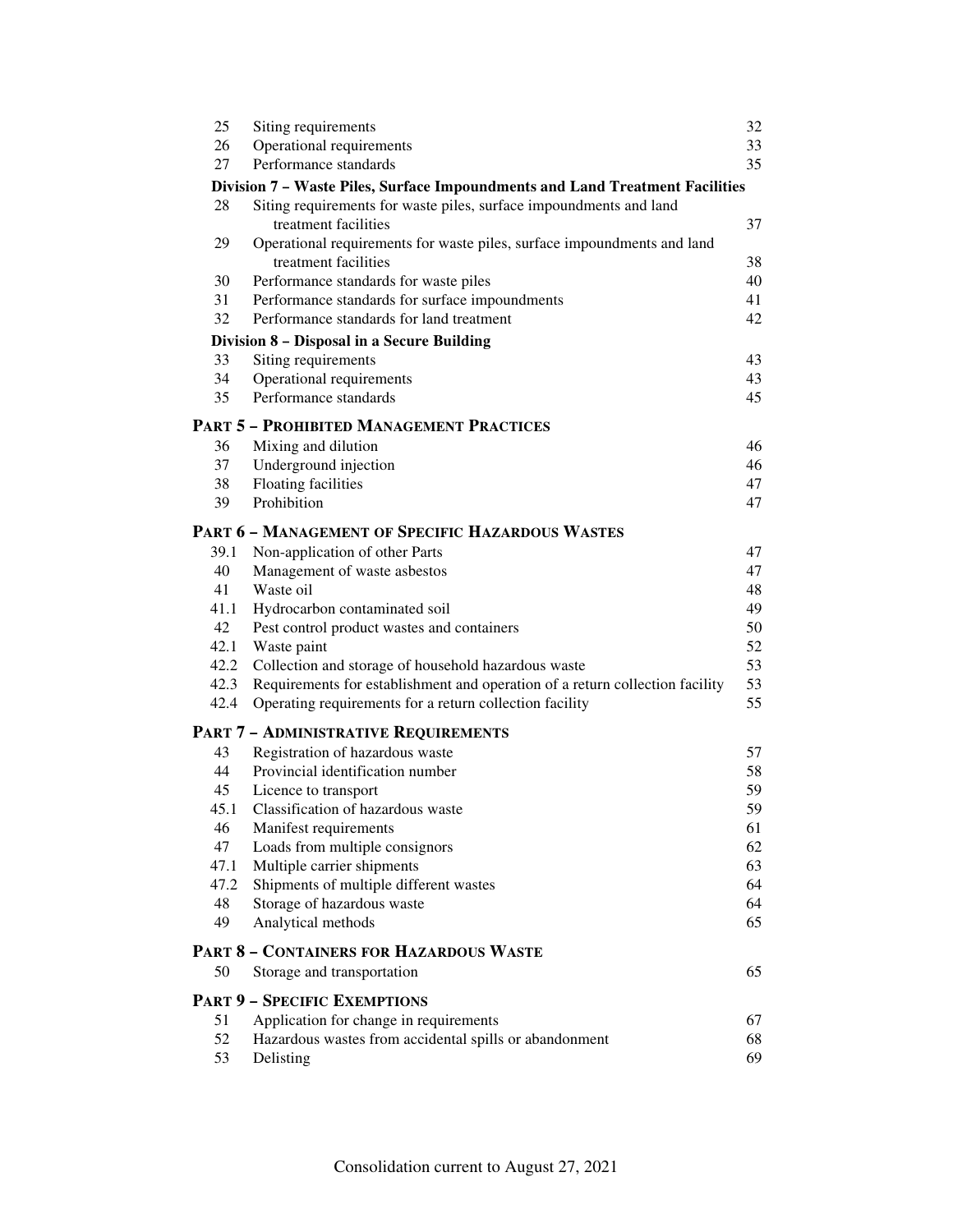| <b>PART 10 - TRANSITIONAL PROVISION</b> |     |
|-----------------------------------------|-----|
| [Repealed]<br>54                        | 69  |
| <b>SCHEDULE 1</b>                       | 70  |
| <b>SCHEDULE 1.1</b>                     | 71  |
| <b>SCHEDULE 1.2</b>                     | 71  |
| <b>SCHEDULE 2</b>                       | 73  |
| <b>SCHEDULE 3</b>                       | 73  |
| <b>SCHEDULE 4</b>                       | 74  |
| <b>SCHEDULE 5</b>                       | 83  |
| <b>SCHEDULE 6</b>                       | 96  |
| <b>SCHEDULE 7</b>                       | 97  |
| <b>SCHEDULE 8</b> [Repealed]            | 100 |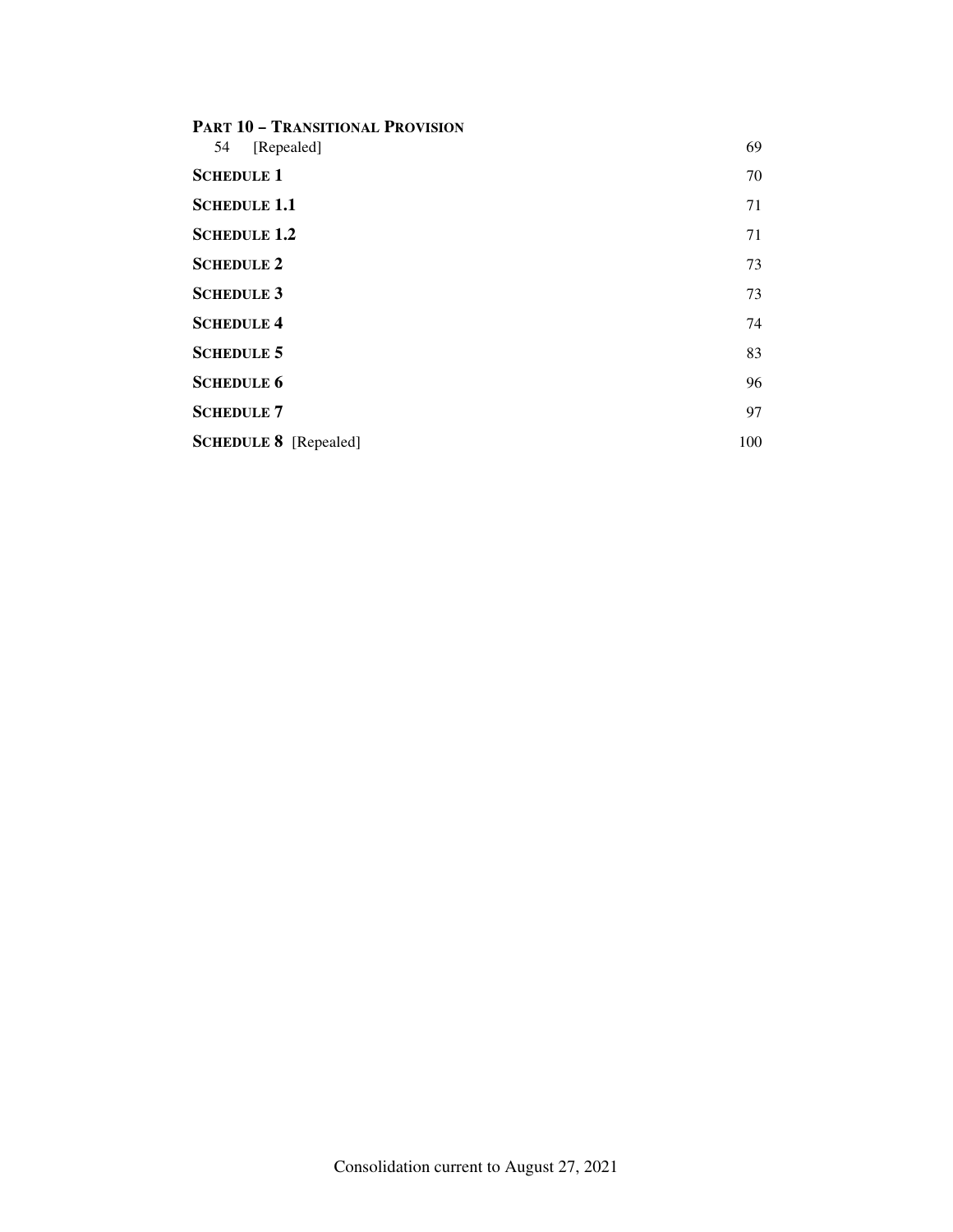Consolidation current to August 27, 2021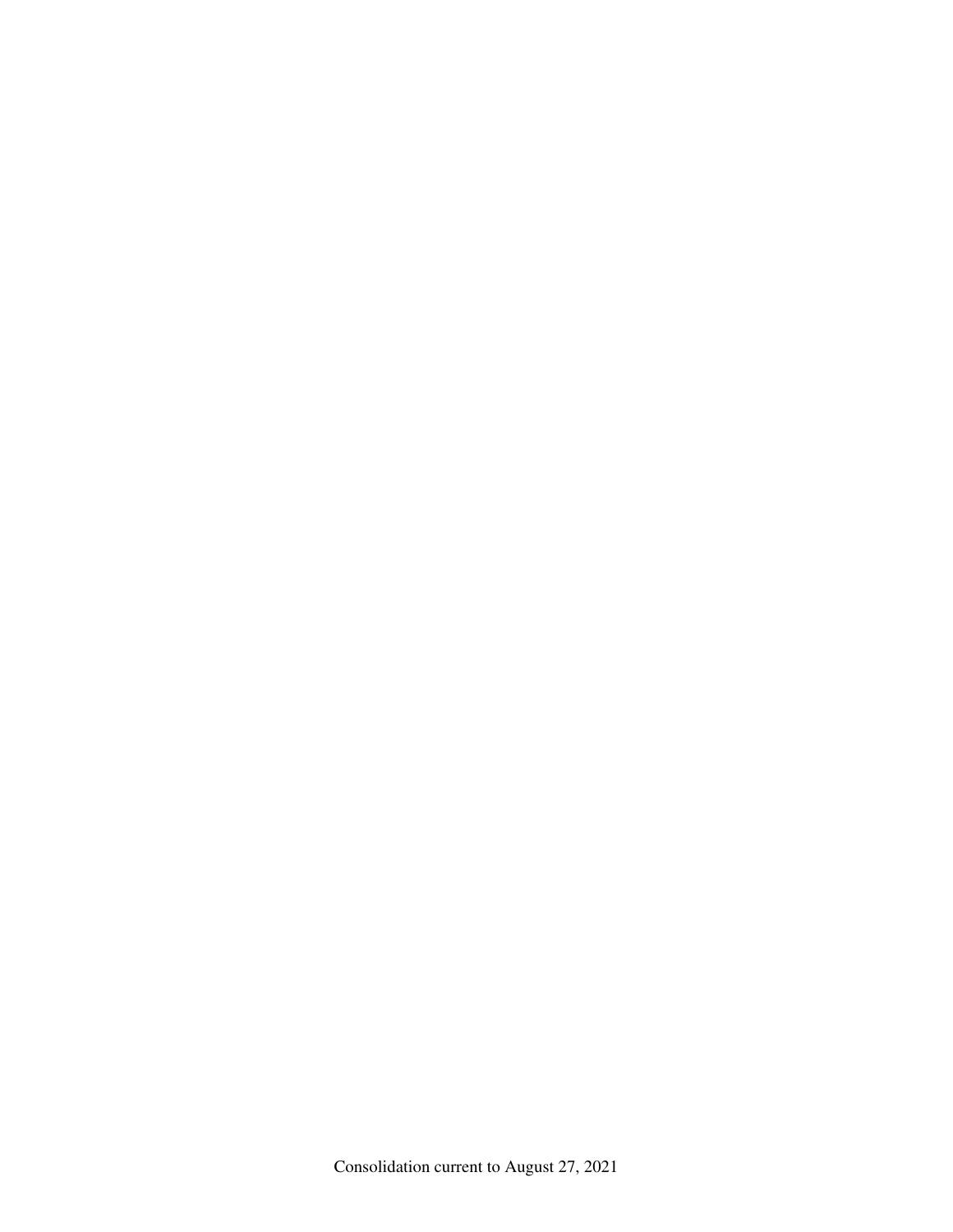# *Environmental Management Act*

# **HAZARDOUS WASTE REGULATION B.C. Reg. 63/88**

# **PART 1 – INTERPRETATION AND APPLICATION**

#### **Interpretation**

**1** (1) In this regulation:

- **"100 year flood"** means a flood of such a magnitude that the chance of it being equalled or exceeded in any given year is one in one hundred;
- **"200 year flood"** means a flood of such magnitude that the chance of it being equalled or exceeded in any given year is one in two hundred;
- **"200 year floodplain"** means land where the chance of a flood occurring in any given year is at least one in two hundred;
- **"Act"** means the *Environmental Management Act*;
- **"aquifer"** includes any soil or rock formation that has sufficient porosity and water yielding ability to permit the extraction or injection of water at reasonably useful rates;
- **"authorized consignee"** means a consignee who has
	- (a) a registered site number and an operational plan approved by a director, or
	- (b) a written authorization from a director to accept hazardous waste;

**"biomedical waste"** means waste generated by

- (a) human or animal health care facilities,
- (b) medical or veterinary research and teaching establishments,
- (c) health care teaching establishments,
- (d) clinical testing or research laboratories, and
- (e) facilities involved in the production or testing of vaccines,

and includes

- (f) human anatomical waste, consisting of human tissue, organs and body parts,
- (g) animal waste, including
	- (i) animal tissues, organs, body parts, carcasses and bedding, and
	- (ii) animal blood and blood products, consisting of
		- (A) animal fluid blood and blood products,
		- (B) items saturated or dripping with animal blood,
		- (C) body fluids contaminated with animal blood, and
		- (D) animal body fluids removed for diagnosis or during surgery, treatment or autopsy,
- (h) microbiology laboratory waste consisting of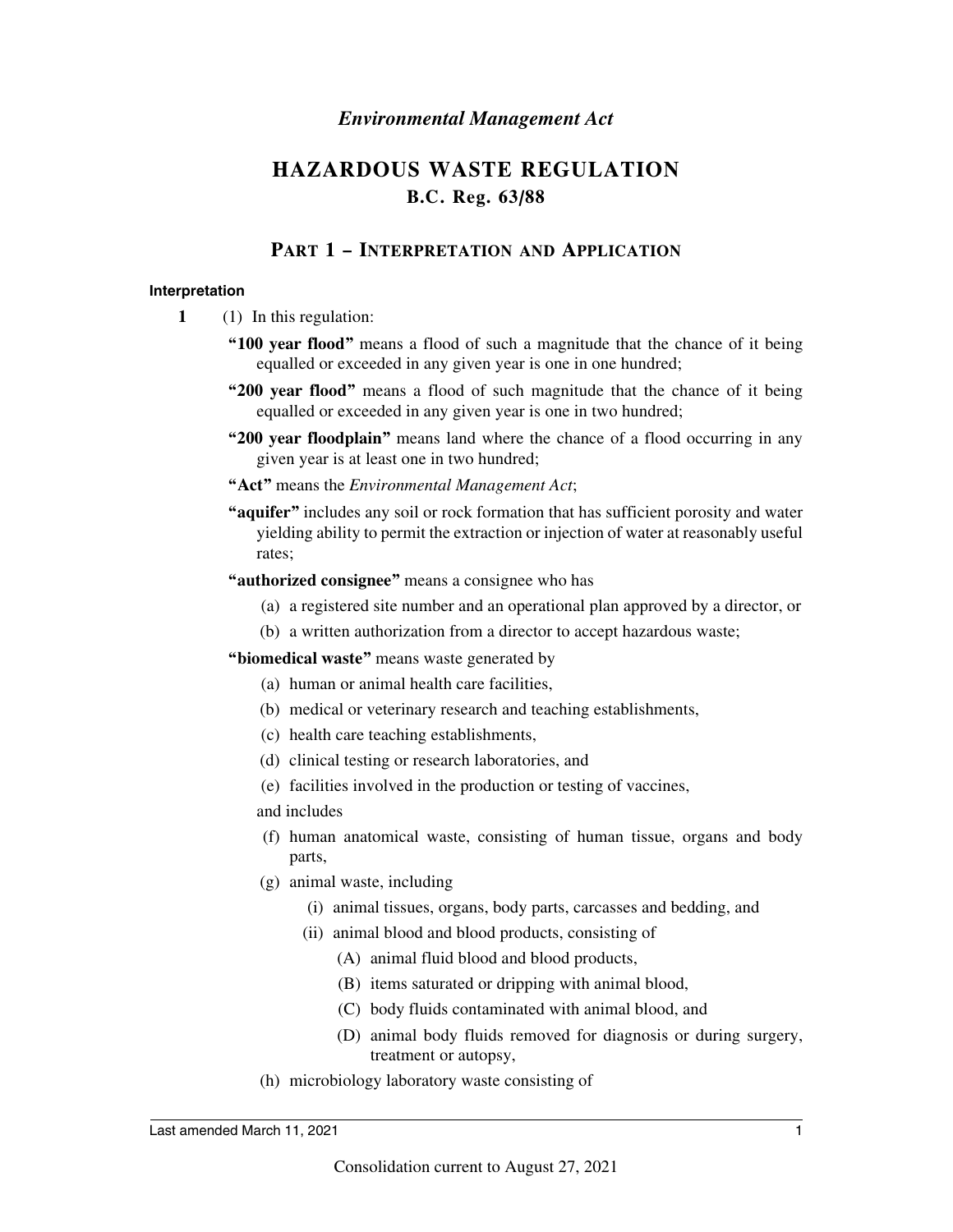- (i) laboratory cultures,
- (ii) stocks of specimens of micro-organisms,
- (iii) live or attenuated vaccines,
- (iv) human or animal cell cultures used in research, and

laboratory material that has come into contact with any of the above,

- (i) human blood and blood products, consisting of
	- (i) human fluid blood and blood products,
	- (ii) items saturated or dripping with human blood,
	- (iii) body fluids contaminated with human blood, and
	- (iv) human body fluids removed for diagnosis or during surgery, treatment or autopsy, and
- (j) clinical and laboratory waste sharps consisting of needles, syringes, blades or laboratory glass capable of causing punctures or cuts,

but does not include

- (k) waste from animal husbandry,
- (l) household waste,
- (m) waste controlled in accordance with the *Health of Animals Act* (Canada),
- (n) waste generated in food production, general building maintenance or office administration activities in a facility referred to in paragraphs (a) to (e), or
- (o) microbiology laboratory waste, human blood and body fluid waste or waste sharps after those wastes have been disinfected or decontaminated by an approved process,
- (p) waste described in paragraph (g) after a medical or infection control professional has certified that the waste does not contain a virus or agent listed in Risk Group 2, 3 or 4, as defined in the federal transportation of dangerous goods regulations,
- (q) human teeth, hair or nails,
- (r) animal teeth, hair, nails, hooves or feathers, or
- (s) human urine or feces;

**"buffer zone"** means land used to separate a facility from other land;

- **"bulk load"** means a shipment in which 2 or more individual hazardous waste consignments are carried together within a larger container;
- **"carrier"** means a person to whom section 10 (2) of the Act applies because the person transports more than the quantity of hazardous waste prescribed in section 46 (1) of this regulation;
- **"cell"** means a compartment within a landfill;
- **"chlorobiphenyls"** means the chlorobiphenyls that have the molecular formula  $C_{12}H_{10-n}Cl_n$  in which "n" is greater than 2;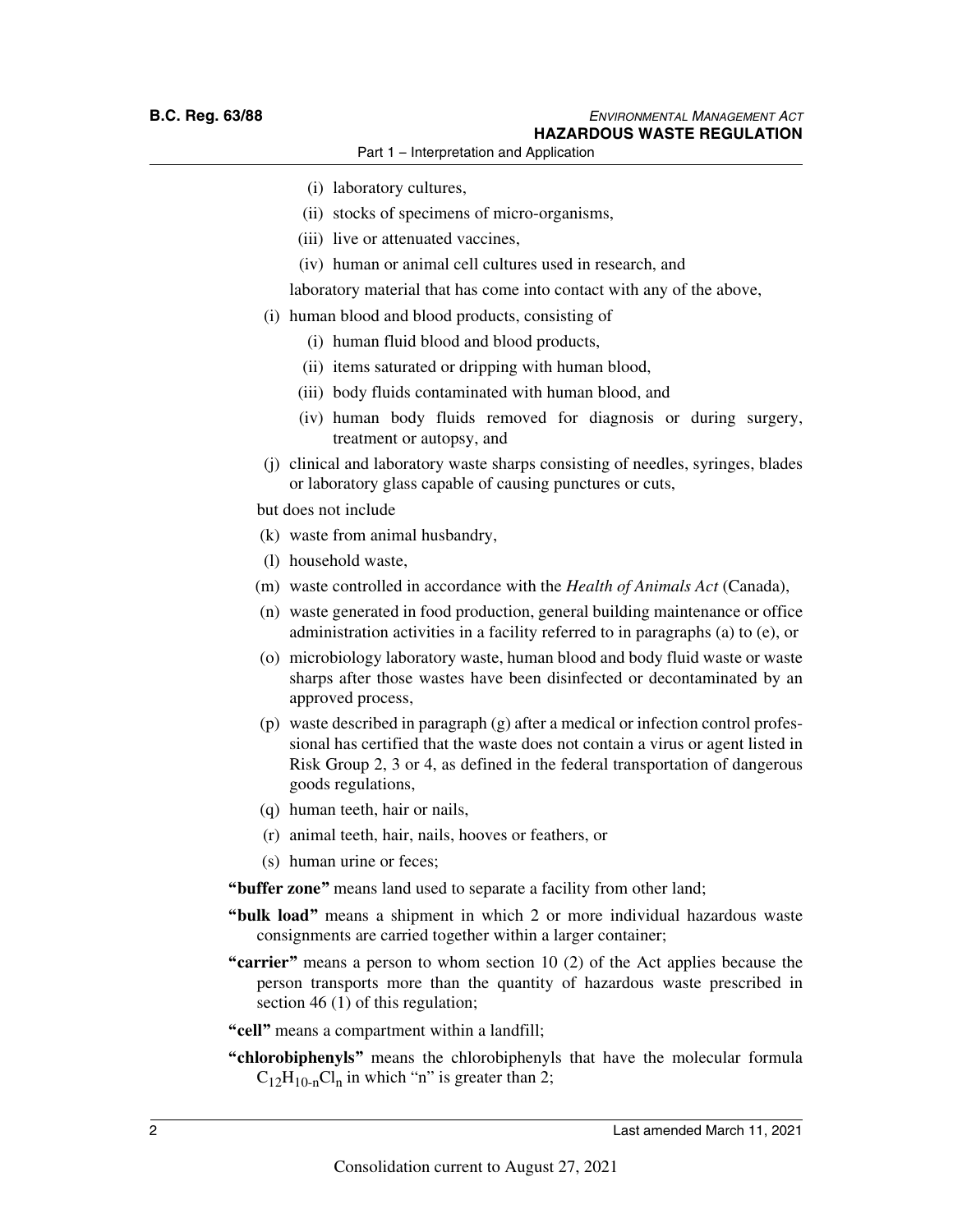- **"consignee"** means a person to whom section 10 (3) of the Act applies because the person receives more than the quantity of hazardous waste prescribed in section 46 (1) of this regulation;
- **"consignor"** means a person to whom section 10 (1) of the Act applies because the person
	- (a) produces or stores hazardous waste, and
	- (b) causes or allows more than the quantity of hazardous waste prescribed in section 46 (1) of this regulation to be transported from the property where it is produced or stored;
- **"container"** means a portable receptacle in which waste is stored, transported, treated, disposed of, or otherwise handled;
- **"contaminated site"** has the same meaning as in Part 4 of the Act;
- **"contamination"** has the same meaning as in Part 4 of the Act;
- **"dangerous goods"** means dangerous goods as defined in section 2 of the federal Act and as regulated in the federal dangerous goods regulations, except for the exemption for dangerous goods within manufacturing or processing facilities under section 1.25 of the federal dangerous goods regulations;
- **"dioxin TEQ"** means the dioxin toxicity equivalent value which is determined by adding the products of the measured concentrations of each dioxin and furan congener listed in Column 1 of Schedule 1 multiplied by the toxicity equivalency factor (TEF) listed opposite in Column 2, as measured by test methods approved by a director;
- **"displacement"** means the relative movement of any 2 sides of a fault measured in any direction;
- **"disposal"** means the introduction of waste into the environment through any discharge, deposit, emission or release to any land, water or air by means of facilities designed, constructed and operated so as to minimize the effect on the environment;
- **"disposal in a secure building"** means the storage of hazardous waste that is intended to be permanent in an above ground secure building;
- **"ex situ"**, in relation to soil, sediment, surface water or groundwater, means that the soil, sediment, surface water or groundwater has been physically removed or excavated from where it originated;
- **"facility"** means any works that are designed to or do handle, store, treat, destroy or dispose of hazardous waste, and includes recycle facilities, storage facilities, treatment facilities, incinerators, thermal treatment facilities, mobile facilities, secure landfills, piles, surface impoundments, land treatment facilities and secure buildings;
- **"fault"** means a geological fracture along which rocks on one side have been displaced with respect to those on the other side;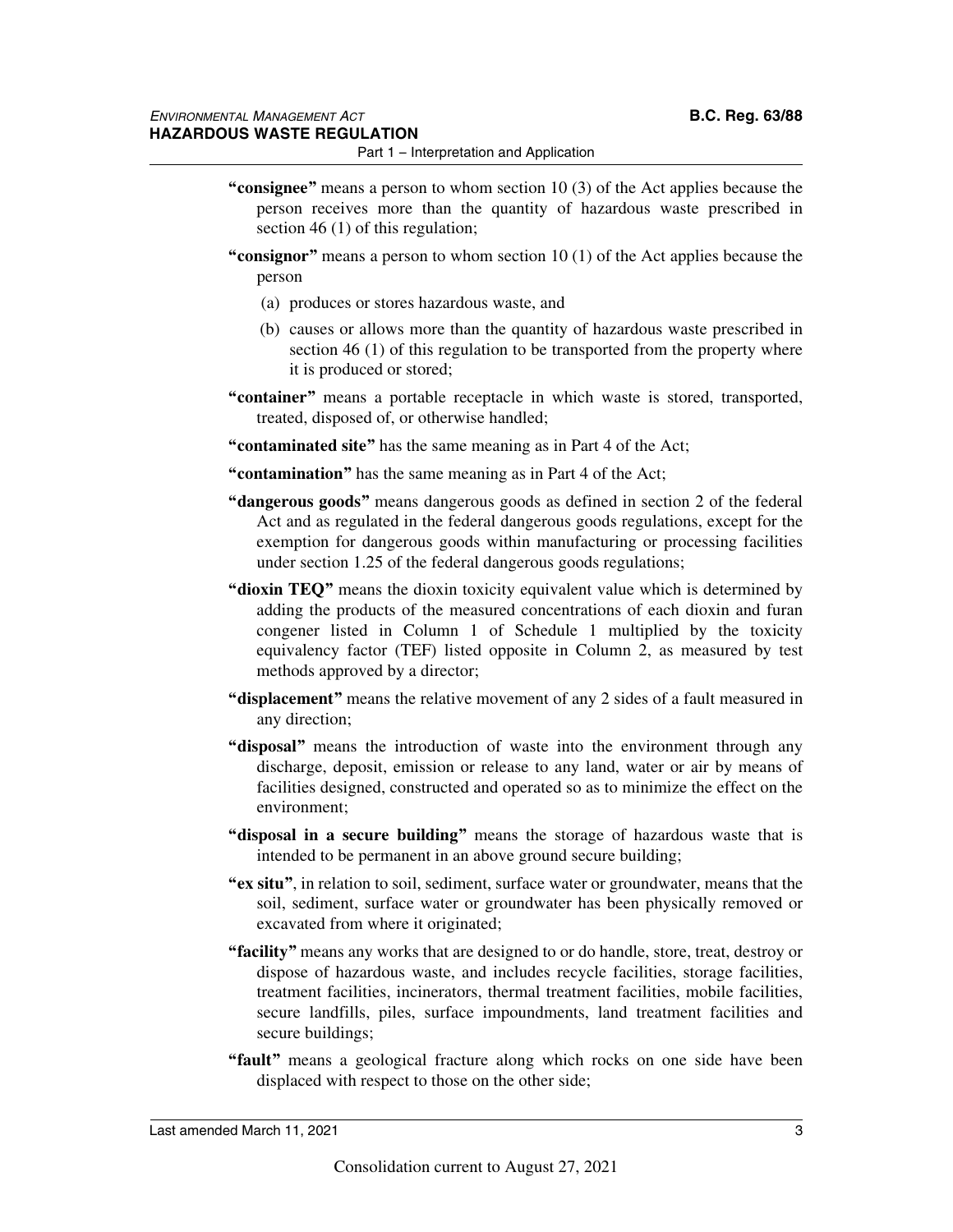- Part 1 Interpretation and Application
- **"federal Act"** means the *Transportation of Dangerous Goods Act, 1992* (Canada), as amended from time to time;
- **"federal dangerous goods regulations"** means the Transportation of Dangerous Goods Regulations, SOR/2001-286, as amended from time to time;
- **"federal interprovincial movement regulations"** means the Interprovincial Movement of Hazardous Waste Regulations, SOR/2002-301, as amended from time to time;
- **"free liquid"** means any quantity of a liquid which is separated from a solid when subjected to the Free Liquid Test Procedure described in Part 3 of Schedule 4;
- **"groundwater"** means water below the ground surface in a zone of saturation;

#### **"hazardous waste"** means

- (a) dangerous goods if they
	- (i) are no longer used for their original purpose, and
	- (ii) meet the criteria for Class 2, 3, 4, 5, 6, 8 or 9 of the federal dangerous goods regulations,

including those that are recycled, treated, abandoned, stored or disposed of, intended for recycling, treatment or disposal or in storage or transit before recycling, treatment or disposal,

- (b) PCB wastes,
- (b.1) biomedical wastes,
	- (c) wastes containing dioxin,
	- (d) waste oil,
	- (e) waste asbestos,
	- (f) waste pest control product containers and wastes containing pest control products, including wastes produced in the production of treated wood products using pest control products,
	- (g) leachable toxic waste,
	- (h) waste containing tetrachloroethylene,
- (h.1) wastes listed in Schedule 7,
- (h.2) Repealed. [B.C. Reg. 261/2006, s. 1 (b).]
	- (i) waste containing polycyclic aromatic hydrocarbon, and
- (i.1) Repealed. [B.C. Reg. 319/2004, s. 3 (e).]
- (i.2) on site media that is stored ex situ unless the on site media is stored for one of the purposes set out under subsection (3),

but does not include

- (j) household refuse that is collected from residential premises,
- (k) domestic sewage,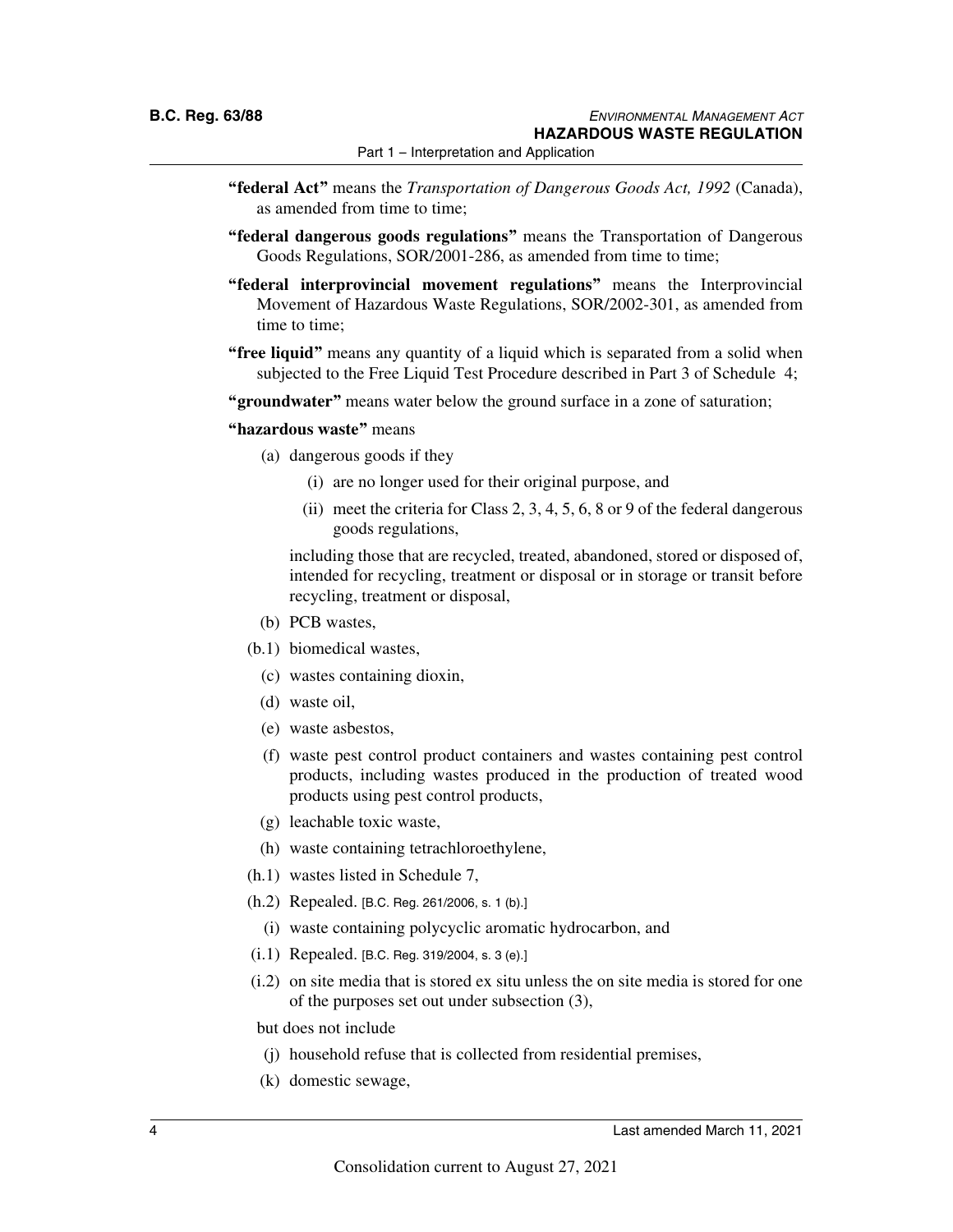- (l) dangerous goods that are defective, surplus or otherwise not usable for their intended purpose and that are in the process of being returned directly to a manufacturer or supplier,
- (m) asphalts and tars used in the manufacture of asphaltic concrete and roofing materials,
- (n) and (o) Repealed. [B.C. Reg. 214/2004, s. 1 (l).]
- (p) waste wood products treated with wood preservatives or wood protection products registered under the *Pest Control Products Act* (Canada),
- (q) household hazardous waste that
	- (i) is removed from a return collection facility in accordance with an authorization from the owner of the return collection facility, and
	- (ii) is to be reused for its originally intended purpose,
- (r) wood ash, or pulp mill dregs and grit, that would be hazardous waste only because they are classified under the federal dangerous goods regulations as class 8, or
- (s) waste that
	- (i) has a pH greater than or equal to 2.0 and less than or equal to 12.5, and
	- (ii) would be a hazardous waste only because it is classified under the federal dangerous goods regulations as class 8 because of pH,
- (t) on site media;
- **"holocene fault"** means a fault which is or has been active or has had displacement during the last 11 000 years;
- **"household hazardous waste"** means a hazardous waste that
	- (a) results from any of the following involving anything in a "product category" as defined in the Recycling Regulation, B.C. Reg. 449/2004:
		- (i) a domestic activity at a residence,
		- (ii) personal use, or
		- (iii) a person's use in relation to the person's own residence, and
	- (b) under a regulation must be accepted at a return collection facility;
- **"household hazardous waste collection facility"** means a permanent place that is operated for the collection and storage of household hazardous waste;
- **"hydrocarbon contaminated soil"** means soil, sand, gravel, rock or similar naturally occurring material which is only contaminated with a petroleum product including, but not limited to, gasoline, diesel, fuel oil, hydraulic oil and lubricating oil;
- **"ignitable"** means having the properties of
	- (a) gases in Class 2.1,
	- (b) flammable liquids in Class 3, or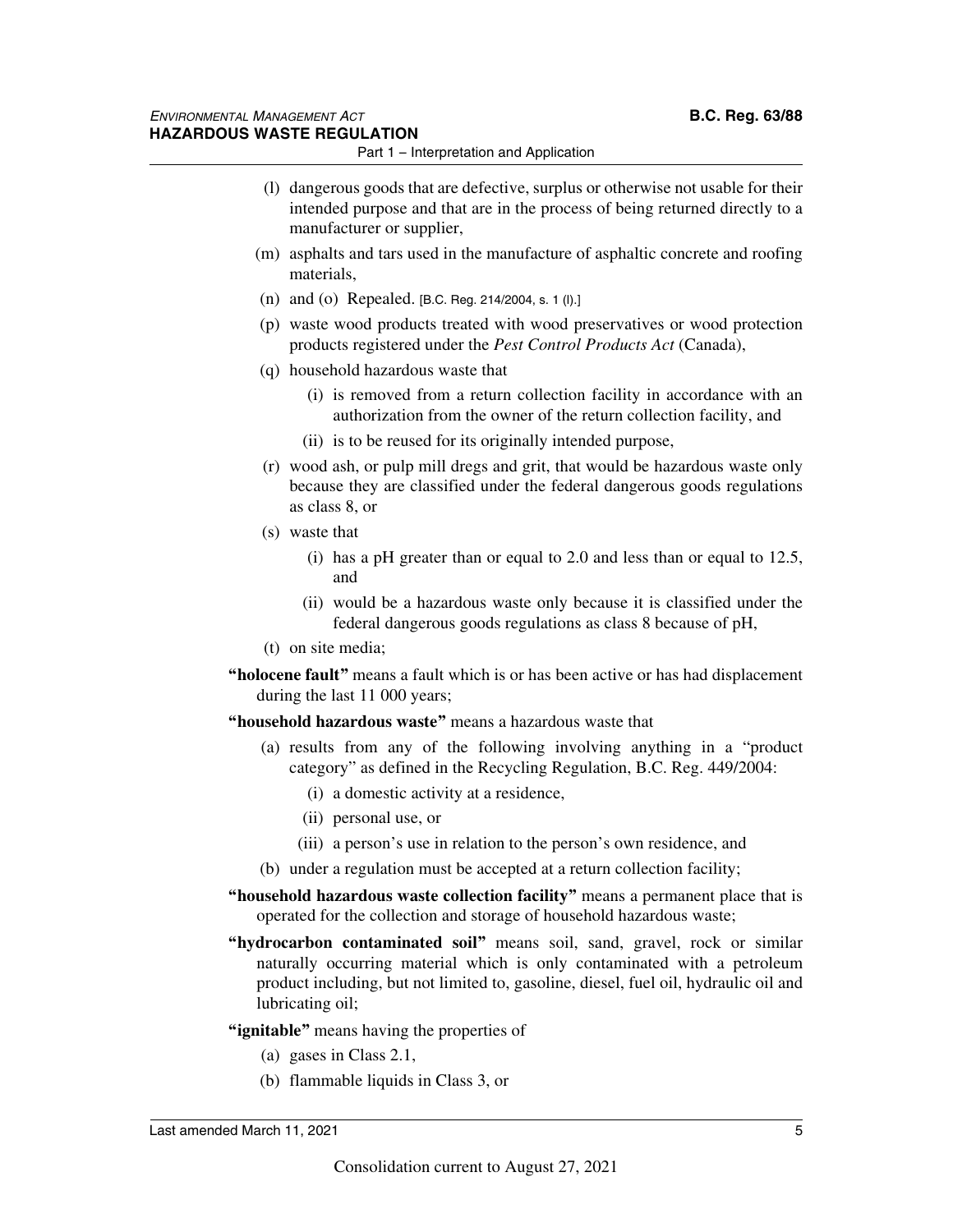(c) flammable solids, substances liable to spontaneous combustion or substances that on contact with water emit flammable gases in Class 4

of the federal dangerous goods regulations;

- "**impervious**" means having a permeability not greater than  $1 \times 10^{-7}$  cm per second when subjected to a head of 0.305 m of water;
- **"incinerator"** means a thermal treatment facility using controlled flame combustion;
- **"incompatible hazardous waste"** means a hazardous waste which, when in contact with another hazardous waste or substance and under normal conditions of storage or transportation, may react to produce
	- (a) heat,
	- (b) a gas,
	- (c) a corrosive substance, or
	- (d) a toxic substance;
- **"indoor"** means enclosed and protected from precipitation and wind as in a building but does not include a shipping container used for passive storage;
- **"labpack"** means a drum or a barrel with a maximum capacity of 454 litres that
	- (a) is used to transport several containers of hazardous waste for storage, recycle or disposal, and
	- (b) includes one or more inner linings that contain absorbent or cushioned packaging for safety of storage or transport of the containers of hazardous waste;
- **"land treatment"** means the treatment of hazardous waste by applying it to land;
- **"leachable toxic waste"** means waste when subject to the extraction procedure described in the US EPA Method 1311 produces an extract with a contaminant concentration greater than those prescribed in Table 1 of Schedule 4;
- **"leachate"** means any liquid, including suspended materials which it contains, which has percolated through or drained from a hazardous waste facility;
- **"liner"** means a continuous layer of synthetic or natural clay or earth materials, placed beneath and at the sides of a secure landfill, a surface impoundment or a pile, and intended to restrict the downward or lateral escape of hazardous waste or leachate;
- **"manage"** means to handle, transport, store, treat, destroy or dispose of hazardous waste;
- **"manifest"** means the form prescribed under section 46 (3) (a) or (b), as applicable;
- "mobile facility" means any movable or transportable facility that is designed, constructed and operated to treat or destroy hazardous waste;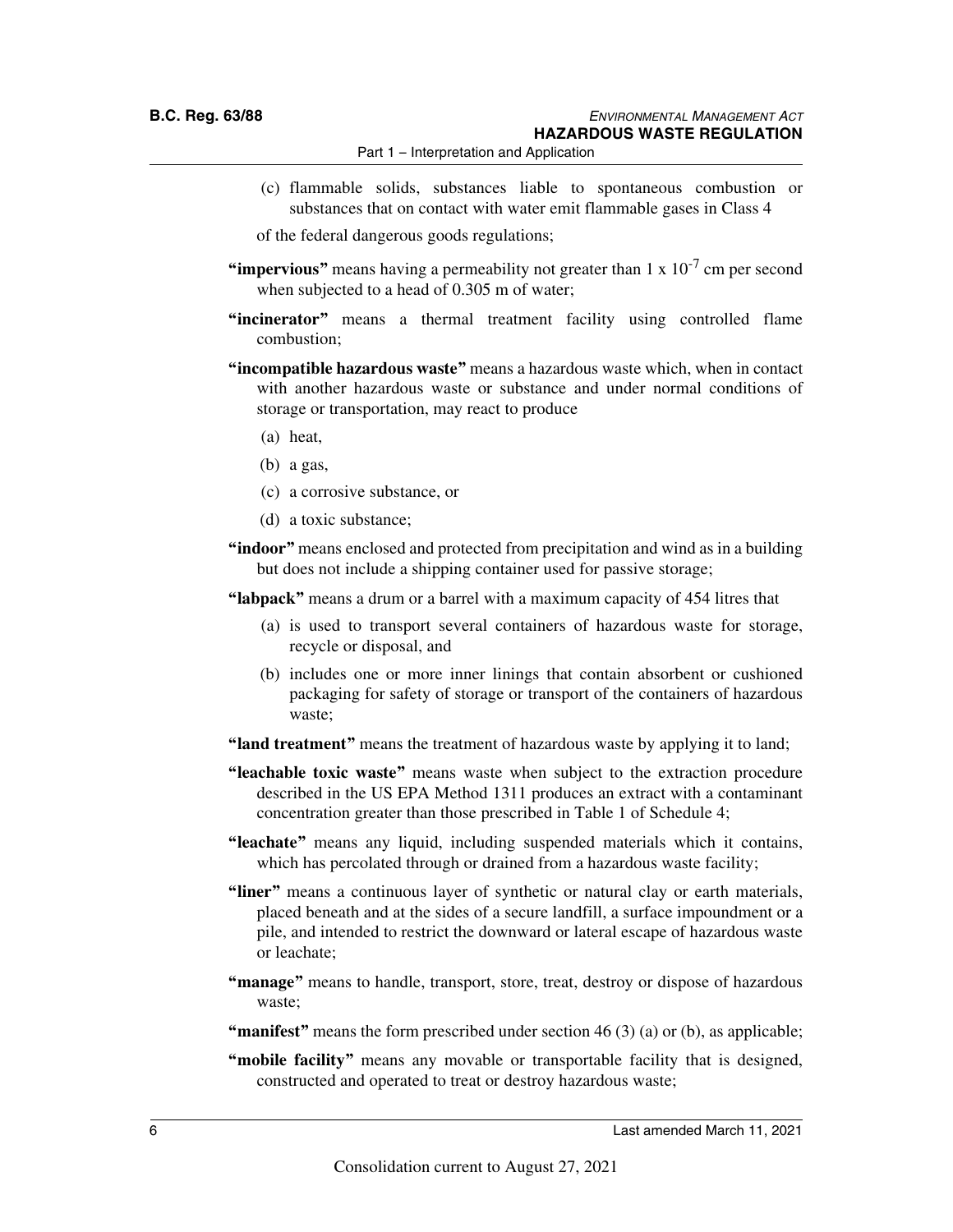**"mobile household hazardous waste collection facility"** means a movable or transportable truck or trailer that is operated for the collection and storage of household hazardous waste;

**"off site facility"** means a facility that is not an on site facility;

- **"on site facility"** means a facility located on the property where the hazardous waste that it deals with is or was produced, and that is used solely to deal with the hazardous waste produced on that property, and for this purpose non-contiguous properties owned by the same person but connected by
	- (a) a right of way which the person controls and to which the public does not have access, or
	- (b) not more than 1 km of highway as defined in the *Motor Vehicle Act*,

must be considered to be the same property;

- **"on site media"** means contaminated soil, sediment, surface water or groundwater that would be hazardous waste only because it meets any of the criteria described in paragraphs (a) to (i) of the definition of "hazardous waste", but which remains at the contaminated site where the contaminated soil, sediment, surface water or groundwater originated;
- **"owner"** means the person who owns a facility or part of a facility and includes an operator who is authorized by the owner to act as the owner's agent;
- **"passive storage"** means storage of hazardous waste in a facility where the only activity that takes place is placement, retrieval or inspection of the hazardous waste;
- **"PCB"** means a chlorobiphenyl;
- **"PCB equipment"** means a manufactured item that contains or is contaminated with PCB liquids or PCB solids and includes transformers, capacitors and containers;
- **"PCB liquid"** means any liquid containing more than 50 parts per million by weight of chlorobiphenyls;
- **"PCB solid"** means any material or substance other than PCB liquid that contains or is contaminated with chlorobiphenyls at a concentration greater than 50 parts per million by weight of chlorobiphenyls;
- **"PCB wastes"** means PCB liquid, PCB solid and PCB equipment that have been taken out of service for the purpose of treatment, recycling, reuse or disposal or for the purpose of storage prior to treatment, recycling, reuse or disposal;
- **"pest control product"** means a product registered as a pest control product under the *Pest Control Products Act* (Canada);
- **"polycyclic aromatic hydrocarbon TEQ"** or **"PAH TEQ"** means the polycyclic aromatic hydrocarbon toxicity equivalent value relative to benzo[a]pyrene which is determined by adding the products of the measured concentrations of each listed PAH in Column 1 of Schedule 1.1 multiplied by the toxicity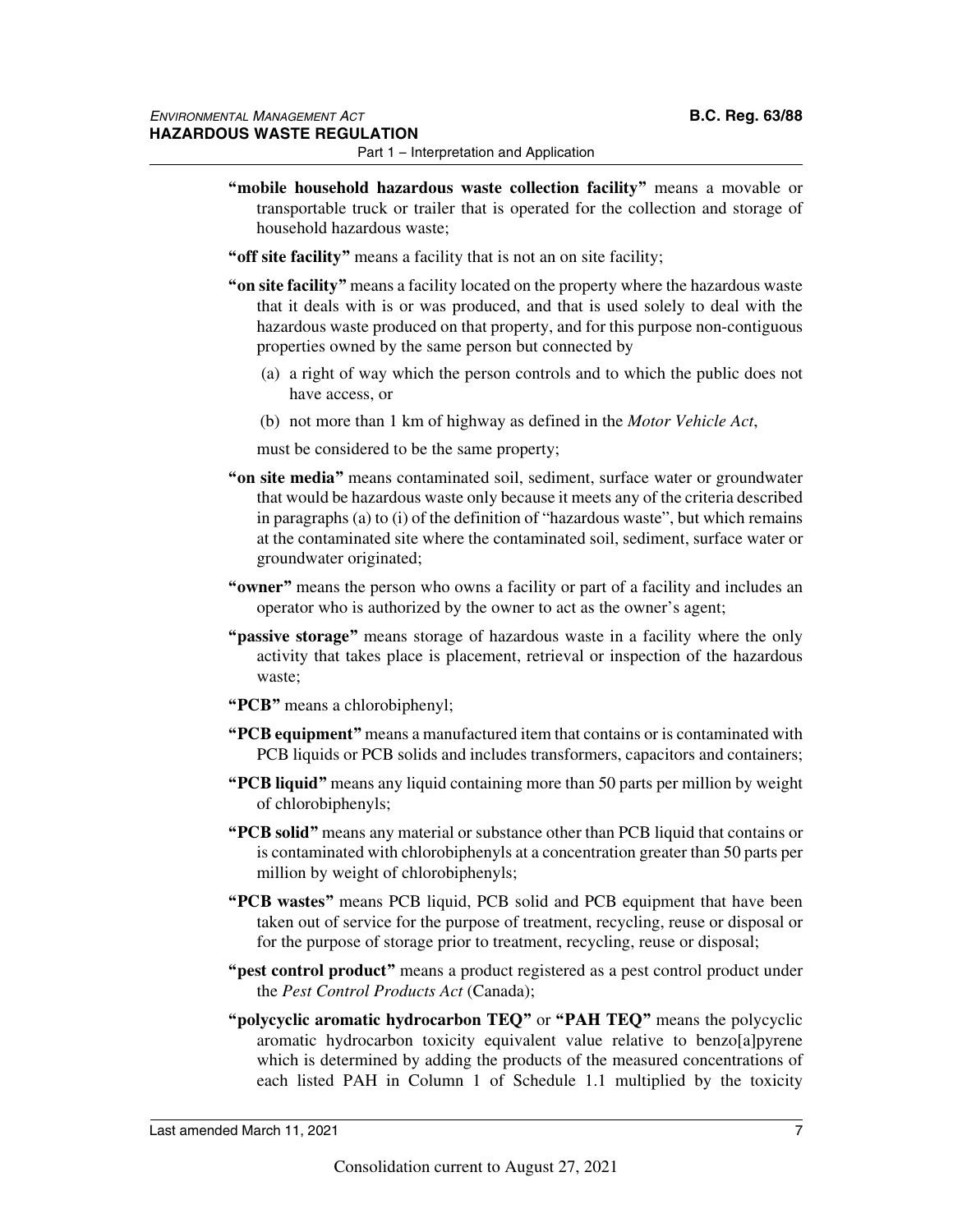equivalency factor (TEF) listed opposite in Column 2, as measured by test methods approved by a director;

- **"principal organic hazardous constituents"** or **"POHC"** means one or more organic components of a hazardous waste that are designated by a director;
- **"product of incomplete combustion"** or **"PIC"** means a carbon containing compound, other than carbon dioxide, present in the exhaust stream of a thermal treatment facility;

#### **"Provincial identification number"** means

- (a) a generator registration number,
- (b) a licence to transport number, or
- (c) a registered site number;
- **"radioactive waste"** means waste containing a prescribed substance as defined in the *Atomic Energy Control Act* in sufficient quantity or concentration to require a licence for possession or use under that Act and regulations made under that Act;
- **"reactive"** means waste that
	- (a) is an explosive substance as defined by Class 1 of the federal dangerous goods regulations,
	- (b) is an oxidizing substance as defined by Class 5 of the federal dangerous goods regulations,
	- (c) is normally unstable and readily undergoes violent change without detonating,
	- (d) reacts violently with water or air,
	- (e) forms potentially explosive mixtures with water,
	- (f) when mixed with water, generates toxic gases, vapours or fumes in a quantity sufficient to present danger to human health or the environment,
	- (g) is a cyanide or sulphide bearing waste which, when exposed to pH conditions between 2 and 12.5, can generate toxic gases, vapours or fumes in a quantity sufficient to present danger to human health or the environment,
	- (h) is capable of detonation or explosive reaction if it is subject to a strong initiating source or if heated under confinement,
	- (i) is readily capable of detonation or explosive decomposition or reaction at standard temperature and pressure, or
	- (j) polymerizes in whole or in part by chemical action and causes damage by generating heat or increasing in volume;

**"recharge area"** means any land within which water enters an aquifer;

**"recycle"** means to wholly utilize hazardous waste or residue from a hazardous waste management facility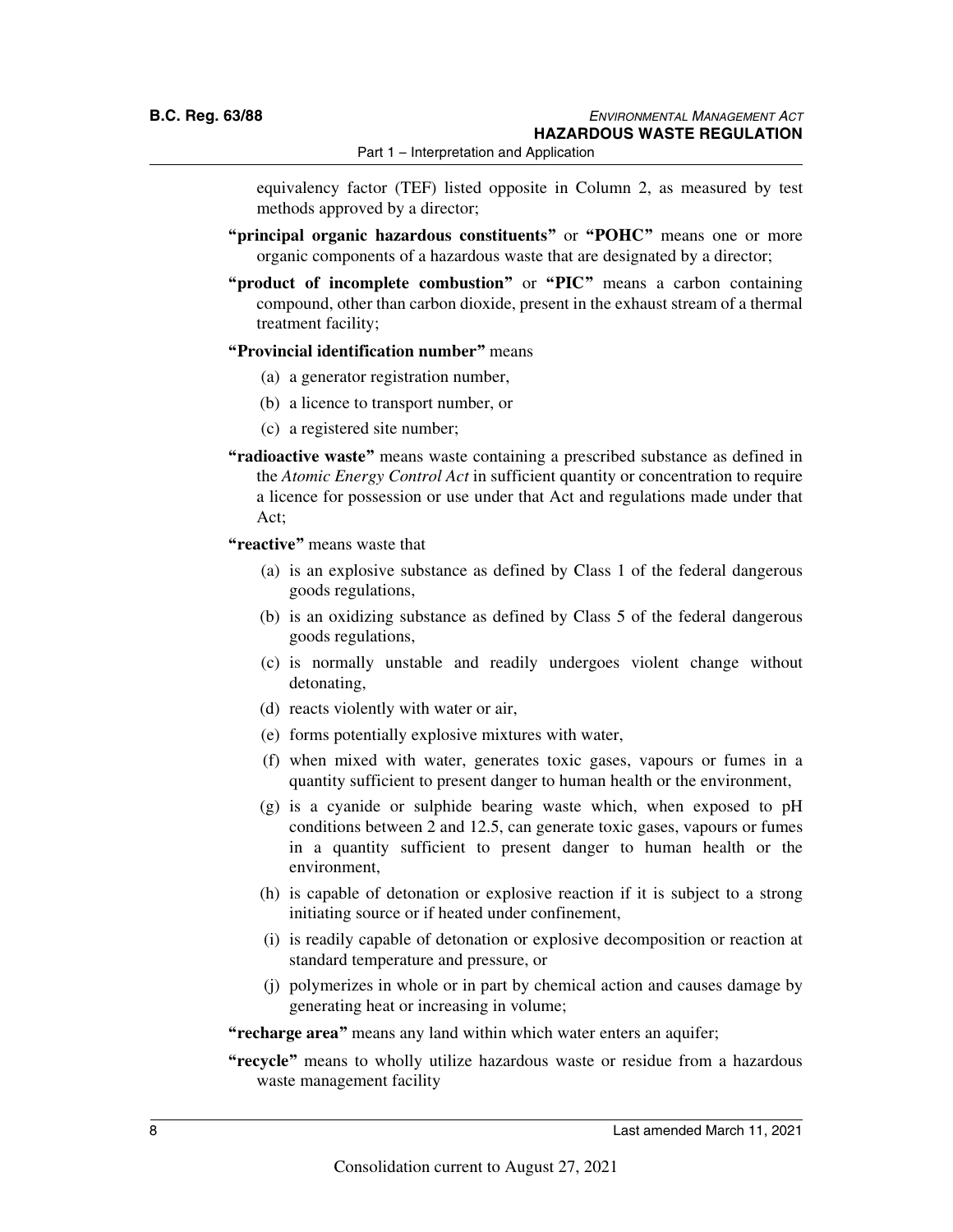- (a) in an agricultural, commercial, manufacturing or industrial process or operation, where the principal purpose of the process or operation is not waste management,
- (b) by promptly packaging it for retail sale to meet a market demand, or
- (c) by offering it for retail sale to meet a market demand,

but does not include

- (d) the application of hazardous waste or residue into or onto land, or
- (e) the disposal of hazardous waste or residue by burning, burning as a fuel or mixing with a fuel before burning;
- **"return collection facility"** means a household hazardous waste collection facility or a mobile household hazardous waste collection facility;
- **"seasonally high water table"** means the highest level of rise of the free surface of water below the ground surface at any time during the year;
- **"secure building"** means an above ground indoor facility that meets the requirements set out in Division 8 of Part 4 of this regulation;
- **"secure disposal"** means disposal in a secure building or secure landfill;
- **"secure landfill"** means a disposal facility where hazardous waste is placed in or on land and that is designed, constructed and operated to prevent any pollution from being caused by the facility outside the area of the facility;
- **"sewage"** means effluent from domestic sources but does not include effluent from industrial sources;

**"shipping name"**, in relation to waste, means

- (a) in the case of dangerous goods, the shipping name as defined in the federal dangerous goods regulations,
- (b) in the case of hazardous waste described by paragraph (h.1) of the definition of "hazardous waste", its type number under Schedule 7, and
- (c) otherwise, the hazardous waste as it is described in the definition of "hazardous waste";
- **"slope failure"** means a measurable downward and outward movement of soil, rocks, snow, ice, mud or debris caused by gravity acting on an unstable slope;
- **"small inside container"** means an inner packaging, receptacle or container with a maximum capacity of 100 L;
- **"storage"** means the storage of hazardous waste with the intention to move the hazardous waste for subsequent management;
- **"storm sewer"** means a manmade drain, ditch or sewer used primarily to carry natural precipitation runoff;
- **"surface impoundment"** or **"impoundment"** means a facility which is
	- (a) intended for the storage of hazardous waste, and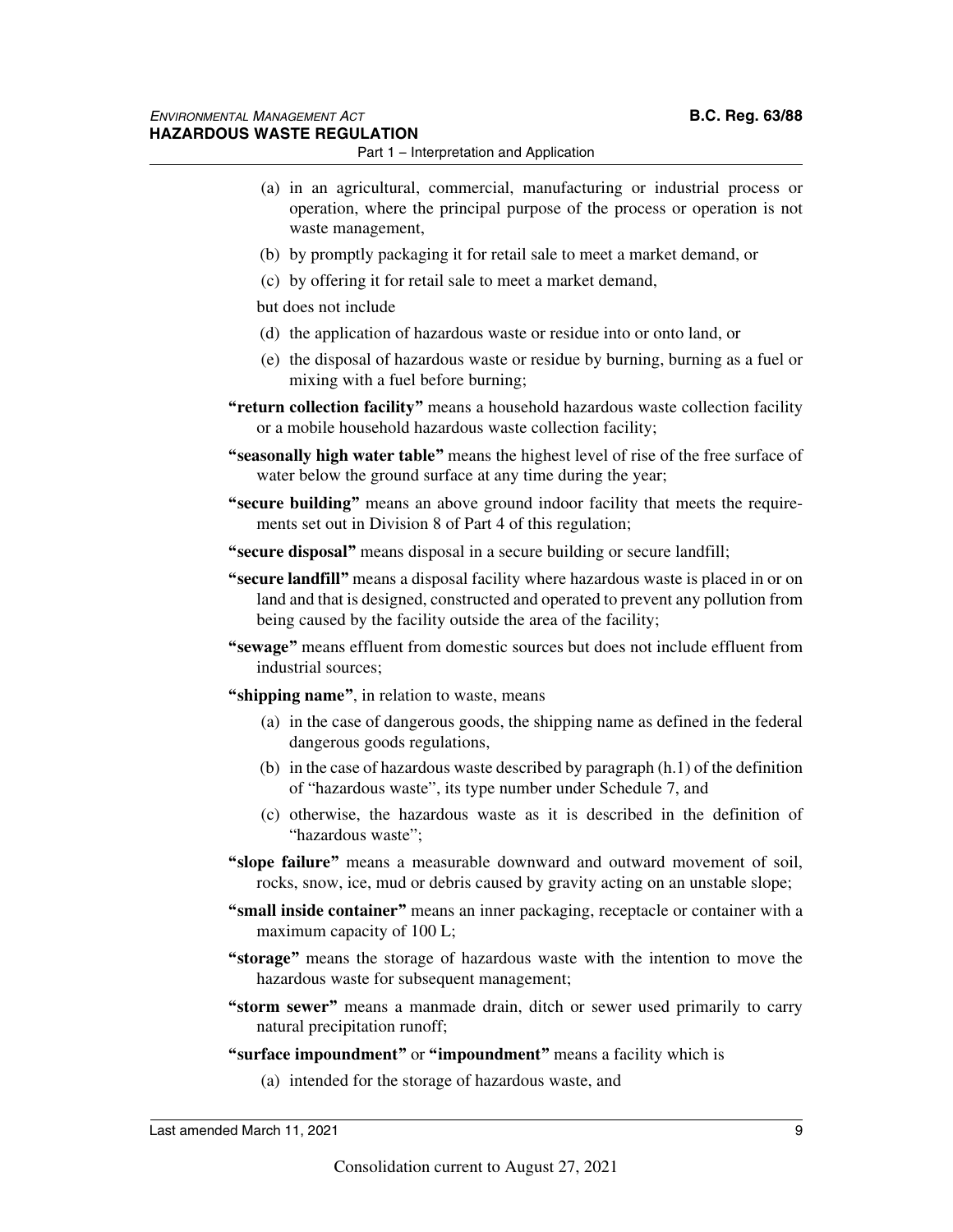- (b) a man-made excavation or dyked area formed primarily of earthen materials;
- **"tank"** means a stationary device constructed of non-earthen materials such as wood, concrete, steel or plastic which provides containment and is designed for the storage of hazardous waste;
- **"thermal treatment"** means the treatment of hazardous waste in a device which uses elevated temperatures;
- **"treatment"** means the handling or processing of hazardous waste in such a manner as to change the physical, chemical or biological character or composition of the hazardous waste, and **"treat"** has a corresponding meaning;
- **"unconfined aquifer"** is an aquifer that extends downward from the surface with no low permeability material above it;
- **"underground injection"** means the emplacement of fluids underground through a bored, drilled, driven or dug well;
- **"uppermost aquifer"** means an aquifer that is nearest the natural ground surface as well as lower aquifers that are hydraulically connected with this aquifer within the boundaries of the waste disposal site;
- **"washout"** means the movement of hazardous waste from any hazardous waste facility as a result of flooding;
- **"waste asbestos"** means a waste containing friable asbestos fibres or asbestos dust in a concentration greater than  $1\%$  by weight either at the time of manufacture, or as determined using a method specified in section 40 (1);
- **"waste containing dioxin"** means a waste containing dioxin TEQ in a concentration greater than 100 parts per billion by weight;
- **"waste containing polycyclic aromatic hydrocarbon"** means waste containing polycyclic aromatic hydrocarbons (PAH) in a total concentration greater than 100 parts per million measured as polycyclic aromatic hydrocarbon TEQ by weight;
- **"waste containing tetrachloroethylene"** means waste containing tetrachloroethylene in a concentration greater than 500 parts per million by weight;
- **"waste oil"** means automotive lubricating oil, cutting oil, fuel oil, gear oil, hydraulic oil or any other refined petroleum based oil or synthetic oil where the oils are in the waste in a total concentration greater than 3% by weight and the oils through use, storage or handling have become unsuitable for their original purpose due to the presence of impurities or loss of original properties;
- **"waste pile"** means any non-containerized accumulation of solid, nonflowing hazardous waste that is being stored or treated;
- **"wetland"** includes any land such as a tidal flat, marsh, swamp, bog or fen which
	- (a) is frequently inundated and for that reason has developed an organic soil, and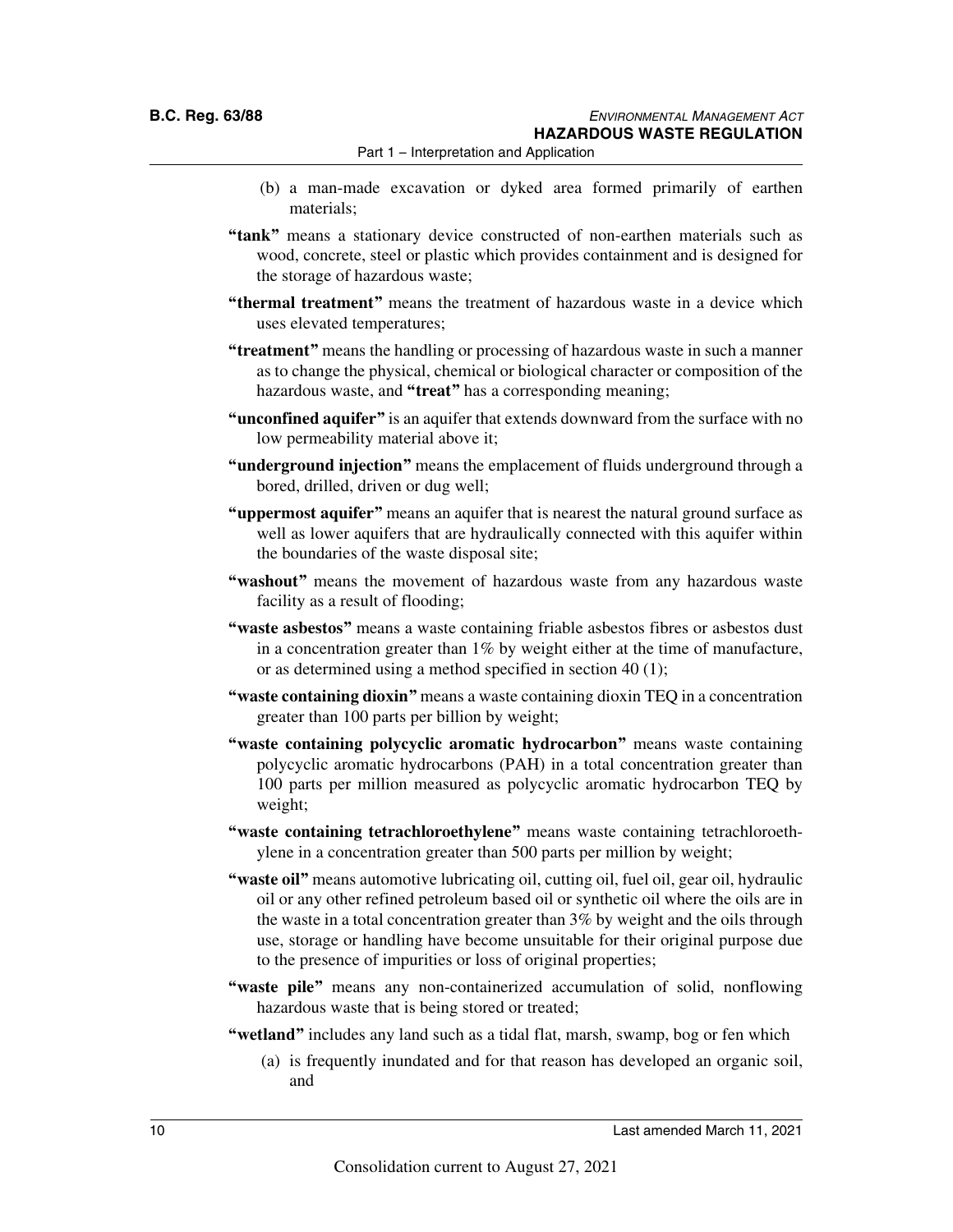- (b) occurs in an area which is lower lying than its surroundings.
- (2) If, under this regulation, anything is required to be approved, the approval
	- (a) must be in writing,
	- (b) may be made subject to the conditions or requirements the person giving the approval considers necessary or advisable, and
	- (c) must be obtained from a director unless another person's approval is specifically required.
- (3) On site media is not hazardous waste under paragraph (i.2) of the definition of "hazardous waste" if the on site media is stored ex situ for one of the following purposes:
	- (a) transport from the contaminated site within 60 days, or a different period approved by the director, from the date when the on site media was physically removed or excavated from where it originated;
	- (b) remediation activities that involve the handling, management or treatment of contamination in accordance with the Contaminated Sites Regulation, B.C. Reg. 375/96;
	- (c) another approved purpose.

[am. B.C. Regs. 10/89, s. 1; 106/89, s. 1; 132/92, s. 1; 52/95, s. 1; 214/2004, s. 1; 319/2004, ss. 2 and 3; 261/2006, ss. 1 to 5; 375/2008, ss. 1 and 2; 179/2016, App.1, ss. 1 and 2; 64/2021, s. 3.]

**1.1** Repealed. [B.C. Reg. 319/2004, s. 4.]

#### **General**

- **2** (1) If a facility is described by the definition of more than one kind of facility, the provisions of this regulation that apply in relation to each of those kinds of facility apply in relation to it.
	- (2) If the minister has set a date by which an off site facility that existed before April 1, 1988 must comply with the siting standards, operational requirements and performance standards established in this regulation, the off site facility need not comply until that date.
	- (3) The siting standards contained in this regulation do not apply in respect of an on site facility that existed on April 1, 1988 until the minister orders that those standards apply.
	- (4) If the minister has set a date by which an on site facility that existed before April 1, 1988 must comply with the operational requirements and performance standards established in this regulation, the on site facility need not comply until that date.
	- (5) This regulation, except sections 17.1 and 46 (1), does not apply in relation to hazardous waste that is produced or accumulated in a quantity of less than 5 kilograms or 5 litres in a 30 day period.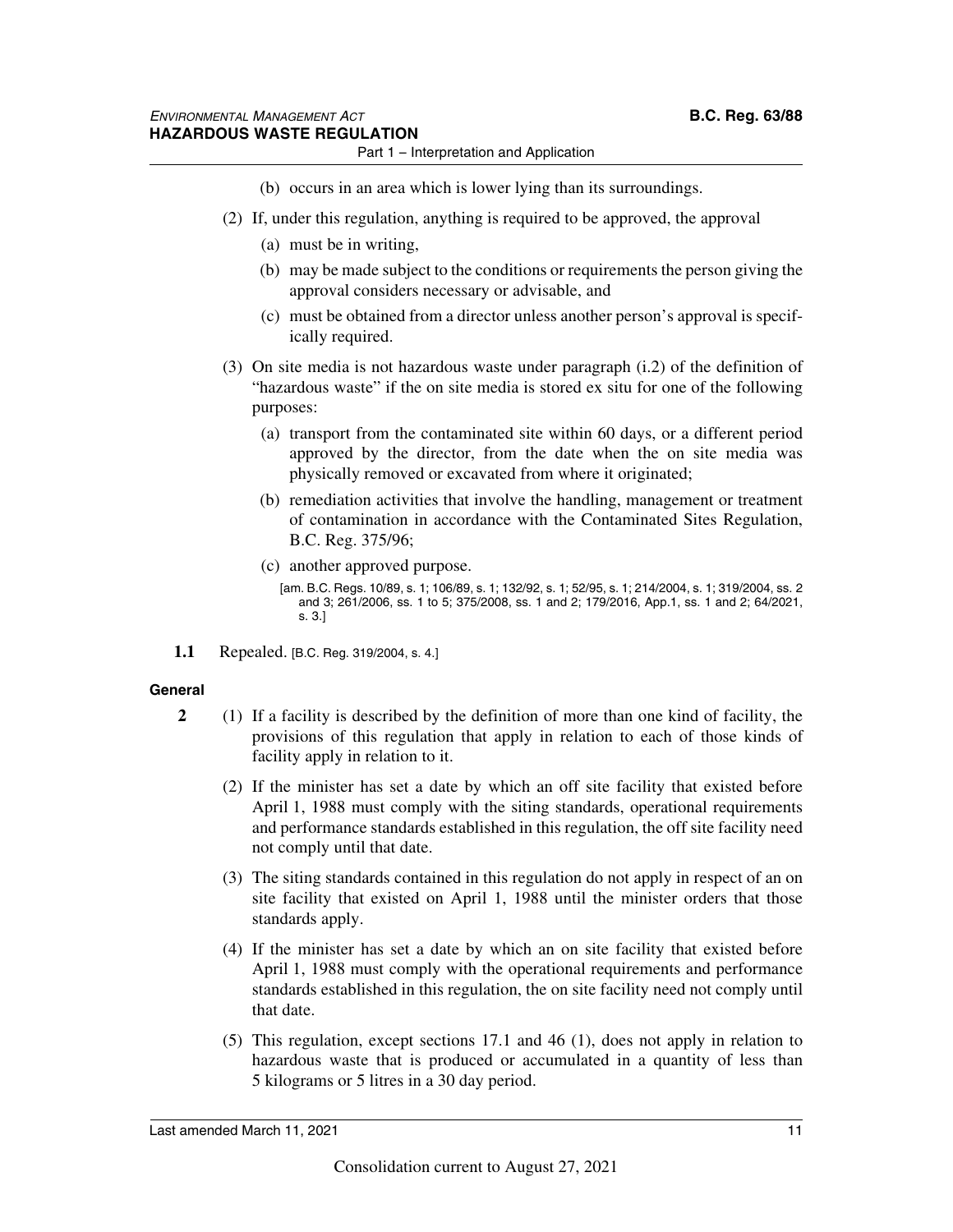- (6) The owner of an on site treatment facility that is used solely to reduce the volume of hazardous waste is exempt from Parts 2 and 3 and Division 3 of Part 4.
- (7) The owner of a recycling facility is exempt from Parts 2 and 3 and Division 1 of Part 4, if
	- (a) the substances in the waste causing the waste to be classified as a hazardous waste are normally contained in the material fed into the process, or produced by the process, of the recycling facility, and
	- (b) in the case of an off site recycling facility, the hazardous waste is less than 5% by weight of all the material fed into the process.
- (8) Sections 3 to 9, 12, 13, 15 to 35, 37 and 40 do not apply in relation to a facility if only mine tailings or mine waste rock are managed at the facility.
- (9) A director, in an individual case, may substitute another requirement for a requirement of this regulation, except a requirement in relation to which the minister is authorized under this regulation to substitute requirements, if the director considers that
	- (a) the substitution is necessary to protect the public or the environment, or
	- (b) the intent of the original requirement will be met by the substitution.
- (10) A person who knowingly provides false or misleading information in a form required under this regulation commits an offence and is liable on conviction to a fine not exceeding \$200 000.
- (11) and (12) Repealed. [B.C. Reg. 179/2016, App. 1, s. 3.]
- (13) and (14) Repealed. [B.C. Reg. 375/2008, s. 3.] [en. B.C. Reg. 319/2004, s. 4; am. B.C. Regs. 375/2008, s. 3; 179/2016, App. 1, s. 3.]

# **PART 2 – MINIMUM SITING STANDARDS FOR ALL HAZARDOUS WASTE FACILITIES**

## **Siting standards**

- **3** A person must not establish, construct or operate any hazardous waste facility
	- (a) in a 200 year floodplain unless the hazardous waste facility
		- (i) is designed, constructed, operated and maintained to prevent washout, or
		- (ii) was in operation on the day this paragraph comes into force, in which case the facility must continue to be protected to the 100 year flood level,
	- (b) within 100 m of a holocene fault,
	- (c) in a place which is subject to tsunamis unless the hazardous waste facility is designed, constructed, operated and maintained to prevent washout of any hazardous waste by a tsunami,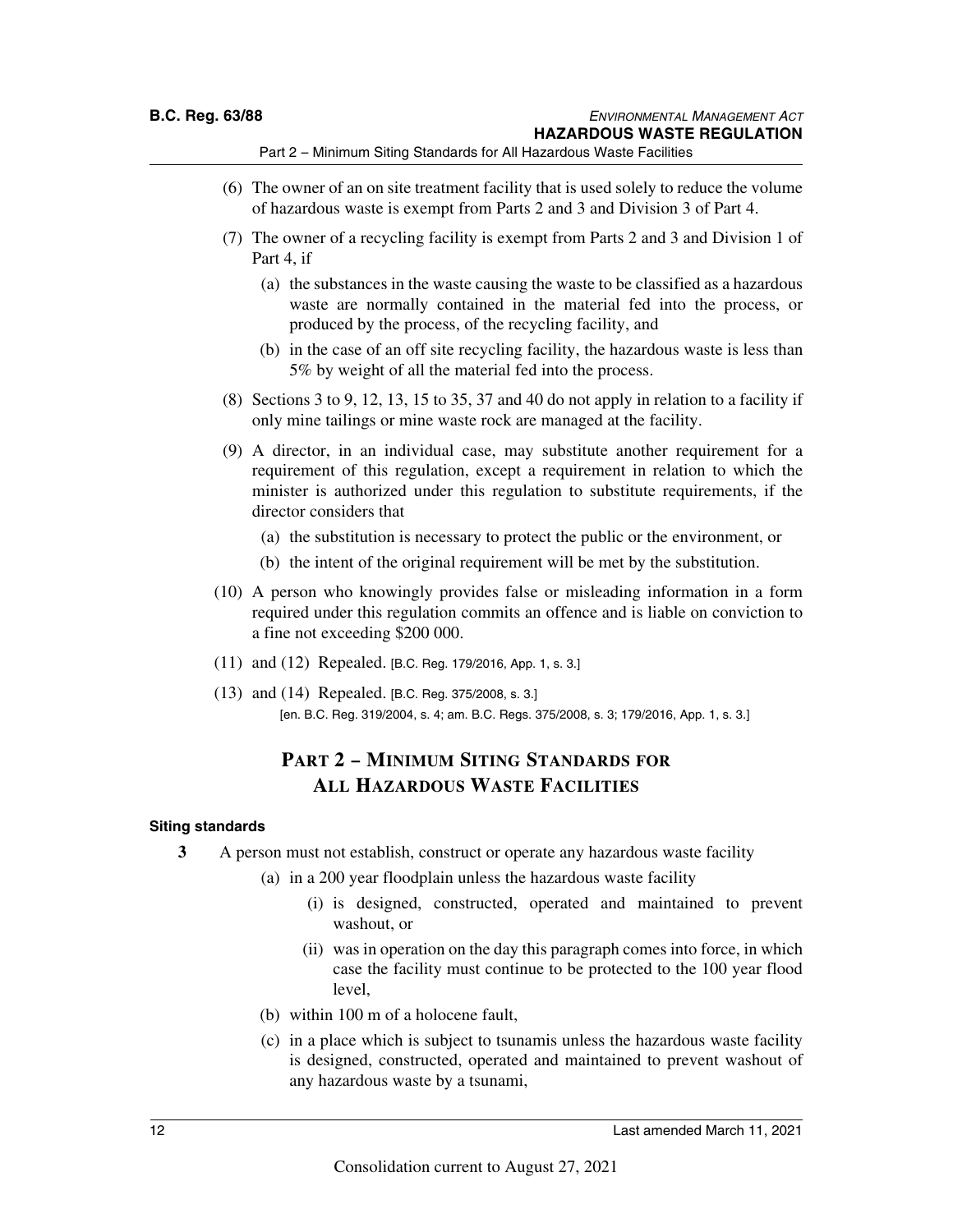Part 3 – Operational Requirements for All Hazardous Waste Facilities

- (d) within 100 m of any land which is subject to slope failure, or
- (e) within the boundaries of any
	- (i) national, Provincial, regional or municipal park,
	- (ii) wildlife management area as designated under section 4 of the *Wildlife Act*,
	- (iii) critical wildlife area or wildlife sanctuary designated under section 5 of the *Wildlife Act*,
	- (iv) land acquired and administered under section 3 of the *Wildlife Act*,
	- (v) ecological reserve designated under the *Ecological Reserve Act*,
	- (vi) bird sanctuary designated under the regulations pursuant to the *Migratory Birds Convention Act* (Canada), or
	- (vii) wildlife area designated under the *Canada Wildlife Act* (Canada). [am. B.C. Regs. 132/92, s. 3; 319/2004, s. 2; 375/2008, s. 1.]

# **PART 3 – OPERATIONAL REQUIREMENTS FOR ALL HAZARDOUS WASTE FACILITIES**

#### **Plans**

**4** (1) Before beginning the construction or installation of a hazardous waste facility, the owner must obtain approval of any of the following that apply:

- (a) plans and specifications of new works;
- (b) plans for the modification of existing works;
- (c) a new operational plan;
- (d) a modified operational plan.
- (2) An operational plan under subsection  $(1)$  (c) must specify all of the following:
	- (a) which hazardous wastes will be stored, treated, recycled or disposed of at the facility;
	- (a.1) the maximum quantity of each hazardous waste specified under paragraph (a) that the owner estimates will be stored at the facility at any time;
	- (a.2) the facility's maximum daily capacity for treating, recycling or disposing of each hazardous waste specified under paragraph (a);
		- (b) details of the monitoring that will be carried out, including its content and frequency;
		- (c) details of the reporting that will be provided to a director, including its content and frequency;
		- (d) details of auditing activities.
- (2.1) The plans and specification referred to in subsection (1) (a) and (b) must include the plans and specifications for the facility's spill containment system.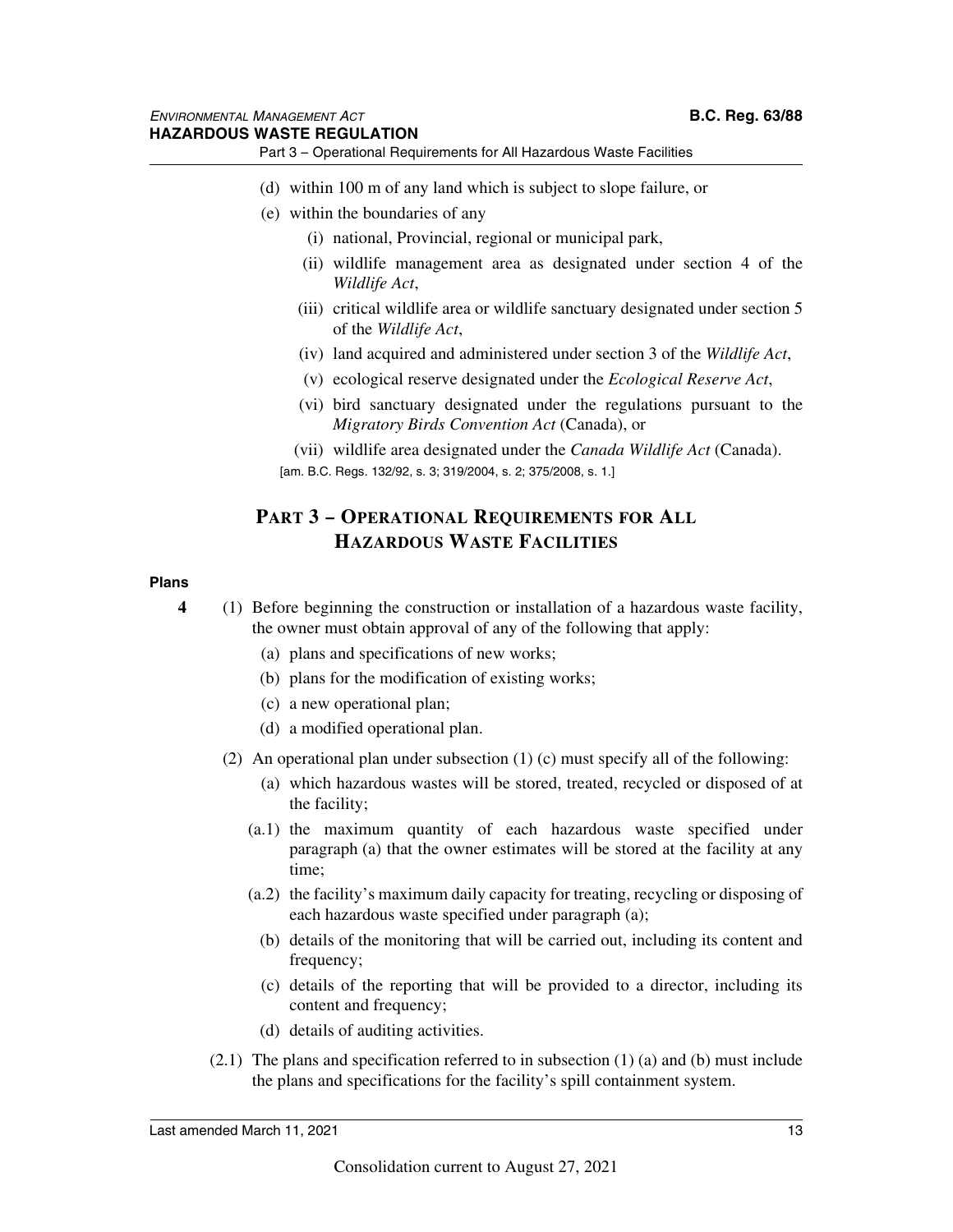- (2.2) On or before January 31, 2007, an owner that has not had an operational plan in relation to a facility approved under this section must submit for approval an operational plan that complies with subsections (2) and (2.1).
	- (3) An owner who obtains the approval required under subsection (1) must carry out the construction, installation and operation of the hazardous waste facility in accordance with the approved plans.

[en. B.C. Reg. 319/2004, s. 5; am. B.C. Regs. 261/2006, s. 6; 375/2008, s. 1.]

#### **Waste information**

- **5** (1) An owner of a facility must not accept, handle, store, treat, destroy or dispose of hazardous waste at the facility or allow it to be accepted, handled, stored, treated, destroyed or disposed of at the facility without taking reasonable measures to identify all hazards associated with the hazardous waste through
	- (a) physical, chemical or biological analyses,
	- (b) published scientific documentation,
	- (c) consultation with the waste generator, or
	- (d) consultation with the manufacturer in the case of manufactured goods which become waste,

and without limiting the generality of this, the owner must again inquire into and ascertain those hazards wherever that owner has reason to believe that

- (e) a process or operation generating a hazardous waste delivered to the facility has changed, or
- (f) the description of a hazardous waste received at the facility does not match the description of the hazardous waste on the accompanying waste manifest.
- (2) The owner of a facility must not accept a hazardous waste that
	- (a) does not match the description on the accompanying manifest, or
	- (b) is not accompanied by a manifest,

and where any person attempts to deliver such waste to the facility, the owner of the facility must immediately notify a director by telephone to seek

- (c) authorization to accept the hazardous waste, or
- (d) other instructions.
- (3) A person must not accept, at any hazardous waste facility, hazardous waste which is described as a quantity more than 100 kg or 100 L on the accompanying manifest without first determining the quantity of waste delivered by measuring the weight or volume of the shipment.
- (4) Where the quantity of hazardous waste received at a hazardous waste facility is either
	- (a) 5% greater than, or
	- (b) 5% less than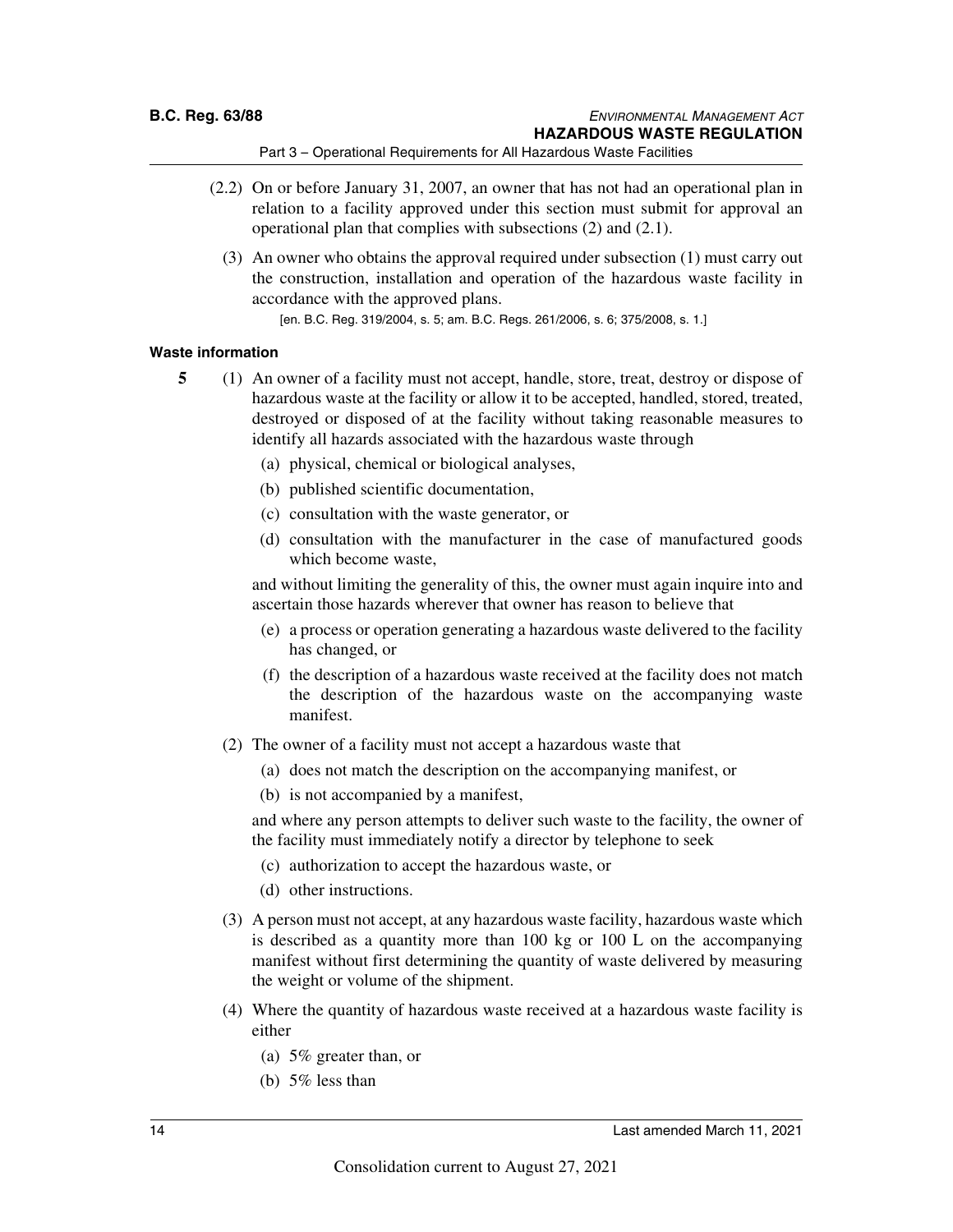Part 3 – Operational Requirements for All Hazardous Waste Facilities

the quantity described in Part A of the manifest, the owner of the facility must

- (c) describe the occurrence of the discrepancy on the manifest,
- (d) submit a copy of the manifest, including the description required under paragraph (c), to the director within 3 days of receiving the hazardous waste, and
- (e) include the description of the discrepancy in the annual summary required under subsection (5).
- (5) If there has been an occurrence of a discrepancy as described in subsection (4), the owner of a hazardous waste facility must
	- (a) prepare an annual summary of all occurrences of discrepancies for the previous year,
	- (b) include in the annual summary an explanation of actions taken to reduce further occurrences of discrepancies, and
	- (c) submit the annual summary to the director within 60 days of the end of the calendar year in which the discrepancies occurred.

[am. B.C. Regs. 319/2004, ss. 2 and 6; 261/2006, s. 7; 375/2008, ss. 1 and 4.]

#### **Waste record**

- **6** (1) The owner of a hazardous waste facility must keep for inspection by an officer an operating record at the facility and must record in a written or retrievable electronic form the following information for each hazardous waste received, stored or shipped:
	- (a) the description including
		- (i) the name and identification number as described in the federal dangerous goods regulations, and
		- (ii) the physical state (i.e. whether it is solid, liquid, gaseous or a combination of one or more of these);
	- (b) the quantity in kilograms or litres;
	- (c) the method and date of storing, repacking, treating or disposing at the facility, cross-referenced to specific manifest document numbers applicable to the hazardous waste;
	- (d) the location of each hazardous waste within the facility and the quantity at each location.
	- (2) The owner of a hazardous waste facility must keep the records required under subsection (1) for a minimum of 2 years after the waste has been removed from the facility.

<sup>[</sup>am. B.C. Regs. 132/92, s. 4; 214/2004, s. 4; 319/2004, s. 2; 375/2008, ss. 1 and 5; 64/2021, s. 3.]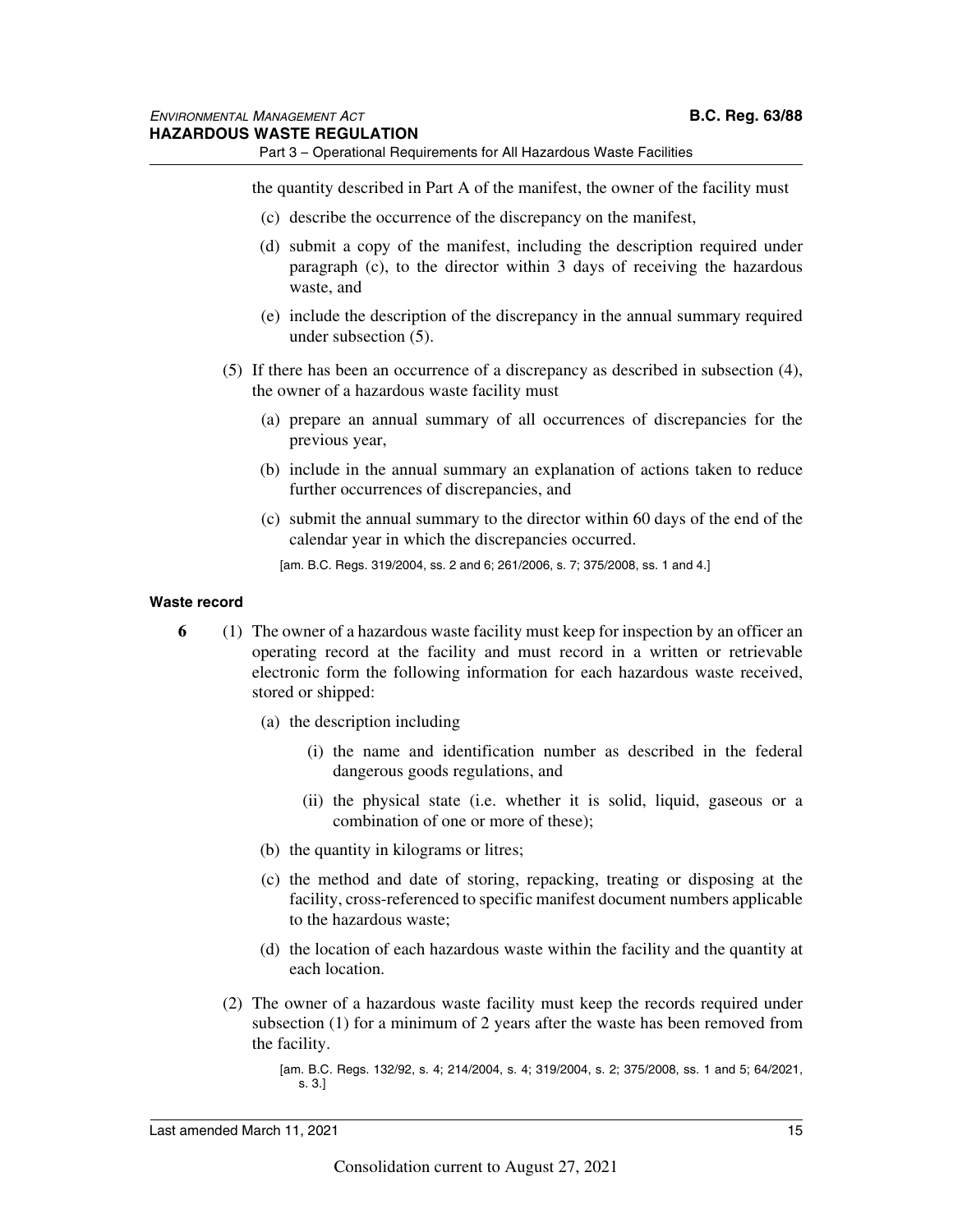# **Weather protection**

**7** A person must not operate a hazardous waste facility unless the facility has been designed, constructed and maintained so that elements of the weather such as precipitation, heat, frost, wind and humidity have no detrimental effect on the capability of the facility to manage hazardous waste.

[am. B.C. Regs. 319/2004, s. 2; 375/2008, s. 1.]

#### **Access security**

- **8** A person must not operate a hazardous waste facility unless access to the facility by unauthorized persons or by animals is prevented by
	- (a) a 24 hour surveillance system that continuously monitors and controls entry to the facility, and for this purpose television monitors or an approved system, or surveillance guards present at the facility must be used, or
	- (b) a barrier such as
		- (i) a 2.13 m high chain link fence topped with 3 strands of barbed wire to prevent scaling of the fence, or equally effective approved barrier, and
		- (ii) a means of controlled entry, at all times, through gates or other entrances,
	- (c) locks or locked covers on all valves, pumps, electrical controls and other operational controls which would be accessible if the prevention measures referred to in paragraph (a) or (b) above were breached, and
	- (d) a sign, legible from a distance of at least 10 m, reading
		- (i) "DANGER UNAUTHORIZED PERSONNEL KEEP OUT",
		- (ii) "DANGER AUTHORIZED PERSONNEL ONLY", or
		- (iii) "RESTRICTED AREA AUTHORIZED PERSONNEL ONLY",

or equivalent wording, posted at each entrance to the facility and at such other locations as a director may fix.

[am. B.C. Regs. 132/92, s. 5; 319/2004, ss. 2 and 7; 375/2008, s. 1.]

#### **Prevention of fire, explosion and accidental reactions**

- **9** (1) The owner of a hazardous waste facility must prevent the accidental ignition or reaction of ignitable or reactive waste by protecting such waste from sources of ignition or reaction such as open flames, smoking, grinding and welding, hot surfaces, frictional heat, static, electrical or mechanical sparks, spontaneous ignition from heat producing chemical reactions and radiant heat by means of
	- (a) electrical spark grounding where the potential for static buildup exists,
	- (b) suitable separation distances or a barrier with a minimum fire rating of 2 hours between the waste and ignition sources, and
	- (c) a warning sign, legible from a distance of 10 m, reading "DANGER IGNITABLE/REACTIVE HAZARDOUS WASTE, NO OPEN FLAMES, SMOKING OR SPARKS".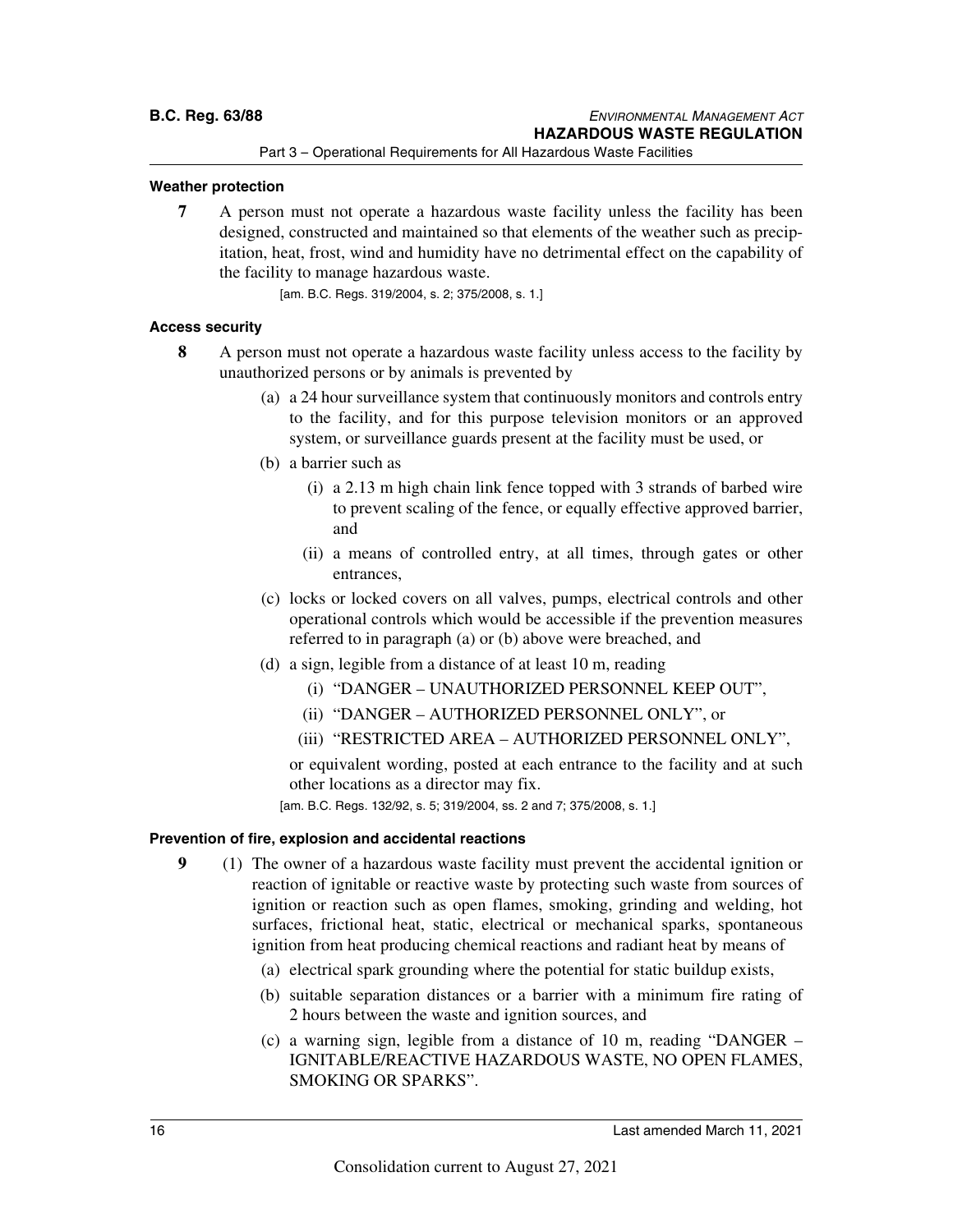# *ENVIRONMENTAL MANAGEMENT ACT* **B.C. Reg. 63/88 HAZARDOUS WASTE REGULATION**

- (2) The owner of any indoor hazardous waste facility which manages reactive or ignitable hazardous waste must
	- (a) provide and maintain a continuous 24 hour fire alarm system with
		- (i) smoke sensing alarms, and
		- (ii) heat sensing alarms,

capable of automatically stopping any forced air ventilation systems in the facility and summoning a 24 hour external emergency response through

- (iii) a local fire department,
- (iv) a local response team, or
- (v) on site security staff who have immediate communication access to a local response agency,
- (b) provide and maintain a fire suppression system specified by the Fire Commissioner or a local assistant to the Fire Commissioner as defined in the *Fire Services Act*, or where not so specified provide and maintain
	- (i) a permanent, automatic system which uses foam, inert gas or dry chemical, or
	- (ii) one portable ABC rated fire extinguisher with a minimum 10 kg capacity for every 250  $m<sup>2</sup>$  of the facility's space,
- (c) provide and maintain sufficient aisle space between containers of hazardous waste to allow the unobstructed movement of persons, fire protection equipment, spill control equipment and decontamination equipment to any part of the facility,
- (d) design and construct the facility so that the walls, doors and floor are noncombustible with a minimum fire rating of 2 hours, and
- (e) ensure that any heat required for the facility is provided only by indirect means such as hot water, steam or electrical resistance and not by any device which uses an open flame within 10 m of where wastes are located, nor by any other device prohibited by the Fire Commissioner or a local assistant to the Fire Commissioner under the *Fire Services Act*.
- (3) The owner of a hazardous waste facility that treats, stores or disposes of ignitable or reactive waste must take precautions to prevent reactions which may do any of the following:
	- (a) generate extreme heat or pressure, fire or explosions;
	- (b) produce uncontrolled toxic mists, fumes, dusts or gases in sufficient quantities to threaten human health or the environment;
	- (c) produce uncontrolled flammable fumes or gases in sufficient quantities to pose a risk of fire or explosion;
	- (d) damage the structural integrity of the facility. [am. B.C. Regs. 10/89, s. 3; 132/92, s. 6; 319/2004, s. 2; 375/2008, s. 1.]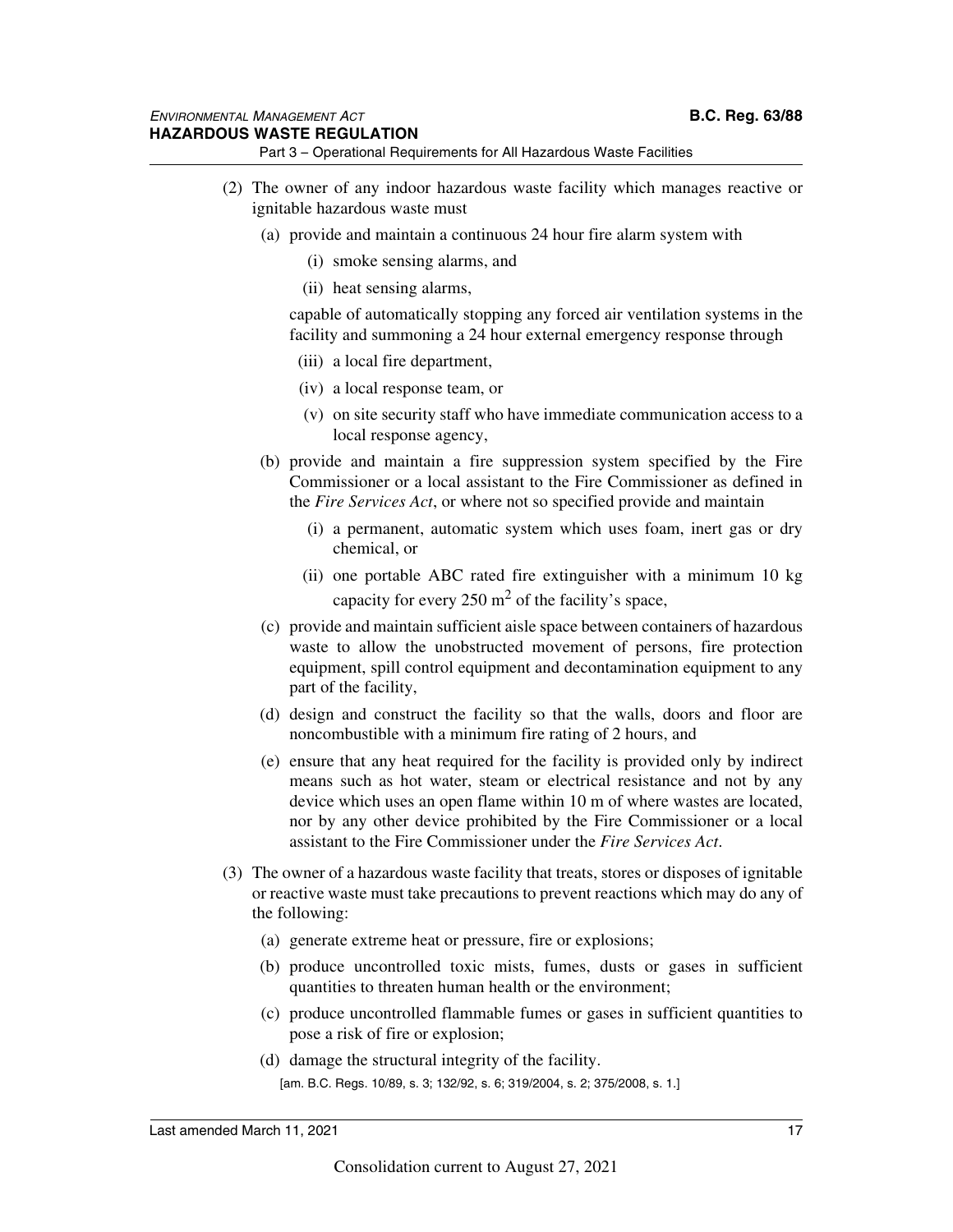# **Spill protection and reporting**

- **10** The owner of a hazardous waste facility must
	- (a) provide and maintain an approved spill containment system to contain on site any release of spilled hazardous waste,
	- (b) inspect the facility monthly and, where any free liquid hazardous waste is stored at the facility,
		- (i) provide and maintain a 24 hour spill alarm system appropriate for the hazardous waste managed at the facility, or
		- (ii) inspect the facility weekly for any irregularities such as malfunctions, deterioration, operator error, leaks or spills which may lead to the escape of hazardous waste from the facility or may pose a threat to human health,
	- (c) maintain at the facility a record of inspections conducted as required by paragraph (b) showing
		- (i) any irregularities in the facility,
		- (ii) dates that any such irregularities were discovered,
		- (iii) corrective action taken, and
		- (iv) date of corrective action, and
	- (d) immediately report any irregularities to a director.

[am. B.C. Regs. 132/92, s. 7; 319/2004, ss. 2 and 8; 375/2008, s. 1.]

#### **Contingency plan**

- **11** The owner of a hazardous waste facility must
	- (a) prepare and maintain in up-to-date readiness a contingency plan, approved by a director, which documents procedures to be followed during emergencies, including
		- (i) shut down procedures,
		- (ii) communication networks to be used, and
		- (iii) notification procedures for
			- (A) police departments in the vicinity,
			- (B) fire departments in the vicinity,
			- (C) emergency response teams,
			- (D) ambulance and medical services,
			- (E) contractors carrying on business in the vicinity,
			- (F) schools, hospitals and residents,
			- (G) federal, Provincial and municipal governments,
		- (iv) evacuation procedures for facility staff,
		- (v) abatement measures,
		- (vi) inventories of spill response and cleanup equipment available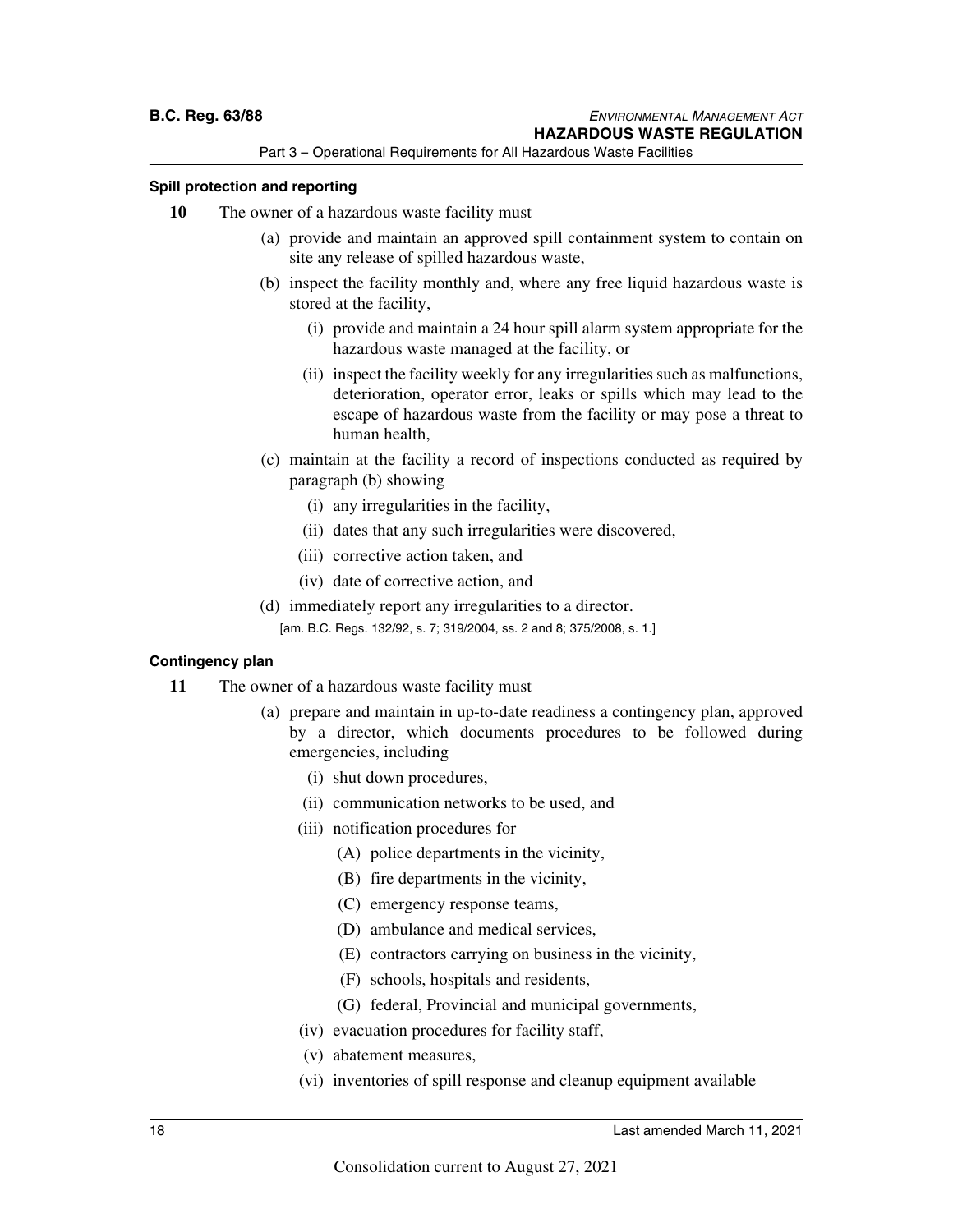## *ENVIRONMENTAL MANAGEMENT ACT* **B.C. Reg. 63/88 HAZARDOUS WASTE REGULATION**

Part 3 – Operational Requirements for All Hazardous Waste Facilities

- (A) at the facility,
- (B) from contractors carrying on business in the vicinity,
- (C) from agencies operating in the vicinity, and
- (D) from regional suppliers,
- (b) appoint one person and at least one alternate to act as an Emergency Response Coordinator with authority to carry out action in accordance with the contingency plan,
- (c) provide a copy of the contingency plan to
	- (i) the Emergency Response Coordinator,
	- (ii) each alternate Emergency Response Coordinator, and
	- (iii) a director, and
- (d) provide clean up equipment, sorbents and other material and protective equipment and clothing, for all emergency response staff at the facility, appropriate for all the hazardous wastes managed at the facility. [am. B.C. Regs. 10/89, s. 4; 319/2004, ss. 2 and 9; 261/2006, s. 8; 375/2008, s. 1.]

#### **Emergency systems testing**

- **12** (1) The owner of a hazardous waste facility must test or inspect
	- (a) the fire and explosion protection systems described in section 9 (2),
	- (b) the spill protection systems described in section 10 (a) and (b), and
	- (c) the contingency plan described in section 11 (a),

at least once a year to ensure that such protective measures, systems, procedures, equipment and clothing are capable of proper operation in an emergency.

- (2) The owner of a hazardous waste facility must make a written record of each test carried out as required by subsection (1) and must include in the record
	- (a) the measures, systems, procedures, equipment and clothing tested,
	- (b) a description of the test methods,
	- (c) the date of the tests on each component,
	- (d) the results of the tests, and
	- (e) description and date of any corrective action

and the record must be available for inspection by an officer.

(3) Where a facility manages more than 20 tonnes of hazardous waste in a calendar year, the owner of the facility must submit a copy of the record referred to in subsection (2) to a director within 90 days after each test.

[am. B.C. Regs. 132/92, s. 8; 319/2004, ss. 2 and 10; 375/2008, s. 1.]

#### **Personnel training**

**13** (1) The owner of a hazardous waste facility must ensure that every person employed in the operation of the facility receives training which includes instruction on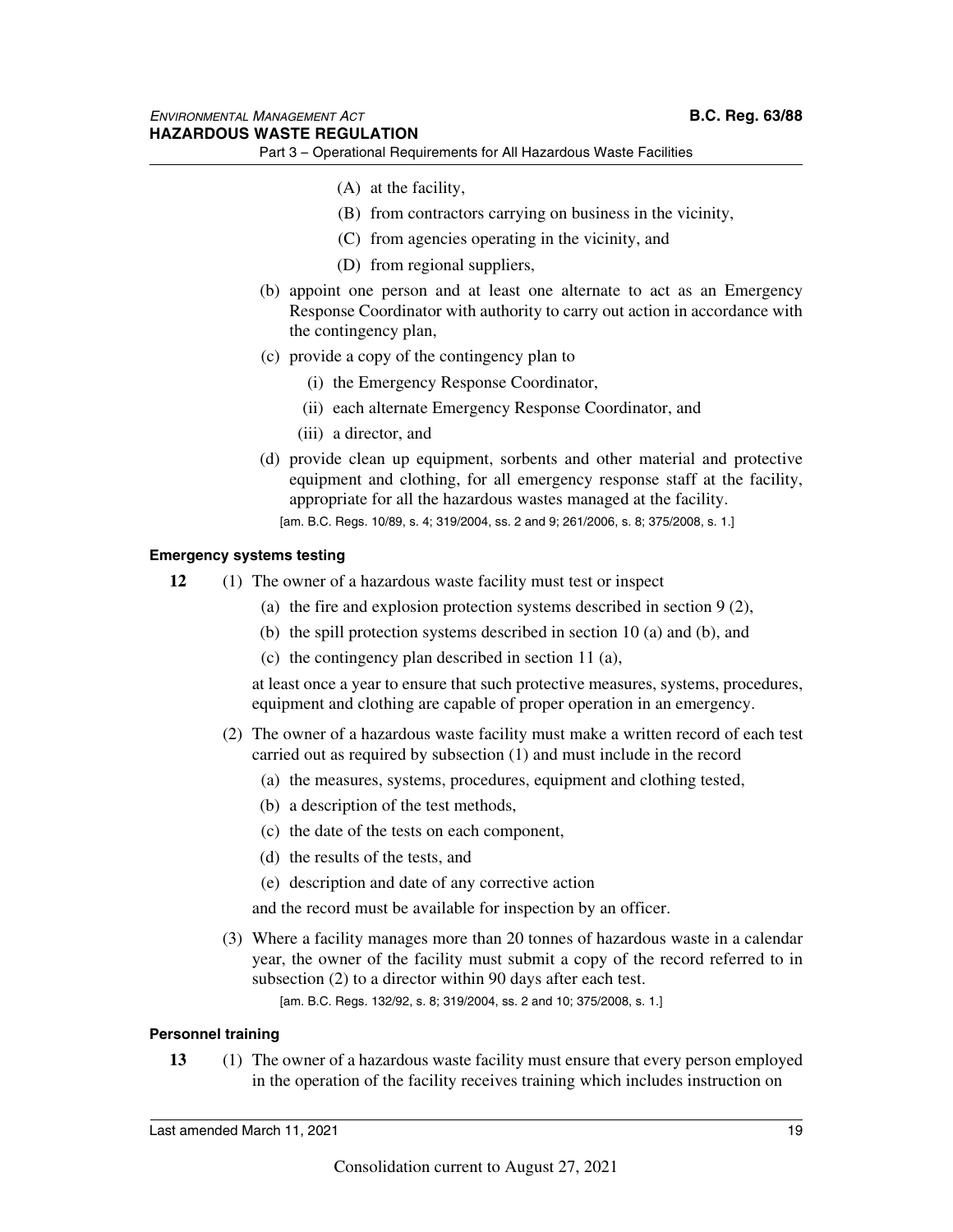- (a) the employed person's duties and responsibilities,
- (b) use of personnel protective equipment,
- (c) fire and explosion response procedures,
- (d) spill response procedures,
- (e) communications and alarm systems,
- (f) use of abatement and cleanup equipment,
- (g) shut down operations, and
- (h) hazards of all hazardous waste managed at the facility,

before beginning employment in an operational capacity.

- (2) The owner of any facility must provide to each operational staff member an annual review of the training required by subsection (1).
- (3) An owner of a facility referred to in subsection (1) must maintain and must produce for inspection whenever required by an officer a record of
	- (a) all persons employed in the operations of the facility and their duties and responsibilities,
	- (b) a description of the level of training received by each person so employed, and
	- (c) the date of the last training session for each person so employed. [am. B.C. Regs. 132/92, s. 9; 319/2004, s. 2; 375/2008, s. 1.]

#### **Closure**

- **14** (1) The owner of a hazardous waste facility must not operate the facility unless that owner has prepared a written closure plan and has received approval of the plan.
	- (2) A closure plan must include
		- (a) a schedule of how and when the facility will be closed,
		- (b) a description of decontamination procedures to be followed,
		- (c) a description and estimate of the quantity of any hazardous waste residues which will remain at the site after closure, and
		- (d) an estimate of the total time required to close the facility.
	- (3) The owner of a hazardous waste facility must, whenever changes in the operating plans, facility design or the expected year of closure are intended, submit amendments to the closure plan for approval.
	- (4) The owner of a hazardous waste facility must
		- (a) notify a director within 90 days after receiving or producing the final quantity of hazardous waste at the facility, and
		- (b) complete the closure of the facility within the period specified in, and in accordance with, the approved closure plan, or, where the closure plan has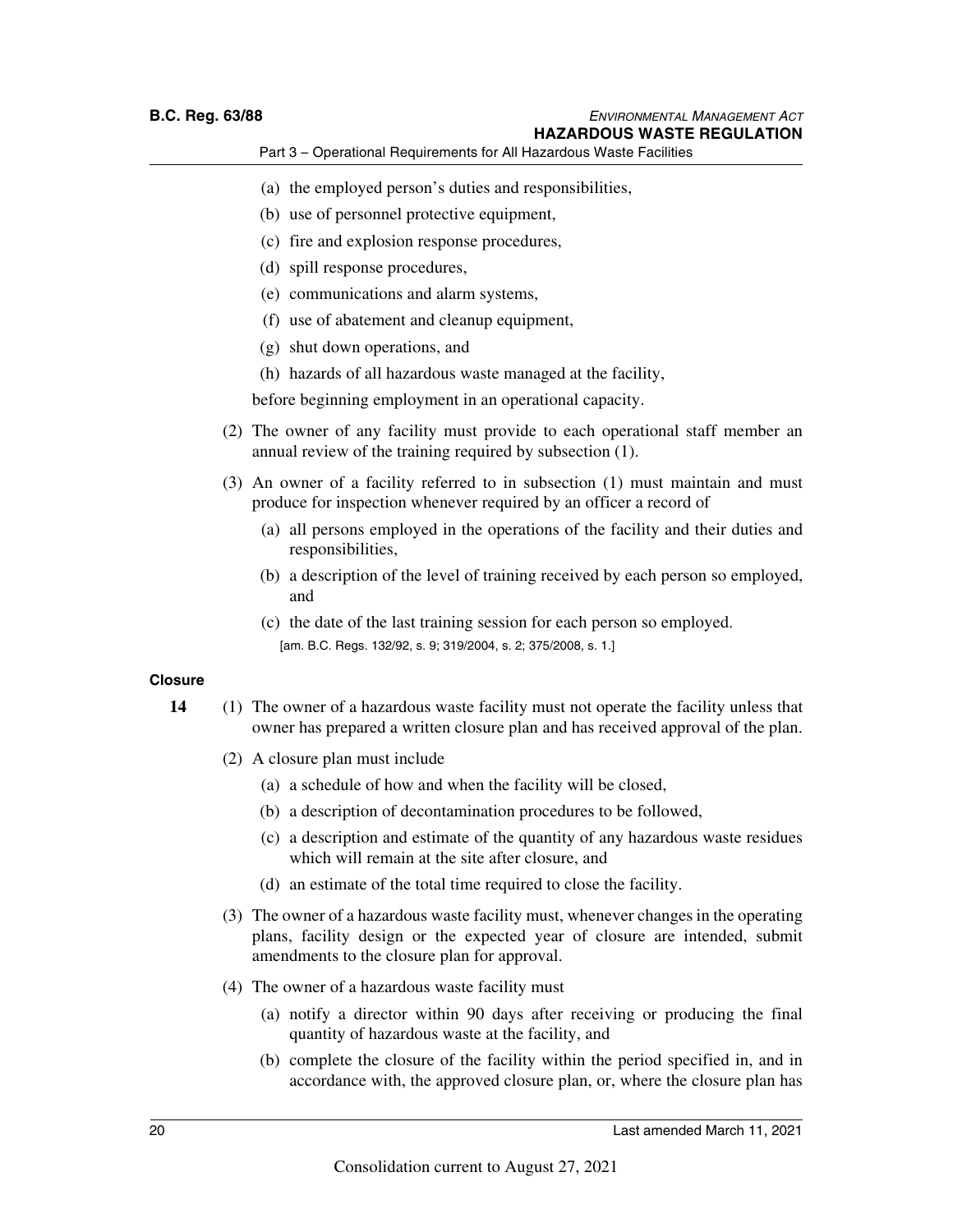been amended, in accordance with the approved closure plan and its approved amendments.

[am. B.C. Regs. 319/2004, ss. 2 and 11; 261/2006, s. 9; 375/2008, s. 1.]

# **PART 4 – ADDITIONAL REQUIREMENTS**

## **Division 1 – Recycle Facilities**

#### **Operational requirements**

- **15** (1) The owner of a recycle facility must provide an automatic means of stopping
	- (a) the process equipment, and
	- (b) the waste feed system

in the event of an accidental release or in circumstances which might lead to an accidental release of a hazardous waste.

- (2) The owner of a recycle facility where liquid hazardous waste is being managed must
	- (a) use a dripless hose connection, or a containment system that provides equal or better protection than the protection provided by a dripless hose connection, when transferring liquid hazardous waste by means of detachable hoses or pipes, and
	- (b) ensure that all materials on pipes, pumps, containers and any other equipment which comes in contact with the hazardous waste is compatible with the hazardous waste.

[am. B.C. Regs. 319/2004, s. 2; 261/2006, s. 10; 375/2008, s. 1.]

## **Division 2 – Storage Facilities**

#### **Operational requirements**

- **16** (1) The owner of a storage facility where free liquid hazardous waste is stored in containers or tanks must
	- (a) provide space to allow for manual, visual inspection for leaks,
	- (b) provide and maintain an impervious containment system sufficient to hold the larger of
		- (i) 110% of the largest volume of free liquid hazardous waste in any given container or tank, or
		- (ii) 25% of the total volume of free liquid hazardous waste in storage,
	- (c) provide controlled forced air ventilation to any indoor facility so that 0.3 m<sup>3</sup>/min/m<sup>2</sup> of a facility is exhausted at all times unless a facility is used solely for passive storage,
	- (d) provide overflow protection for tanks by means of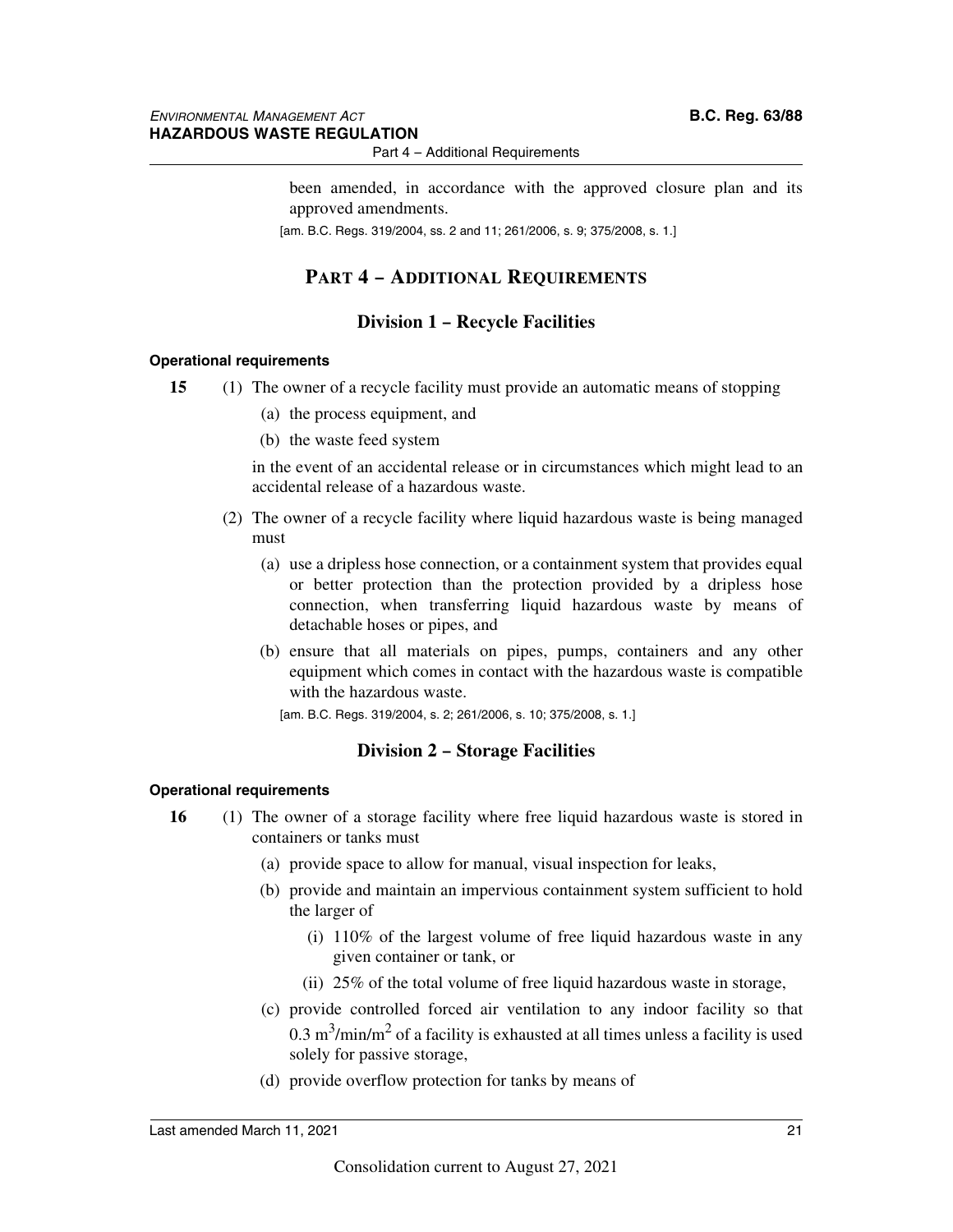- (i) fixed piping to an empty adjacent tank with a capacity equal to or greater than 20% of the protected tank,
- (ii) a high level alarm set at 90% of the full liquid level of the tank, or
- (iii) an automatic feed cutoff system set at 95% of the full liquid level of the tank container,
- (e) use a dripless hose connection, or a containment system that provides equal or better protection than the protection provided by a dripless hose connection, when transferring liquid hazardous waste by means of detachable hoses or pipes,
- (f) ensure that all materials on pipes, pumps, containers and any other equipment which comes in contact with the hazardous waste is compatible with the hazardous waste, and
- (g) ensure that all hazardous waste transfer lines, hoses and pipes are equipped with automatic shutoff or close on failure valves which close off the flow of hazardous waste in the event of a sudden accidental escape unless a method of containment is provided to prevent the release of free liquid hazardous waste.
- (2) If an owner's primary business is not waste management and the owner's facility provides storage that is on site and passive storage, the owner
	- (a) despite section 4 (1), must prepare and maintain, but unless requested to do so by a director, need not obtain and must not seek approval of, the plans and specifications referred to in section 4 (1) (a) and (b),
	- (b) despite section 4 (1), unless requested to do so by a director,
		- (i) need not prepare or maintain, and
		- (ii) need not obtain, and must not seek approval of,
		- the operational plans referred to in section  $4(1)(c)$  and  $(d)$ ,
	- (c) despite section 11, unless requested to do so by a director, need not obtain and must not seek approval of the contingency plan required by that section, and
	- (d) despite section 14 (1) and (3), unless requested to do so by a director, need not obtain and must not seek approval of the closure plan, or amendments to the closure plan, required by that section.
		- [am. B.C. Regs. 132/92, s. 10; 319/2004, s. 2; 261/2006, ss. 10 and 11; 375/2008, ss. 1 and 7.]

#### **Performance standards**

- **17** (1) The owner of a storage facility must ensure that
	- (a) any emissions to the atmosphere resulting from the operation of the storage facility are controlled to meet approved emission specifications, and
	- (b) any discharge of liquid effluent to the environment, to storm sewers or to a municipal or industrial effluent treatment works which results from the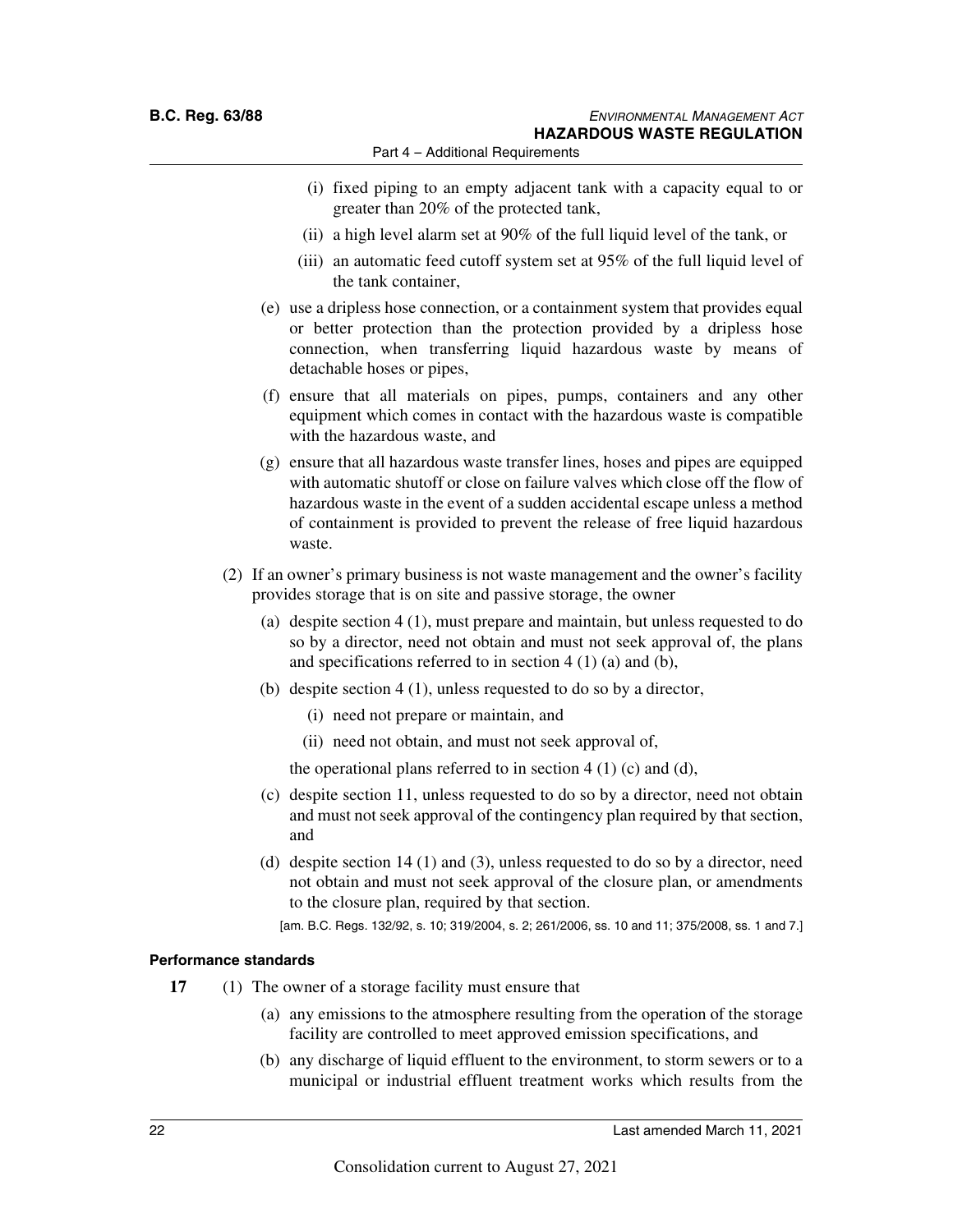operation of the storage facility meets the effluent criteria prescribed in Schedule 1.2.

(2) A director may require an owner of a storage facility to give security for performance of the owner's obligations under the Act and this regulation in the amount and form and subject to the conditions the director may specify. [am. B.C. Regs. 132/92, s. 11; 319/2004, s. 12; 375/2008, ss. 1 and 8.]

#### **Additional requirements for storage of PCB wastes**

- **17.1** (1) Notwithstanding section 2 (3) to (6) and (8), all storage facilities where
	- (a) 1.0 kilogram or more of PCBs,
	- (b) 100 litres or more of PCB liquid, or
	- (c) 100 kilograms or more of PCB solids

are stored must comply with sections 3 to 14, 16, 17 and this section.

- (2) For the purpose of determining the quantity, volume or weight by which PCBs, PCB liquids or PCB solids exceed the amount specified in subsection (1), the total amounts stored at each location owned or controlled by the same owner or operator must be added together.
- (3) The owner of a storage facility used to store PCB wastes must ensure that
	- (a) drums up to 205 litre capacity used for PCB solids
		- (i) Repealed. [B.C. Reg. 132/92, s. 12 (a).]
		- (ii) are made of 18 gauge steel or heavier,
		- (iii) have a securely attached, close fitting removable steel lid and a gasket of PCB resistant material, and
		- (iv) are painted to prevent rusting,
	- (b) drums up to 205 litre capacity used for PCB liquids
		- (i) Repealed. [B.C. Reg. 132/92, s. 12 (b).]
		- (ii) are made of 16 gauge steel for PCB liquids placed in storage or repackaged on or after April 1, 1992 and 18 gauge steel for PCB liquids placed in storage before April 1, 1992,
		- (iii) have a closed top that is fitted with 2 screw plug bungs, and
		- (iv) are painted to prevent rusting,
	- (c) all containers used for PCB wastes, and all PCB equipment except transformers on skids, must be placed on pallets or an alternate system of storage that allows for visual inspection for leaks and easy removal of the waste,
	- (d) drums of PCB wastes must not be stacked more than 2 drums high,
	- (e) containers of PCB wastes other than drums are not stacked unless the containers have been specifically designed for stacking and in such case that they are not stacked more than 2 containers high,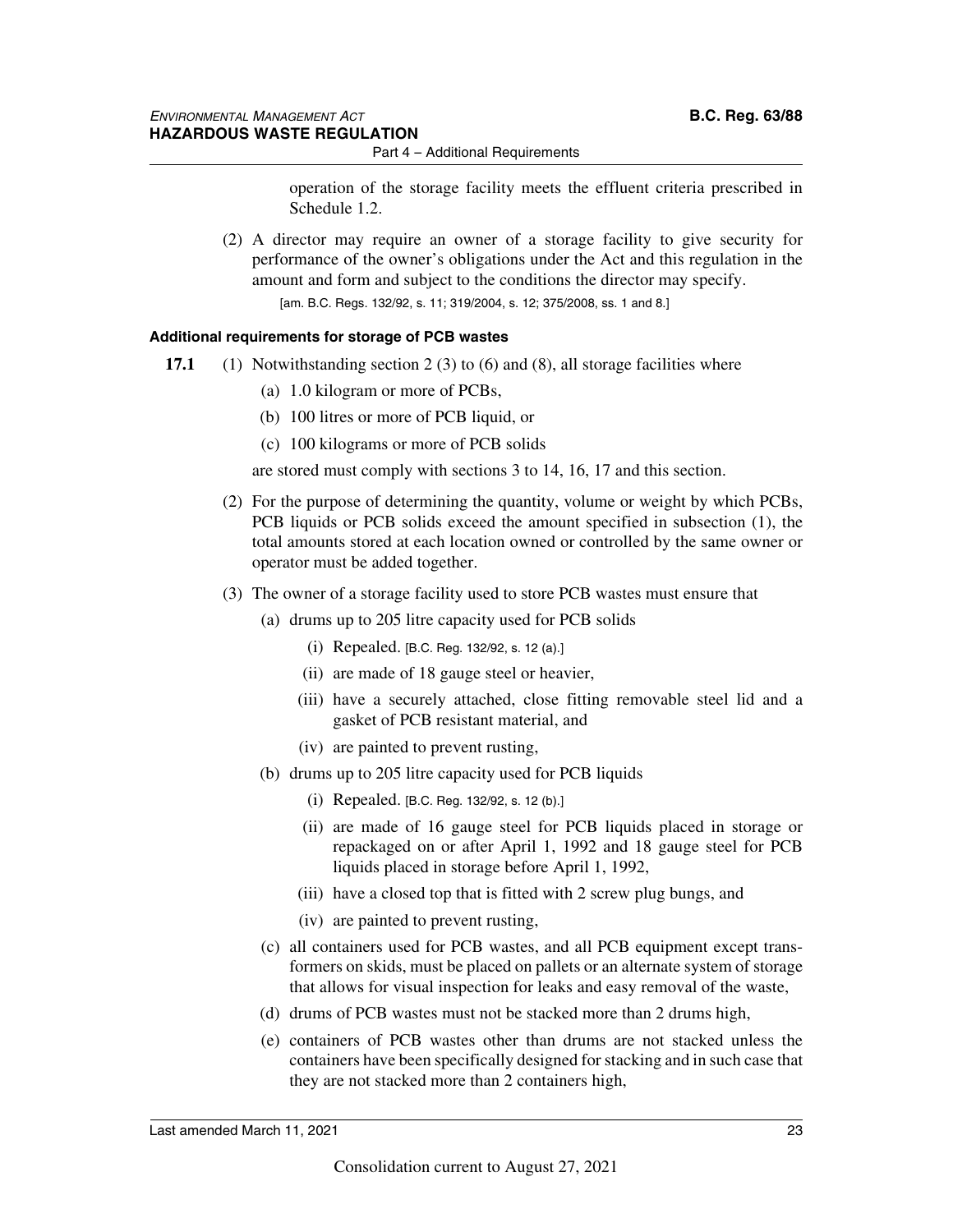- (f) an up-to-date inventory and site map indicating where all PCBs are stored at the facility and a fire safety plan acceptable to the local assistant to the fire commissioner
	- (i) are provided to a director,
	- (ii) are provided to the local assistant to the fire commissioner, and
	- (iii) are kept on site for inspection by an officer,
- (g) capacitors containing 0.5 kilogram or more of chlorobiphenyls are labelled with either Environment Canada's serialized, black and white "CAUTION/ATTENTION PCB" label, measuring 76 mm by 76 mm, or a reasonable alternative, unless the capacitor was stored in a container before this section came into effect,
- (h) electrical transformers, electromagnets and other equipment containing chlorobiphenyls in a concentration exceeding 1% by weight are labelled with either Environment Canada's serialized, black and white "ATTENTION PCB" label, measuring 150 mm by 150 mm, or a reasonable alternative,
- (i) electrical transformers, electromagnets and other equipment containing chlorobiphenyls in a concentration exceeding 50 parts per million by weight but not greater than 1% by weight are labelled with either Environment Canada's "ATTENTION – Contaminated with PCBs" label, or a reasonable alternative,
- $(i.1)$  containers containing chlorobiphenyls in a concentration exceeding 1% by weight are labelled with either Environment Canada's "ATTENTION – PCB Waste" label, or a reasonable alternative,
	- (j) the floor or other surface of the storage site on which undrained PCB equipment or PCB liquids are stored, whether indoors or outdoors, must be constructed of steel, concrete or other durable material,
- (k) where undrained PCB equipment or PCB liquids are stored on a floor or other surface of the storage site, whether indoors or outdoors, the floor or surface of the site must be provided with curbing or sides sufficient to contain
	- (i) in the case where a single item is being stored, 125% of the volume of the PCB liquid in the item, and
	- (ii) in the case where more than one item is being stored, the greater of twice the volume in the largest item or 25% of the volume of all the PCB liquids stored on the floor or surface,
- (l) where the material of the floor or other surface of the storage site or the curbing or sides referred to in paragraph (k) are capable of absorbing PCBs, they are sealed with a durable PCB resistant coating,
- (m) where undrained PCB equipment or PCB liquids are stored on a floor or other surface of the storage site, any existing floor drains, sumps or other openings in the floor are closed and sealed to prevent the escape of liquid,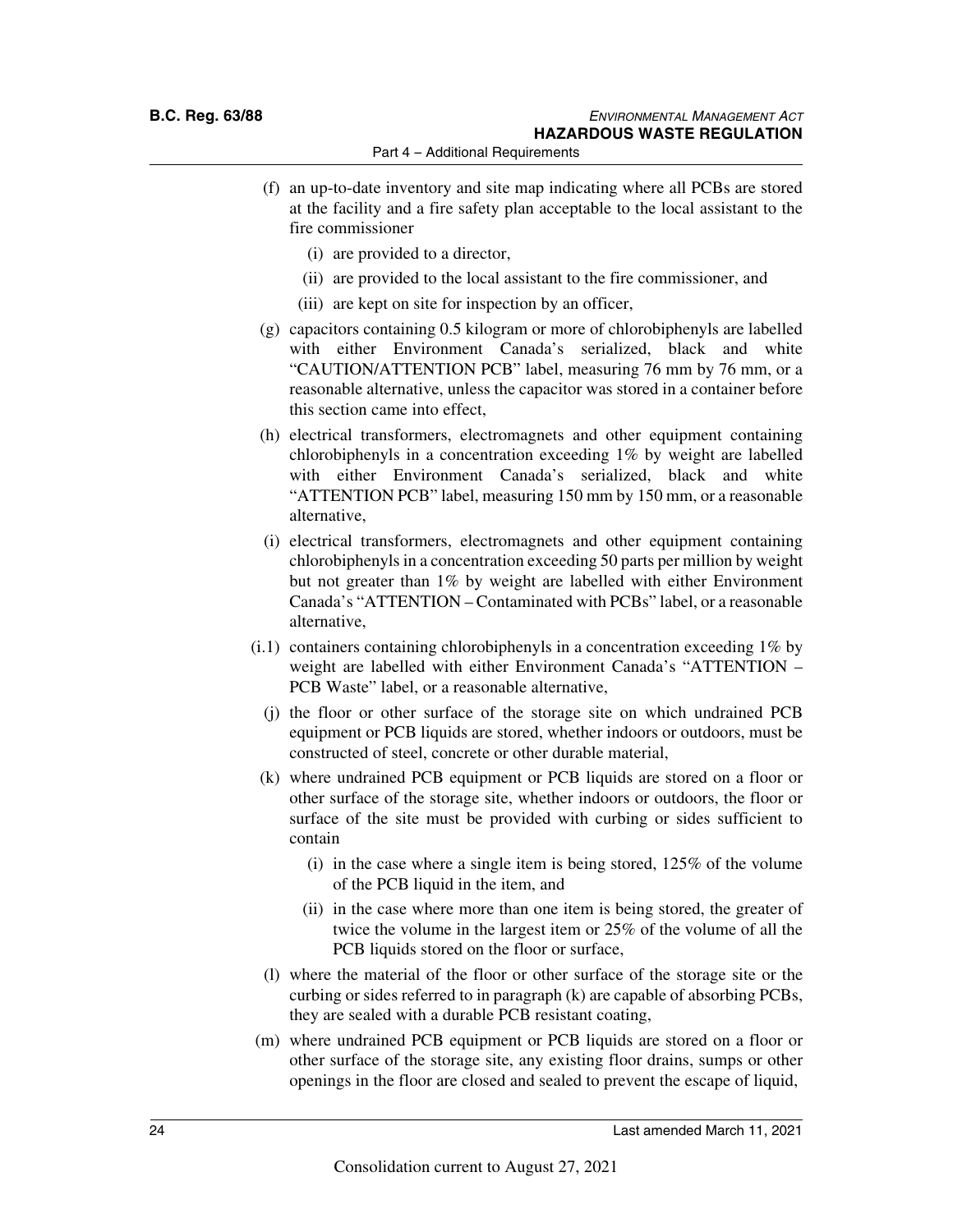- (n) doors to storage sites, fencing and other security barriers enclosing storage sites are labelled with Environment Canada's non-serialized, black and white "ATTENTION PCB" label, measuring 150 mm by 150 mm, or a reasonable alternative.
- (4) Repealed. [B.C. Reg. 132/92, s. 13.]
	- [en. B.C. Reg. 10/89, s. 5; am. B.C. Regs. 132/92, ss. 12 and 13; 319/2004, s. 13; 261/2006, s. 12; 375/2008, ss. 1 and 9.]

# **Division 3 – Requirements For Treatment Facilities**

#### **Operational requirements**

- **18** (1) The owner of a treatment facility must provide an automatic means of stopping
	- (a) the process equipment, and
	- (b) the waste feed system

in the event of an accidental release or in circumstances which might lead to an accidental release of hazardous waste.

- (2) Before beginning operation of a treatment facility the owner must conduct an approved demonstration trial to demonstrate the effectiveness of each process intended to treat a hazardous waste that will be received at the facility.
- (3) The demonstration trial referred to in subsection (2) must provide
	- (a) an adequate test of the treatment process to be used,
	- (b) a qualitative and quantitative description of the physical, chemical and biological properties of
		- (i) the hazardous waste to be treated,
		- (ii) any liquid or solid residues remaining after treatment, and
		- (iii) any emissions to the atmosphere resulting from the treatment process,
	- (c) a description of operating conditions in the treatment process including but not limited to
		- (i) temperatures,
		- (ii) pressures, and
		- (iii) residence times, and
	- (d) a description of any conditions which may cause a detrimental effect on human health or the environment.
- (4) The owner of a treatment facility must submit a report with all the information described in subsection (3) to a director before beginning operation of the treatment facility.

[am. B.C. Regs. 319/2004, ss. 2 and 14; 261/2006, s. 13; 375/2008, s. 1.]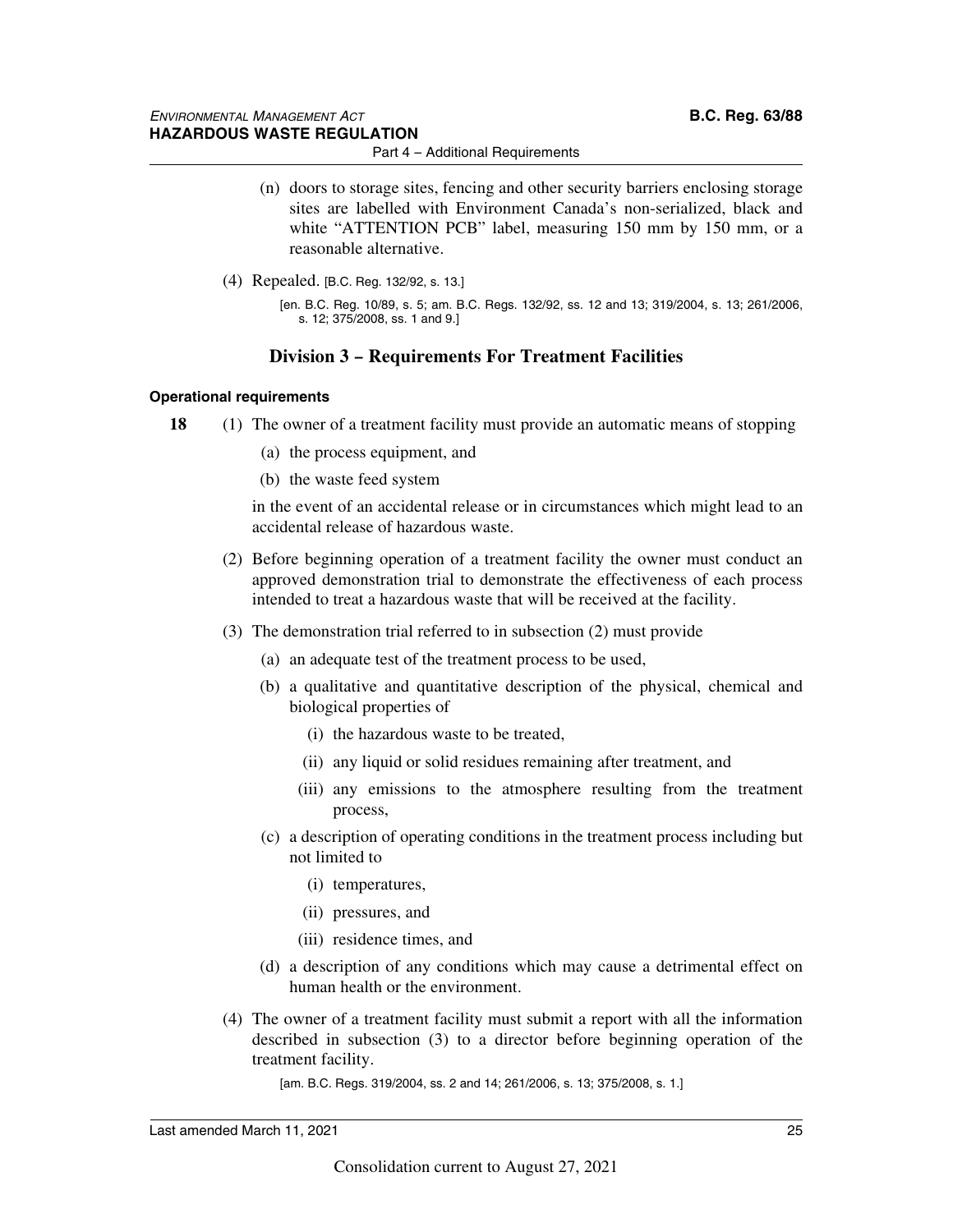#### **Performance standards**

- **19** (1) The owner of a treatment facility must ensure that
	- (a) any discharge of liquid effluent to the environment, to storm sewers or to a municipal or industrial effluent treatment works which results from the operation of the treatment facility meets the effluent criteria prescribed in Schedule 1.2, and
	- (b) any emissions to the atmosphere resulting from
		- (i) a treatment facility process, or
		- (ii) the ventilation system of a treatment facility,

meet approved emission specifications.

- (2) The owner of a treatment facility must not allow residue to be discharged from the treatment facility unless
	- (a) the residue is managed at a hazardous waste management facility in accordance with this regulation, or
	- (b) the owner demonstrates to the satisfaction of a director in accordance with test protocols or methods approved by a director under section 53 (1) that the residue no longer poses a hazard to human health or to the environment and that the residue is suitable for
		- (i) disposal to a landfill authorized by a permit, approval under section 15 of the Act, order or waste management plan, or
		- (ii) some other purpose under an approved management option.
- (3) Where an owner has demonstrated to a director in accordance with subsection (2) that a residue no longer poses a hazard to human health or to the environment, the director may, notwithstanding section 39, authorize disposal of the residue to a landfill other than a secure landfill.

[am. B.C. Regs. 132/92, ss. 11, 14; 319/2004, ss. 2 and 15; 261/2006, s. 14; 375/2008, s. 1.]

## **Division 4 – Requirements for Incinerators and Thermal Facilities**

#### **Operational requirements**

- **20** (1) Before beginning construction or installation of an incinerator or thermal treatment facility, the owner must
	- (a) provide a detailed engineering description of the incinerator or thermal treatment facility including the following information:
		- (i) manufacturer's name and model number (if available);
		- (ii) type of incinerator or thermal treatment facility;
		- (iii) internal dimension of the incinerator, or thermal treatment facility including the cross sectional area of the process chamber;
		- (iv) description of any auxiliary fuel system including fuel type and feed rate;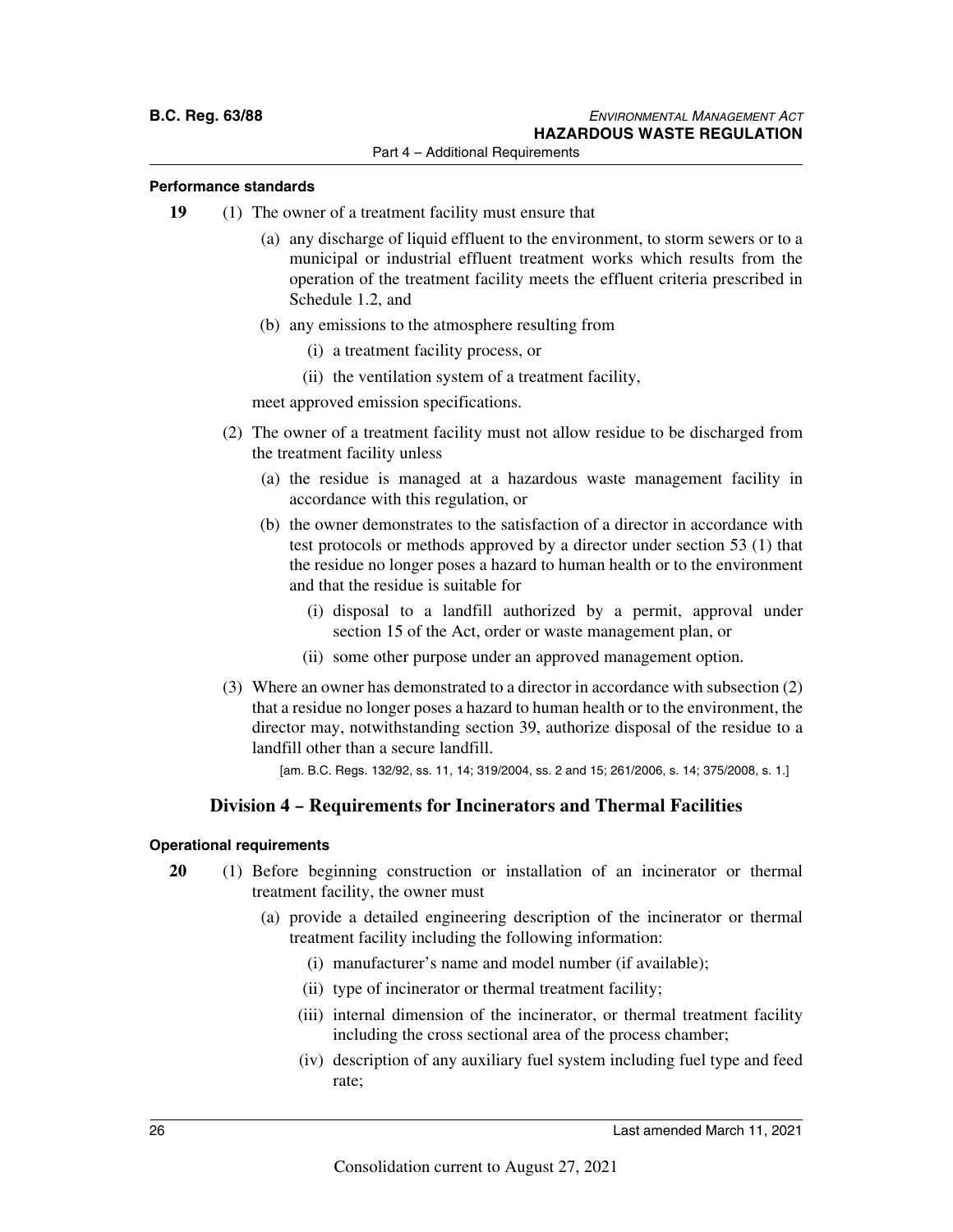- (v) capacity of air supply and exhaust systems;
- (vi) description of the automatic waste feed cutoff system or systems;
- (vii) any stack gas monitoring and pollution control equipment;
- (viii) nozzle and burner design if the thermal treatment facility is an incinerator;
- (ix) construction materials;
- (x) location and description of temperature, pressure and flow sensing and control devices,
- (b) predict the maximum ambient ground level concentration of emissions from the facility by means of an approved atmospheric dispersion model, and
- (c) submit a report with the information described in paragraphs (a) and (b) to the district director or a director, as applicable.
- (2) Before beginning operation of an incinerator or thermal treatment facility, the owner must
	- (a) conduct a demonstration trial in an approved manner to demonstrate the effectiveness of the facility to treat or destroy hazardous waste, and must conduct the trial for a sufficient time under normal operating conditions to obtain
		- (i) a qualitative and quantitative description of the physical, chemical and biological properties of
			- (A) the hazardous waste to be incinerated or thermally treated including all principal organic hazardous constituents (POHCs),
			- (B) any air emissions including all POHCs, products of incomplete combustion (PICs) and parameters listed in Schedule 2,
			- (C) any liquid effluent discharges including all POHCs, PICs and parameters listed in Schedule 1.2, and
			- (D) any solid residues including all POHCs, PICs and trace metals listed in Schedule 2,
		- (ii) a determination of the destruction and removal efficiency (DRE), using Equation 1:

$$
DRE = \frac{W_{in} - W_{out}}{W_{in}} \times 100\%
$$
 Equation 1

where

| $W_{in}$ | Mass feed rate of one POHC in the waste feed into<br>$=$ |                                                |
|----------|----------------------------------------------------------|------------------------------------------------|
|          |                                                          | the incinerator or thermal treatment facility, |

*Wou*<sup>t</sup> = Mass emission rate of the same POHC present in the exhaust emissions,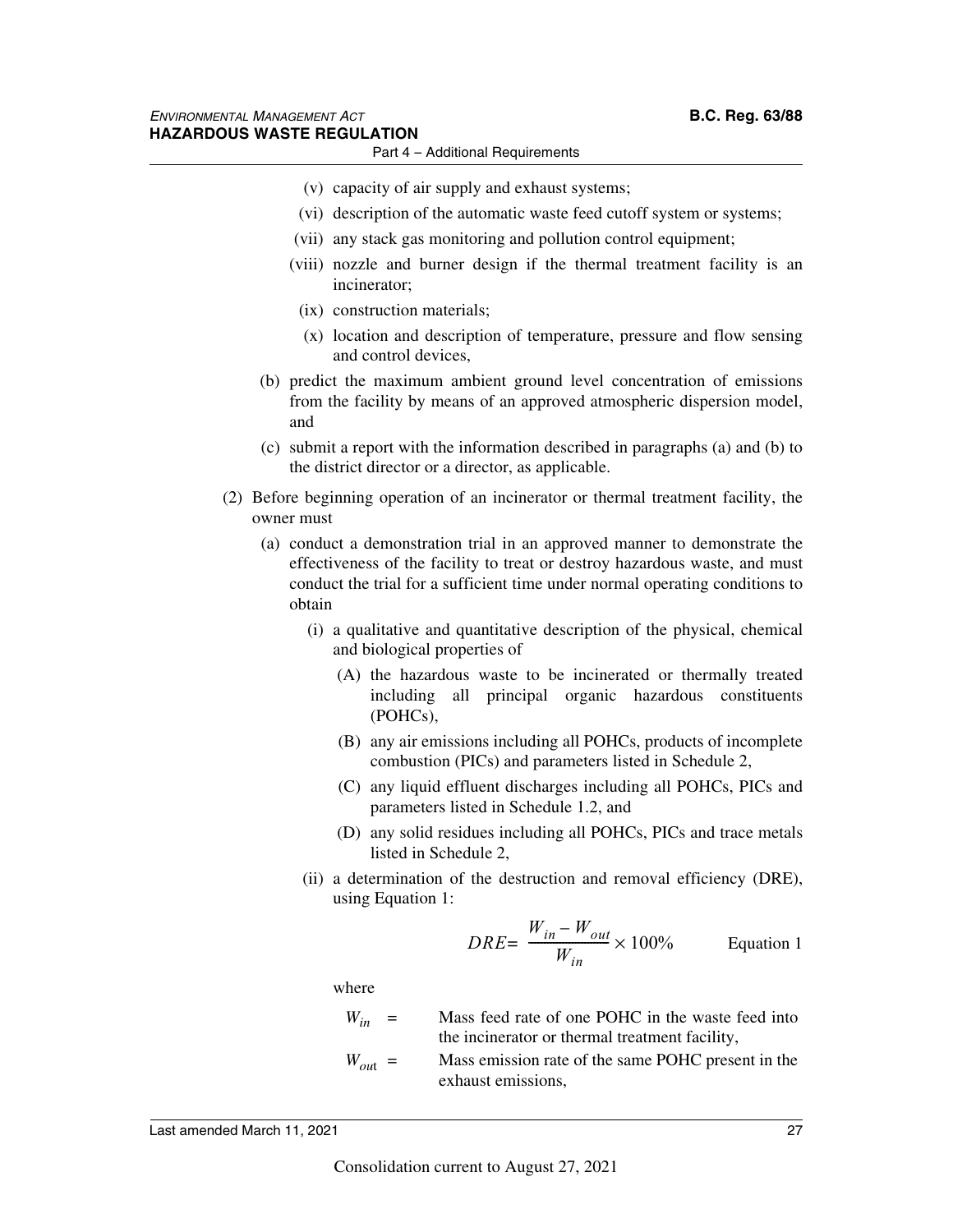(iii) a determination of the combustion efficiency (CE), using Equation 2:

$$
CE = \frac{CO_2}{CO_2 + CO} \times 100\%
$$
 Equation 2

where

- $CO<sub>2</sub> =$  Concentration of carbon dioxide in exhaust emissions,
- *CO* = Concentration of carbon monoxide in the exhaust emissions,
- (iv) a determination of operating conditions including but not limited to
	- (A) the temperature in the combustion zone or the zone of active thermal treatment,
	- (B) the residence time of gases in the combustion zone or the zone of active thermal treatment, and
	- (C) the concentration of excess oxygen in the exhaust emissions

whereby the DRE in Equation 1 was determined, and

- (v) a determination of specific
	- (A) meteorological conditions, and
	- (B) ambient concentrations of POHCs, PICs and other contaminants

as approved, and

- (b) submit a report with the information described in paragraph (a) to the district director or a director, as applicable.
- (3) The requirement in subsection (2) (a) (iii) does not apply to thermal treatment facilities which generate  $CO<sub>2</sub>$  from sources other than the combustion process.
- (4) The owner of an incinerator or thermal treatment facility must
	- (a) provide an alarm system and an automatic cutoff system to stop the hazardous waste feed to the facility when operating conditions specified in the permit are not met,
	- (b) test the automatic cutoff system weekly, and
	- (c) report any malfunction of the automatic cutoff system to the district director or a director, as applicable, within 24 hours after it occurs.
- (5) The owner of an incinerator or thermal treatment facility must inspect the facility and all associated equipment such as pumps, valves, conveyors, pipes, etc. daily for any leaks, spills, fugitive emissions and signs of tampering or malfunction.
- (6) Any leaks, spills or fugitive emissions from any incinerator or thermal treatment facility must be controlled by keeping the works sealed or by maintaining the internal pressure lower than the atmospheric pressure.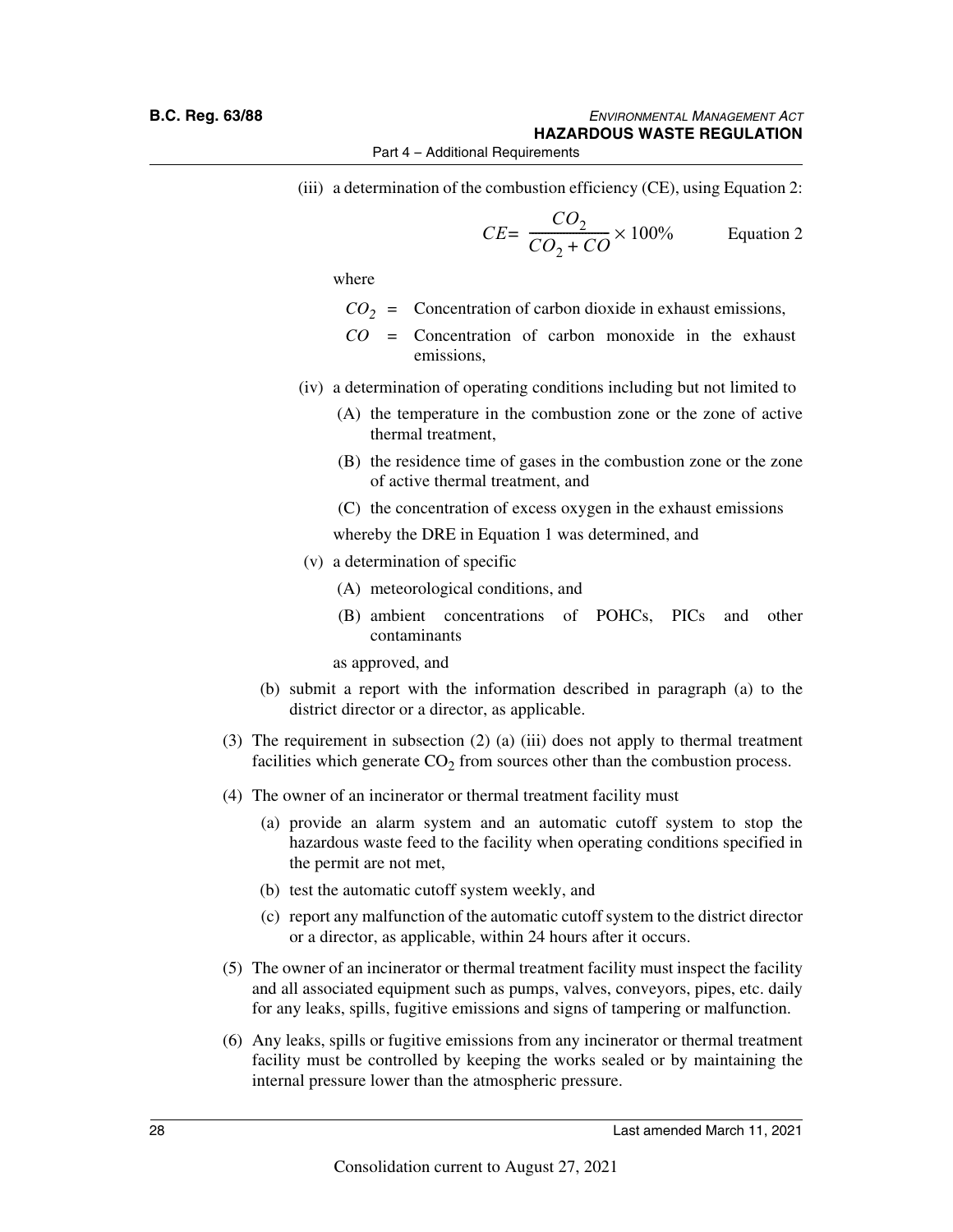- (7) The owner of an incinerator or thermal treatment facility must continuously measure and record for inspection by an officer
	- (a) the temperature in the combustion zone or the zone of active thermal treatment,
	- (b) the waste feed rate,
	- (c) the gas flow rate at the exit from the combustion zone or the zone of active thermal treatment, and
	- (d) carbon monoxide, carbon dioxide and oxygen concentrations in the exhaust gas.
- (8) The owner of an incinerator or thermal treatment facility must monitor any process emissions for approved parameters at approved intervals.
- (9) A report of the emissions monitoring including methods and results must be submitted to the district director or a director, as applicable, within 60 days after completion of the emissions monitoring referred to in subsection (8).
- (10) The owner of an incinerator or thermal treatment facility must monitor the ambient air quality and meteorological conditions using approved methods.
- (11) A report of the ambient air quality monitoring referred to subsection (10) must be submitted to the district director or a director, as applicable, within 60 days of the end of each calendar quarter.

[am. B.C. Regs. 10/89, s. 6; 132/92, s. 15; 319/2004, ss. 2 and 16; 375/2008, s. 1.]

#### **Performance standards**

- **21** (1) The owner of an incinerator or thermal treatment facility must ensure that during operation
	- (a) the DRE (Equation 1) of the facility is equal to or greater than that specified in Table 1,

| <b>Item</b> | <b>Parameter</b>                                 | <b>DRE</b> Standards |
|-------------|--------------------------------------------------|----------------------|
|             | Principal Organic Hazardous Constituents (POHCs) | $99.99\%$            |
|             | Polychlorinated biphenyls (PCBs)                 | $99.9999\%$          |
| 3           | Polychlorinated dibenzofurans                    | $99.9999\%$          |
|             | Polychlorinated dibenzo-p-dioxins                | 99.9999%             |

**Table 1**

(b) the operating conditions are maintained at levels shown by the demonstration trial referred to in section 20 (2) to be necessary to meet the DRE criteria in Table 1,

- (c) the CE (Equation 2) of an incinerator is equal to or greater than  $99.9\%$ ,
- (d) the exhaust emissions meet the emission standards as specified in Schedule 2, and
- (e) any discharge of liquid effluent to the environment or to any system of waste disposal operated by a municipality or other public authority which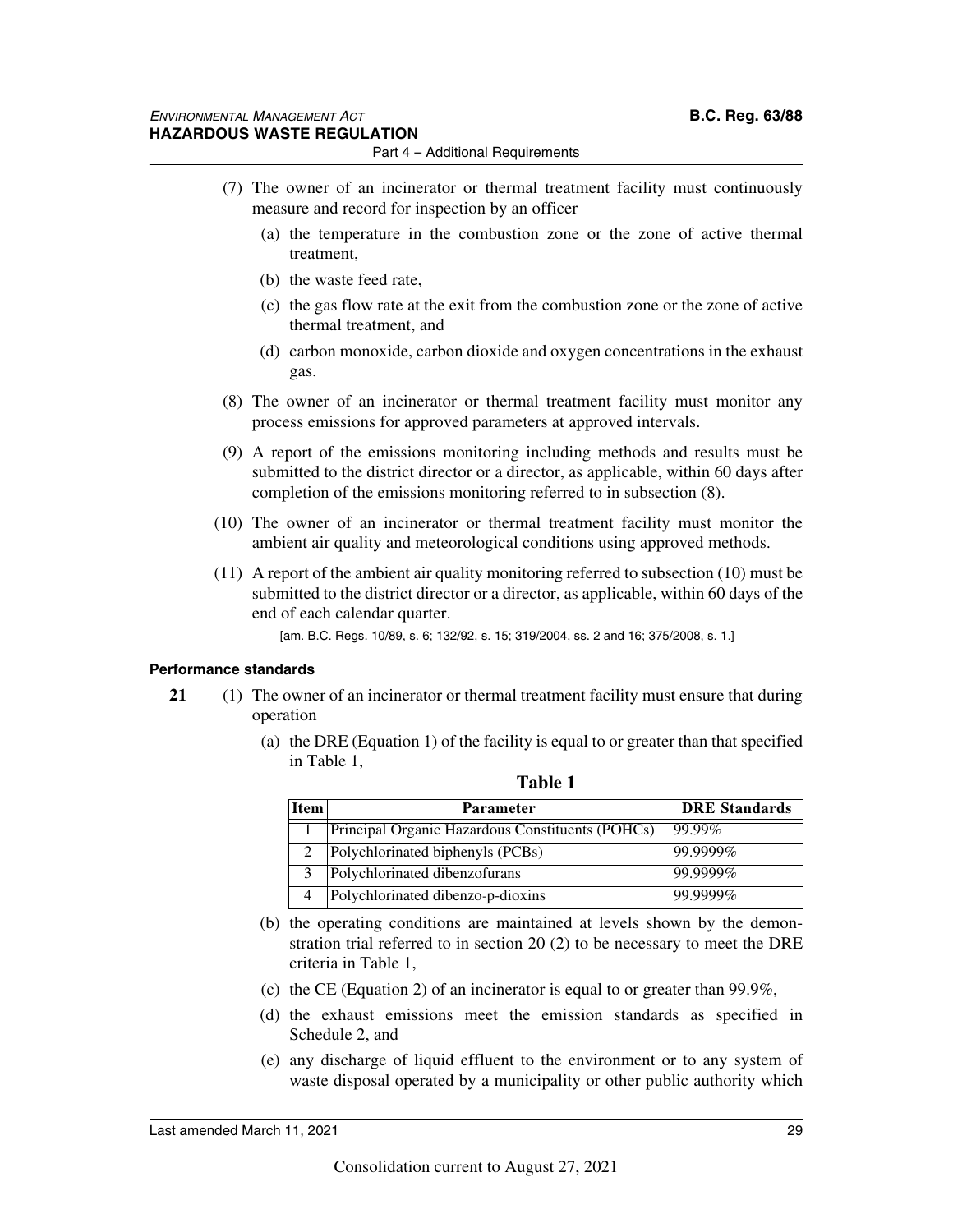results from the operation of an incinerator or thermal treatment facility meets the effluent standards prescribed in Schedule 1.2.

- (2) Section 20 (2) and subsections (1) (a), (b), (c) and (d) do not apply to any industrial utility boiler used for destruction of wastes containing low levels of PCBs or PCP, where
	- (i) the PCB or PCP content of the waste is less than 500 parts per million,
	- (ii) the minimum rated capacity of the boiler is 15 MW,
	- (iii) the boiler is operated at a minimum of 90% of the design steam generating capacity when the waste is fed into the boiler,
	- $(iv)$  the mass flow rate of the wastes does not exceed  $10\%$  of mass flow rate of the fuel into the boiler,
	- (v) the carbon monoxide concentration in the exhaust gas is not greater than 50 parts per million for a boiler using gaseous or liquid fuel and the carbon monoxide concentration in the exhaust gas for a boiler using solid fuel is not greater than 100 parts per million,
	- (vi) the excess oxygen must be a minimum of 3% when the wastes are being burned, and
	- (vii) the concentrations of carbon monoxide and oxygen in the exhaust gas are monitored in an approved manner when the wastes are being burned.
- (3) The owner of an incinerator or thermal treatment facility must not allow solid residue to be discharged from it unless
	- (a) the residue is managed at a hazardous waste management facility in accordance with this regulation, or
	- (b) the owner demonstrates to the satisfaction of a director in accordance with test protocols or methods approved by a director under section 53 (1) that the residue no longer poses a hazard to human health or to the environment and that the residue is suitable for
		- (i) disposal to a landfill authorized by a permit, approval under section 15 of the Act, order or waste management plan, or
		- (ii) some other purpose under an approved management option.
- (4) Where an owner has demonstrated to a director in accordance with subsection (3) that a residue no longer poses a hazard to human health or to the environment, the director may, notwithstanding section 39, authorize disposal of the residue to a landfill other than a secure landfill.

```
[am. B.C. Regs. 132/92, s. 16; 319/2004, ss. 2 and 17; 261/2006, s. 14; 375/2008, s. 1.]
```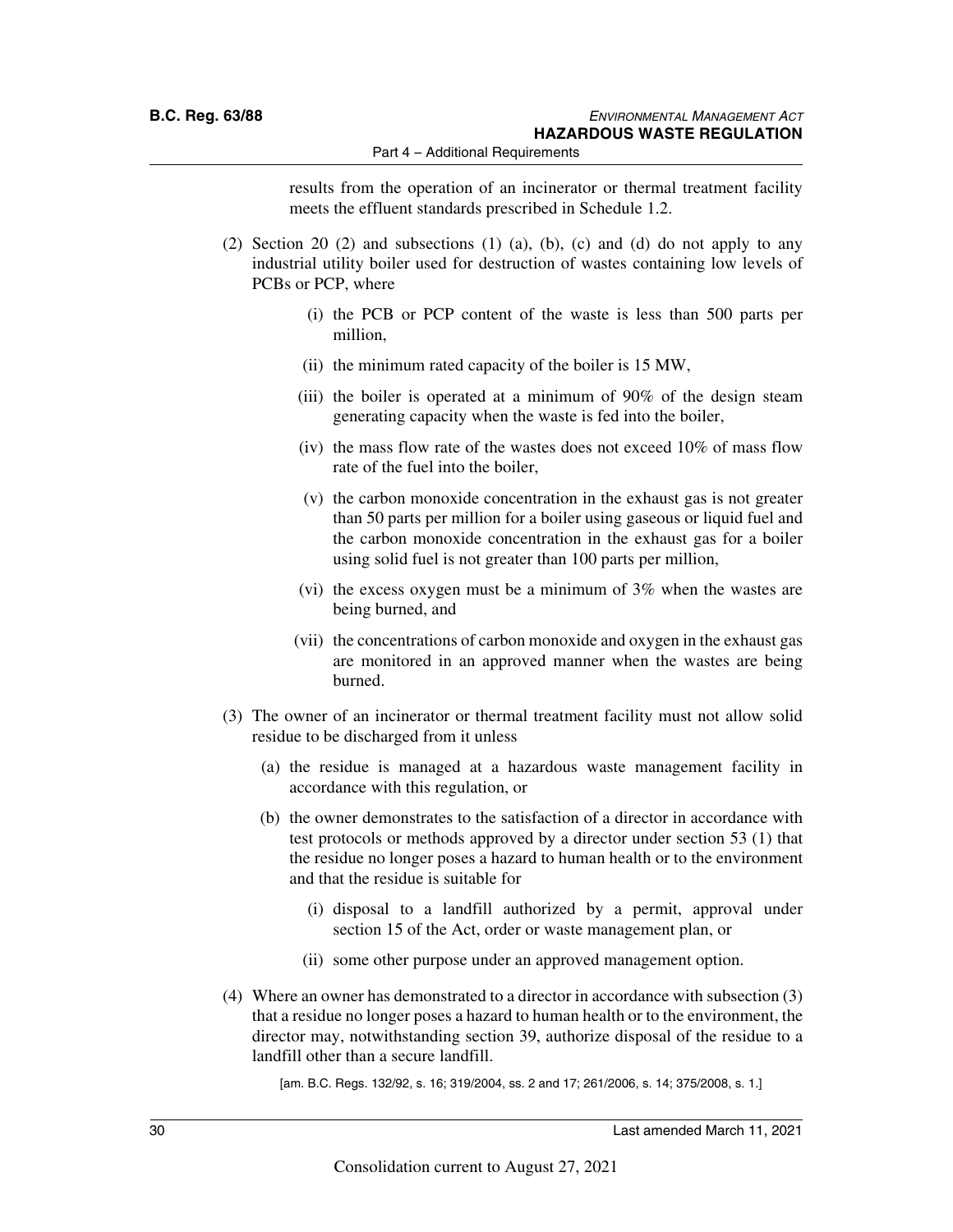# **Division 5 – Mobile Facilities**

#### **Siting requirements**

- **22** Notwithstanding section 3, where the minister is satisfied that an equivalent level of safety will be maintained, the minister may specify less restrictive siting standards for specific sites on which any mobile facility
	- (a) operates for less than a total of 1 800 hours in any continuous 3 year period, and
	- (b) treats or destroys less than 1 000 tonnes of hazardous waste during the 3 year period specified in paragraph (a).

[am. B.C. Regs. 319/2004, s. 2; 261/2006, s. 15.]

#### **Operational requirements**

- **23** (1) Before a mobile facility is transported, the owner or operator of the facility must drain all open ended
	- (a) hoses,
	- (b) pipes, and
	- (c) containers

of any hazardous waste or hazardous reagents and ensure that the hazardous waste or reagents are not released to the environment.

(2) In addition to the annual emergency system testing as required in section 12, the owner of a mobile facility must repeat the test required in section 12 before beginning operation at any new location.

[am. B.C. Regs. 319/2004, s. 2; 375/2008, s. 1.]

## **Performance standards**

**24** The owner of a mobile facility must comply with the performance requirements pertaining to the appropriate specific type of facilities as prescribed in this Part.

[am. B.C. Reg. 375/2008, s. 1.]

# **Division 6 – Secure Landfills**

## **Permit requirement**

- **24.1** (1) A person must not operate a secure landfill unless a permit has been issued under section 14 of the Act to operate the landfill.
	- (2) Subsection (1) does not apply in relation to an on-site hazardous waste landfill associated with contaminated site remediation activities undertaken in accordance with the Contaminated Sites Regulation, B.C. Reg. 375/96.

[en. B.C. Reg. 319/2004, s. 18; am. B.C. Regs. 375/2008, s. 1; 179/2016, App. 1, s. 4.]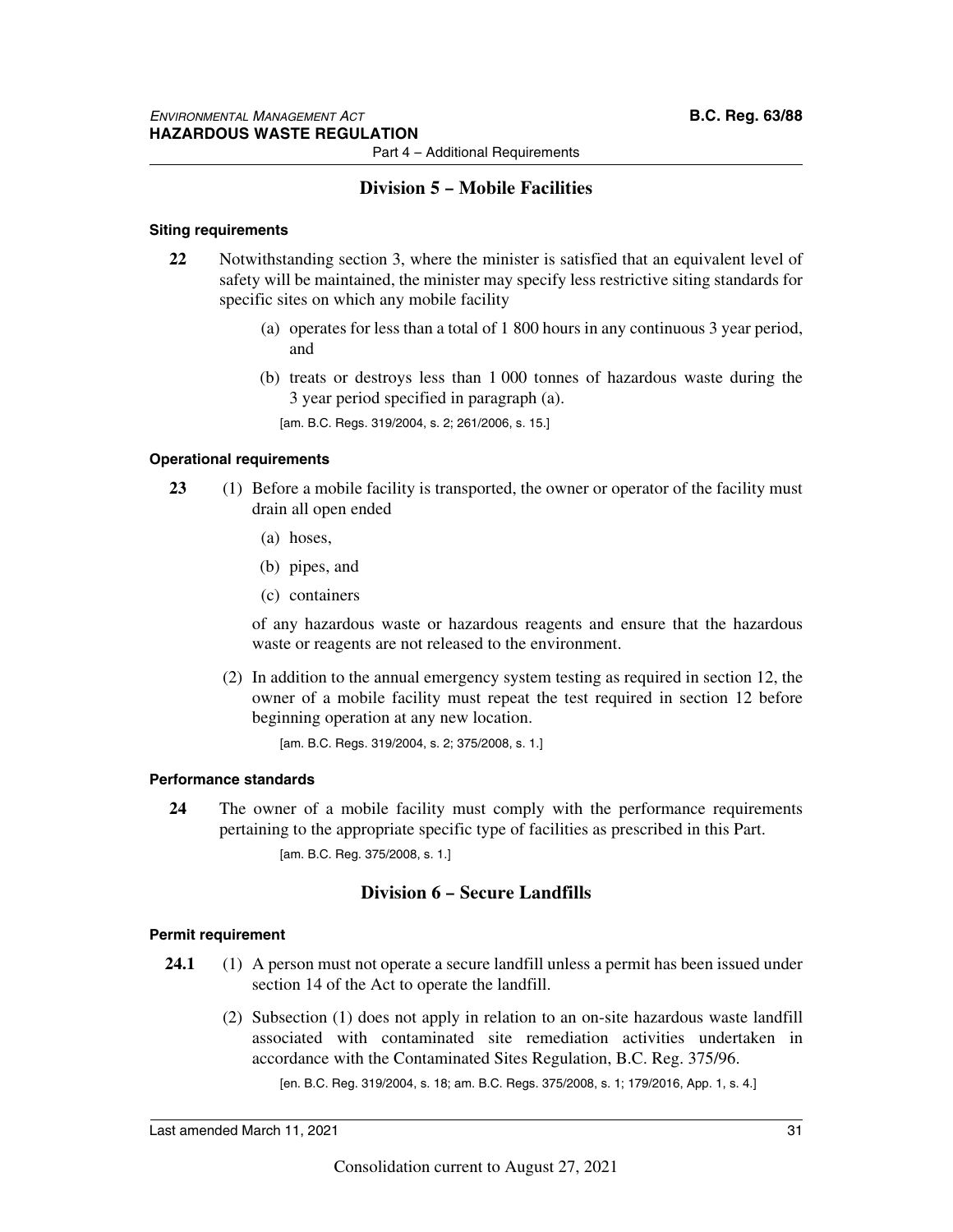**Siting requirements**

- **25** (1) A person must not locate a secure landfill within a wetland area or an area immediately adjacent to a wetland so that natural drainage from the secure landfill would flow directly into a wetland area.
	- (2) A person must not locate a secure landfill on a site which has a predicted maximum peak seismic acceleration, in percent of gravity, greater than 8% with a probability of 10% exceedence in 50 years as determined from the National Building Code of Canada.
	- (3) A person must not locate a secure landfill where the landfill (including the underlying dual liners) cannot be constructed
		- (a) entirely above the seasonally high water table, and
		- (b) with a minimum separation depth of 3 m of unsaturated soil material with a permeability less than 1 x  $10^{-6}$  cm/s above a seasonally high water table including the zone of capillary rise.
	- (4) A person must not locate a secure landfill in a recharge area for an unconfined aquifer with one or more high capacity wells (> 100 L/minute) or a significant number of lower capacity wells used for fish hatcheries, domestic, irrigation, industrial, municipal or livestock watering supply.
	- (5) A person must not locate a secure landfill where it (including the underlying dual liners) would be underlain by less than 5 m of fine grained unconsolidated material with a permeability of less than 1 x  $10^{-6}$  cm/s over fractured or permeable bedrock formations (e.g. sandstone, limestone, dolomite).
	- (6) A person must not locate a secure landfill within 300 m of any nonintermittent watercourse or any other permanent waterbody.
	- (7) A person must not locate a secure landfill within
		- (a) a designated community water supply watershed, Category I, as defined in Guidelines for Watershed Management of Crown Lands used as Community Water Supplies,
		- (b) the Greater Victoria Water District watershed, or
		- (c) the Greater Vancouver Water District watershed.
	- (8) A person must not locate a secure landfill within an area where
		- (a) on average, when calculated on a monthly basis, Pt is greater than  $Et + Ws$ , and
		- (b) on average, when calculated on an annual basis, Pt is greater than Et.
	- (9) In subsection (8), the formula used must be based on the following:
		- $Pt = precipitation falling on the surface of the closed secure landfill;$
		- $Et =$  maximum possible loss of water from the surface of the closed secure landfill to the atmosphere by evaporation and by transpiration;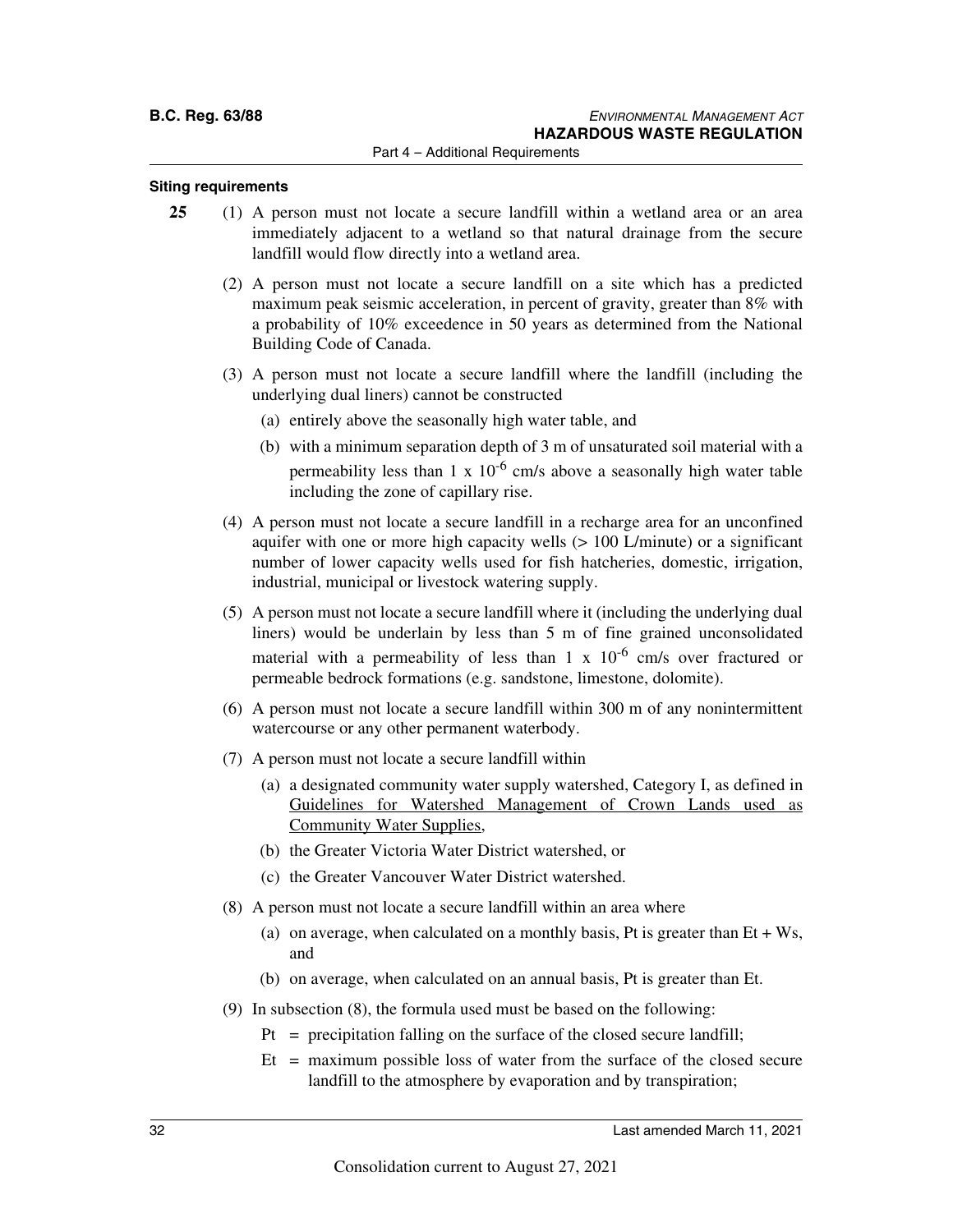- W<sub>s</sub> = available soil water storage in any month in the final cover of the closed secure landfill (maximum value is total available water storage capacity of the final cover).
- (10) A person must not locate a secure landfill unless the person owns and provides an approved secure buffer zone surrounding the active area of the secure landfill. [am. B.C. Regs. 132/92, s. 17; 261/2006, s. 16; 375/2008, s. 1.]

#### **Operational requirements**

- **26** (1) The owner of a secure landfill must
	- (a) at appropriate times during construction and installation, inspect
		- (i) synthetic liners and covers to ensure tight seams and joints and the absence of punctures, blisters or tears, and
		- (ii) soil or clay liners for imperfections (e.g. lenses, cracks, channels)

which would increase permeability,

- (b) during operation, inspect weekly and immediately after any storm event or catastrophic events
	- (i) liners, covers and drainage control facilities for evidence of deterioration, malfunction, leaks or improper operation, and
	- (ii) leak detection and leachate collection systems to ensure proper functioning and to determine if leachate is being generated or is accumulating, and
- (c) immediately repair or correct any defects or malfunctioning works as determined by any inspections specified in paragraphs (a) and (b) to maintain the integrity of all works.
- (2) The owner of a secure landfill must carry out an approved monitoring program by
	- (a) establishing a groundwater monitoring system with a sufficient number of wells, installed at appropriate locations (upgradient and downgradient) and depths to yield from the uppermost aquifer groundwater samples that
		- (i) represent the quality of groundwater that would not be affected by any leakage from a secure landfill facility, and
		- (ii) represent the quality of groundwater that would be affected by leachate, if any, from the secure landfill,
	- (b) ensuring the quality of groundwater monitoring data by
		- (i) casing sampling wells with appropriate materials to ensure the integrity of the boreholes,
		- (ii) preventing contamination
			- (A) of any part of the well during construction, and
			- (B) from the surface during operation, and
		- (iii) implementing procedures for
			- (A) decontamination of sampling equipment,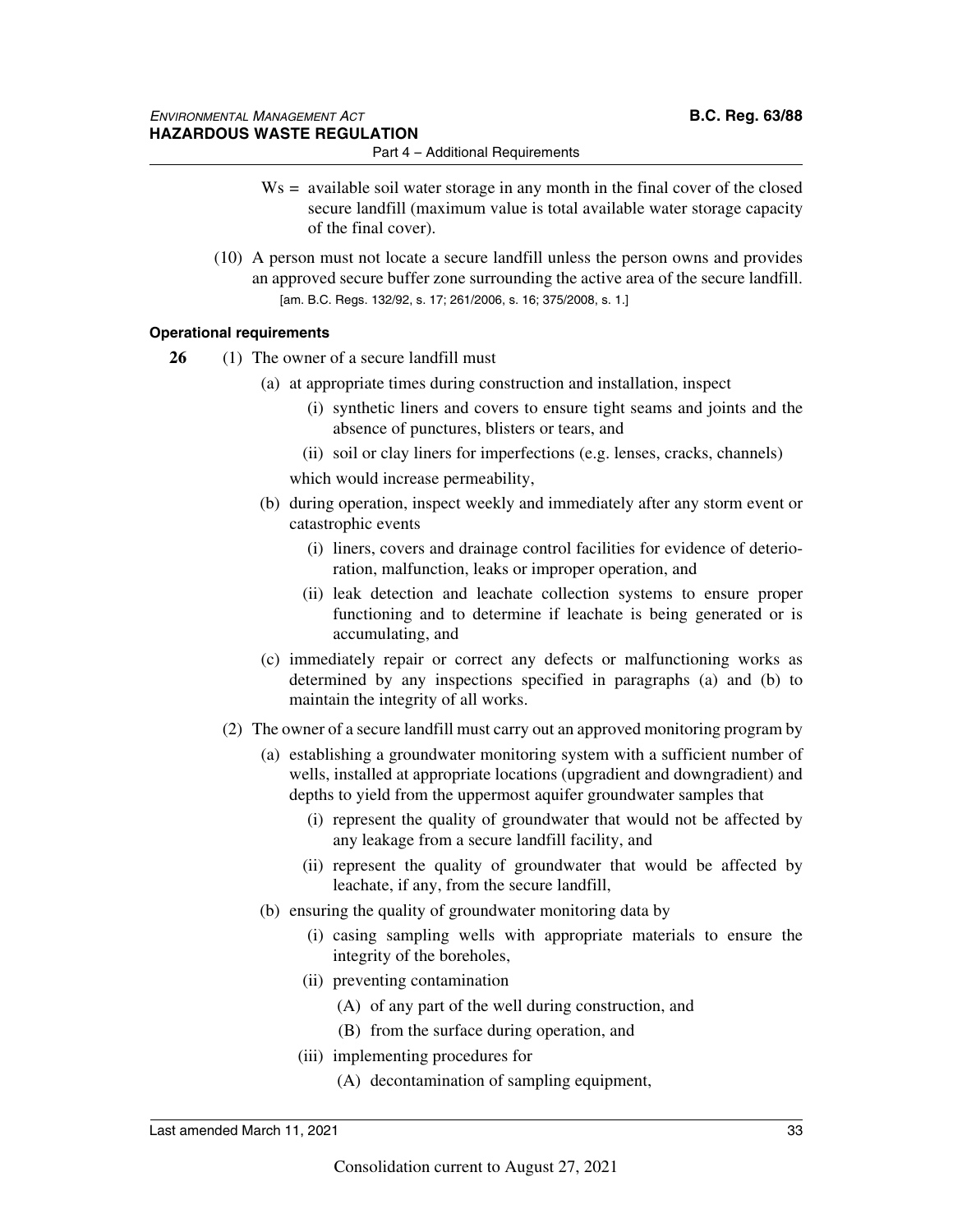- (B) sample collection,
- (C) sample preservation and shipment,
- (D) sample custody, and
- (E) analytical procedures and quality assurance,
- (c) selecting indicator parameters (e.g. specific conductance, pH, total organic carbon) and chemical constituents for analysis of groundwater that
	- (i) provide a reliable indication of the quality of groundwater below the secure landfill from the perspective of human health hazards and environmental quality,
	- (ii) reflect the physical and chemical characteristics of the waste in the secure landfill, and
	- (iii) provide a reliable indication of movement of any contaminant with groundwater flow,
- (d) sampling groundwater sufficiently often to provide data that is representative of varying groundwater flow conditions, but in any case no less frequently than once every 3 months,
- (e) measuring the groundwater surface elevation each time the groundwater is sampled,
- (f) measuring volumes, sampling and analyzing any leachate collected by the leachate collection system,
- (g) ensuring detection of any liquid leaking into the space between the 2 liners, and
- (h) reporting monitoring results at intervals specified by a director.
- (3) The owner of a secure landfill must, as one or more cells are being filled,
	- (a) operate under cover of a portable structure that acts as a roof to keep out rain and snow, or
	- (b) design another system to prevent leachate generation during operation.
- (4) The owner of a secure landfill must, as operations proceed,
	- (a) record on a map the exact location and dimensions, including depth of each cell in relation to permanently surveyed benchmarks,
	- (b) record the contents of each cell and the location of each hazardous waste type within each cell, and
	- (c) keep records referred to in paragraphs (a) and (b) available for inspection by an officer.
- (5) The owner of a secure landfill must,
	- (a) within 3 days after detection of leakage into the space between the 2 liners, report the leakage to a director, and
	- (b) within 3 days after receiving monitoring data indicating non-compliance with respect to groundwater conditions, notify a director.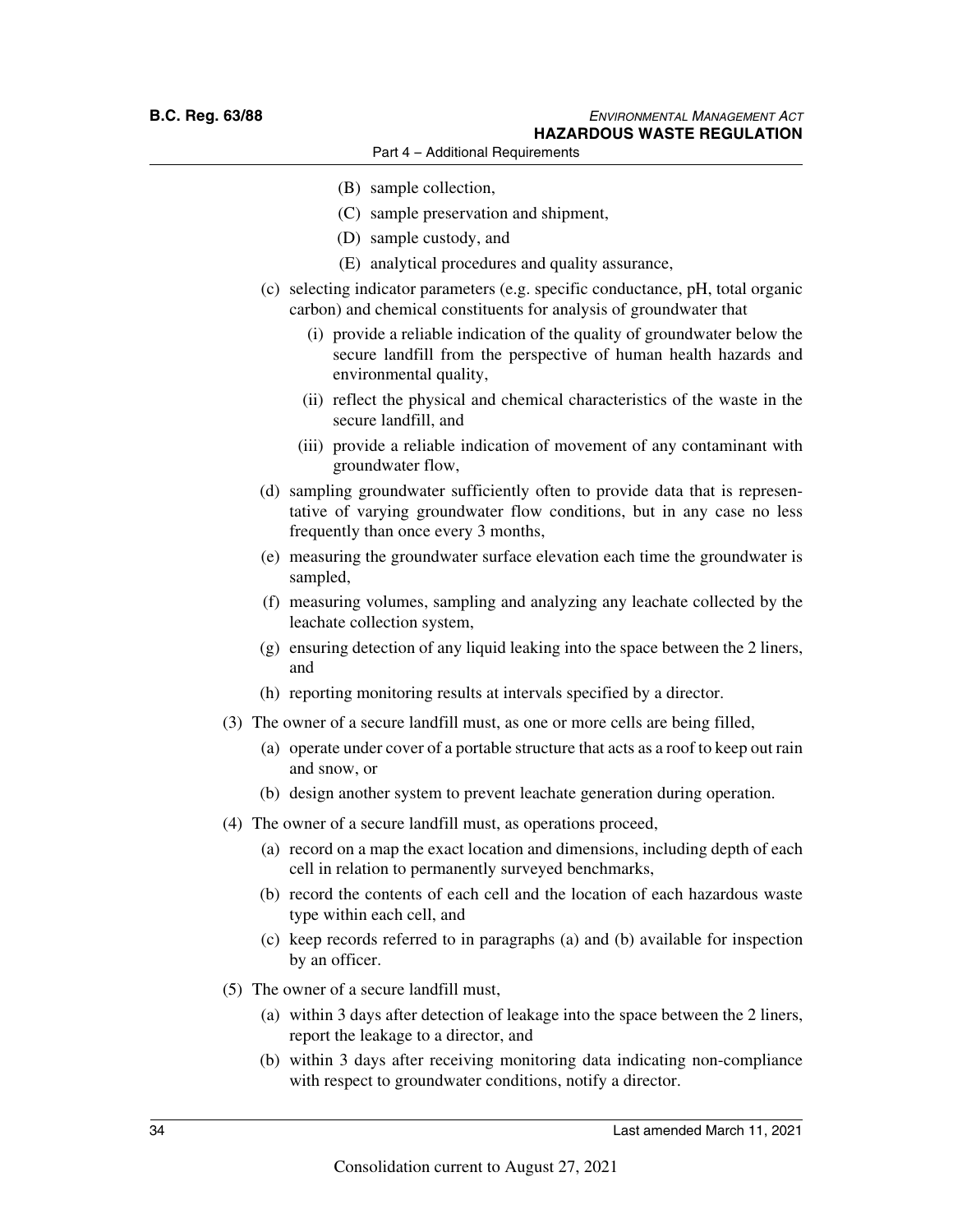(6) The owner of a secure landfill must empty any leachate or runoff storage facilities so as to maintain sufficient capacity to collect leachate and runoff at all times. [am. B.C. Regs. 319/2004, ss. 2 and 19; 375/2008, s. 1.]

# **Performance standards**

- **27** (1) The owner of a secure landfill must not use or operate the secure landfill to dispose of any waste listed in Schedule 3.
	- (2) The owner of a secure landfill must design, construct, install and maintain a dual liner system
		- (a) to prevent any migration of wastes out of the landfill to the adjacent subsurface soil or groundwater during the operating life and after closure,
		- (b) with both liners constructed of impervious materials that prevent wastes from passing into or through the liner during the life of the facility, and
			- (i) if composed of soil or clay, each being not less than 0.5 m thick, and
			- (ii) if synthetic, each being at least 1 mm thick,
		- (c) with both liners constructed of materials having appropriate chemical properties, strength and thickness to prevent failure due to any of the following:
			- (i) pressure gradients;
			- (ii) contact with the waste or leachate to which the liners may be exposed;
			- (iii) climatic conditions;
			- (iv) stress of installation and operations, and
		- (d) with the liner system placed on base materials capable of providing support and resistance to pressure gradients above and below the liner system to prevent failure due to compression, uplift or settlement.
	- (3) The owner of a secure landfill must design, construct, install and maintain a leachate detection, collection and removal system that includes the following minimum characteristics:
		- (a) a leak detection system between the 2 liners to detect any leaks or migration of liquid into the space between the liners;
		- (b) a leachate collection system that is
			- (i) installed at a slope greater than 2%, in a porous material drainage layer with a minimum thickness of 0.75 m and permeability greater than  $1x10^{-3}$  cm/s immediately above the upper liner,
			- (ii) constructed of materials that are
				- (A) chemically resistant to waste placed in the landfill and any leachate which might be generated, and
				- (B) of sufficient strength to prevent failure due to pressure of overlying loads in the secure landfill, and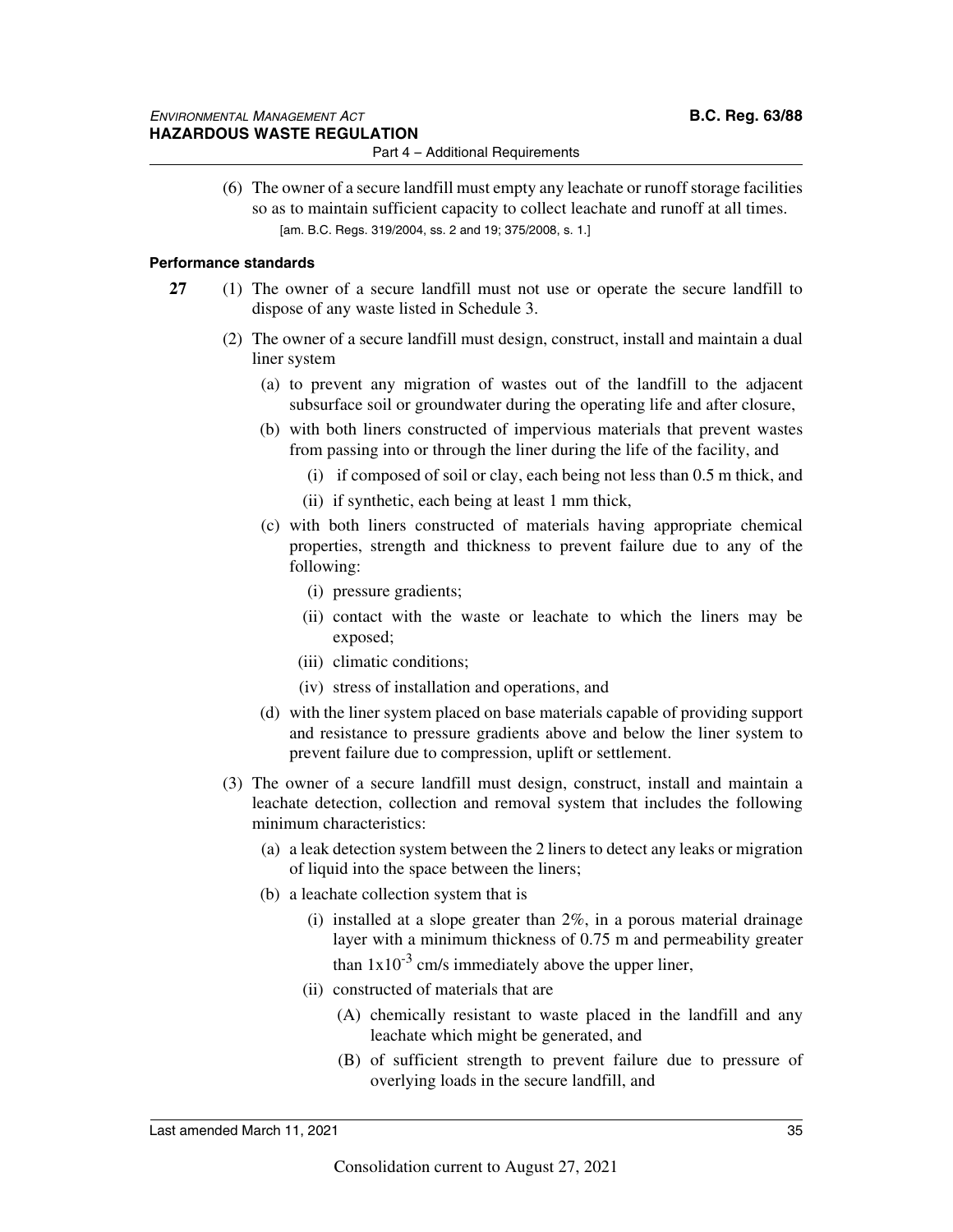- Part 4 Additional Requirements
- (iii) designed and constructed to prevent clogging during the life of the facility;
- (c) a storage facility suitable to allow removal of leachate.
- (4) A secure landfill is in a non-compliance situation, with regard to groundwater quality, when analytical data from upgradient and downgradient groundwater monitoring wells for any parameters or chemical constituents are significantly different using approved statistical methods.
- (5) The owner of a secure landfill must design, construct and maintain
	- (a) a system capable of preventing water from draining onto any cells of the secure landfill, and
	- (b) a system to collect and control water draining from any cells of the secure landfill

during a storm with a magnitude that is exceeded, on average, only once in 25 years.

- (6) The owner of a secure landfill must ensure that any discharge of liquid effluent to the environment, to storm sewers or to a municipal or industrial effluent treatment works from the secure landfill meets the effluent criteria prescribed in Schedule 1.2.
- (7) If particulate matter subject to wind dispersal is placed in the secure landfill, the owner must cover or otherwise manage the facility to prevent dispersal by wind.
- (8) The owner of a secure landfill must, during closure of the landfill or any cell,
	- (a) make any modifications to works including drainage control, leachate collection, leak detection, monitoring and storage facilities to ensure long term operation with minimum maintenance and security,
	- (b) install and construct for the secure landfill a final cover with the following minimum characteristics:
		- (i) design and construction to function with minimum maintenance;
		- (ii) a foundation layer with a minimum thickness of 0.75 m constructed of soil, or other suitable granular material, compacted to maximum density at optimum moisture content according to acceptable engineering practice, to ensure the overall structural integrity of the final cover;
		- (iii) an intermediate layer of
			- (A) not less than 0.50 m of impervious soil or clay, or
			- (B) an impervious synthetic material not less than 1 mm thick;
		- (iv) a top layer of not less than 0.5 m of soil
			- (A) not containing waste, leachate or other material which would contaminate infiltrating water, and
			- (B) which would provide a suitable long term rooting medium;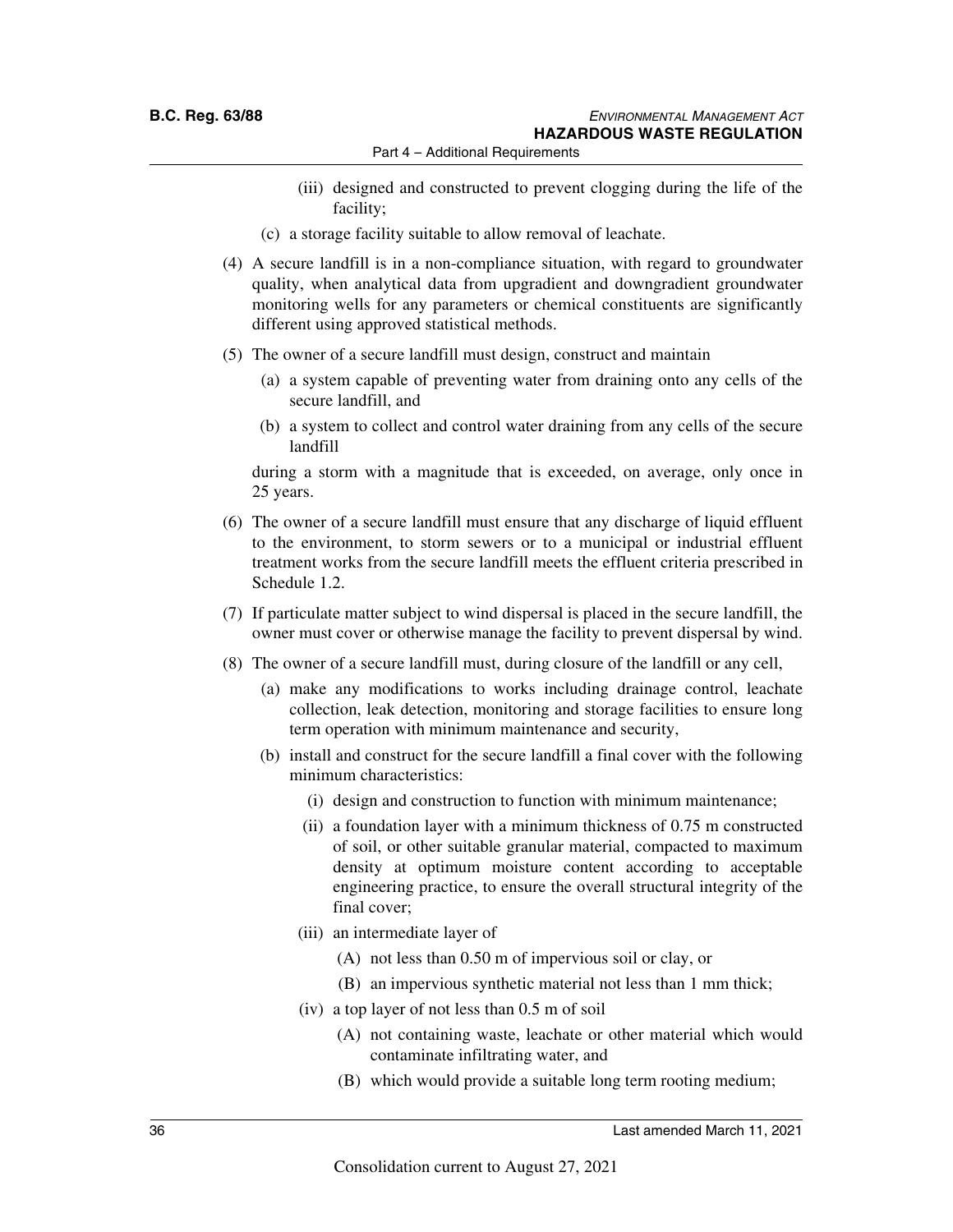- (v) graded and maintained to prevent ponding and having slopes of 3% to 5%;
- (vi) vegetation which
	- (A) is suitable to the area,
	- (B) is established by approved agronomic practices, and
	- (C) does not have a rooting depth greater than the depth of the top layer.
- (9) An owner of a secure landfill must, before closure, prepare, to the satisfaction of a director, a post closure plan for
	- (a) maintaining the integrity and effectiveness of the final cover,
	- (b) maintaining and monitoring the leak detection system, reporting any migration of leachate through the liner,
	- (c) maintaining and operating the leachate collection and removal system and keeping records of any leachate removed,
	- (d) maintaining and operating the groundwater monitoring system,
	- (e) maintaining the drainage control system, and
	- (f) protecting and maintaining the survey benchmarks.
- (10) On completion of closure the owner of the secure landfill site (including its buffer zone) must
	- (a) comply with the post closure plan approved under subsection (9), and
	- (b) transfer title of the property to the Crown. [am. B.C. Regs. 132/92, s. 11; 319/2004, s. 20; 375/2008, s. 1.]

# **Division 7 – Waste Piles, Surface Impoundments and Land Treatment Facilities**

#### **Siting requirements for waste piles, surface impoundments and land treatment facilities**

- **28** (1) A person must not locate a waste pile, surface impoundment or land treatment facility within a wetland area or an area immediately adjacent to a wetland so that natural drainage from the waste pile, surface impoundment or land treatment facility would flow directly into the wetland area.
	- (2) A person must not locate a waste pile or surface impoundment where it cannot be constructed
		- (a) entirely above the seasonally high water table, and
		- (b) with a minimum separation depth of 3 m of unsaturated soil material with a permeability less than 1 x  $10^{-6}$  cm/s above a seasonally high water table including the zone of capillary rise.
	- (3) A person must not locate a land treatment facility where it cannot be constructed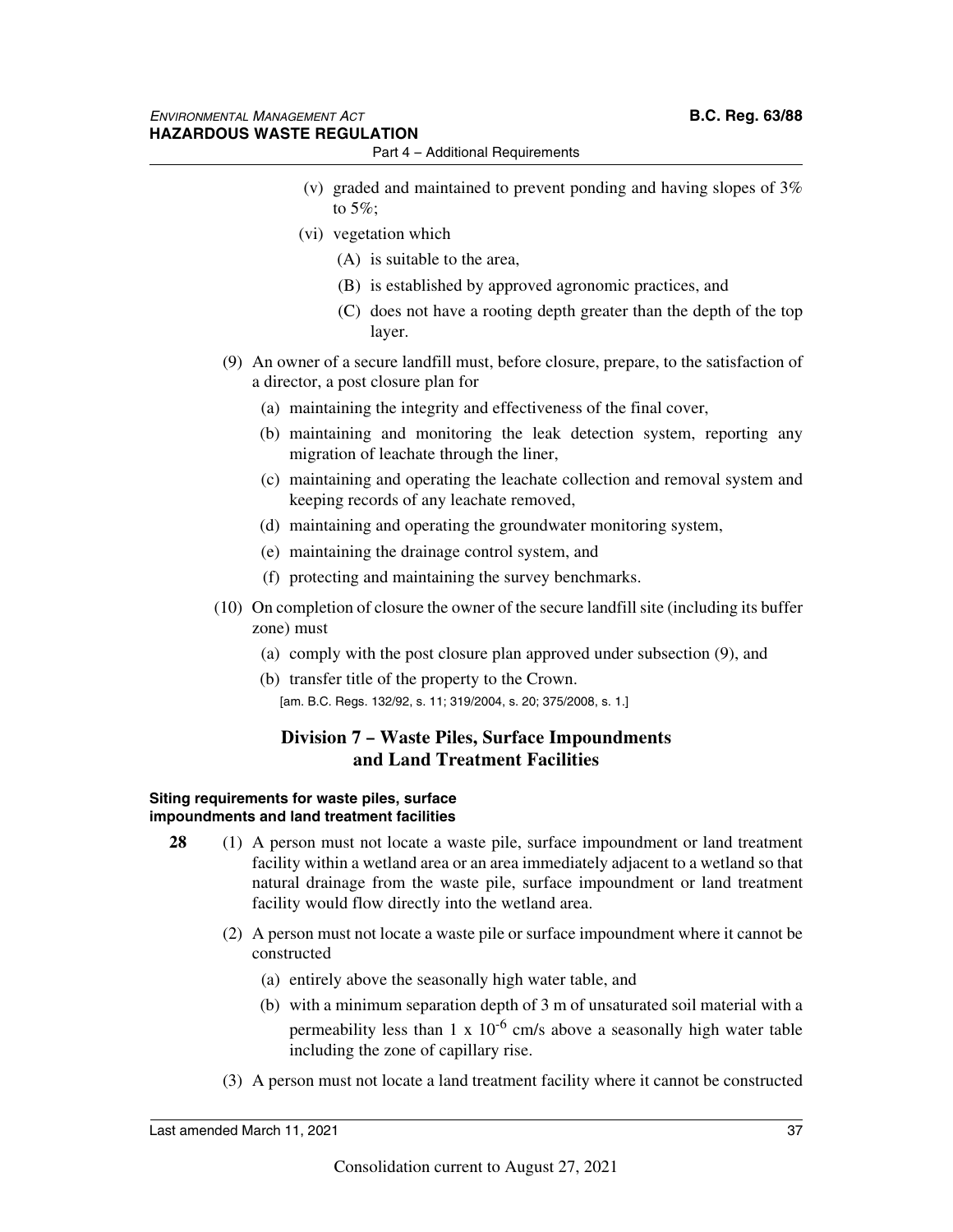- (a) entirely above the seasonally high water table, and
- (b) with a minimum separation depth of 1 m of unsaturated soil with a permeability less than 1 x  $10^{-6}$  cm/s above a seasonally high water table including the zone of capillary rise.
- (4) A person must not locate a waste pile, surface impoundment or land treatment facility in a recharge area for an unconfined aquifer with one or more high capacity wells (>100 L/minute) or a significant number of lower capacity wells used for fish hatcheries, domestic, irrigation, industrial, municipal or livestock watering supply.
- (5) A person must not locate a waste pile, surface impoundment or land treatment facility where it would be underlain by less than 5 m of fine grained, unconsolidated material with a permeability less than 1 x  $10^{-6}$  cm/s over fractured or permeable bedrock formations (e.g. sandstone, limestone, dolomite).
- (6) A person must not locate a waste pile, surface impoundment or land treatment facility within 150 m of any nonintermittent watercourse or any other permanent waterbody.
- (7) A person must not locate a waste pile, surface impoundment or land treatment facility within
	- (a) a designated community water supply watershed, Category I, as defined in Guidelines for Watershed Management of Crown Lands used as Community Water Supplies,
	- (b) the Greater Victoria Water District watershed, or
	- (c) the Greater Vancouver Water District watershed. [am. B.C. Reg. 375/2008, s. 1.]

#### **Operational requirements for waste piles, surface impoundments and land treatment facilities**

- **29** (1) The owner of a waste pile, surface impoundment or land treatment facility must
	- (a) at appropriate times during construction and installation inspect any
		- (i) synthetic liners to ensure tight seams and joints and the absence of punctures, blisters or tears, and
		- (ii) soil or clay liners for imperfections (e.g. lenses, cracks, channels)

which would increase permeability,

- (b) during operation inspect weekly and immediately after any storm or catastrophic events
	- (i) any liners and drainage control facilities for evidence of deterioration, malfunction, leaks or improper operation, and
	- (ii) leak detection and leachate collection systems to ensure proper functioning and to determine if leachate is being generated or is accumulating, and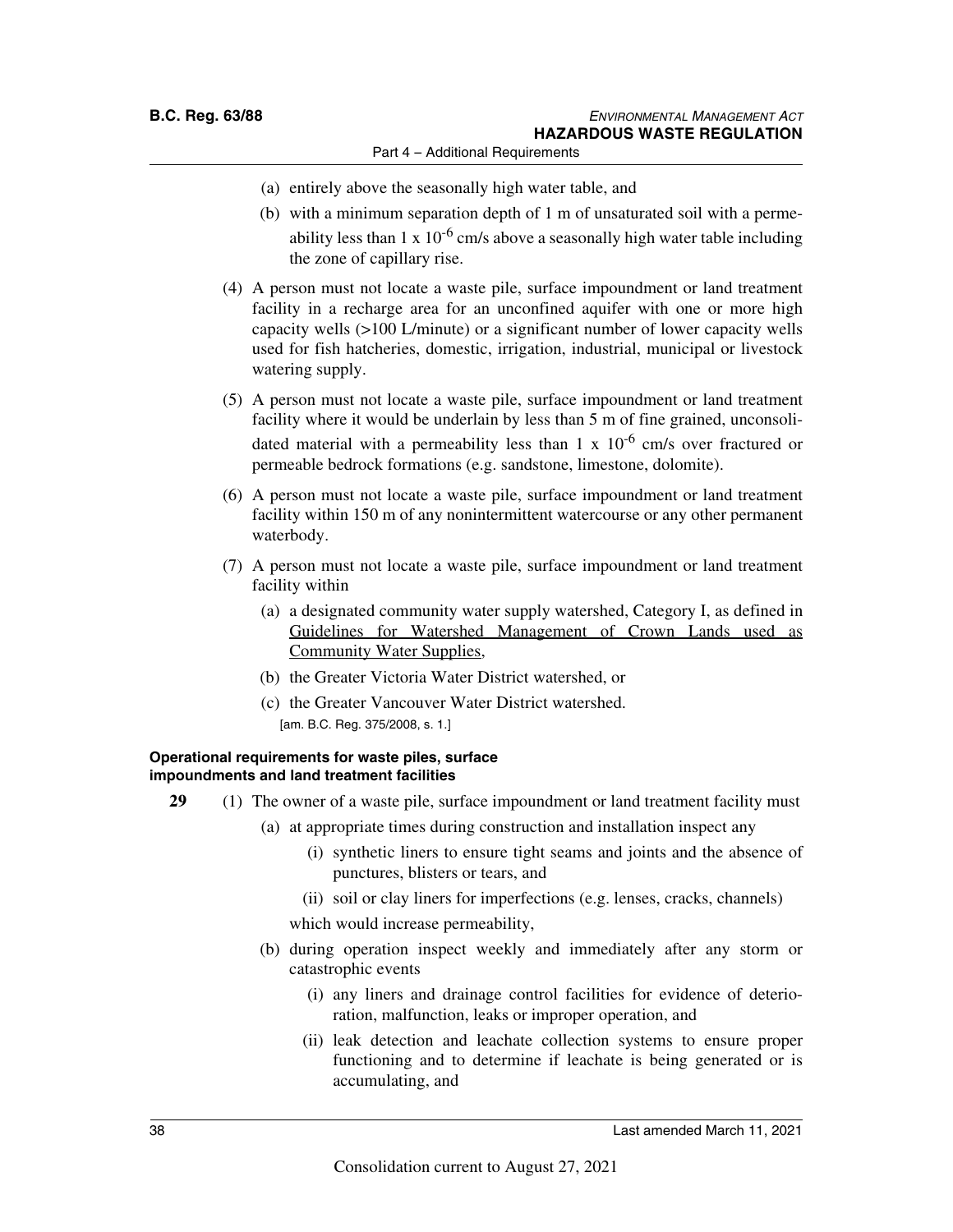- (c) immediately undertake to repair or correct any defects or malfunctioning works as determined by any inspections specified in paragraphs (a) and (b) to maintain the integrity of all works.
- (2) The owner of a waste pile, surface impoundment or land treatment facility must carry out an approved monitoring program by
	- (a) establishing a groundwater monitoring system with a sufficient number of wells, installed at appropriate locations (upgradient and downgradient) and depths, to yield groundwater samples from the uppermost aquifer that
		- (i) represent the quality of groundwater that would not be affected by leakage or leachate, if any, from a surface impoundment, waste pile or land treatment facility, and
		- (ii) represent the quality of groundwater that would be affected by leakage or leachate, if any, from a surface impoundment or by leachate from a waste pile or land treatment facility,
	- (b) ensuring the quality of groundwater monitoring data by
		- (i) casing sampling wells with appropriate materials to ensure the integrity of the boreholes,
		- (ii) preventing contamination
			- (A) of any part of the well during construction, and
			- (B) from the surface during operation, and
		- (iii) implementing procedures for
			- (A) decontamination of sampling equipment,
			- (B) sample collection,
			- (C) sample preservation and shipment,
			- (D) sample custody, and
			- (E) analytical procedures and quality assurance,
	- (c) selecting indicator parameters (e.g. specific conductance, pH, total organic carbon) and chemical constituents for analysis of groundwater that
		- (i) provide a reliable indication of the quality of groundwater below the waste pile, surface impoundment or land treatment facility from the perspective of human health hazards and environmental quality,
		- (ii) reflect the physical and chemical characteristics of the waste being stored or treated, and
		- (iii) provide a reliable indication of movement of any contaminant with groundwater flow,
	- (d) sampling groundwater sufficiently often to provide data that is representative of varying groundwater flow conditions, but in any case no less frequently than once every 3 months,
	- (e) measuring the groundwater surface elevation each time the groundwater is sampled,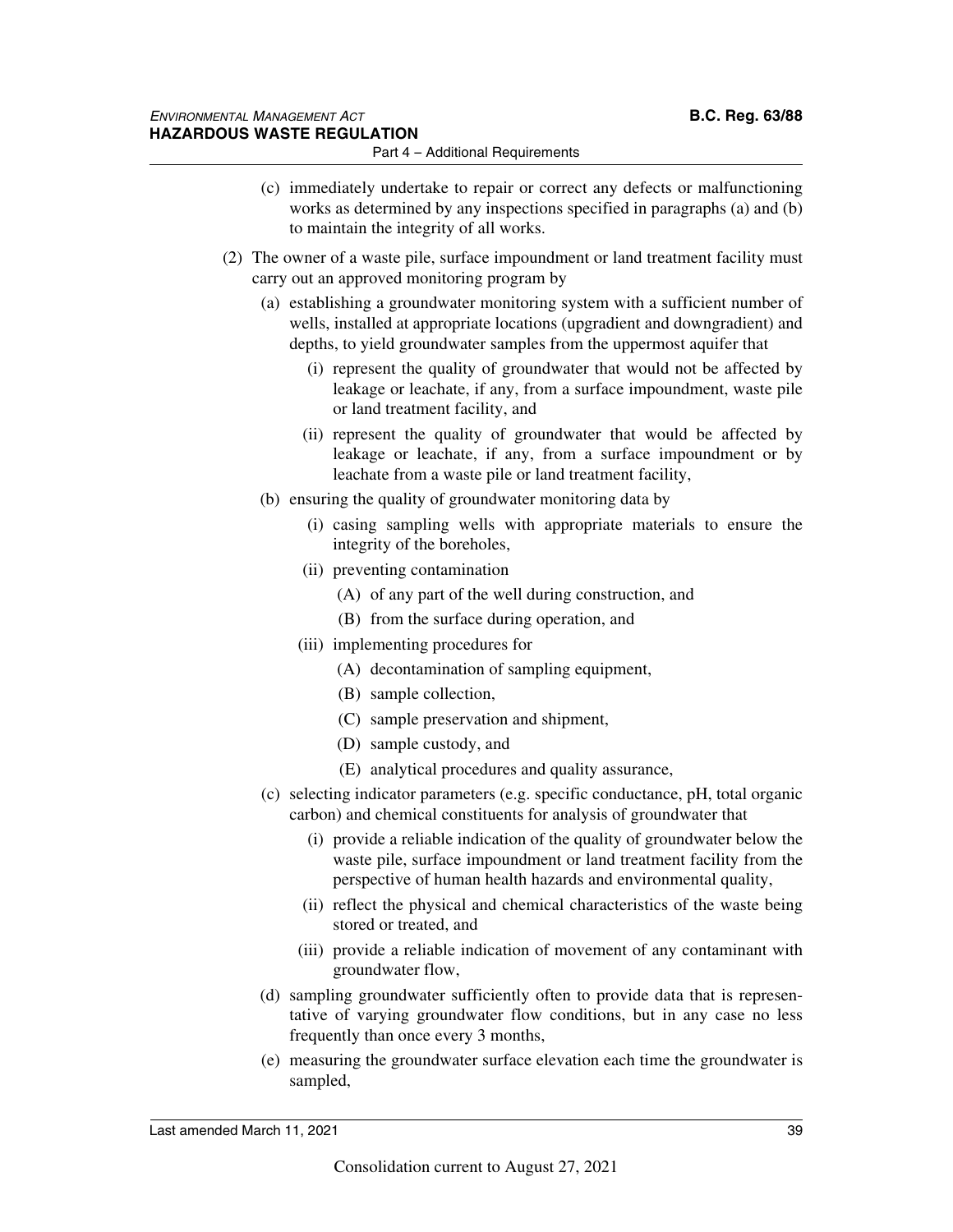- Part 4 Additional Requirements
- (f) measuring volumes, sampling and analyzing leachate or leakage collected, if any, by the leachate collection system,
- (g) ensuring detection of any liquid leaking through a liner where a liner is required, and
- (h) reporting monitoring results at intervals specified by a director.
- (3) The owner of a waste pile, surface impoundment or land treatment facility must
	- (a) within 3 days after detection of leakage through a liner, report the leakage to a director, and
	- (b) within 3 days after receiving monitoring data indicating non-compliance with respect to groundwater conditions, notify a director.
- (4) The owner of a waste pile, surface impoundment or land treatment facility must empty any leachate or runoff storage facilities so as to maintain sufficient capacity to collect leachate and runoff at all times.

[am. B.C. Regs. 319/2004, s. 21; 375/2008, s. 1.]

#### **Performance standards for waste piles**

- **30** (1) The owner of a waste pile must not use a waste pile to store
	- (a) waste materials which are or contain free liquids,
	- (b) ignitable or reactive waste, or
	- (c) liquids in containers.
	- (2) The owner of a waste pile must design, construct, install, maintain and operate
		- (a) an approved containment system to prevent release of any hazardous waste or leachate,
		- (b) an approved leak detection system to detect any leaks or migration of liquid through any required liners, and
		- (c) an approved leachate collection system.
	- (3) A waste pile is in a non-compliance situation, with regard to groundwater quality, when analytical data from upgradient and downgradient groundwater monitoring wells for any parameters or chemical constituents are significantly different using approved statistical methods.
	- (4) The owner of a waste pile must design, construct and maintain a system capable of preventing water from draining onto the site containing the waste pile during a storm with a magnitude that is exceeded, on average, only once in 25 years.
	- (5) The owner of a waste pile must ensure that any discharge of liquid effluent to the environment, to storm sewers or to a municipal or industrial effluent treatment works which results from the waste pile meets the effluent criteria prescribed in Schedule 1.2.
	- (6) If particulate matter, subject to wind dispersal, is placed on the waste pile, the owner must cover or otherwise manage the facility to prevent dispersal by wind.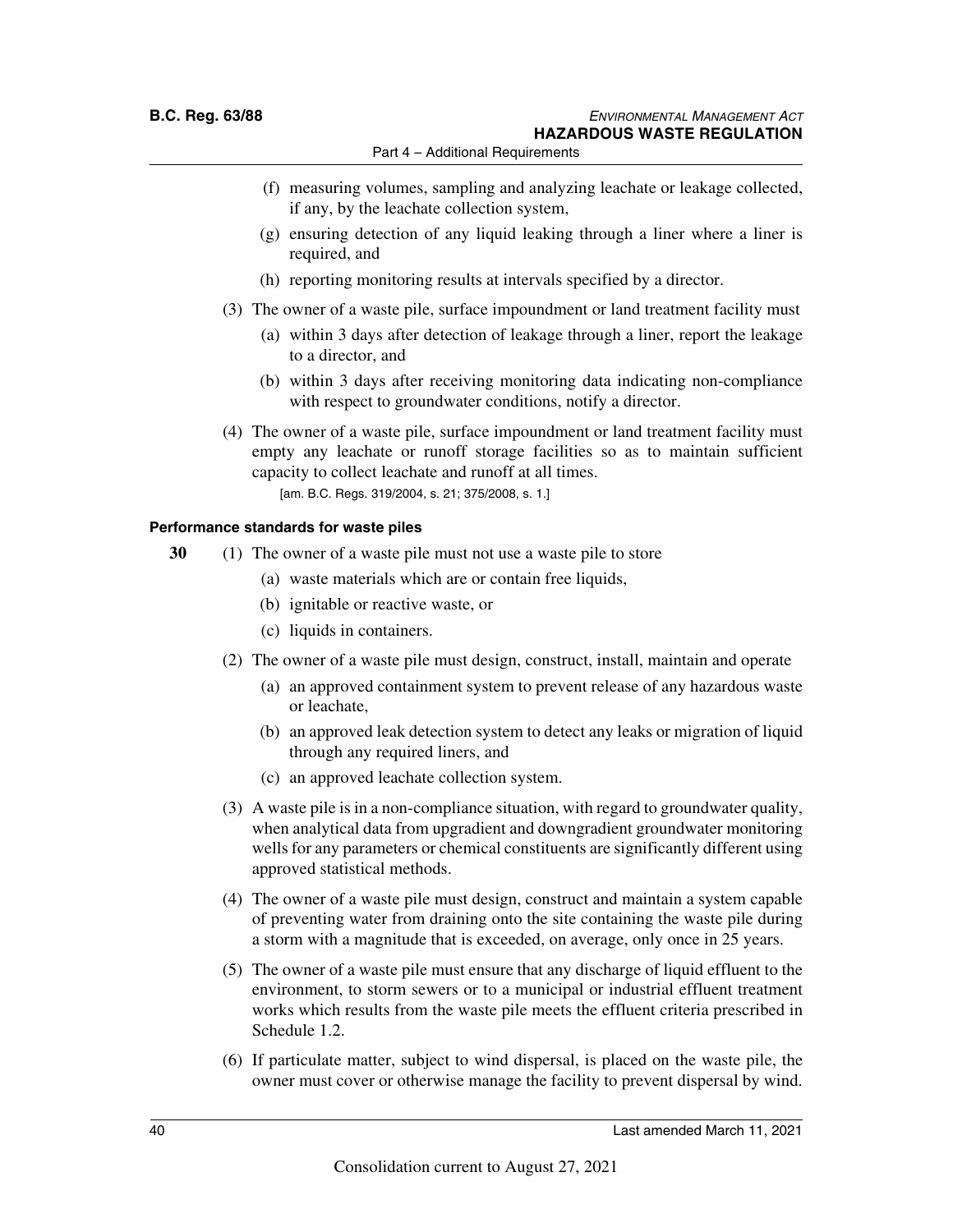- (7) The owner of a waste pile must during closure remove
	- (a) all stored waste, and
	- (b) any affected underlying soil to an approved depth. [am. B.C. Regs. 132/92, s. 11; 319/2004, s. 2; 375/2008, s. 1.]

#### **Performance standards for surface impoundments**

- **31** (1) The owner of a surface impoundment must not use a surface impoundment to store or treat ignitable or reactive waste.
	- (2) The owner of a surface impoundment must design, construct, install and maintain
		- (a) sufficient depth in the impoundment to ensure a freeboard of 0.5 m at all times,
		- (b) an inner, fenced buffer area, 20 m wide, immediately surrounding the impoundment, and
		- (c) devices to immediately shut off flow of hazardous waste to the impoundment in the event of any malfunction of the works.
	- (3) The owner of a surface impoundment must design, construct, install and maintain an approved liner system
		- (a) to prevent any migration of wastes out of the impoundment to the adjacent subsurface soil or groundwater during the operating life and closure period,
		- (b) constructed of impervious materials that prevent wastes from passing into the liner system during the life of the facility, and that
			- (i) if composed of soil or clay materials, is not less than 0.5 m thick, and
			- (ii) if synthetic, is at least 1 mm thick,
		- (c) constructed of materials having appropriate chemical properties, strength and thickness to prevent failure due to
			- (i) pressure gradients,
			- (ii) contact with the waste or leachate to which it may be exposed,
			- (iii) climatic conditions, and
			- (iv) the stress of installation and daily operations, and
		- (d) placed on base materials capable of providing support and resistance to pressure gradients above and below the liner system to prevent failure due to compression, uplift or settlement.
	- (4) The owner of a surface impoundment must design, construct, install and maintain
		- (a) an approved leak detection system to detect any leaks or migration of liquid through any required liners, and
		- (b) an approved leachate collection system.
	- (5) A surface impoundment is in a non-compliance situation, with regard to groundwater quality, when analytical data from upgradient and downgradient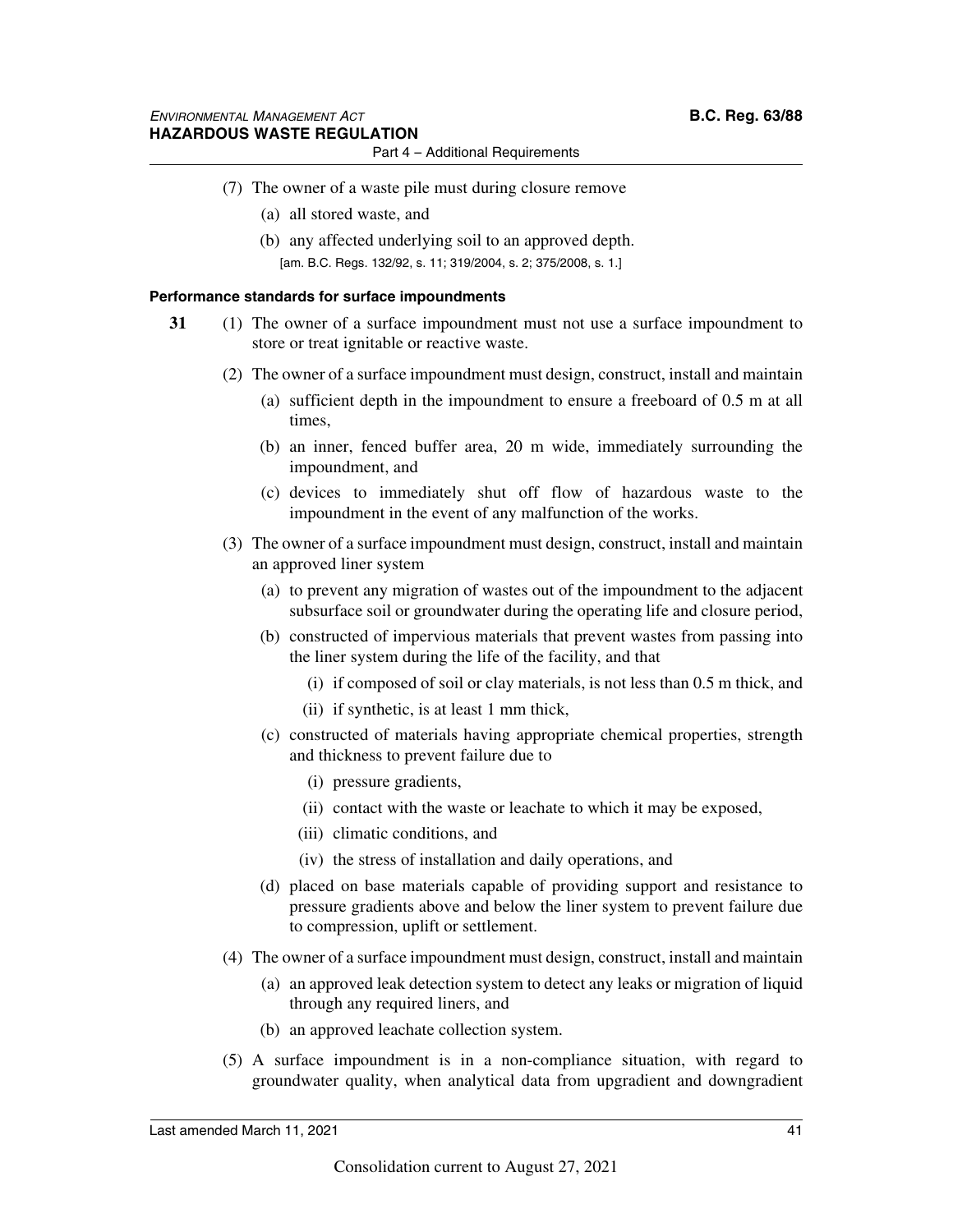groundwater monitoring wells for any parameters or chemical constituents are

significantly different using approved statistical methods.

(6) The owner of a surface impoundment must design, construct, install and maintain a system capable of preventing surface water from entering the surface impoundment during a storm with a magnitude that is exceeded, on average, only

- (7) The owner of a surface impoundment must ensure that any discharge of liquid effluent to the environment, to storm sewers or to a municipal or industrial effluent treatment works from the surface impoundment meets the effluent criteria prescribed in Schedule 1.2.
- (8) If particulate matter, subject to wind dispersal, is placed in a surface impoundment, the owner must cover or otherwise manage the facility to prevent dispersal by wind.
- (9) The owner of a surface impoundment must during closure remove
	- (a) all stored waste, and
	- (b) any affected underlying soil to an approved depth.
		- [am. B.C. Regs. 132/92, s. 11; 319/2004, s. 2; 375/2008, s. 1.]

# **Performance standards for land treatment**

once in 25 years.

- **32** (1) The owner of a land treatment facility must treat only wastes which are approved for treatment in that facility.
	- (2) The owner of a land treatment facility must design, construct, install and maintain
		- (a) an approved system to prevent any release of hazardous waste or leachate,
		- (b) an approved leak detection system to detect any leaks or migration of liquid through any required liners, and
		- (c) an approved leachate collection system.
	- (3) A land treatment facility is in a non-compliance situation, with regard to groundwater quality, when analytical data from upgradient and downgradient groundwater monitoring wells for any parameters or chemical constituents are significantly different using approved statistical methods.
	- (4) The owner of a land treatment facility must design, construct, install and maintain
		- (a) a system capable of preventing surface water from draining onto the site containing the land treatment facility, and
		- (b) a system to collect and control water draining from a land treatment facility

during a storm with a magnitude that is exceeded, on average, only once in 25 years.

(5) The owner of a land treatment facility must ensure that any discharge of liquid effluent to the environment, to storm sewers or to a municipal or industrial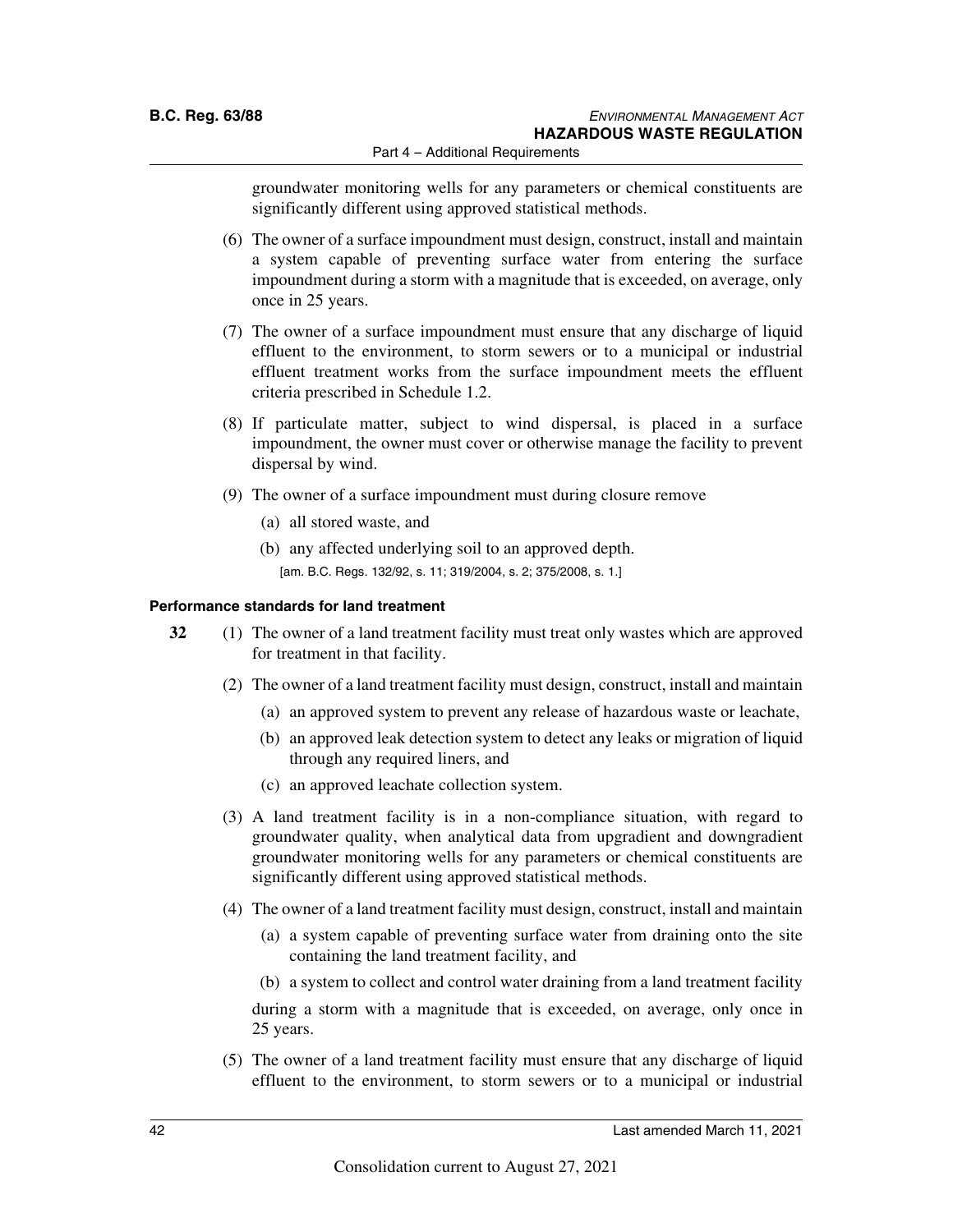effluent treatment works which results from the facility meets the effluent criteria prescribed in Schedule 1.2.

- (6) If particulate matter, subject to wind dispersal, is placed on the surface of the land treatment facility, the owner must immediately incorporate the material into the land or otherwise manage the facility to prevent dispersal by wind.
- (7) Unless otherwise approved by a director, the owner of a land treatment facility must, during closing, remove
	- (a) all residual hazardous waste, and
	- (b) any affected soil to an approved depth. [am. B.C. Regs. 132/92, s. 11; 319/2004, s. 2; 261/2006, s. 17; 375/2008, ss. 1 and 10.]

# **Division 8 – Disposal in a Secure Building**

# **Siting requirements**

- **33** (1) A person must not locate a secure building within a wetland area or an area immediately adjacent to a wetland so that natural drainage from the secure building would flow directly into a wetland area.
	- (2) A person must not locate a secure building where it cannot be constructed
		- (a) entirely above the seasonally high water table, and
		- (b) with a minimum a separation depth of 3 m of unsaturated soil material with a permeability less than 1 x  $10^{-6}$  cm/s above a seasonally high water table including the zone of capillary rise.
	- (3) A person must not locate a secure building where it would be underlain by less than 5 m of fine grained unconsolidated material with a permeability of less than  $1 \times 10^{-6}$  cm/s over fractured or permeable bedrock formations (e.g. sandstone, limestone, dolomite).
	- (4) A person must not locate a secure building within 100 m of any nonintermittent watercourse or any other permanent waterbody.
	- (5) A person must not locate a secure building within
		- (a) a designated community water supply watershed, Category I, as defined in Guidelines for Watershed Management of Crown Lands used as Community Water Supplies,
		- (b) the Greater Victoria Water District watershed, or
		- (c) the Greater Vancouver Water District watershed. [am. B.C. Reg. 375/2008, ss. 1 and 12.]

## **Operational requirements**

- **34** (1) The owner of a secure building must
	- (a) at appropriate times during construction and installation inspect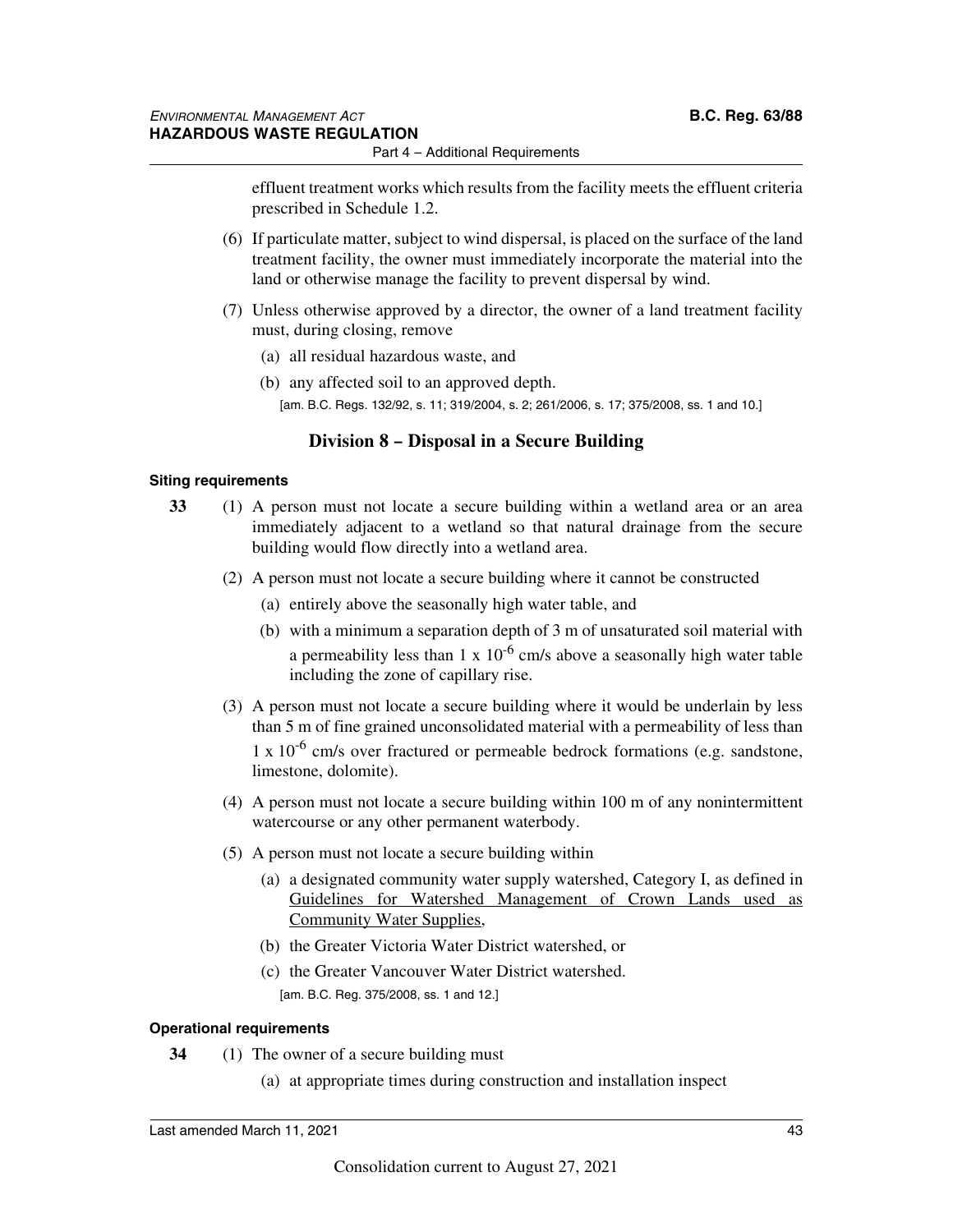- (i) synthetic liners to ensure tight seams and joints and the absence of punctures, blisters or tears,
- (ii) floors, walls, doors, hatches and roofs for defects, and
- (iii) clay liners for imperfections (e.g. lenses, cracks, channels)

which would increase permeability,

- (b) during operation inspect weekly and immediately after any catastrophic event all floors, walls, doors, hatches, roofs and drainage control facilities, for evidence of deterioration, malfunction, leaks or improper operation, and
- (c) immediately repair or correct any defects or malfunctioning works as determined by any inspections specified in paragraphs (a) and (b) so as to maintain the integrity of all works.
- (2) The owner of a secure building must carry out an approved monitoring program by
	- (a) establishing a groundwater monitoring system with a sufficient number of wells, installed at appropriate locations (upgradient and downgradient) and depths, to yield from the uppermost aquifer groundwater samples that
		- (i) represent the quality of groundwater that would not be affected by leakage, if any, from a secure building, and
		- (ii) represent the quality of groundwater that would be affected by leachate, if any, from a secure building,
	- (b) ensuring the quality of groundwater monitoring data by
		- (i) casing sampling wells with appropriate materials to ensure the integrity of the boreholes,
		- (ii) preventing contamination
			- (A) of any part of the well during construction, and
			- (B) from the surface during operation, and
		- (iii) implementing procedures for
			- (A) decontamination of sampling equipment,
			- (B) sample collection,
			- (C) sample preservation and shipment,
			- (D) sample custody, and
			- (E) analytical procedures and quality assurance,
	- (c) selecting indicator parameters (e.g. specific conductance, pH, total organic carbon) and chemical constituents for analysis of groundwater that
		- (i) provide a reliable indication of the quality of groundwater below the secure landfill from the perspective of human health hazards and environmental quality,
		- (ii) reflect the physical and chemical characteristics of the waste, and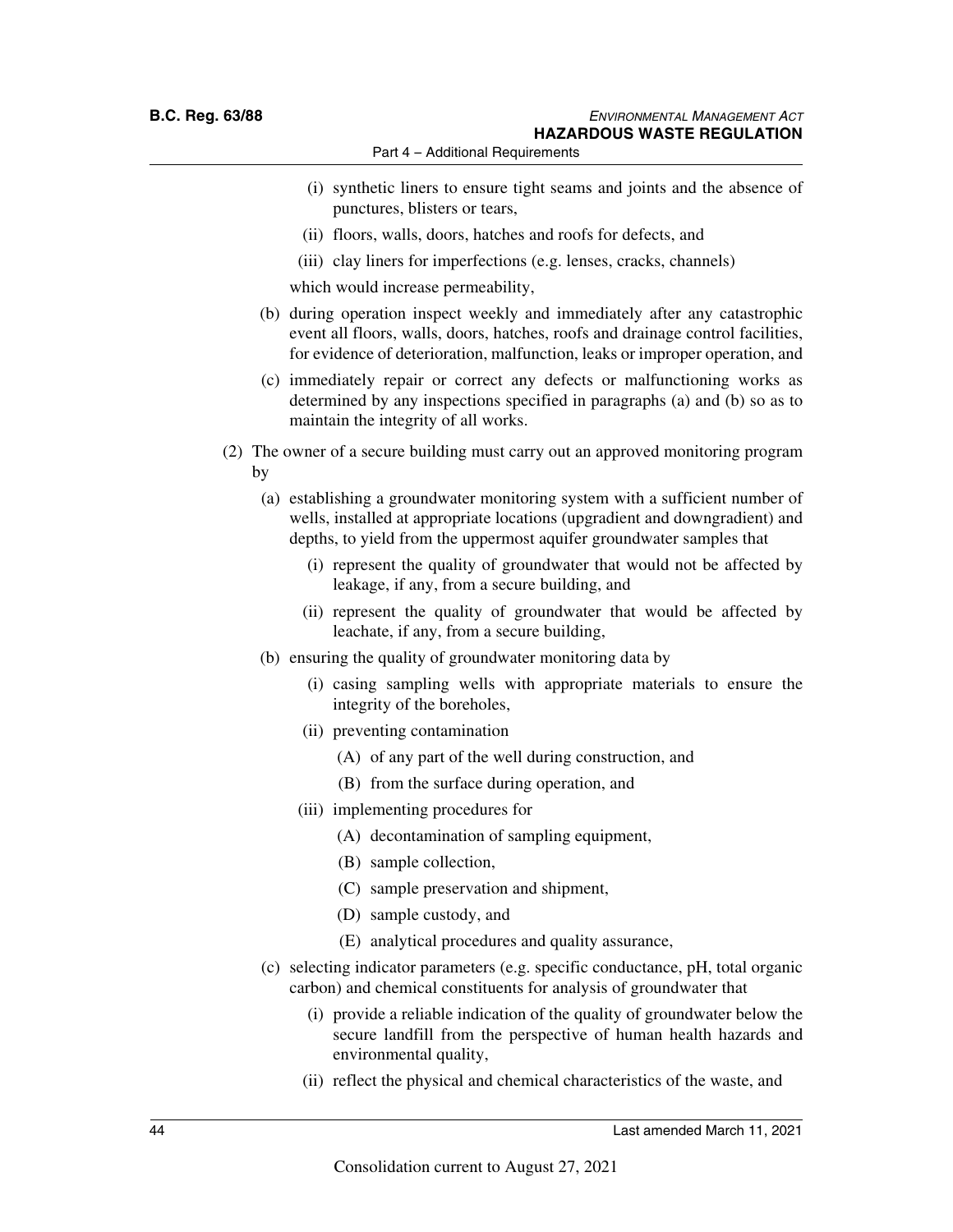- (iii) provide a reliable indication of movement of any contaminant with groundwater flow,
- (d) sampling groundwater sufficiently often to provide data that is representative of varying groundwater flow conditions, but in any case no less frequently than once every 3 months,
- (e) measuring the groundwater surface elevation each time the groundwater is sampled, and
- (f) reporting monitoring results at intervals specified by a director.
- (3) The owner of a secure building must, as operations proceed, record in tabular and graphic form the exact location and type of hazardous waste in relation to one or more permanently secured datum points and keep this information available for inspection by an officer.
- (4) The owner of a secure building must
	- (a) within 3 days after detecting any defects or malfunctioning works, notify a director, and
	- (b) within 3 days after receiving monitoring data indicating non-compliance with respect to groundwater conditions, notify a director. [am. B.C. Regs. 319/2004, ss. 2 and 22; 375/2008, ss. 1 and 12.]

#### **Performance standards**

- **35** (1) The owner of a secure building must not use it to store any waste which is listed in Schedule 3.
	- (2) The owner of a secure building must design, construct, install and maintain an approved liner system
		- (a) to prevent any migration of leakage from the secure building to any subsurface soil or groundwater during the operating life and closure period,
		- (b) constructed of impervious materials that prevent wastes from passing into the liner during the life of the facility, and that
			- (i) if composed of clay materials, is not less than 0.5 m thick, and
			- (ii) if synthetic, is at least 1 mm thick,
		- (c) constructed of materials having appropriate chemical properties, strength and thickness to prevent failure due to
			- (i) pressure gradients,
			- (ii) contact with leakage to which it may be exposed, and
			- (iii) stress of installation and operations, and
		- (d) placed on base materials capable of providing support and resistance to pressure gradients above and below the liner system to prevent failure due to compression, uplift or settlement.
	- (3) A secure building is in a non-compliance situation, with regard to groundwater quality, when analytical data from upgradient and downgradient groundwater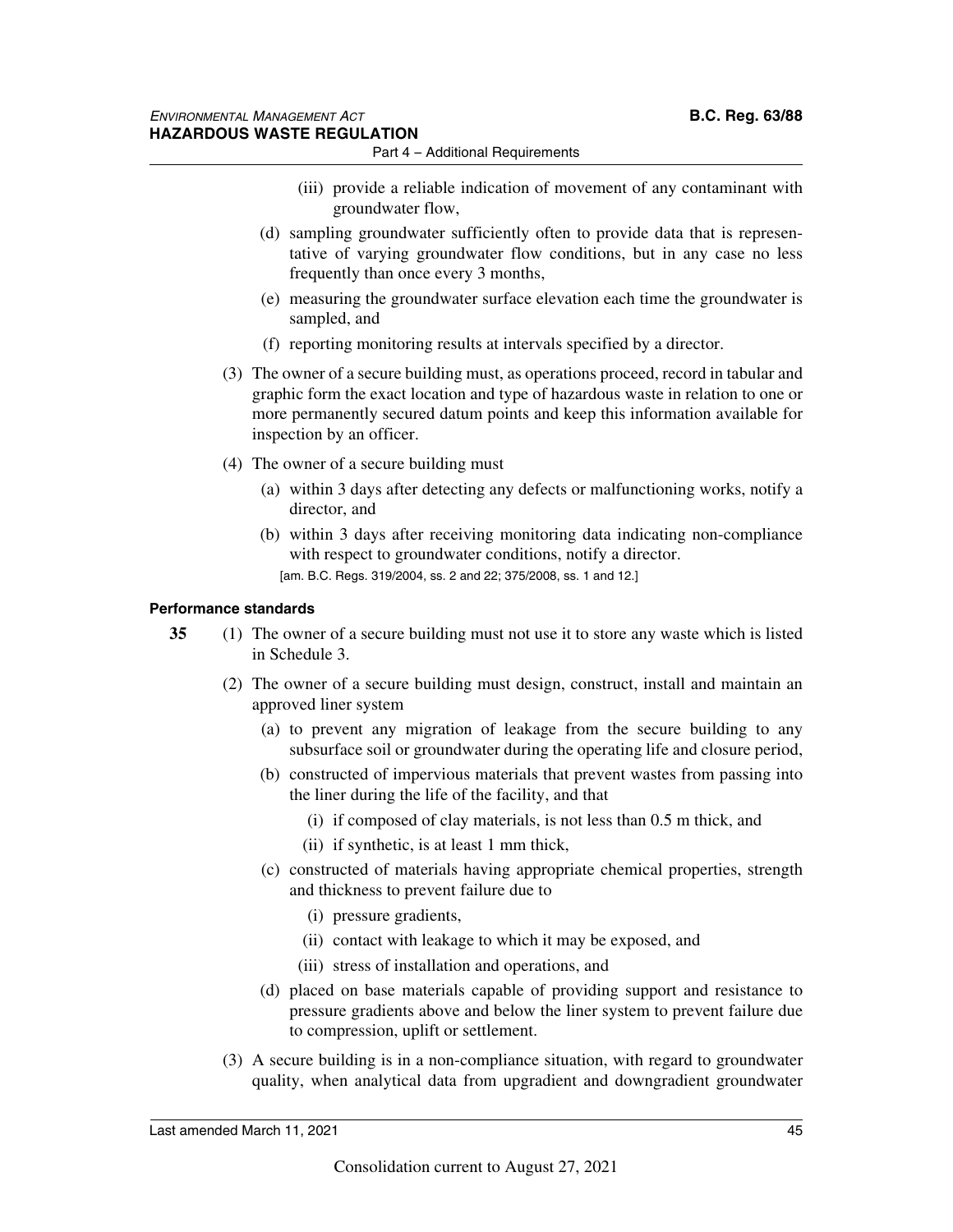monitoring wells for any parameters or chemical constituents are significantly different using approved statistical methods.

- (4) The owner of a secure building must design, construct and maintain a system capable of preventing surface water from entering the secure building during a storm with a magnitude that is exceeded, on average, only once in 25 years.
- (5) The owner of a secure building must ensure that any discharge of liquid effluent to the environment, to storm sewers or to a municipal or industrial effluent treatment works from the facility meets the effluent criteria prescribed in Schedule 1.2.
- (6) The owner of a secure building must, before closure, prepare, to the satisfaction of a director, a post closure plan for
	- (a) maintaining the integrity and effectiveness of the entire structure including making repairs as necessary,
	- (b) maintaining and operating the groundwater monitoring system,
	- (c) maintaining the drainage control system, and
	- (d) protecting and maintaining the permanent datum points as references to locate the wastes within the facility.
- (7) On completion of closure, the owner of the secure building must
	- (a) comply with the post closure plan approved under subsection (6), and
	- (b) transfer title for the property to the Crown.
- (8) A director may require the owner of a secure building to give security for performance of the owner's obligations under the Act and this regulation in the amount and form, and subject to the conditions, the director may specify.

[am. B.C. Regs. 132/92, s. 11; 319/2004, s. 23; 375/2008, ss. 1 and 12.]

# **PART 5 – PROHIBITED MANAGEMENT PRACTICES**

# **Mixing and dilution**

**36** A person must not mix or dilute hazardous waste with any solid or liquid, including waste, water or rain water, or otherwise take action by dividing a hazardous waste to evade this regulation or similar regulations in another jurisdiction.

[am. B.C. Regs. 132/92, s. 18; 319/2004, s. 2; 375/2008, s. 1.]

## **Underground injection**

**37** A person must not treat, store or dispose of hazardous waste by means of underground injection.

[am. B.C. Regs. 319/2004, s. 2; 375/2008, s. 1.]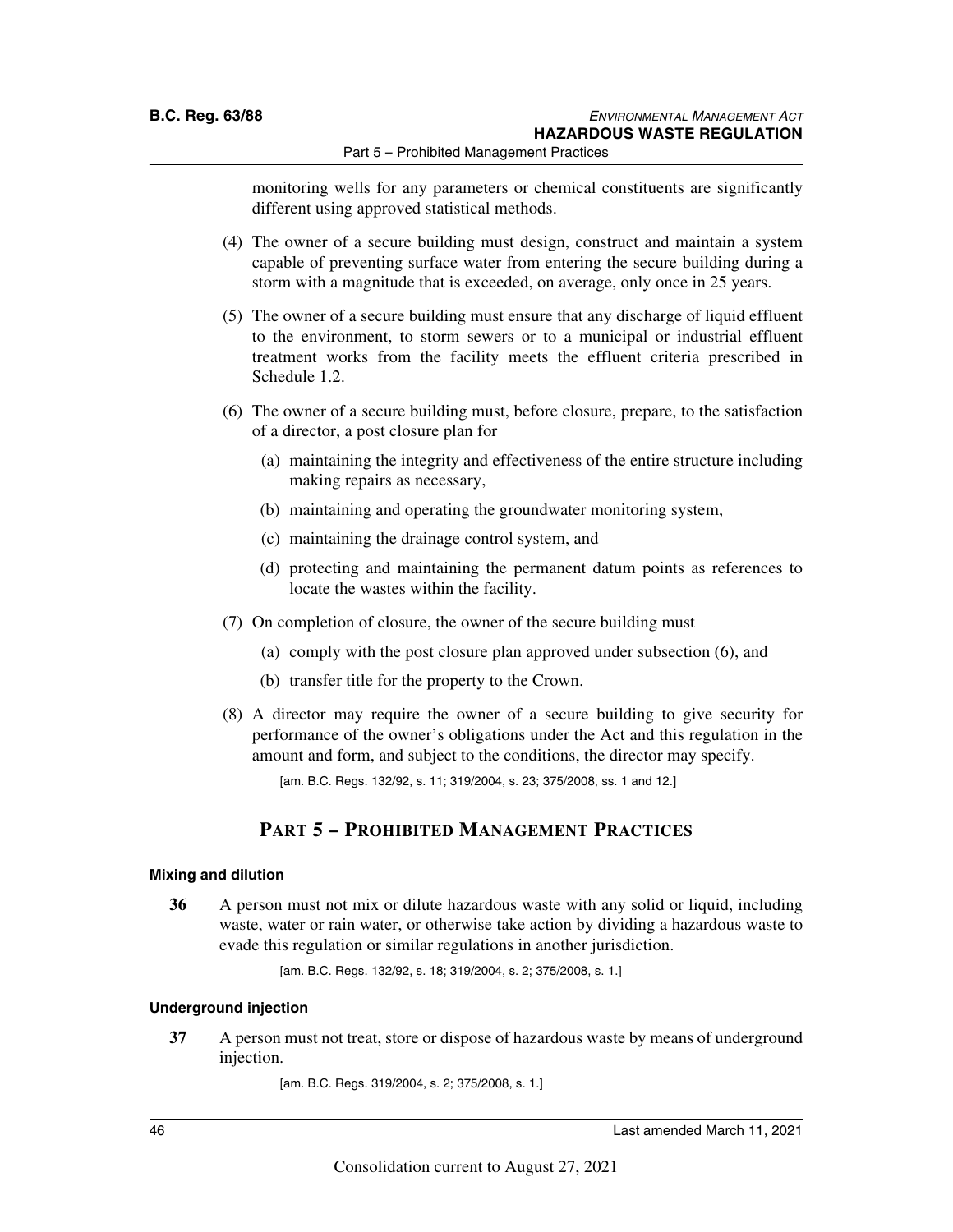Part 6 – Management of Specific Hazardous Wastes

## **Floating facilities**

**38** A person must not operate a hazardous waste facility on a boat, barge or other vessel while it is floating on fresh water, but nothing in this section prohibits the transportation of hazardous waste.

[am. B.C. Regs. 319/2004, s. 2; 375/2008, s. 1.]

# **Prohibition**

**39** A person must not deposit or discharge or allow or cause hazardous waste to be deposited or discharged into any system of waste disposal operated by a municipality or other public authority unless the deposition or discharge is expressly authorized by a permit, approval, order, regulation or a waste management plan approved by the minister.

[am. B.C. Regs. 319/2004, s. 2; 375/2008, s. 1.

# **PART 6 – MANAGEMENT OF SPECIFIC HAZARDOUS WASTES**

# **Non-application of other Parts**

- **39.1** (1) Subject to subsection (2), Parts 2, 3 and 4 do not apply to wastes managed in accordance with this Part.
	- (2) A director may order, in a particular case, that a provision of Part 2, 3 or 4 applies to waste managed in accordance with this Part. [en. B.C. Reg. 319/2004, s. 24.]

## **Management of waste asbestos**

- **40** (1) For the purposes of the definition of "waste asbestos" in section 1 (1) of this regulation, if the concentration of asbestos in the waste is not determined by weight at the time of manufacture, it must be determined using one of the following:
	- (a) Method 600-R-93-116, as amended from time to time, published by the United States Environmental Protection Agency;
	- (b) NIOSH Method 9002, as amended from time to time, from the *NIOSH Manual of Analytical Methods*, 4th Edition, published by the National Institute for Occupational Safety and Health, United States.
	- (2) A person must not deposit waste asbestos in a landfill other than a secure landfill unless
		- (a) a permit or an approval has been issued under the Act to operate the landfill, or the landfill is operated under a waste management plan,
		- (b) the waste asbestos is confined during handling, storage and transportation by
			- (i) dry airtight containment techniques such as
				- (A) packing in 6 mil plastic bags placed within a non-reuseable drum and then sealed, or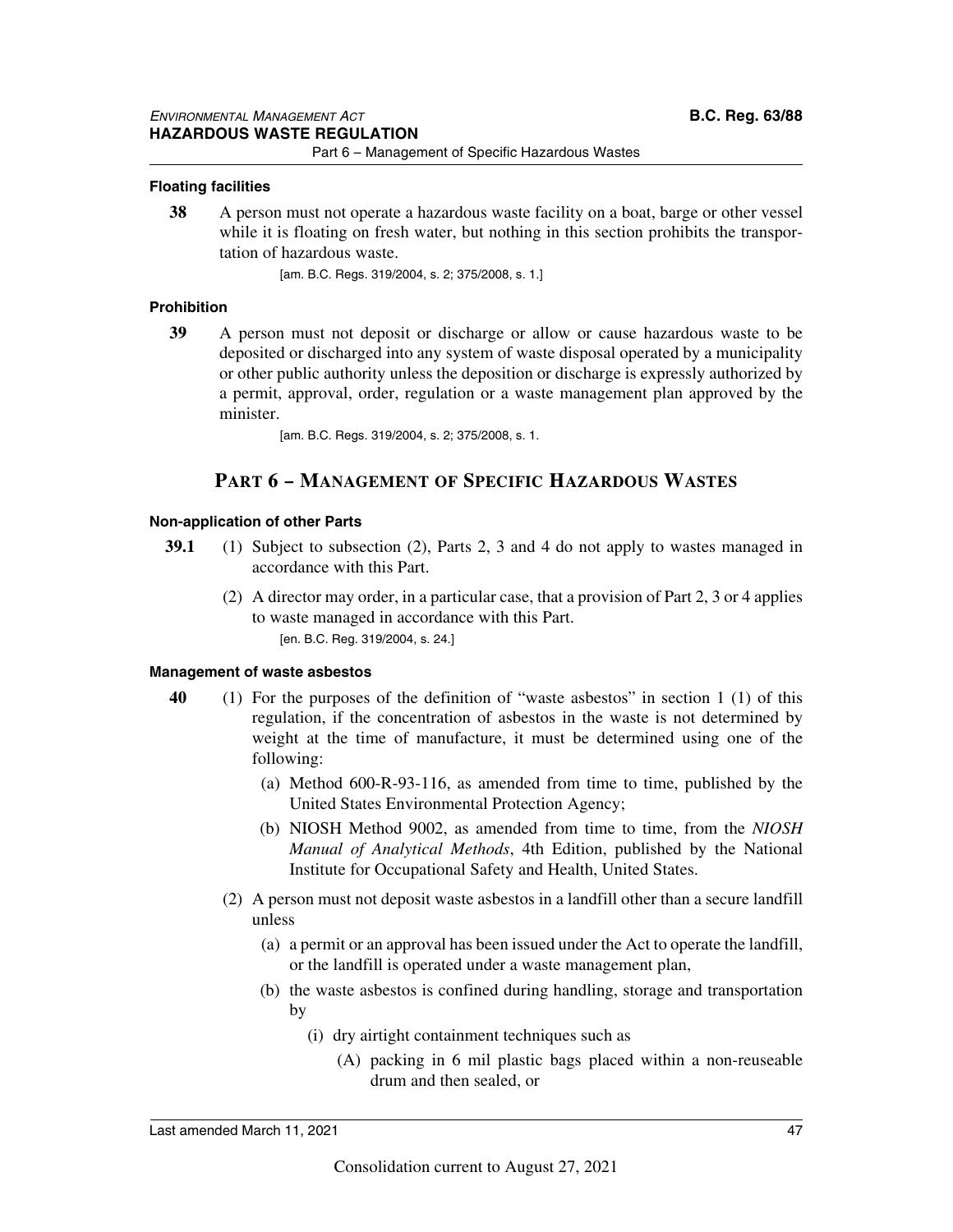- (B) packing in a 6 mil plastic bag placed within a second 6 mil
- plastic bag and then sealed, or (ii) wet containment techniques such as saturation with water and containment in non-leaking sealed drums or equivalent, or
- (iii) approved containment techniques,
- (c) the waste asbestos is disposed of at the landfill by being immediately buried with a minimum of  $0.5$  m of cover material,
- (d) approval of the landfill owner is received before disposal takes place, and
- (e) the deposit is authorized by a director and carried out in accordance with the director's requirements.

# **Waste oil**

- **41** (0.1) In this section, **"product fuel"** means a hydrocarbon for which a Canadian General Standards Board fuel specification exists.
	- (1) Subject to this section, waste oil may be disposed of
		- (a) in the manufacture of pavement, and
		- (b) by combustion as a fuel.
	- (2) A person must not without approval mix waste oil with any material in the manufacture of pavement unless the waste oil meets the following specifications:

**Waste Oil Specifications for Manufacture of Pavement**

| Item | <b>Parameter</b>                | <b>Allowable Level</b> |
|------|---------------------------------|------------------------|
|      | flash point                     | 60°C minimum           |
| 2    | total arsenic                   | 20 mg/L maximum        |
| 3    | total cadmium                   | 3.0 mg/L maximum       |
| 4    | total organic halogens (as CI)  | 2 000 mg/L maximum     |
| 5    | total chromium                  | 10 mg/L maximum        |
| 6    | total lead                      | 1 000 mg/L maximum     |
| 7    | total polychlorinated biphenyls | 5.0 mg/L maximum       |
| 8    | total zinc                      | 1 000 mg/L maximum     |

- (3) and (4) Repealed. [B.C. Reg. 319/2004, s. 26.]
- (5) A person must not, without approval, use waste oil as a fuel unless it meets the following specifications:

| <b>Item</b> | <b>COLUMNI</b><br><b>Parameter</b> | <b>COLUMN II</b><br><b>Allowable Level for</b><br><b>Fuel in a Cement Kiln</b> | <b>COLUMN III</b><br><b>Allowable Level for Fuel</b><br>in Uses Other Than for<br><b>Cement Kilns</b> |
|-------------|------------------------------------|--------------------------------------------------------------------------------|-------------------------------------------------------------------------------------------------------|
|             | total arsenic                      | 120 mg/L maximum                                                               | 5.0 mg/L maximum                                                                                      |

# **Waste Oil Specifications for Use as a Fuel**

<sup>[</sup>am. B.C. Regs. 132/92, s. 20; 319/2004, s. 25; 261/2006, s. 18; 375/2008, s. 1.]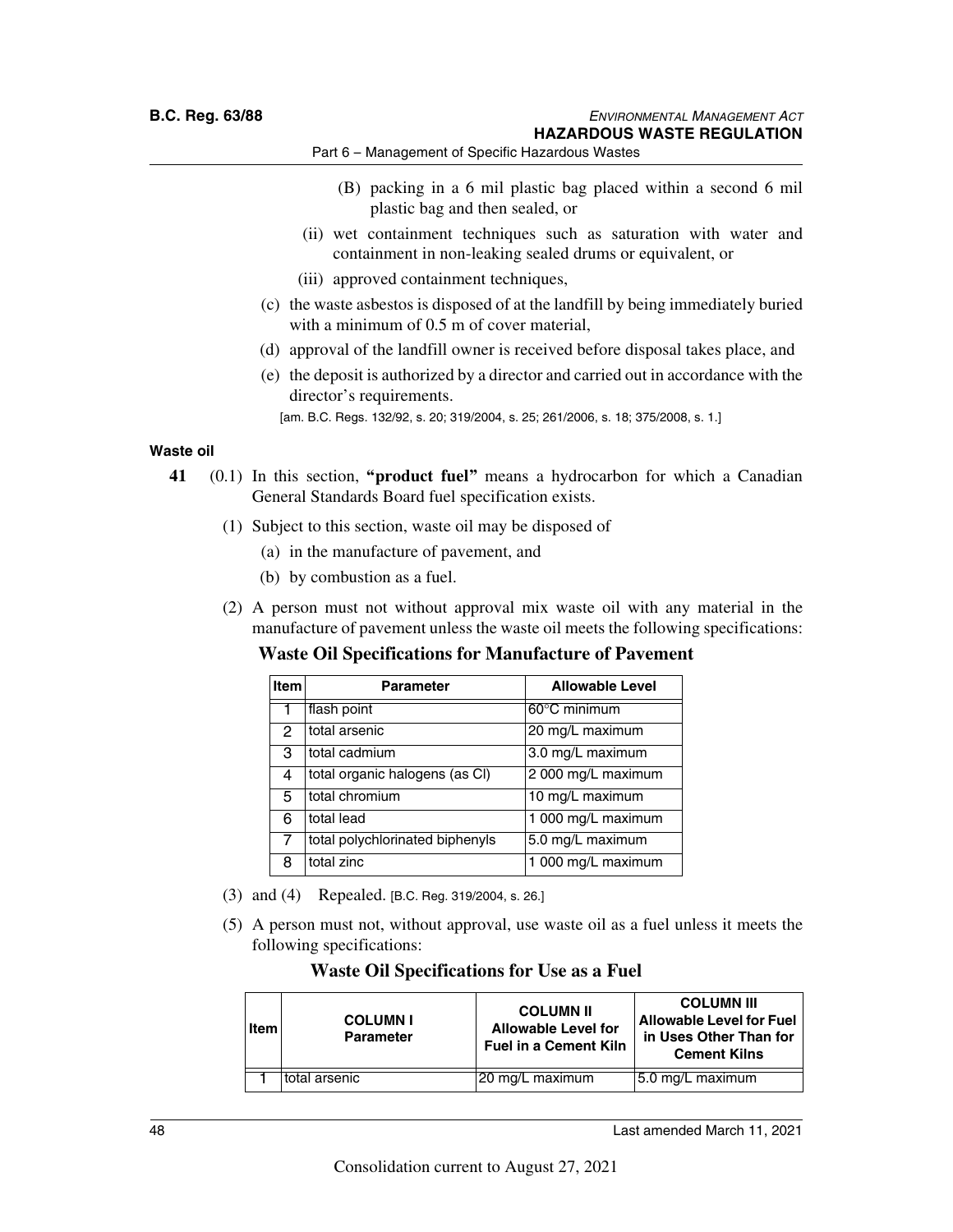# *ENVIRONMENTAL MANAGEMENT ACT* **B.C. Reg. 63/88 HAZARDOUS WASTE REGULATION**

| Item | <b>COLUMN I</b><br><b>Parameter</b>              | <b>COLUMN II</b><br><b>Allowable Level for</b><br><b>Fuel in a Cement Kiln</b> | <b>COLUMN III</b><br><b>Allowable Level for Fuel</b><br>in Uses Other Than for<br><b>Cement Kilns</b> |
|------|--------------------------------------------------|--------------------------------------------------------------------------------|-------------------------------------------------------------------------------------------------------|
| 2    | total cadmium                                    | 3.0 mg/L maximum                                                               | 2.0 mg/L maximum                                                                                      |
| 3    | total organic halogens (as CI)                   | 3 000 mg/L maximum                                                             | 1 500 mg/L maximum                                                                                    |
| 4    | total chromium                                   | 10 mg/L maximum                                                                | 10 mg/L maximum                                                                                       |
| 5    | total lead                                       | 1 000 mg/L maximum                                                             | 50 mg/L maximum                                                                                       |
| 6    | total polychlorinated biphenyls 500 mg/L maximum |                                                                                | 3.0 mg/L maximum                                                                                      |

Part 6 – Management of Specific Hazardous Wastes

- (5.1) A person using waste oil as a fuel, or storing waste oil for use as a fuel, without approval, must keep a written record, for inspection by an officer, demonstrating, through analysis using analytical methods specified in section 49, that the waste oil meets the specifications under subsection (5).
	- (6) Subject to subsection (7), a person must not mix or blend waste oil with any substance other than product fuel for use as fuel or to sell as fuel.
	- (7) A person may mix or blend waste oil with a substance other than product fuel for use as fuel or to sell as fuel if the person has obtained prior written approval from a director.
	- (8) A person must not use or sell a mixture or blend of waste oil with product fuel unless
		- (a) the waste oil, prior to the blending or mixing, meets the specifications set out in the table in subsection (5), and
		- (b) the person keeps a written record, for inspection by an officer, demonstrating, through analysis using analytical methods specified in section 49, that the waste oil meets the required specifications.

[am. B.C. Regs. 132/92, s. 21; 319/2004, s. 26; 261/2006, s. 19; 375/2008, ss. 1 and 13.]

## **Hydrocarbon contaminated soil**

- **41.1** (1) Subject to subsection (2), hydrocarbon contaminated soil is authorized for
	- (a) Repealed. [B.C. Reg. 179/2016, App. 1, s. 5.]
	- (b) treatment and storage at any landfill or facility for which an authorization has been issued under the Act, or
	- (c) use in the manufacture of asphalt,

if the hydrocarbon contaminated soil meets all of the following specifications:

# **Standards for Management of Hydrocarbon Contaminated Soil**

| ltem | <b>COLUMN I</b><br><b>Parameter</b> | <b>COLUMN II</b><br><b>Maximum Value</b><br>(dry weight basis) |
|------|-------------------------------------|----------------------------------------------------------------|
|      | total benzene                       | $25 \text{ mg/kg}$                                             |
| 2    | total ethylbenzene                  | 250 mg/kg                                                      |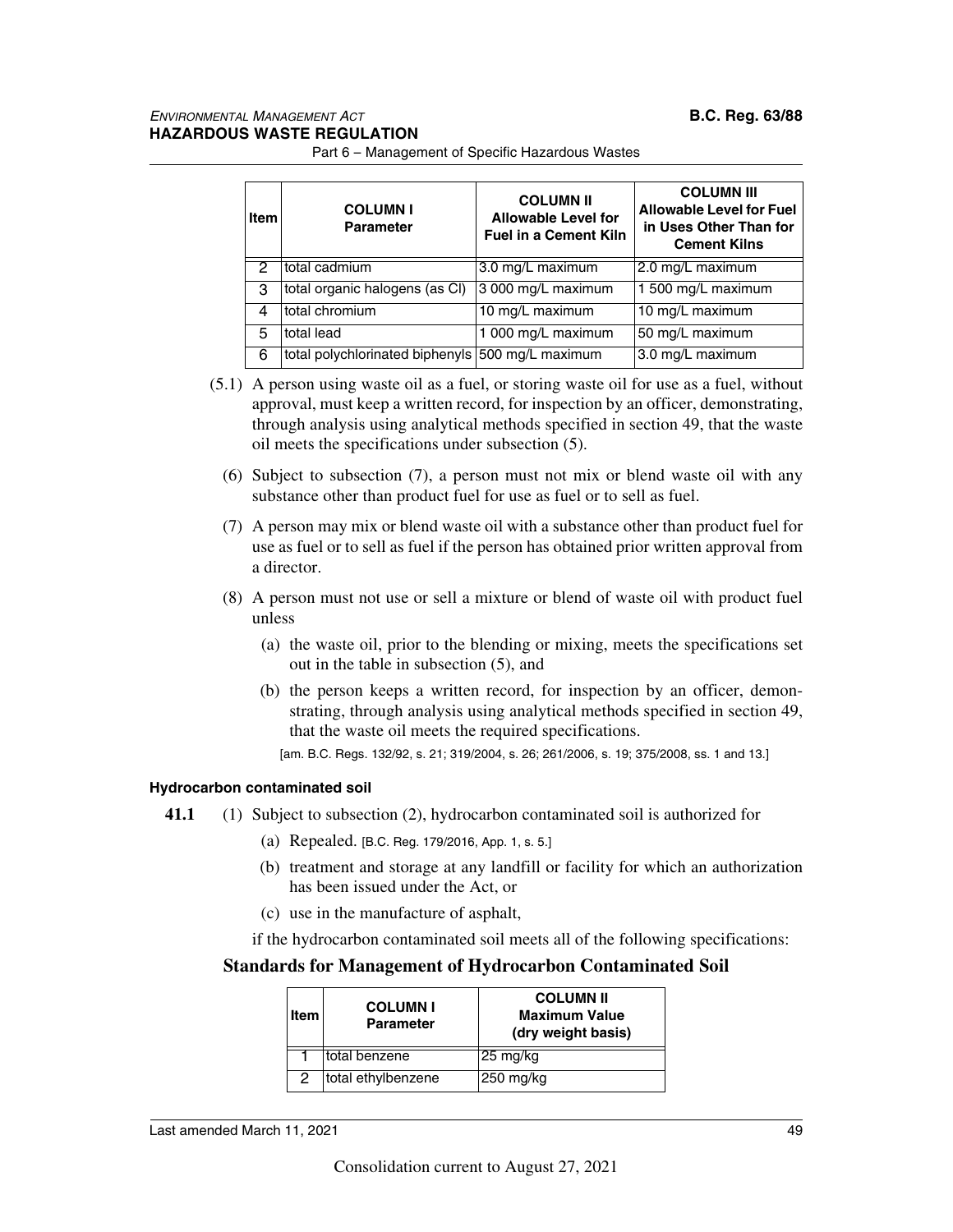## **B.C. Reg. 63/88** *ENVIRONMENTAL MANAGEMENT ACT* **HAZARDOUS WASTE REGULATION**

| ltem | <b>COLUMNI</b><br><b>Parameter</b> | <b>COLUMN II</b><br><b>Maximum Value</b><br>(dry weight basis) |
|------|------------------------------------|----------------------------------------------------------------|
| з    | total toluene                      | 150 mg/kg                                                      |
|      | total xylene                       | 250 mg/kg                                                      |
| 5    | total oil                          | 10%                                                            |

Part 6 – Management of Specific Hazardous Wastes

- (2) A person must not store, treat or use hydrocarbon contaminated soil under the authority of subsection (1) unless
	- (a) prior written notification of any proposed storage or treatment is provided to a director and the storage and treatment is carried out in accordance with the director's requirements,
	- (b) the hydrocarbon contaminated soil is a hazardous waste due only to the presence of one or more items listed in Column I of the table in subsection (1),
	- (c) the hydrocarbon contaminated soil is spread in single layers not exceeding 0.3 metres in thickness per year or a greater thickness approved by the director, which approval must specify a method of aeration to be used with the greater thickness, and
	- (d) the daily quantity of hydrocarbon contaminated soil, if disposed of in the manufacture of asphalt, is not more than 10% of the total material fed to the asphalt plant.
- (2.1) Total oil for the purposes of the standard established by subsection (1) must be measured in accordance with the method established for the purposes of this regulation in the *British Columbia Laboratory Methods Manual: 2005 — for the Analysis of Water, Wastewater, Sediment, Biological Materials and Discrete Ambient Air Samples*, Victoria, August 2005, as updated from time to time, published by the minister.
	- (3) Hydrocarbon contaminated soil which has been treated so that it is no longer a hazardous waste may be disposed of in a landfill if
		- (a) approval of the landfill owner is received before disposal takes place, and
		- (b) the deposit is authorized by a director and carried out in accordance with requirements specified by the director.
			- [en. B.C. Reg. 132/92, s. 22; am. B.C. Regs. 319/2004, ss. 2 and 27; 261/2006, s. 20; 375/2008, ss. 1 and 14; 179/2016, App. 1, s. 5.]

#### **Pest control product wastes and containers**

- **42** (1) In this section:
	- **"appropriate solvent"** means a solvent that does not contain a pest control product and is capable of dissolving or removing a pest control product;

**"empty"** means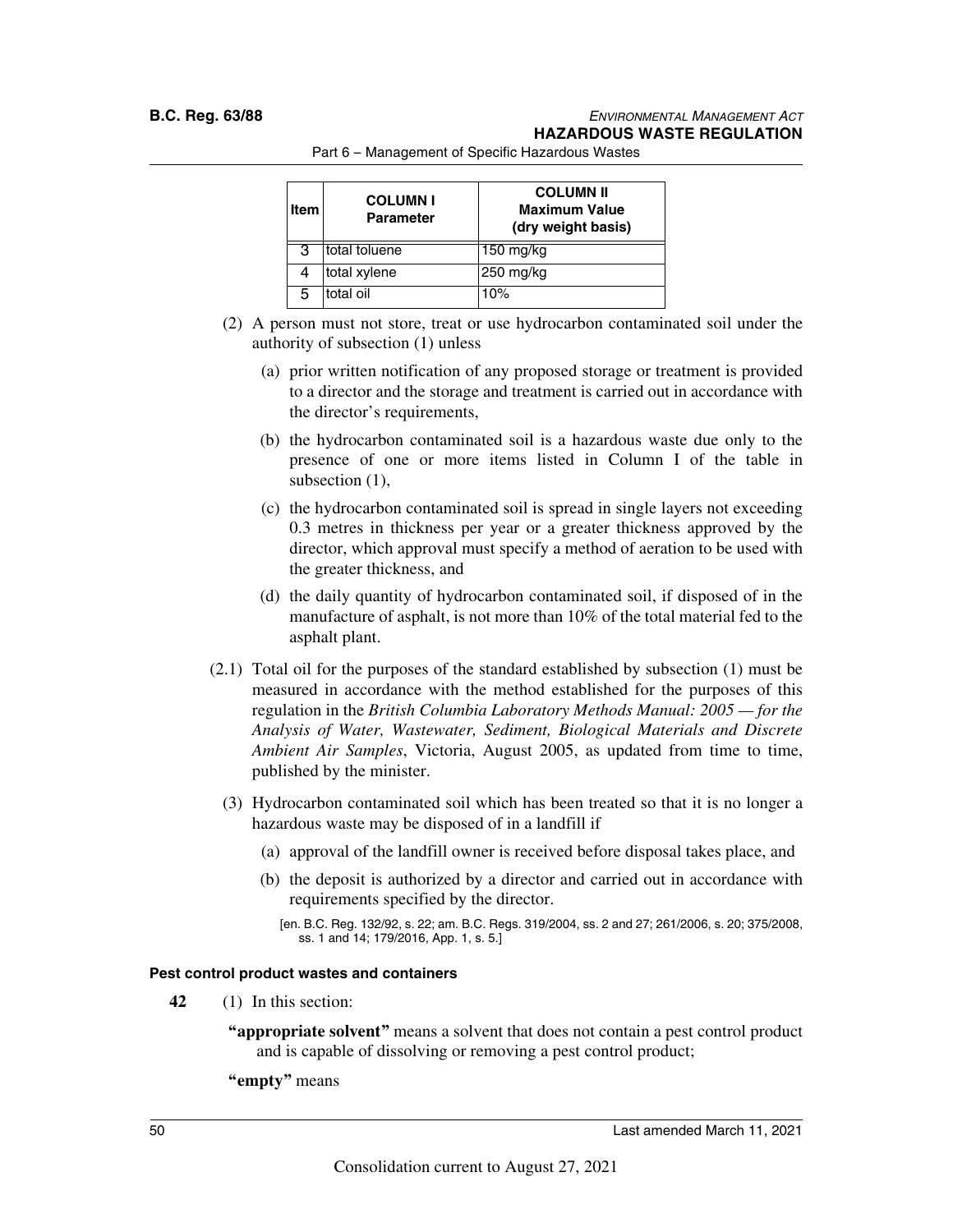Part 6 – Management of Specific Hazardous Wastes

- (a) to drain a liquid product residue from a container into a spray tank or mixing tank for a period of not less than 30 seconds,
- (b) to remove an inner liner, where present, and shake all product residue into a spray tank or mixing tank, or
- (c) to use all the product in a pressurized metal container without puncturing the container;
- **"pressure rinse"** means to clean by means of pressurized spraying of an appropriate solvent into an empty container for at least 30 seconds so that all interior surfaces of the container are rinsed;

**"product"** means pest control product;

## **"rinse"** means

- (a) to introduce an appropriate solvent into an empty container in an amount not less than 20% of its volume,
- (b) to close and shake the container so that the solvent makes contact with all interior surfaces, and
- (c) to open and empty the container.
- (2) Subject to this section, the disposal of
	- (a) a waste product container, and
	- (b) a waste containing a product

is authorized.

- (3) A waste containing a product is designated as a hazardous waste if
	- (a) the waste fits the criteria for classes 3 to 6.1, 8 or 9 of the federal dangerous goods regulations, or
	- (b) the aquatic toxicity (the 96 hour  $LC_{50}$ ) of the waste is less than 500 mg/L as measured by methods that are approved in accordance with section 49.
- (4) A waste product container that is
	- (a) emptied and rinsed in the manner set out in this section, or
	- (b) labelled "Domestic" by the manufacturer and emptied

is not a hazardous waste.

- (5) Prior to disposal of a waste product container, the owner of it must
	- (a) empty the container, and
	- (b) rinse it using the appropriate method indicated in the following table:

|  |  | . .<br>ונ<br>. . |  |
|--|--|------------------|--|
|--|--|------------------|--|

# **Methods for Rinsing Waste Pest Control Product Containers**

| Item | <b>Type of Container</b>                                                               | <b>Rinsing Method</b> |
|------|----------------------------------------------------------------------------------------|-----------------------|
|      | <b>Rigid plastic or metal (nonpressurized) Pressure rinse, or single rinse 3 times</b> |                       |
|      | Rigid plastic or metal (pressurized)                                                   | No rinsing required   |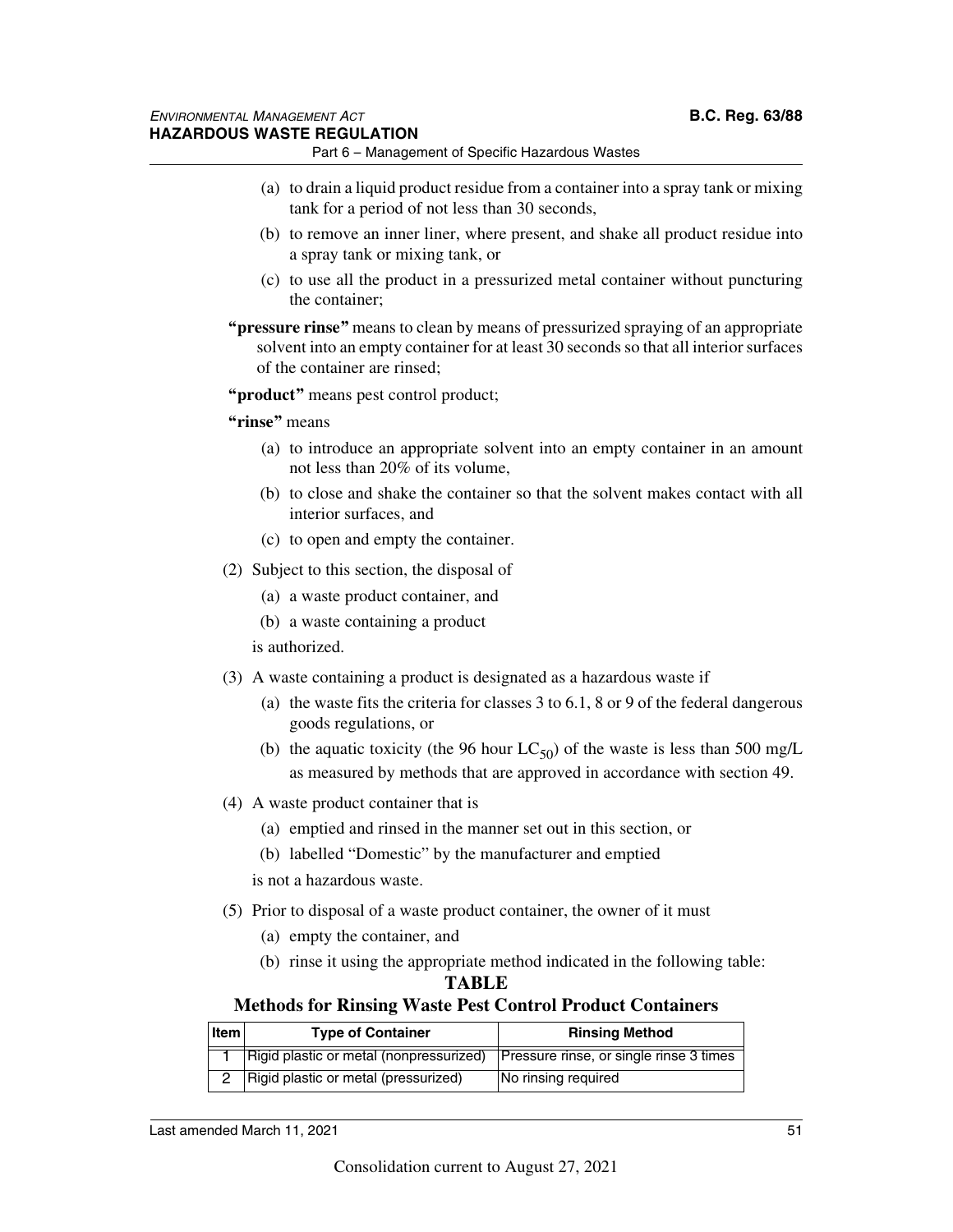#### **B.C. Reg. 63/88** *ENVIRONMENTAL MANAGEMENT ACT* **HAZARDOUS WASTE REGULATION**

| <b>Item</b> | <b>Type of Container</b>            | <b>Rinsing Method</b> |
|-------------|-------------------------------------|-----------------------|
|             | Glass bottle                        | Rinse 3 times         |
|             | Paper bag                           | <b>Rinse</b>          |
| 5           | Plastic bag                         | <b>Rinse</b>          |
| 6           | Containers labelled "Domestic"      | No rinsing required   |
|             | Any container type not listed above | As approved           |

Part 6 – Management of Specific Hazardous Wastes

- (6) The owner of a waste product container that has been emptied and rinsed must recycle the container or dispose of it
	- (a) in an approved landfill, or
	- (b) by burying it, but only if
		- (i) the burial location
			- (A) is on land owned or leased by the person owning the container, or
			- (B) is on land owned, leased or maintained in a tree farm licence, as defined in the *Forest Act*, by the person owning the container,
		- (ii) the burial location is on flat ground, not in a swale and at least 200 m from surface water or a well,
		- (iii) the ground does not consist of gravel, sand or other similarly porous material, and
		- (iv) the owner covers it with at least 0.5 m of soil immediately after burial.
- (7) Waste produced by cleaning pesticide application equipment or by rinsing waste product containers under this section must, if practicable, be used in mixing a product solution but, if not practicable, it may be applied to land if the area to which it is applied
	- (a) is on land to which the product contained in the waste has been applied for purposes of pest control,
	- (b) is flat ground, not in a swale, and at least 200 m from surface water or any well, and
	- (c) does not consist of gravel, sand or other similarly porous material.

[am. B.C. Regs. 132/92, s. 23; 214/2004, s. 5; 319/2004, s. 2; 464/2004, s. 4 (a); 375/2008, s. 1.]

## **Waste paint**

- **42.1** (1) Subject to this section, the treatment and recycling of waste paint is authorized at facilities owned and operated by a paint manufacturer or formulator.
	- (2) A person must not without approval recycle waste paint unless the paint meets the following specifications: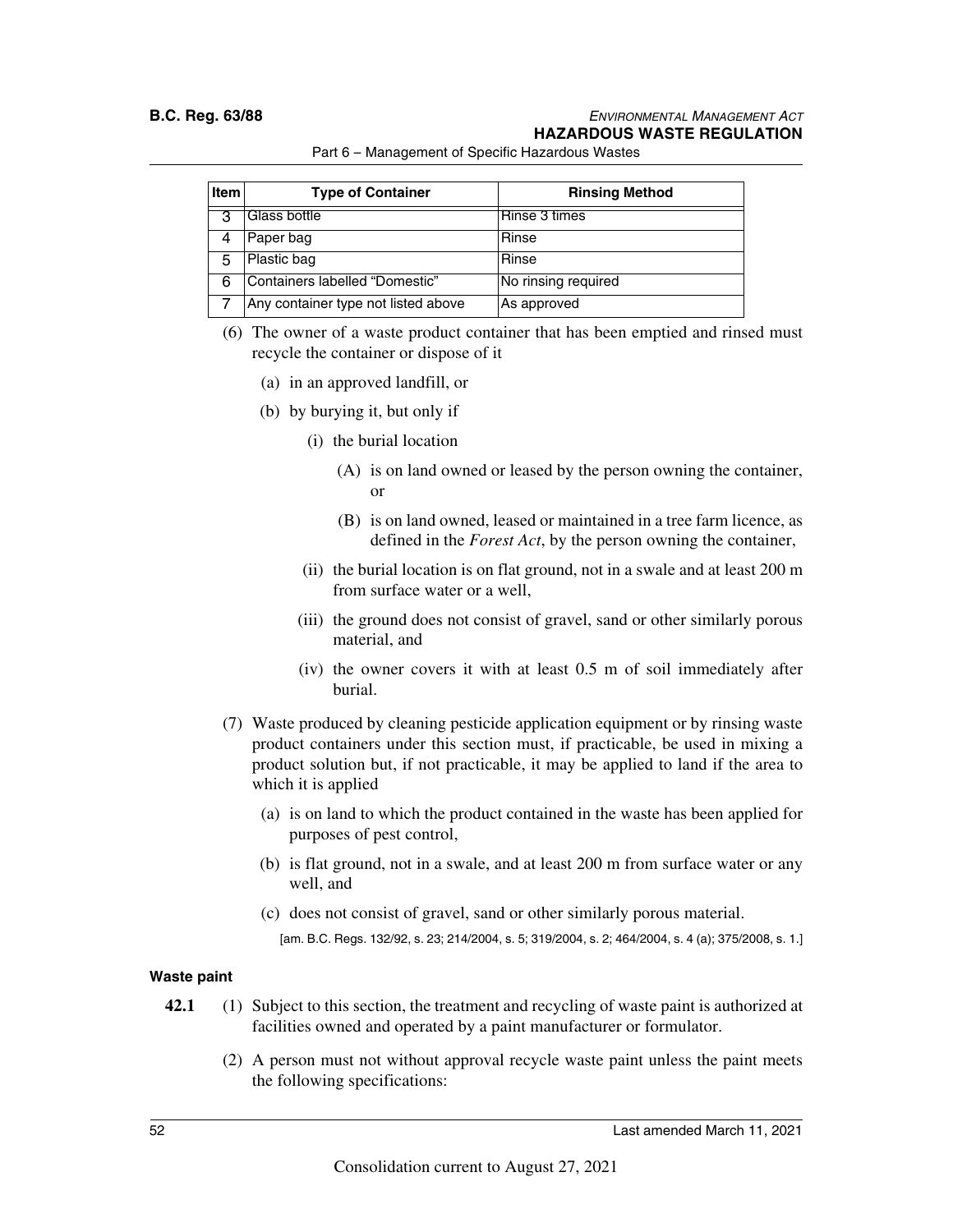Part 6 – Management of Specific Hazardous Wastes

# **Waste Paint Specifications for Recycling**

| Item | <b>Parameter</b>                          | <b>Allowable Level</b> |
|------|-------------------------------------------|------------------------|
|      | PCB                                       | $2 \text{ mg/L}$       |
| 2    | Lead                                      | 1.00%, by weight       |
| 3    | Mercury                                   | 75 mg/L                |
|      | Organic Chlorides as CI   1.0%, by weight |                        |

- (3) A person who treats or recycles waste paint must
	- (a) maintain records of quantities of waste paint recycled for 2 years from the date the paint is recycled, and
	- (b) report to a director, before January 31 in each year, the quantities recycled during the previous calendar year.
- (4) Section 9 (1) (b) and (c) of the Act does not apply to waste paint stored at a recycling facility or at a paint wholesale or retail operation. [en. B.C. Reg. 132/92, s. 24; am. B.C. Regs. 319/2004, s. 28; 375/2008, s. 1.]

# **Collection and storage of household hazardous waste**

- **42.2** (1) The collection and storage of household hazardous waste at a return collection facility, in accordance with this section and sections 42.3, 42.4 and 50, is authorized.
	- (2) Section 10 of the Act does not apply if the household hazardous waste is transported directly to the return collection facility
		- (a) by an occupant of a residential property from the person's place of residence, or
		- (b) by a farmer from the person's farm.
	- (3) Despite section 48 of this regulation, for the purposes of section 9 (1) of the Act, the maximum amount of all categories of household hazardous waste authorized for storage at any one time under the authority of subsection (1) is 25 000 kg by weight or 25 000 litres by volume.

#### **Requirements for establishment and operation of a return collection facility**

- **42.3** (1) Every person who proposes to establish and operate a return collection facility must, at least 30 days before commencement of collection and storage at the return collection facility, do all of the following:
	- (a) provide to a director and to the municipality and regional district where the proposed return collection facility will be located or will operate, the following information:
		- (i) the street address of the proposed return collection facility;

<sup>[</sup>en. B.C. Reg. 52/95, s. 2; am. B.C. Regs. 319/2004, s. 29; 261/2006, s. 21; 375/2008, s. 15; 64/2021, s. 3.]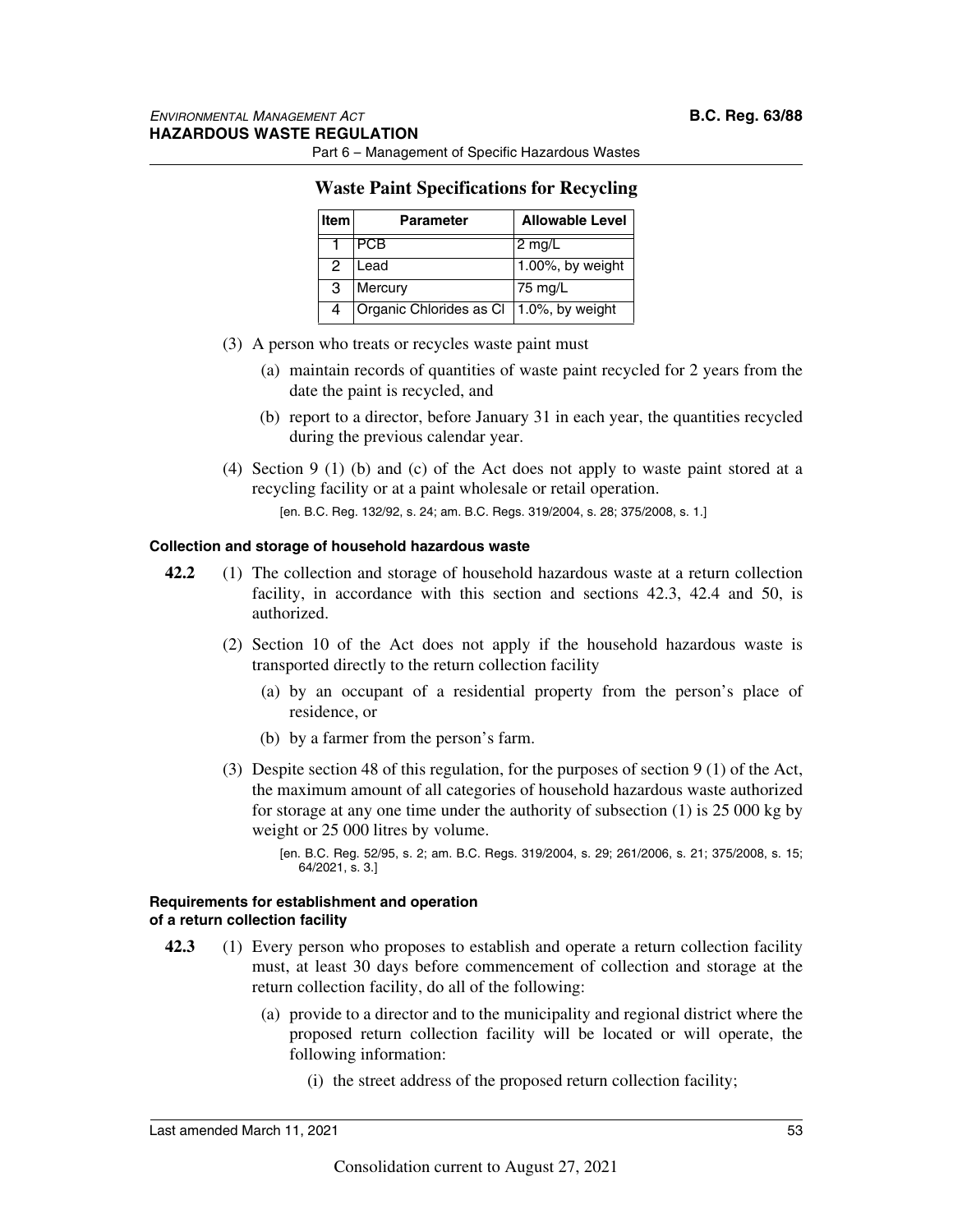- Part 6 Management of Specific Hazardous Wastes
- (ii) the maximum quantity of each category of household hazardous waste described in Schedule 6 to be stored at the proposed return collection facility;
- (iii) the name, address, telephone number and facsimile number of the owner of the proposed return collection facility;
- (iv) the name, address, telephone number and facsimile number of a person available for 24 hour emergency contact;
- (v) the proposed commencement date for the collection of household hazardous waste;
- (vi) the name of each transporter and hazardous waste management company that will be initially responsible for the transportation and management of the household hazardous waste after it leaves the return collection facility;
- (b) despite section 43 (1), (2) and (3), make a registration report and apply for a registered site number by completing and submitting to a director the information in Form 1 of Schedule 5 or, in the alternative, the information required by a form provided by a director for this purpose;
- (c) despite section 43 (4), if there is a material change to the information submitted in a registration report, notify a director of the change by completing and submitting a report in Form 1 of Schedule 5 or, in the alternative, the information required by a form provided by a director for this purpose.
- (2) Every return collection facility must comply with all of the following specifications:
	- (a) if household hazardous waste is stored in an indoor return collection facility, it must be designed, constructed, operated and maintained in compliance with the Building Regulations of British Columbia and the British Columbia Fire Code Regulation;
	- (b) it must conform to the land use, building and zoning requirements of the host municipality and regional district in which the return collection facility is located;
	- (c) it must be designed, constructed, operated and maintained so that the capability of the return collection facility to collect and store household hazardous waste is not adversely affected by the weather;
	- (d) it must be equipped with a suitable access security system to prevent unauthorized access by persons or by animals;
	- (e) it must have a sign at each entrance to the return collection facility which identifies it as a return collection facility and specifies
		- (i) the hours of operation of the return collection facility,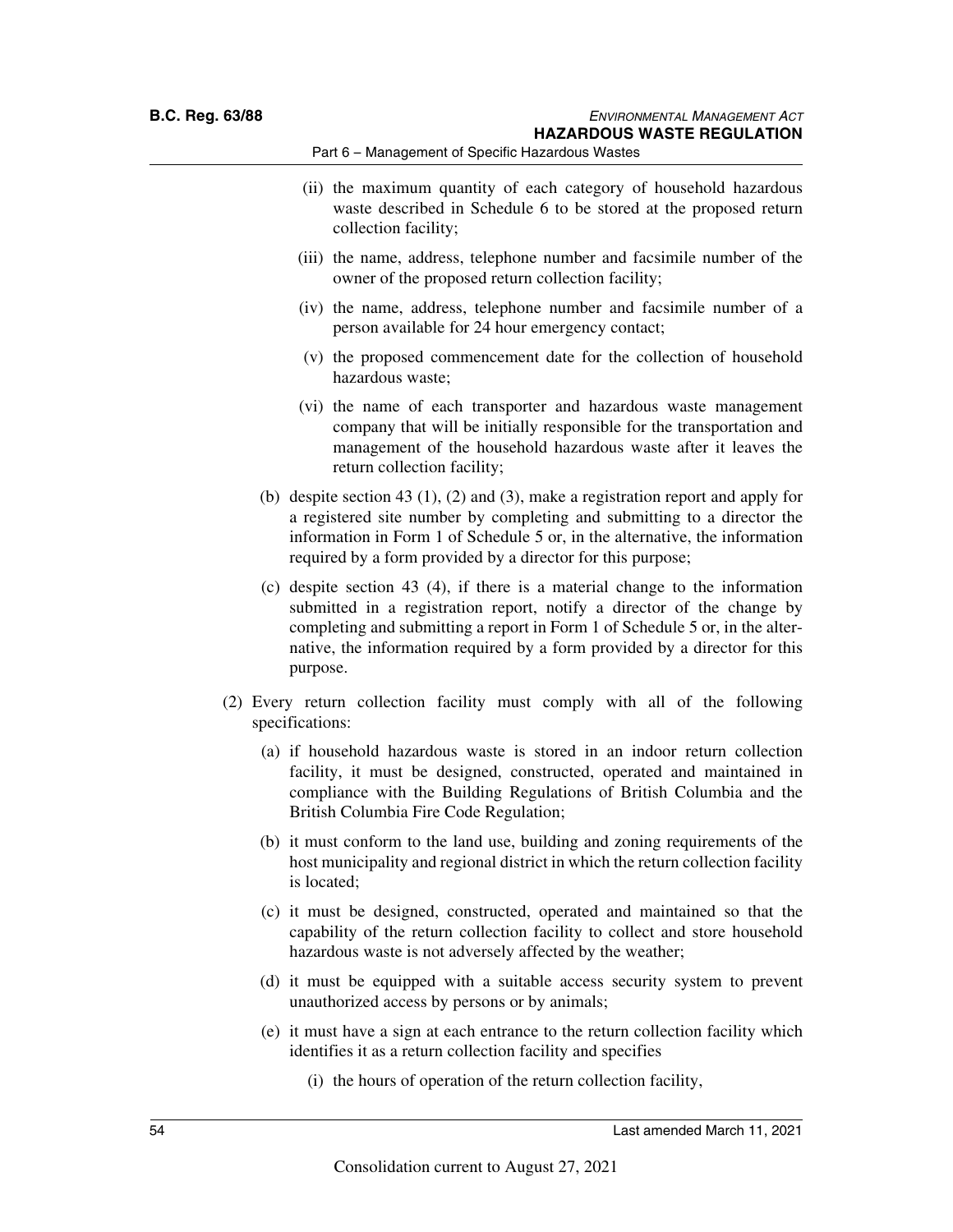Part 6 – Management of Specific Hazardous Wastes

- (ii) the categories of hazardous waste, as described in Schedule 6, accepted at the return collection facility and, if applicable, any appropriate safety warnings,
- (iii) the name and telephone number of the owner of the return collection facility,
- (iv) a 24-hour emergency contact number, and
- (v) a prohibition against the depositing of materials outside the return collection facility;
- (f) it must have an impervious spill containment system sufficient to hold 110% of the largest volume of free liquid household hazardous waste in any given container or tank;
- (g) it must have a suitable controlled forced air ventilation system if household hazardous waste is stored in an indoor household hazardous waste collection facility.
- (3) A person must not establish, construct, set-up or operate a return collection facility within the boundaries of
	- (a) a national, Provincial, regional or municipal park,
	- (b) a wildlife management area as designated under section 4 of the *Wildlife Act*,
	- (c) a critical wildlife area or wildlife sanctuary designated under section 5 of the *Wildlife Act*,
	- (d) land acquired and administered under section 3 of the *Wildlife Act*,
	- (e) an ecological reserve designated under the *Ecological Reserve Act*,
	- (f) a bird sanctuary designated under the regulations pursuant to the *Migratory Birds Convention Act* (Canada), or
	- (g) a wildlife area designated under the *Canada Wildlife Act* (Canada).
- (4) A return collection facility must not discharge, into the environment, a storm sewer or a municipal or industrial effluent treatment works, effluent produced by the operation of the return collection facility unless the discharge meets the effluent standards prescribed in Schedule 1.2.

## **Operating requirements for a return collection facility**

- **42.4** (1) The owner of a return collection facility must keep an operating record at the return collection facility, for inspection by an officer, with the following information for each household hazardous waste stored at the return collection facility:
	- (a) a description of each household hazardous waste including the name and, if applicable, the product identification number, classification and packing group number as described in the federal dangerous goods regulations;

<sup>[</sup>en. B.C. Reg. 52/95, s. 2; am. B.C. Regs. 319/2004, ss. 2 and 30; 261/2006, s. 22; 375/2008, s. 16.]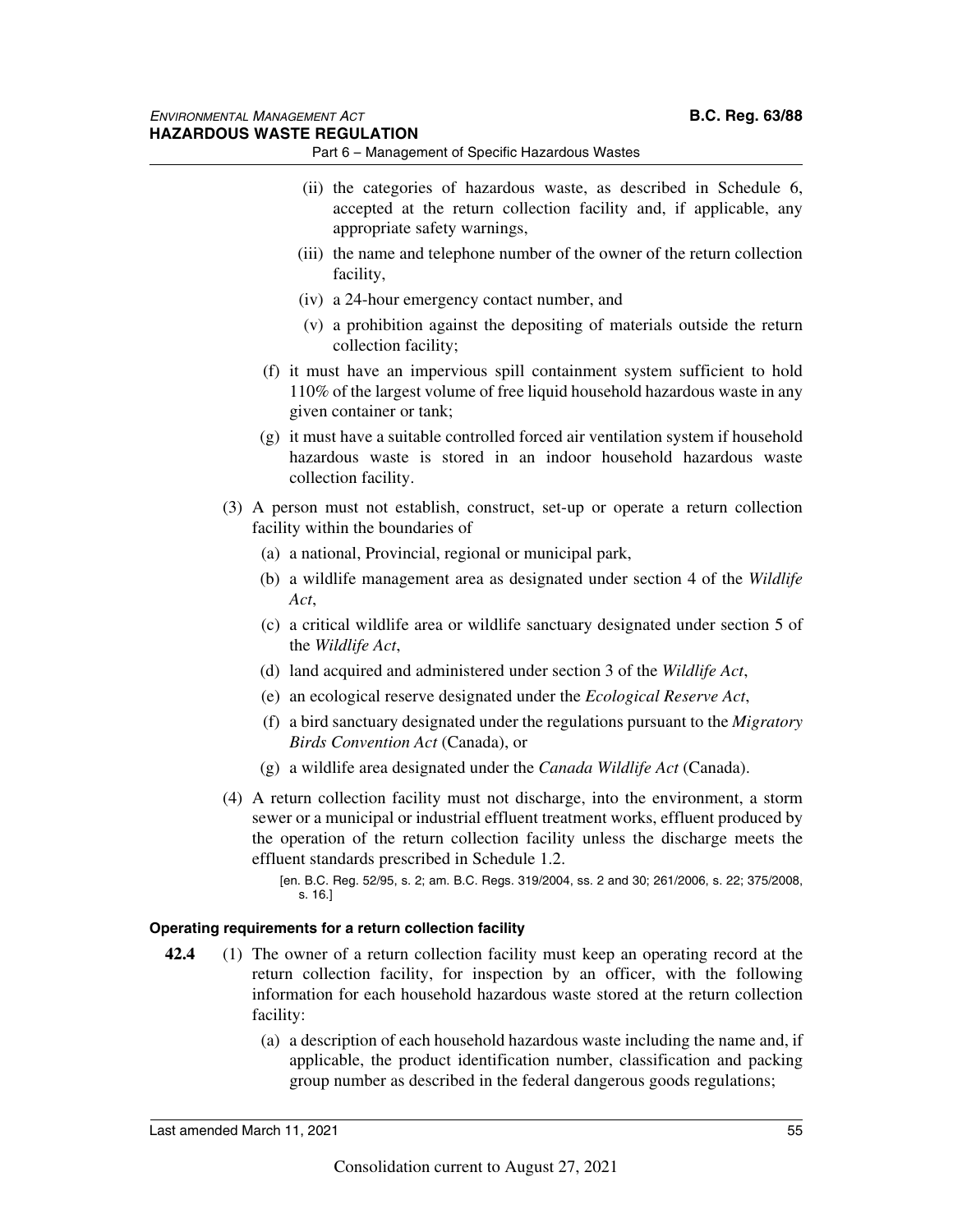- (b) a statement as to whether the household hazardous waste is a solid, liquid or gas or a combination of 2 or more of these;
- (c) a record, updated at least weekly, of the quantity, in kilograms or litres, of each household hazardous waste described for the purposes of paragraph (a) in storage at the return collection facility.
- (2) The records required under subsection (1) must be kept for a minimum of 2 years after the household hazardous waste has been removed from the return collection facility, and be made available for inspection by an officer.
- (3) The owner of a household hazardous waste collection facility where household hazardous waste is stored must do all of the following:
	- (a) ensure that there is sufficient clearance between containers stored at the household hazardous waste collection facility to permit a visual inspection of the containers for leaks and spills;
	- (b) make a weekly inspection of the household hazardous waste collection facility for any irregularities including, without limitation, malfunctions, container damage, leaks and spills which may lead to the escape of the household hazardous waste from the household hazardous waste collection facility or may pose a threat to human health or the environment;
	- (c) maintain at the household hazardous waste collection facility, for inspection by an officer, a record of inspections conducted as required by paragraph (b) showing
		- (i) any irregularities at the household hazardous waste collection facility and the date the irregularities were discovered, and
		- (ii) the corrective action taken and the date the action was taken.
- (4) The owner of a return collection facility must
	- (a) prepare and maintain a current contingency plan which documents procedures to be followed during emergencies, and
	- (b) test the contingency plan required by paragraph (a) if directed by a director, in writing, to conduct such a test.
- (5) The owner of a return collection facility must ensure that
	- (a) each person employed at the return collection facility is adequately trained in the handling of each specific household hazardous waste handled by that person and accepted at the return collection facility, and
	- (b) at least one person employed at the return collection facility is adequately trained in the handling of all household hazardous wastes accepted at the return collection facility.
- (6) The owner of a household hazardous waste collection facility must
	- (a) notify a director at least 90 days in advance of an impending closure of the household hazardous waste collection facility,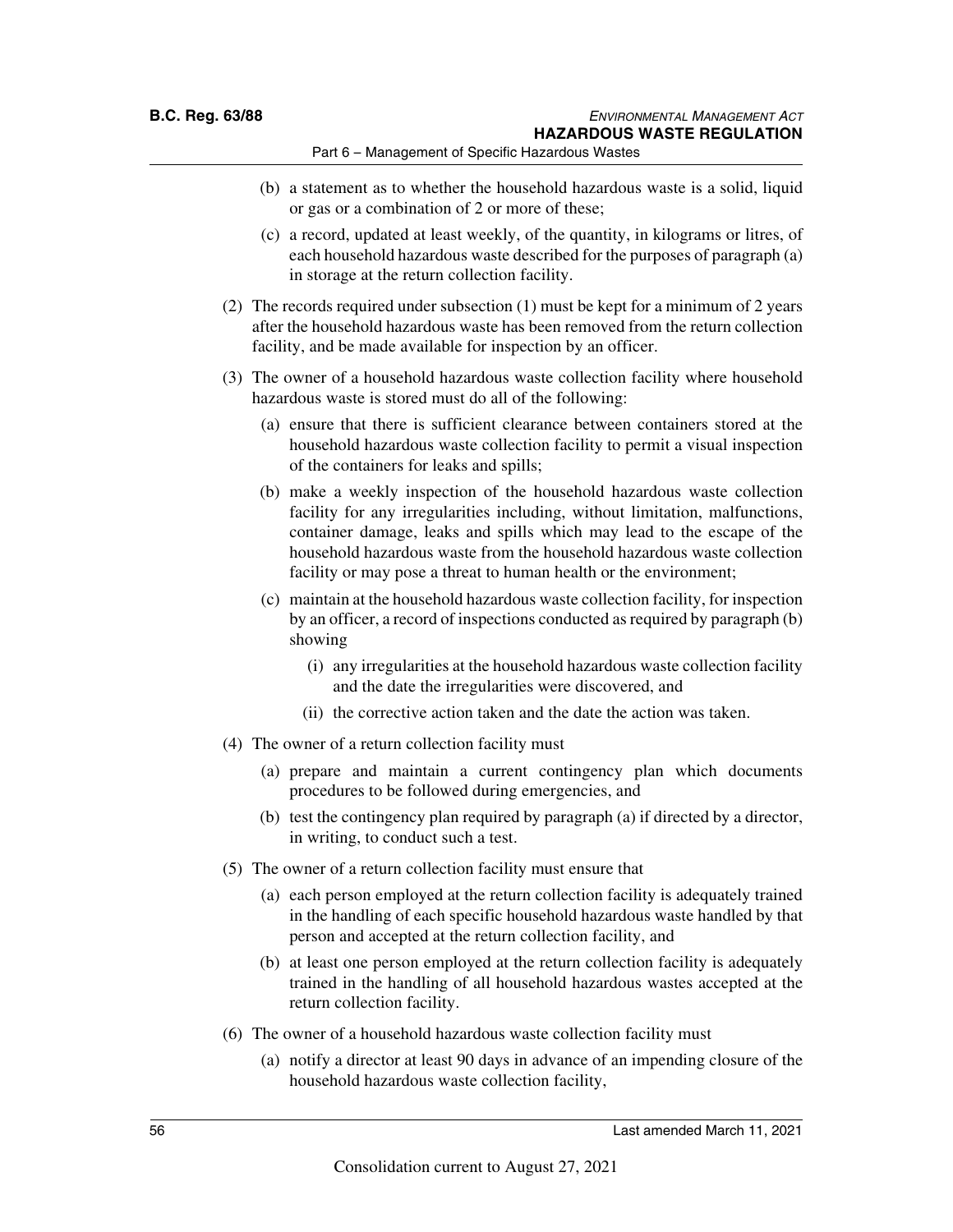Part 7 – Administrative Requirements

- (b) prepare a written closure plan and obtain approval of the plan from a director, and
- (c) complete the closure of the household hazardous waste collection facility in accordance with the approved closure plan.
- (7) Repealed. [B.C. Reg. 464/2004, s. 4 (b).]

# **PART 7 – ADMINISTRATIVE REQUIREMENTS**

## **Registration of hazardous waste**

- **43** (1) A person who,
	- (a) within a 30 day period, produces, or
	- (b) at any time, stores at an on site facility

a quantity of a category of hazardous waste greater than the quantity set out in Column II of Schedule 6 opposite that category must register the hazardous waste and apply for a generator registration number by completing Form 1 of Schedule 5 and submitting it to the director.

- (2) A person who,
	- (a) at any time, stores at a site a quantity of a category of hazardous waste greater than the quantity set out in Column II of Schedule 6 opposite that category that was generated at a different site, or
	- (b) in any one day period, treats, recycles or disposes of a quantity of a category of hazardous waste greater than the quantity set out in Column II of Schedule 6 opposite that category

must register the hazardous waste and apply for a registered site number by completing Form 1 of Schedule 5 and submitting it to the director.

- (3) A person must comply with subsection (1) or (2) within 30 days of the date the applicable subsection first applies to the person.
- (4) A person must notify a director of any material change in the information the person provided to a director in Form 1 by submitting a completed Form 1 of Schedule 5 describing the material change to a director within 30 days after the material change.
- (5) Subsections (1) and (2) do not apply in relation to hazardous waste that is recycled at an on site facility if the hazardous waste is stored at the on site facility in compliance with this regulation.
- (6) Notice for the purposes of section 9 (2) of the Act must be given by completing and submitting Form 1 of Schedule 5 to the director. [en. B.C. Reg. 375/2008, s. 17; am. B.C. Reg. 63/2009.]

<sup>[</sup>en. B.C. Reg. 52/95, s. 2; am. B.C. Regs. 214/2004, s. 6; 319/2004, s. 31; 464/2004, s. 4 (b); 261/2006, s. 23.]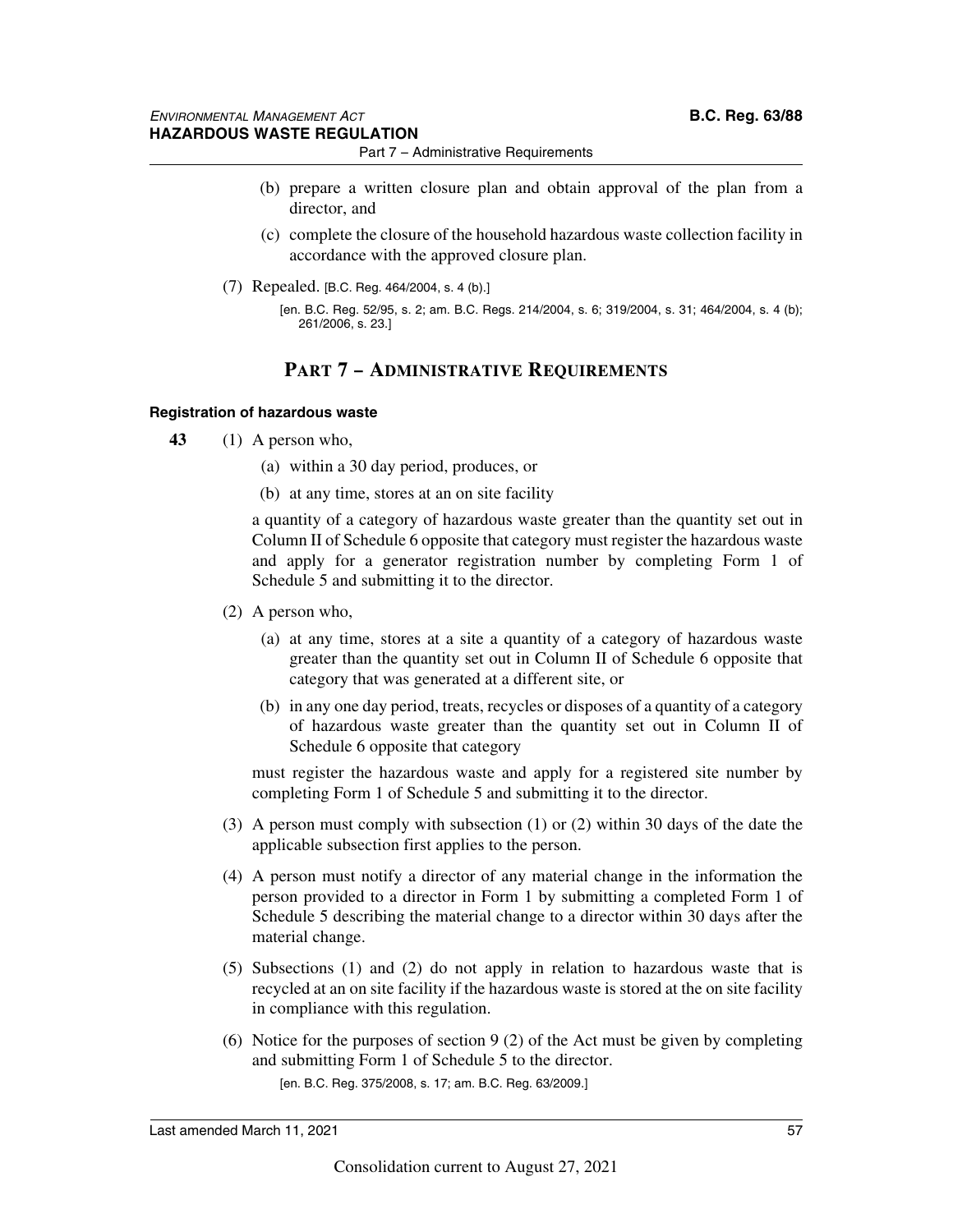Part 7 – Administrative Requirements

#### **Provincial identification number**

- **44** (1) A person must not cause or allow a quantity of a category of hazardous waste greater than the quantity set out in Column II of Schedule 6 opposite that category to be transported unless
	- (a) the person receiving the hazardous waste is an authorized consignee,
	- (b) the person transporting the waste, if so required under section 45, has a licence to transport hazardous waste, and
	- (c) the person causing or allowing the hazardous waste to be transported,
		- (i) if required to obtain a generator registration number from a director under section 43, writes that number on every manifest the person is required to complete under section 10 (1) of the Act in the space marked "Provincial ID No." in Part A of the manifest, or
		- (ii) if not required to obtain a generator registration number from a director under section 43, writes "not applicable" in the space marked "Provincial ID No." in Part A of the manifest.
	- (2) A person must not transport a quantity of a category of hazardous waste greater than the quantity set out in section 46 (1) unless
		- (a) the person receiving the hazardous waste is an authorized consignee, and
		- (b) the person transporting the hazardous waste,
			- (i) if required to obtain a licence to transport from a director under section 45, writes the licence to transport number in the space marked "Provincial ID No." in Part B of the manifest, or
			- (ii) if not required to obtain a licence to transport from a director under section 45, writes "not applicable" in the space marked "Provincial ID No." in Part B of the manifest.
	- (3) A person must not receive a quantity of a category of hazardous waste greater than the quantity set out in Column II of Schedule 6 opposite that category unless
		- (a) the person is an authorized consignee, and
		- (b) the person,
			- (i) if required to obtain a registered site number from a director under section 43, writes the registered site number in the space marked "Provincial ID No." in Part C of the manifest, or
			- (ii) if not required to obtain a registered site number from a director under section 43, writes the number from the written authorization of a director to receive the hazardous waste in the space marked "Provincial ID No." in Part C of the manifest.
			- [en. B.C. Reg. 375/2008, s. 18.]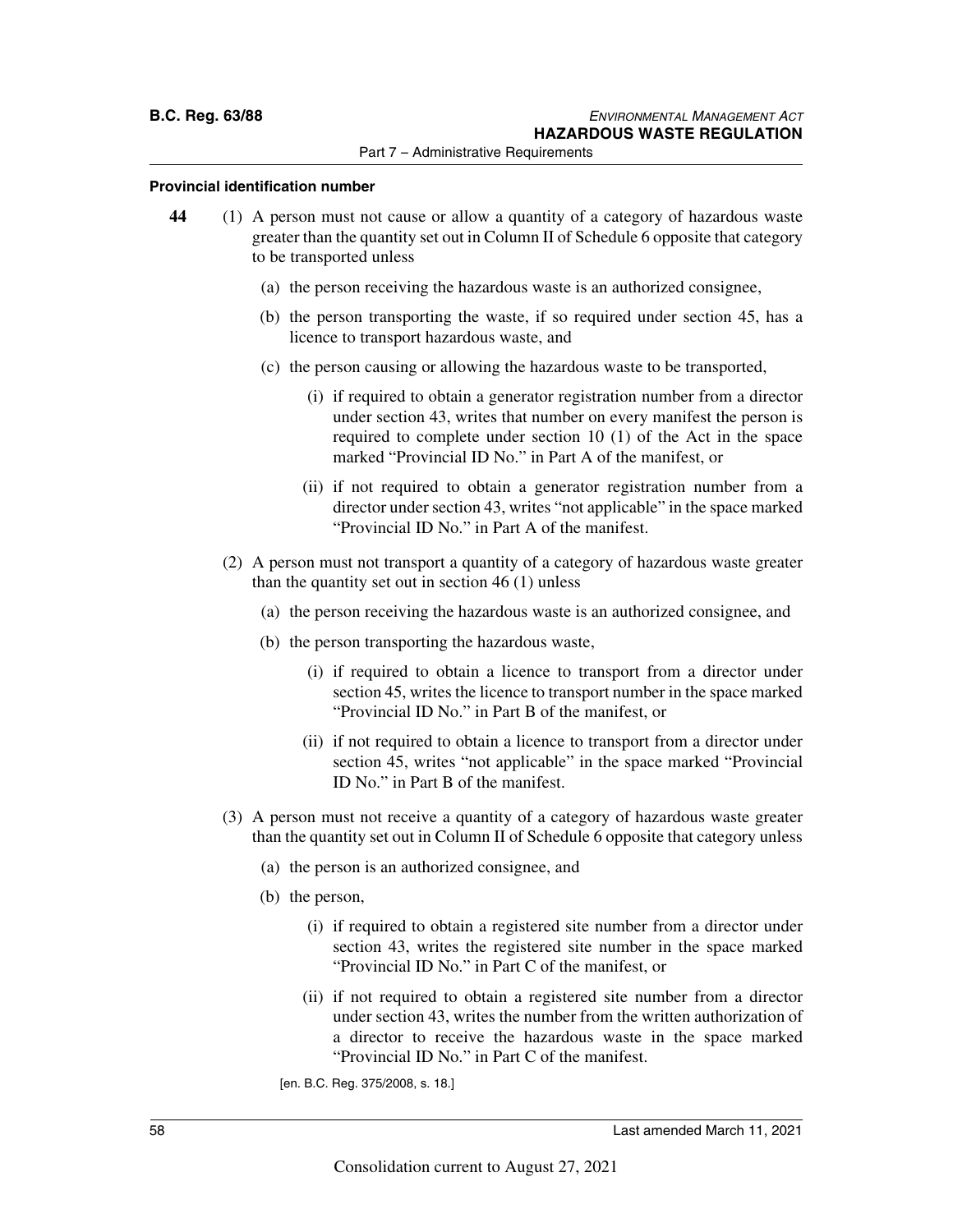Part 7 – Administrative Requirements

#### **Licence to transport**

- **45** (1) A person must not, after 90 days from the effective date of this regulation, transport by road hazardous waste for which a manifest is required without having a licence issued under this section.
	- (2) Subsection (1) does not apply
		- (a) to transportation solely within the boundaries of property owned, leased or controlled by the person who stores or generates the hazardous waste being transported, or
		- (b) if the hazardous waste is
			- (i) transported by the person who generated it, and
			- (ii) less than a quantity set out in Column II of Schedule 6.
	- (3) Every applicant for a licence under subsection (1) must complete the application in Form 2 of Schedule 5 and submit it to a director.
	- (4) A director may, on receipt of an application setting out the information referred to in subsection (3), issue a transport licence with such conditions as he considers necessary for the protection of the environment.
	- (5) Where a holder of a transport licence violates the terms of the licence or contravenes the Act or a regulation under the Act, a director may suspend or cancel the licence.
	- (6) Before suspending or cancelling a licence, a director must allow the licensee to make representations to the director and may hold a hearing on the matter.
	- (7) The carrier must keep or cause to be kept a copy of the licence in the cab of the vehicle while it is being used to transport hazardous waste.
	- (8) Where there is a substantial change in the circumstances under which hazardous waste is transported, so that the information provided in the application for the licence is no longer accurate, the licence is void.
	- (9) A holder of a licence to transport must not transport hazardous waste to a person unless that person is an authorized consignee.
		- [am. B.C. Regs. 10/89, s. 9; 319/2004, ss. 2 and 34; 375/2008, s. 19; 375/2008, ss. 1 and 19; 64/2021, s. 3.]

## **Classification of hazardous waste**

- **45.1** (1) In this section, **"shipping name"**, **"UN number"**, **"class"**, **"packing group"** and **"infectious substance category"** have the same meaning as in the federal dangerous goods regulations.
	- (2) A person must not cause or allow hazardous waste to be transported unless the person classifies the waste in the following manner:
		- (a) the person determines if the waste is hazardous waste within the meaning of section 1;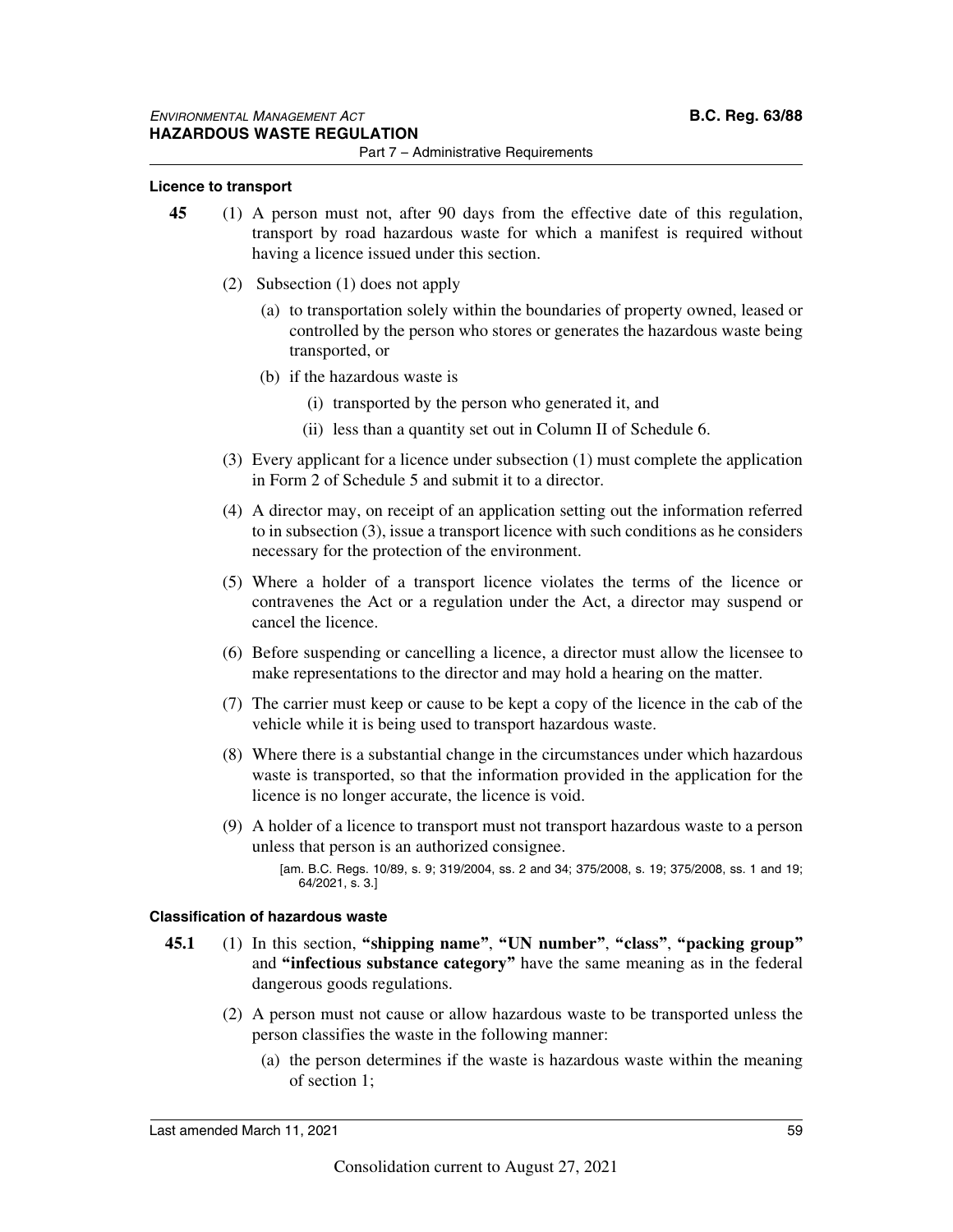- 
- (b) if the waste is hazardous waste within the meaning of section 1 and is not subject to the federal dangerous goods regulations, the person
	- (i) identifies on the manifest the name of the hazardous waste listed in paragraphs (b) to (i) of the definition of "hazardous waste" in section 1, and
	- (ii) clearly labels the container in accordance with section 50  $(3)$  (c) of this regulation;
- (c) if the waste is hazardous waste within the meaning of section 1 and is subject to the federal dangerous goods regulations the person
	- (i) includes the following information on the manifest:
		- (A) the shipping name;
		- (B) the UN number;
		- (C) the class;
		- (D) either the packing group or the infectious substance category, as applicable, and
	- (ii) clearly labels the container in accordance with section 50  $(3)$  (c) of this regulation.
- (3) A carrier must not accept a shipment of hazardous waste for transportation unless the following requirements are met:
	- (a) if the waste is hazardous waste within the meaning of section 1 and is not subject to the federal dangerous goods regulations,
		- (i) the name of the hazardous waste listed in paragraphs (b) to (i) of the definition of "hazardous waste" in section 1 is identified on the manifest, and
		- (ii) the container in which the hazardous waste is transported is clearly labelled in accordance with section 50 (3) (c) of this regulation;
	- (b) if the waste is hazardous waste within the meaning of section 1 and is subject to the federal dangerous goods regulations,
		- (i) the following information is on the manifest:
			- (A) the shipping name;
			- (B) the UN number;
			- (C) the class;
			- (D) either the packing group or the infectious substance category, as applicable, and
		- (ii) the container in which the hazardous waste is transported is clearly labelled in accordance with section 50 (3) (c) of this regulation;
- (4) A consignee must not accept hazardous waste unless the following requirements are met: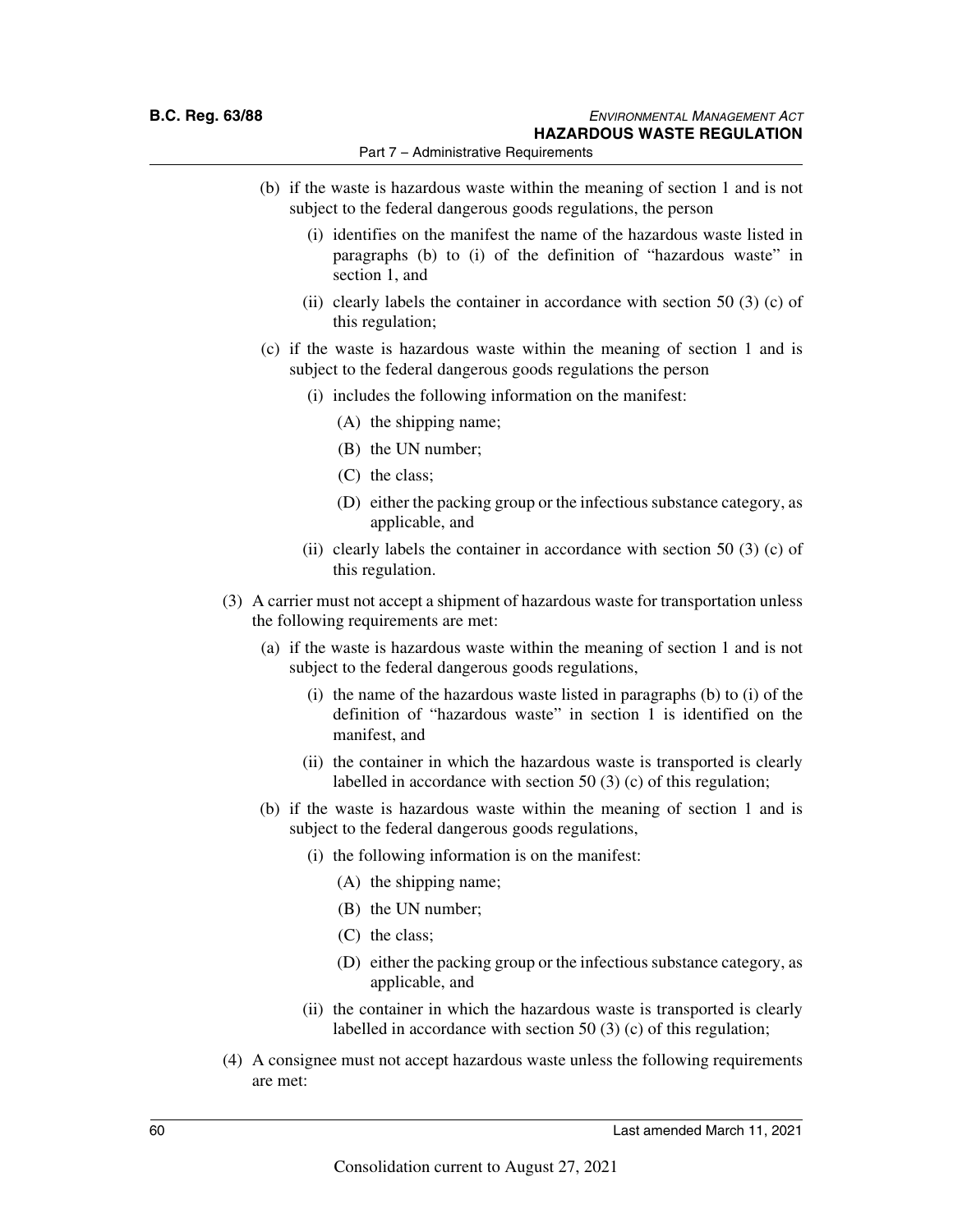- (a) if the waste is hazardous waste within the meaning of section 1 and is not subject to the federal dangerous goods regulations,
	- (i) the name of the hazardous waste listed in paragraphs (b) to (i) of the definition of "hazardous waste" in section 1 is identified on the manifest, and
	- (ii) the container in which the hazardous waste is transported is clearly labelled in accordance with section 50 (3) (c) of this regulation;
- (b) if the waste is hazardous waste within the meaning of section 1 and is subject to the federal dangerous goods regulations,
	- (i) the following information is on the manifest:
		- (A) the shipping name;
		- (B) the UN number;
		- (C) the class;
		- (D) either the packing group or the infectious substance category, as applicable, and
	- (ii) the container in which the hazardous waste is transported is clearly labelled in accordance with section 50 (3) (c) of this regulation.
	- [en. B.C. Reg. 375/2008, s. 20.]

#### **Manifest requirements**

- **46** (1) For the purposes of section 10 (1) (a), (2) and (3) of the Act, the prescribed quantity of hazardous waste is
	- (a) for solid hazardous waste, other than waste batteries, 5 kg,
	- (b) for liquid hazardous waste, other than waste oil, 5 L,
	- (c) for gaseous hazardous waste, any quantity that fits into a container that has a total liquid capacity of 5 L,
	- (d) for waste oil, 210 L,
	- (e) any quantity of liquid or solid hazardous waste that contain 500 grams or more of PCB,
	- (f) for waste batteries, 1 000 kg, and
	- (g) for waste paint, 210 L.
	- (2) The transportation of hazardous waste is exempt from section 10 of the Act if
		- (a) the hazardous waste is transported only over property owned, leased or controlled by the consignor and the distance between the shipping site and the receiving site is less than 100 km,
		- (b) the hazardous waste is transported on a public road for less than 3 km, or
		- (c) the hazardous waste is transported by a homeowner or farmer from the person's home or farm directly to a facility operated by the government or, a municipality or an agent of the government or a municipality.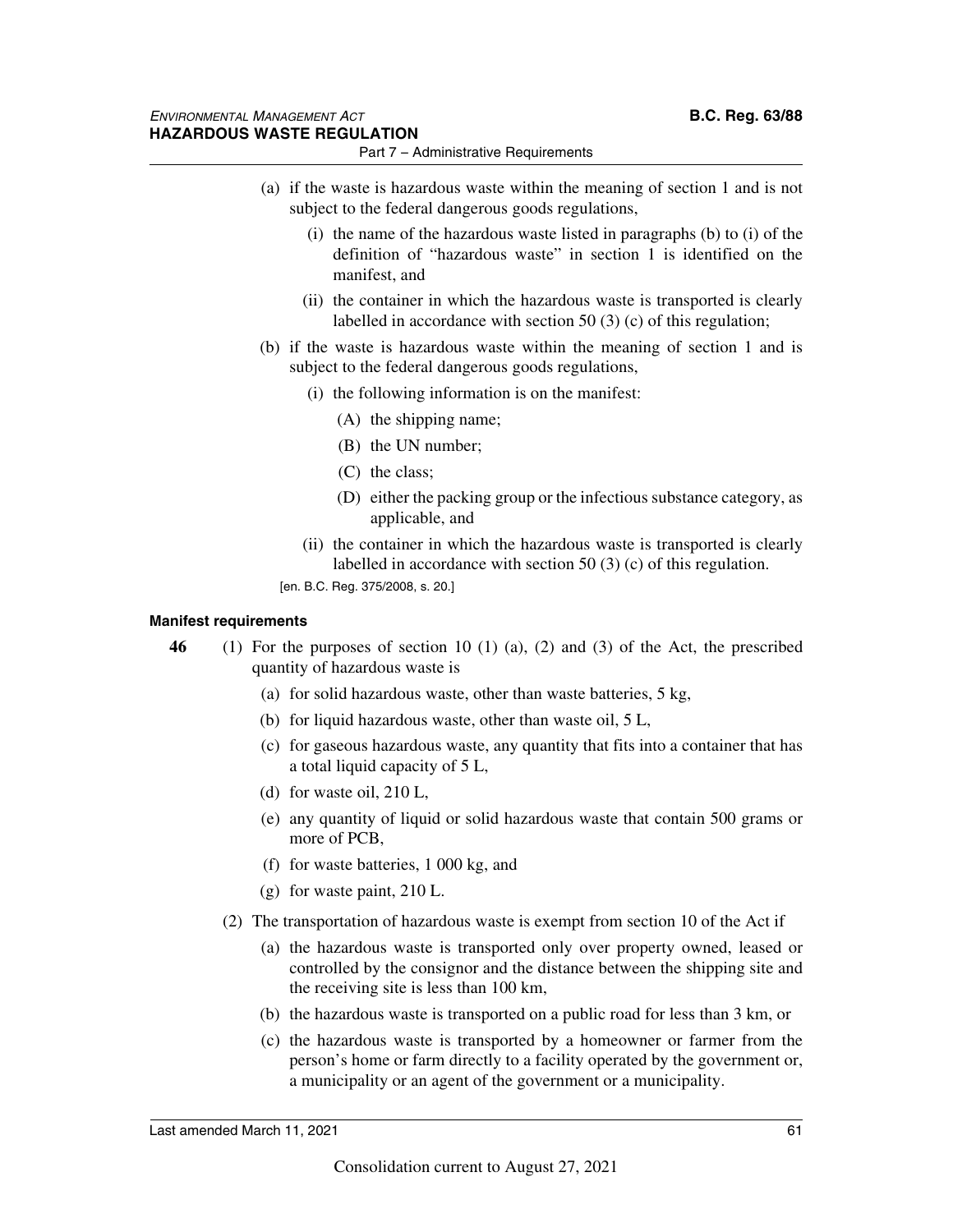- (3) For the purposes of section 10 of the Act, the prescribed form of a manifest is
	- (a) if the hazardous waste being transported originated outside British Columbia, a form prescribed for that purpose by another province of Canada or by Canada, and
	- (b) if the hazardous waste being transported originated in British Columbia, a version of the "movement document", as defined in section 4 of the Export and Import of Hazardous Waste and Hazardous Recyclable Material Regulations (Canada), SOR 2005/149, that is issued, and imprinted with a unique manifest reference number, by the government.
- (4) A manifest under subsection (3) (a) must be completed in the manner set out in the regulations of the province or Canada, as applicable.
- (5) Subject to sections 47, 47.1 and 47.2, a manifest under subsection (3) (b) must be completed in accordance with the instructions printed on the back of the manifest.
- (6) A carrier must carry the manifest in accordance with the requirements for carrying a shipping document in the federal dangerous goods regulations and section 10 (2) of the Act when transporting hazardous waste.
- (7) A carrier who delivers hazardous waste to another carrier must provide the manifest relating to the hazardous waste to the next carrier.
- (8) A manifest must be filed in the following manner:
	- (a) the consignor must send the applicable copy of the manifest, with Parts A and B completed, to a director within 3 days after providing the manifest to a carrier;
	- (b) the consignee must send the applicable copy of the manifest, with Parts A, B and C completed, to a director, the consignor and the carrier who delivered the hazardous waste to the consignee within 3 days after receiving the hazardous waste.
- (8.1) If, after having made reasonable efforts to obtain the applicable copy of the manifest referred to in subsection 8 (b), the consignor is unable to obtain the applicable copy from the consignee, the consignor must notify a director within 10 days after having provided the manifest to a carrier that the consignor has been unable to obtain the applicable copy.
	- (9) Consignors, carriers and consignees must retain the applicable copy of a manifest at their principal place of business in British Columbia for a period of 2 years after the hazardous waste is delivered to the consignee.

[en. B.C. Reg. 319/2004, s. 35; am. B.C. Regs. 261/2006, s. 26; 375/2008, s. 21; 64/2021, s. 3.]

## **Loads from multiple consignors**

**47** (1) If a carrier collects hazardous waste with the same shipping name from more than one consignor to establish a bulk load, the carrier may use one manifest for the bulk load.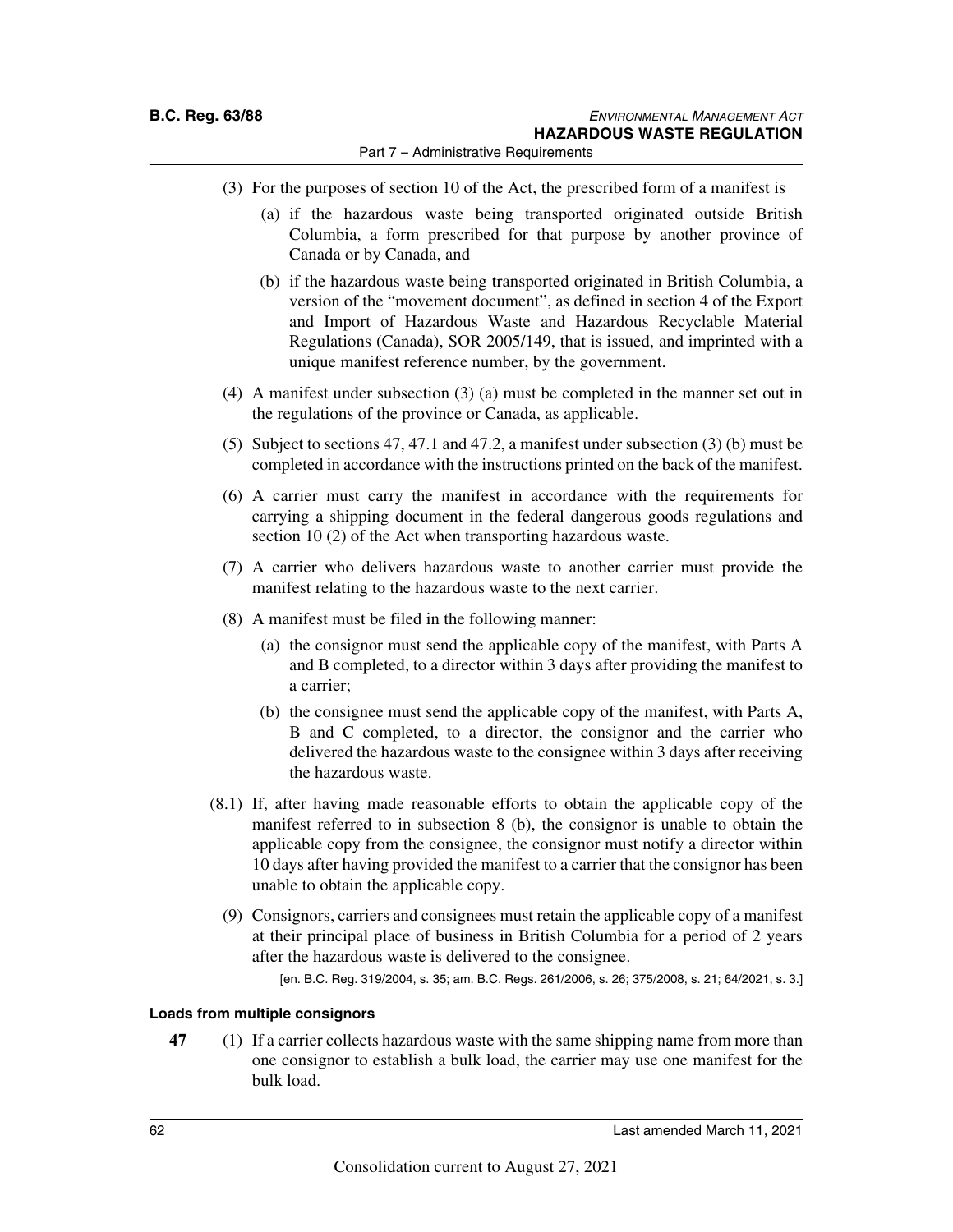- (2) A carrier described in subsection (1) must
	- (a) complete a multiple consignors' form in Form 3 of Schedule 5, or a form containing equivalent information, and attach it to the manifest, and
	- (b) before transferring the bulk load to a consignee,
		- (i) complete Parts A and B of the manifest, entering the word "multiple" for the company name and shipping site address in Part A, and
		- (ii) distribute copies of the manifest and multiple consignors' form as indicated on the multiple consignors' form.
- (3) On delivery of a shipment and documents by a carrier, a consignee must complete Part C of the manifest and retain the completed copy and copy C of the multiple consignors' form, or the form containing equivalent information, for a period of at least 2 years.
- (4) On completion of the shipment, the carrier must retain copy 2 of the manifest and copy B of the multiple consignors' form, or the form containing equivalent information, for a period of at least 2 years.

[en. B.C. Reg. 319/2004, s. 3; am. B.C. Regs. 261/2006, s. 27; 375/2008, s. 1.]

## **Multiple carrier shipments**

- **47.1** (1) Where a consignor uses 2 or more carriers for a single shipment, the consignor must
	- (a) use one manifest to record the shipment,
	- (b) complete Part A of the manifest and attach a multiple carriers form in Form 5 of Schedule 5, or a form containing equivalent information,
	- (c) complete Part B of the manifest by entering the words "see attached form" for the names of the carriers,
	- (d) send copy 1 of the manifest to the appropriate authority at the address shown on the reverse side of the manifest,
	- (e) attach the multiple carriers form referred to in paragraph (b) to copies 3, 4, 5 and 6 of the manifest and give it to the first carrier, and
	- (f) retain copies 2 and 6 of the manifest and copy D of the multiple carriers form, or the equivalent form, for a period of at least 2 years.
	- (2) If 2 or more carriers transport a single shipment, each carrier must
		- (a) upon acceptance of shipment from the consignor or another carrier, complete and sign the multiple carriers form and carry it and the manifest in the vehicle with the shipment, and deliver these forms to the consignee after delivering the shipment, and
		- (b) retain a copy of copy 4 of the manifest and a copy of copy B of the multiple carriers form for a period of at least 2 years.
	- (3) The consignee must
		- (a) complete Part C of the manifest,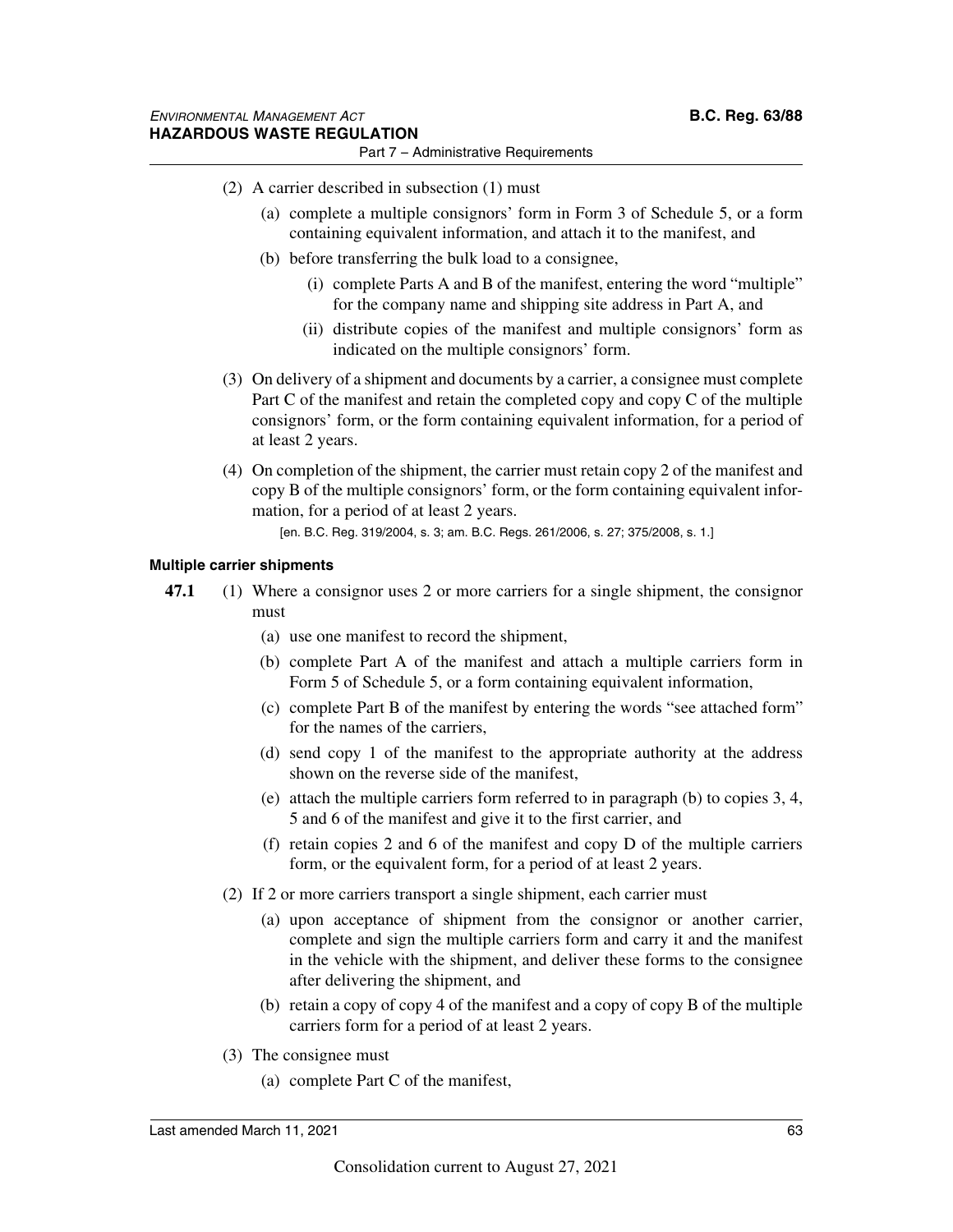- Part 7 Administrative Requirements
- (b) attach and distribute copies of the manifest and the multiple carriers form as indicated on the multiple carriers form, and
- (c) retain copy 5 of the manifest and copy C of the multiple carriers form, or the equivalent form, for a period of at least 2 years.

[en. B.C. Reg 132/92, s. 28; am. B.C. Regs. 319/2004, s. 36; 375/2008, s. 1.]

## **Shipments of multiple different wastes**

- **47.2** (1) Where a consignor ships more hazardous wastes than can be recorded on a single manifest, the consignor may use a single manifest to record the hazardous wastes shipped and must
	- (a) complete a multiple wastes form in Form 6 of Schedule 5, or a form containing equivalent information,
	- (b) complete Part A of the manifest and enter the words "see attached form" for the description of the waste,
	- (c) send copy 1 of the manifest to the appropriate authority at the address shown on the reverse side of the manifest,
	- (d) attach the completed multiple different wastes form, or equivalent form, to the manifest and give it to the carrier to be kept in the vehicle and delivered to the consignee after delivery of the shipment, and
	- (e) retain copies 2 and 6 of the manifest and copy D of the multiple different wastes form, or the equivalent form, for a period of at least 2 years.
	- (2) The carrier must
		- (a) complete Part B of the manifest,
		- (b) carry the manifest and the multiple different wastes form in the vehicle and deliver these forms to the consignee after delivering the shipment, and
		- (c) retain copy 4 of the manifest and copy B of the multiple different wastes form, or the equivalent form, for a period of at least 2 years.
	- (3) The consignee must
		- (a) complete Part C of the manifest,
		- (b) attach and distribute completed copies of the manifest and the multiple different wastes form, or the equivalent form, as indicated on the multiple different wastes form, and
		- (c) retain copy 5 of the manifest and copy C of the multiple different wastes form, or the equivalent form, for a period of at least 2 years.

[en. B.C. Reg. 132/92, s. 28; am. B.C. Regs. 319/2004, s. 2; 375/2008, s. 1.]

#### **Storage of hazardous waste**

**48** Parts 2 and 3 and sections 16, 42.3 (2) and (3) and 42.4 (1) to (6) do not apply to storage facilities storing less than the quantity set out in Column II of Schedule 6. [en. B.C. Reg. 319/2004, s. 37.]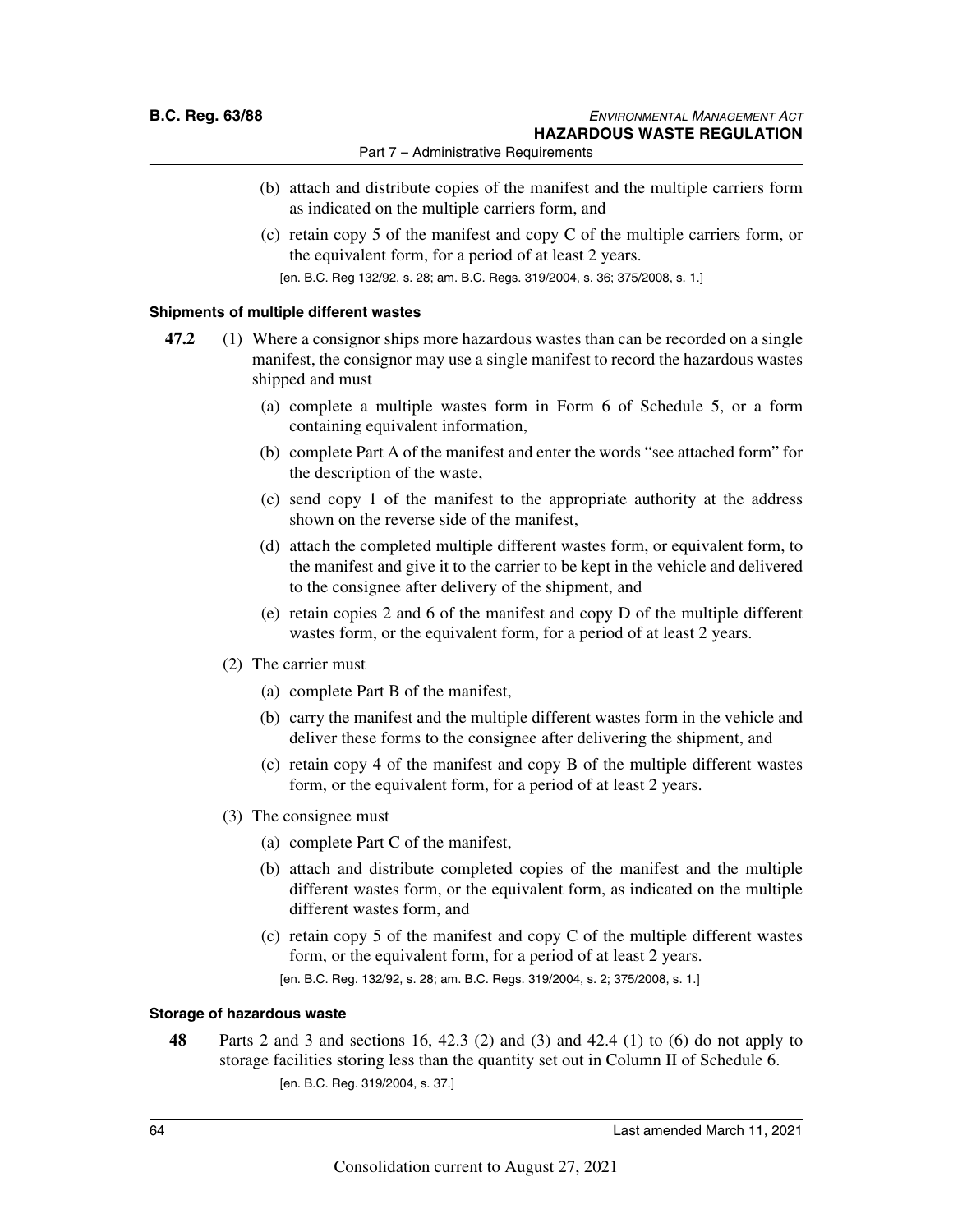#### **Analytical methods**

- **49** (1) Samples of hazardous waste must be analyzed
	- (a) by a method specified in this regulation,
	- (b) if this regulation does not otherwise specify a method for analyzing a sample of hazardous waste, by a method established under the *British Columbia Laboratory Methods Manual: 2005 — for the Analysis of Water, Wastewater, Sediment, Biological Materials and Discrete Ambient Air Samples*, Victoria, August 2005, as updated from time to time, published by the minister, and
	- (c) if neither this regulation nor the manual referred to in paragraph (b) provides a method for analyzing a sample of hazardous waste, by a method approved by a director.
	- (2) A director may vary a method described in subsection (1) in whole or in part, if, in the director's opinion, an alternate method is more appropriate in relation to
		- (a) particular hazardous wastes,
		- (b) particular waste management systems, or
		- (c) particular environmental circumstances.
	- (3) If a director makes a variation under subsection (2), samples of hazardous waste to which the variation applies must be analyzed in accordance with that variation. [en. B.C. Reg. 261/2006, s. 28; am. B.C. Reg. 375/2008, s. 1.]

# **PART 8 – CONTAINERS FOR HAZARDOUS WASTE**

# **Storage and transportation**

- **50** (1) For the purposes of this section, materials are compatible with one another when, under normal conditions of storage or transport,
	- (a) hazardous waste will not be released into the environment,
	- (b) no heat, gas, corrosive or toxic substance is given off, and
	- (c) the effectiveness of the packaging of the hazardous waste is not reduced.
	- (2) Any person who
		- (a) transports hazardous waste, or
		- (b) is required to store hazardous waste in a container,

must use a container that is designed, constructed or lined with materials that are compatible with the waste.

- (3) A person who uses a container to store or transport hazardous waste must
	- (a) keep the container closed at all material times during storage or transport,
	- (b) not open, handle, store or transport the container in a manner which may cause it to leak or rupture, and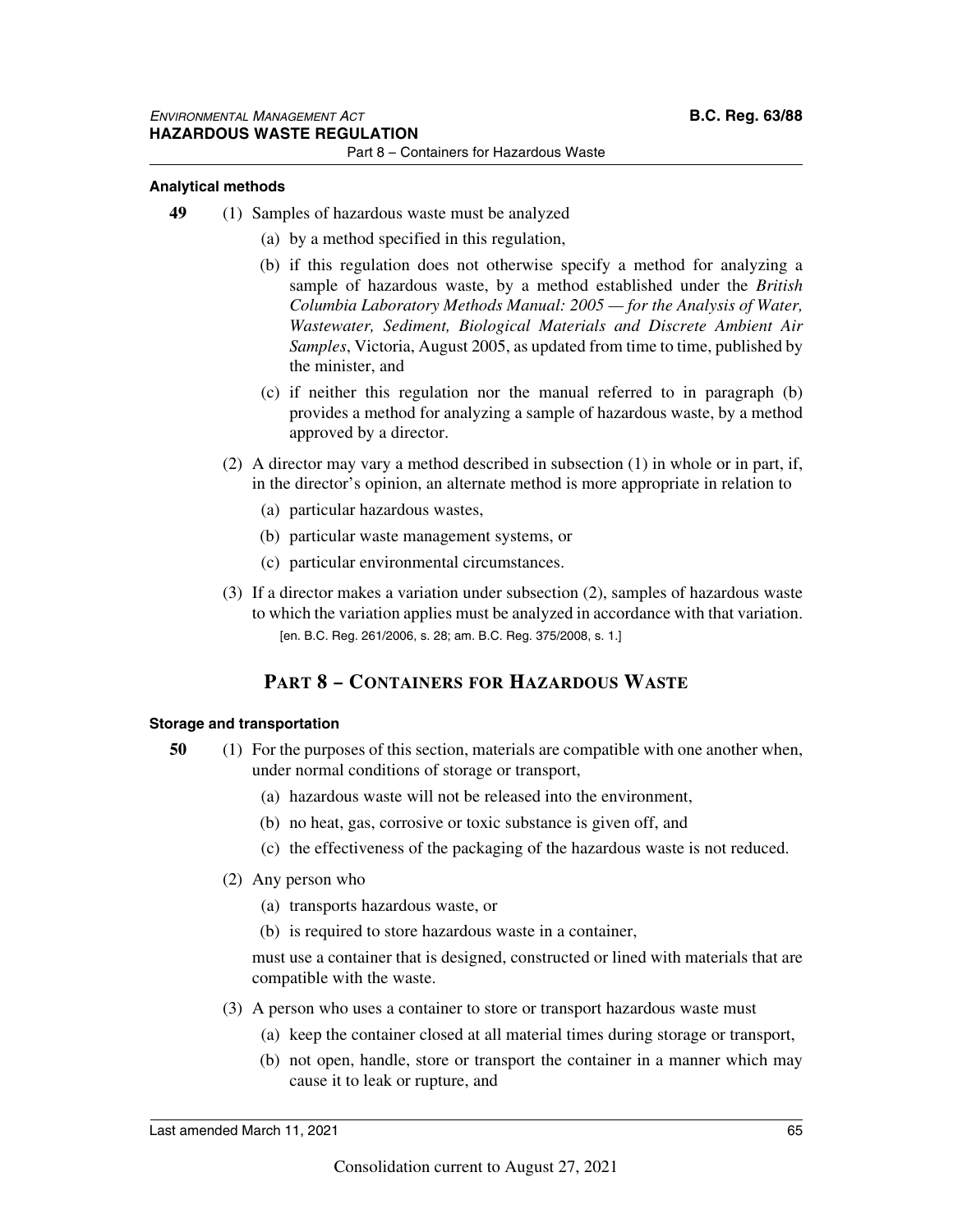- (c) ensure that the outside of the container is clearly labeled with the shipping name of the hazardous waste it contains and, if the hazardous waste is a dangerous good, the class and UN number of that hazardous waste, both as set out in the federal dangerous goods regulations.
- (4) A person must not store or transport in the same container
	- (a) two or more hazardous wastes which are not compatible, or
	- (b) a hazardous waste which is not compatible with any substance placed in the container.
- (5) A person must not place hazardous waste in an unwashed container that previously held a material which is incompatible with that hazardous waste.
- (6) A person must not store or transport hazardous waste in a small inside container within a labpack unless
	- (a) the container is enclosed within an open head metal labpack which
		- (i) has a tight fitting gasketted lid, and
		- (ii) is lined with a plastic bag not less than 4 mil thick,
	- (b) the container is not leaking and is securely sealed,
	- (c) any container of liquid hazardous waste is put inside a clear plastic bag not less than 4 mil thick which is sealed before being placed inside the labpack,
	- (d) the waste within the container is identifiable either by
		- (i) the original label on the container, or
		- (ii) a new label applied to the container or plastic bag

stating the correct shipping name,

- (e) sufficient inert packing material is used to fill all spaces between the inside containers so as to prevent accidental breakage and leakage, and
- (f) a list of the contents and size of each container is
	- (i) retained for inspection by an officer while the hazardous waste is being stored,
	- (ii) attached to the manifest while the hazardous waste is being transported, and
	- (iii) attached, by the consignee, to the copies of the manifest which are sent to the appropriate authorities under the federal dangerous goods regulations.
- (7) A person must not use a container which contains residues of hazardous waste to hold, store or transport food, animal feed or a product which may directly become part of the human food chain.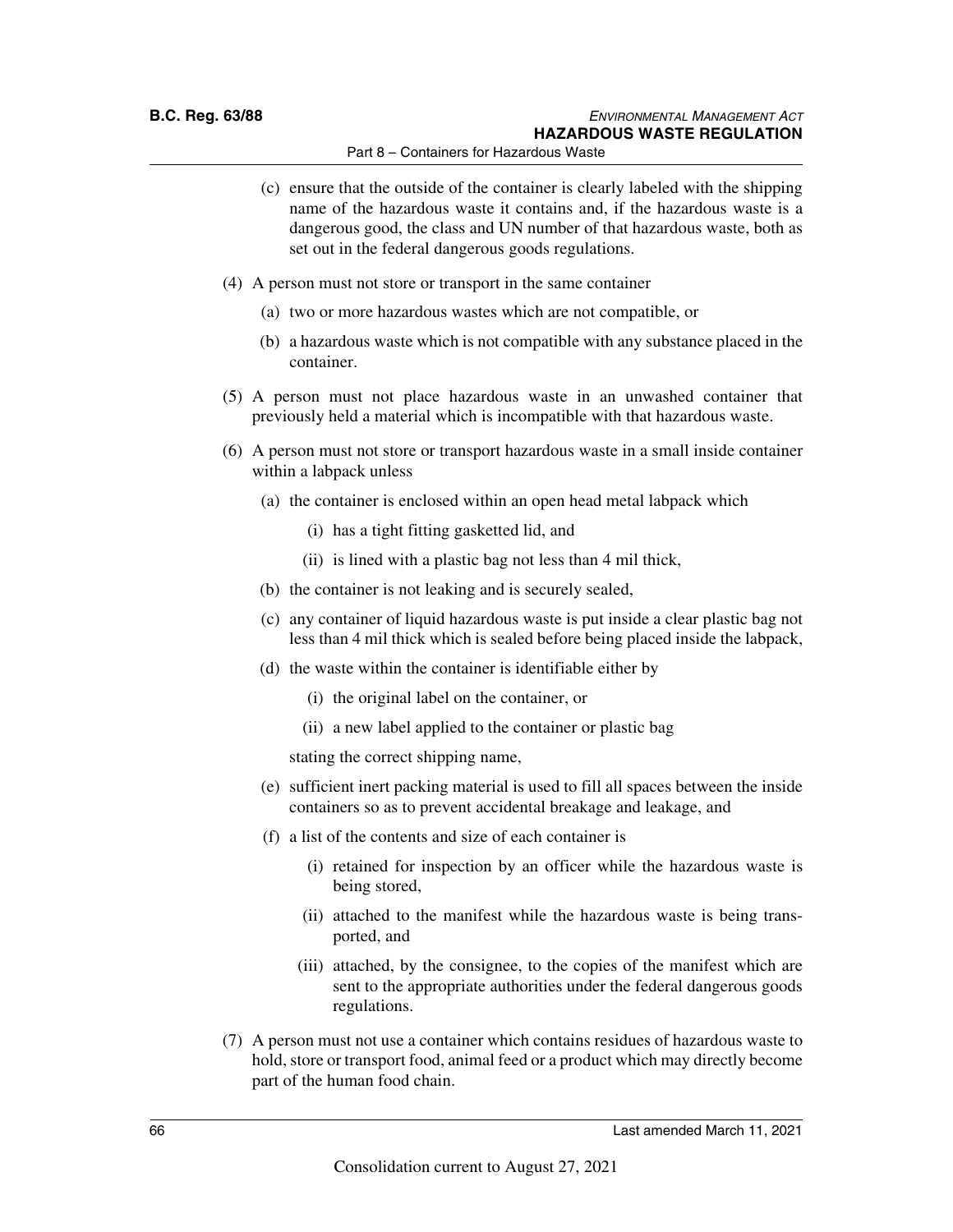Part 9 – Specific Exemptions

(8) A person must not store or transport hazardous waste unless it is placed in a container or otherwise secured so that under normal conditions of storage or transport the hazardous waste does not leak or escape into the environment.

# **PART 9 – SPECIFIC EXEMPTIONS**

#### **Application for change in requirements**

- **51** (1) Any person who seeks a change in the requirements of this regulation may make application to a director by completing and submitting the form containing the matters set out in Form 4 of Schedule 5.
	- (2) An application may be filed by an agent of the applicant, and unless a director authorizes otherwise, an obligation imposed by this section on an applicant may be carried out by the agent of the applicant.
	- (3) The applicant must, within 15 days from the date of signing the application,
		- (a) post at a conspicuous place, at or near the point where the hazardous waste is produced or managed, a signed copy of the application, and
		- (b) file with a director 2 signed copies of the application.
	- (4) The applicant must, if required by a director, do one or more of the following:
		- (a) publish a copy of the application in one or more newspapers specified by the director;
		- (b) serve a signed copy of the application on a person who, in the opinion of the director, may be adversely affected by the proposed change in requirements;
		- (c) display a copy of the application in one or more branch post offices of Canada Post Corporation.
	- (5) Any person who may be adversely affected by the proposed change in requirements may, within 30 days of the last date of
		- (a) posting under subsection (3) (a),
		- (b) publication, service or display under subsection (4), or
		- (c) any publication of the application in the British Columbia Gazette

notify a director in writing stating how the person may be affected.

- (6) The applicant, if required by a director, must meet with a person or persons who, in the opinion of the director, may be adversely affected by the proposed change in the requirements to explain and clarify the intent of the application.
- (7) An applicant must demonstrate to the satisfaction of the director that
	- (a) the waste does not fit the criteria for classes 2 to 6, 8 or 9 of the federal dangerous goods regulations,

<sup>[</sup>am. B.C. Regs. 132/92, s. 30; 214/2004, s. 8; 319/2004, ss. 2 and 39; 261/2006, s. 29; 375/2008, s. 1.]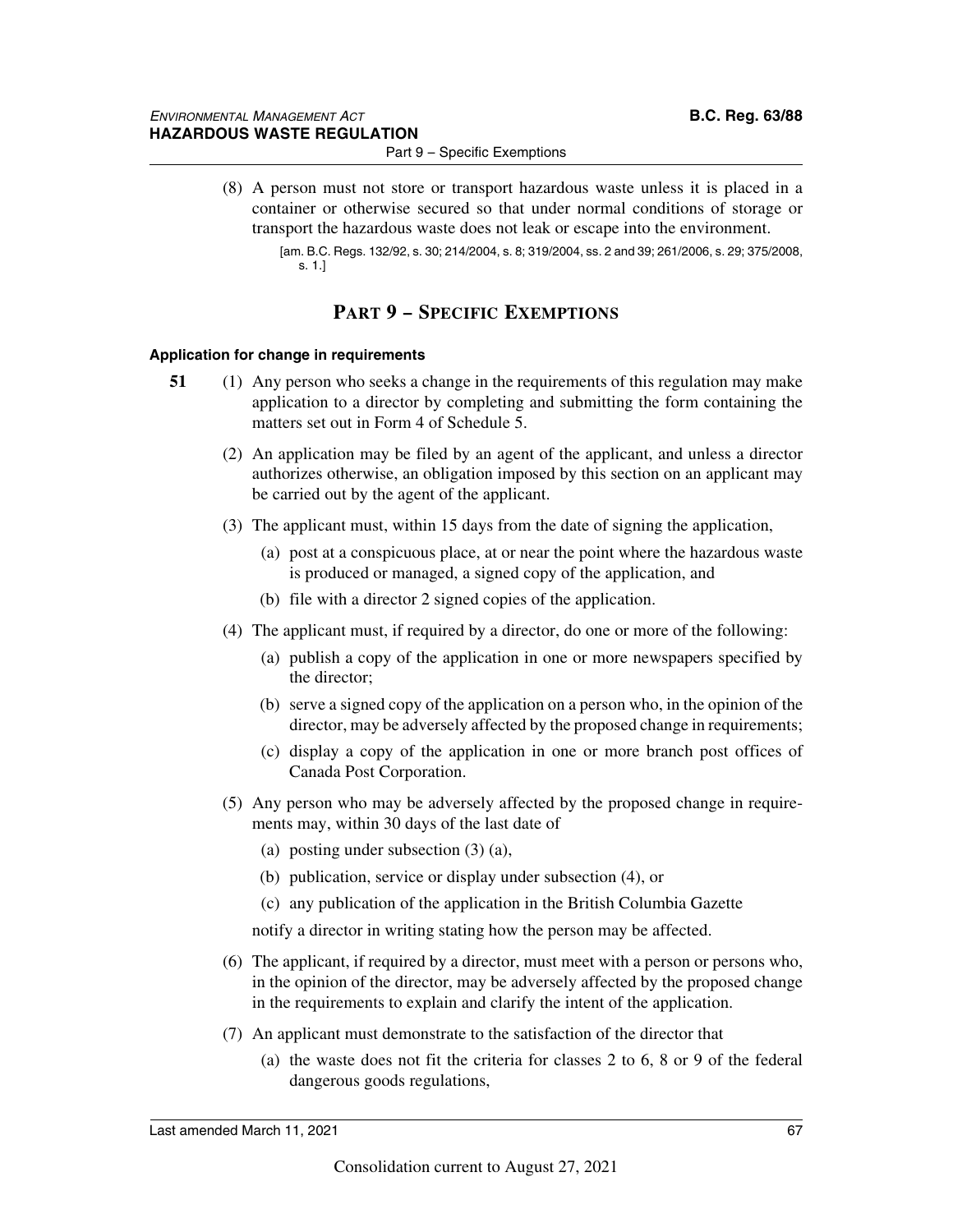- (b) the system used to manage or recycle the hazardous waste provides equal or better protection than the protection offered by this regulation, or
- (c) site specific natural conditions mitigate the hazards associated with the hazardous waste,

to such an extent that human health and the environment will not be substantially impaired.

- (8) A director may, on receipt of an application under this section
	- (a) request such additional information as the director requires to evaluate the application,
	- (b) refuse to grant the change in requirements, or
	- (c) grant all or part of the requested changes from any or all of the requirements of this regulation for a definite or indefinite period of time, and with such conditions as the director deems appropriate.
- (9) On the granting or refusing of the application, a director must serve a signed copy of the director's decision on the applicant and must give notice of it to all persons who have submitted written notification under subsection  $(5)$ .
- (10) A director may cancel or amend a decision made under this section whenever
	- (a) new information shows that the previous decision was incorrect or incomplete,
	- (b) the previous decision was made in error, or
	- (c) the applicant provided incorrect material information in the application.
- (10.1) A director may cancel a previous decision at the request of the applicant.
	- (11) Any decision made by a director under this section must be deemed to be a decision for purposes of Part 8 of the Act.

[am. B.C. Regs. 132/92, s. 31; 319/2004, ss. 2 and 40; 261/2006, s. 30; 375/2008, ss. 1 and 22.]

#### **Hazardous wastes from accidental spills or abandonment**

- **52** (1) A person is exempt from the requirements of this regulation for the purpose of managing hazardous waste that originates from an accidental spill, or the abandonment, of dangerous goods if the person satisfies a director that
	- (a) the person will manage the hazardous waste in a manner that will not pose a threat to human health or the environment, and
	- (b) the exemption is in the public interest.
	- (2) Part 7 of this regulation does not apply to an officer, as defined in the Act, during the performance of the officer's duties where the officer is responding to an accidental spill or abandonment of dangerous goods.

```
[en. B.C. Reg. 132/92, s. 32; am. B.C. Regs. 319/2004, ss. 2 and 41; 64/2021, s. 3.]
```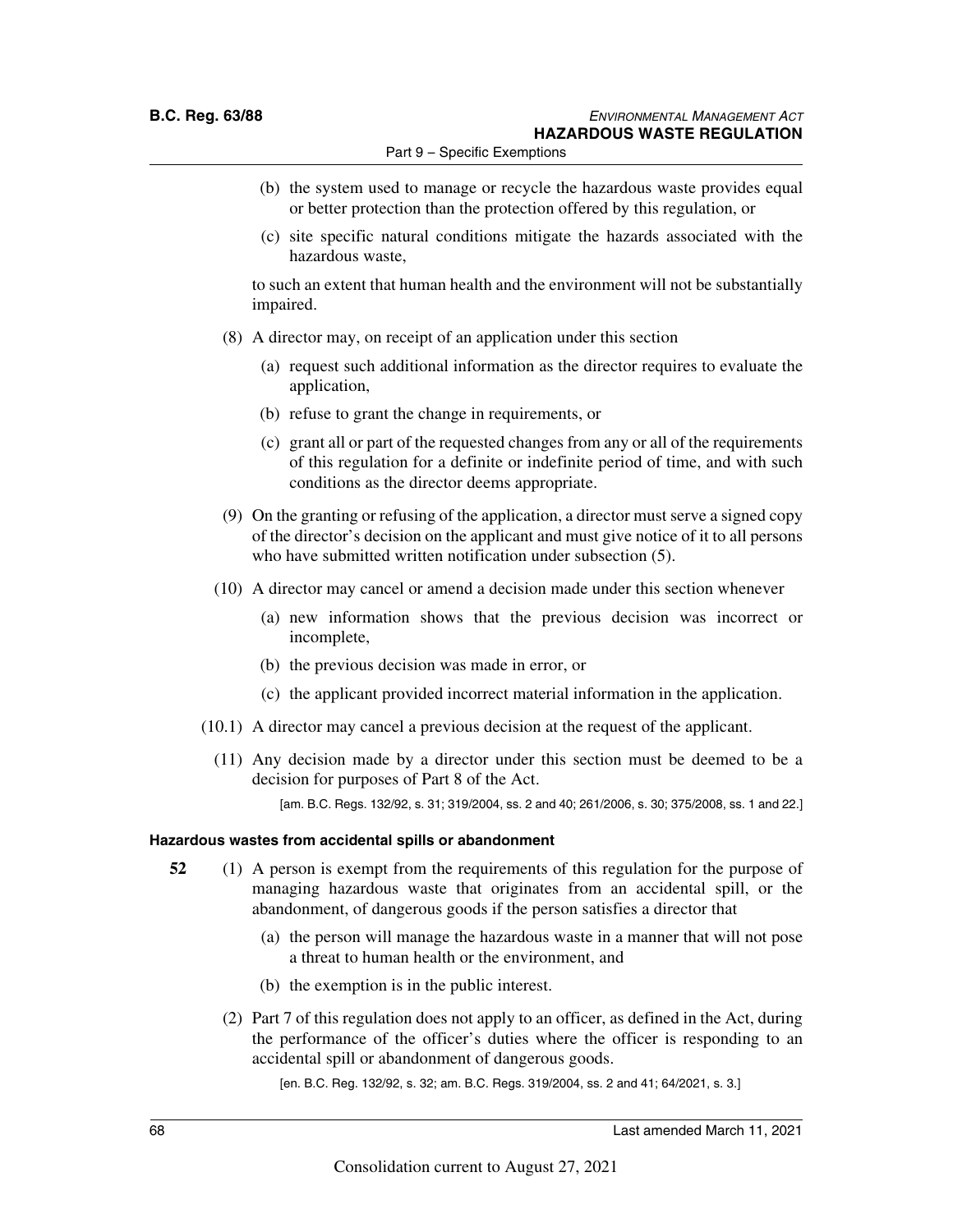#### **Delisting**

- **53** (1) A director may approve test protocols or methods for the purposes of sections 19 (2) (b) and 21 (3) (b) and subsection (2).
	- (2) If a director is satisfied on the basis of test protocols or methods approved under subsection (1) that a hazardous waste or a class of hazardous waste and the residue from the treatment or incineration of the hazardous waste or class does not pose a threat to human health or the environment if dealt with in accordance with the test protocol or method, the hazardous waste or class is exempt from this regulation when dealt with in accordance with the test protocol or method. [en. B.C. Reg. 319/2004, s. 42.]

# **PART 10 – TRANSITIONAL PROVISION**

**54** Repealed. [2003-53-141 (3).]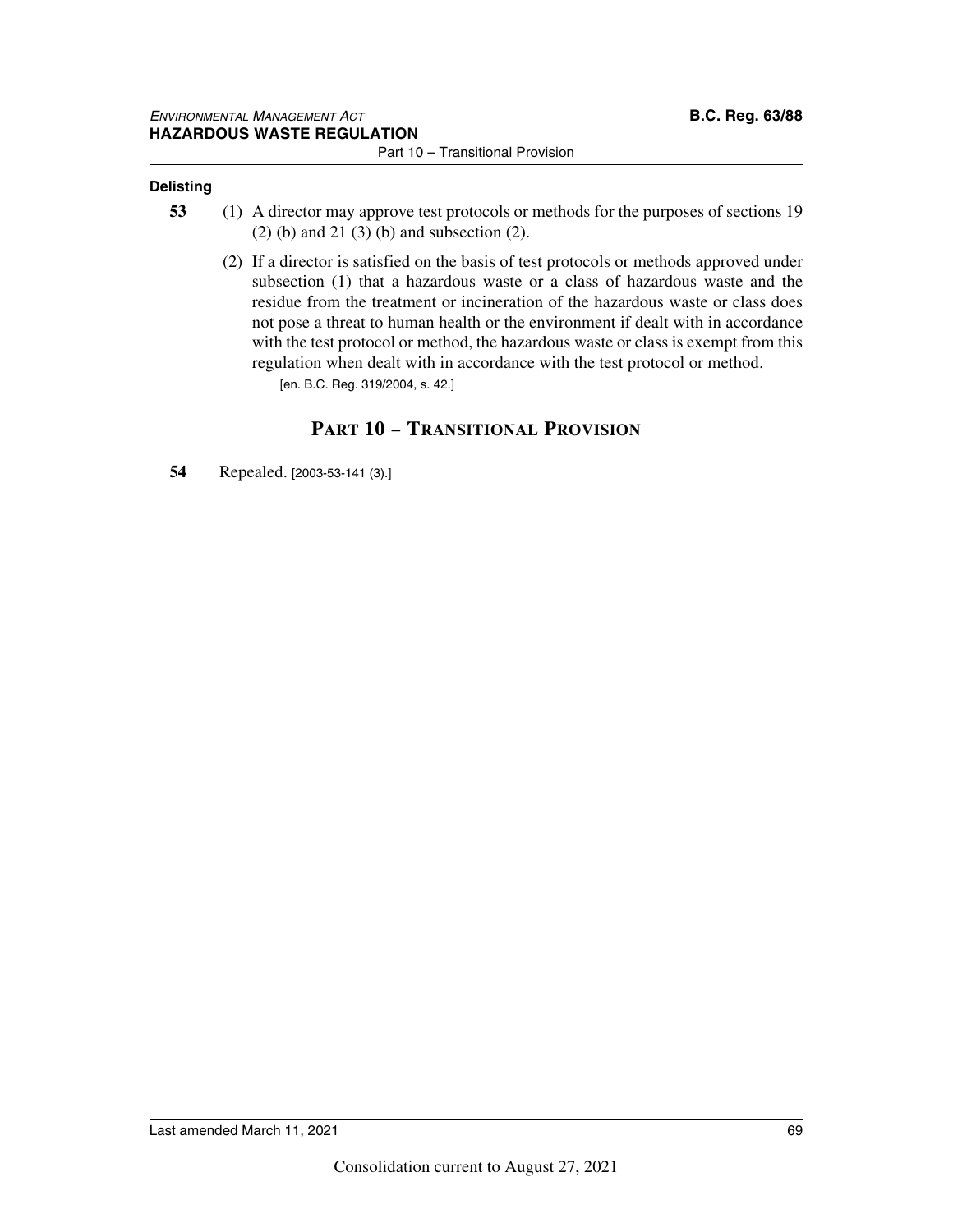### **SCHEDULE 1**

[en. B.C. Reg. 243/2016, App. 1, as am. by B.C. Reg. 195/2017, s. 1 (a).]

# **DIOXIN TOXICITY EQUIVALENCY FACTORS** Column 1 Column 2 **Congeners Toxicity**<br>**Equivalency Factor (TEF) (TEF)** 2,3,7,8-tetrachlorodibenzo-p-dioxin 1,2,3,7,8-pentachlorodibenzo-p-dioxin 1.00000 1,2,3,4,7,8-hexachlorodibenzo-p-dioxin 0.10000 1,2,3,6,7,8-hexachlorodibenzo-p-dioxin 0.10000 1,2,3,7,8,9-hexachlorodibenzo-p-dioxin 0.10000 1,2,3,4,6,7,8-heptachlorodibenzo-p-dioxin 0.01000 octachlorodibenzo-p-dioxin 0.00030 2,3,7,8-tetrachlorodibenzofuran 0.10000 1,2,3,7,8-pentachlorodibenzofuran 0.03000 2,3,4,7,8-pentachlorodibenzofuran 0.30000 1,2,3,4,7,8-hexachlorodibenzofuran 0.10000 1,2,3,6,7,8-hexachlorodibenzofuran 0.10000 1,2,3,7,8,9-hexachlorodibenzofuran 0.10000 2,3,4,6,7,8-hexachlorodibenzofuran 0.10000 1,2,3,4,6,7,8-heptachlorodibenzofuran 0.01000 1,2,3,4,7,8,9-heptachlorodibenzofuran 0.01000 octachlorodibenzofuran 0.00030 PCB 77 0.00010 PCB 81 0.00030 PCB 126 0.10000 PCB 169 0.03000 PCB 105 0.00003 PCB 114 0.00003 PCB 118 0.00003 PCB 123 0.00003 PCB 156 0.00003 PCB 157 0.00003 PCB 167 0.00003 PCB 189 0.00003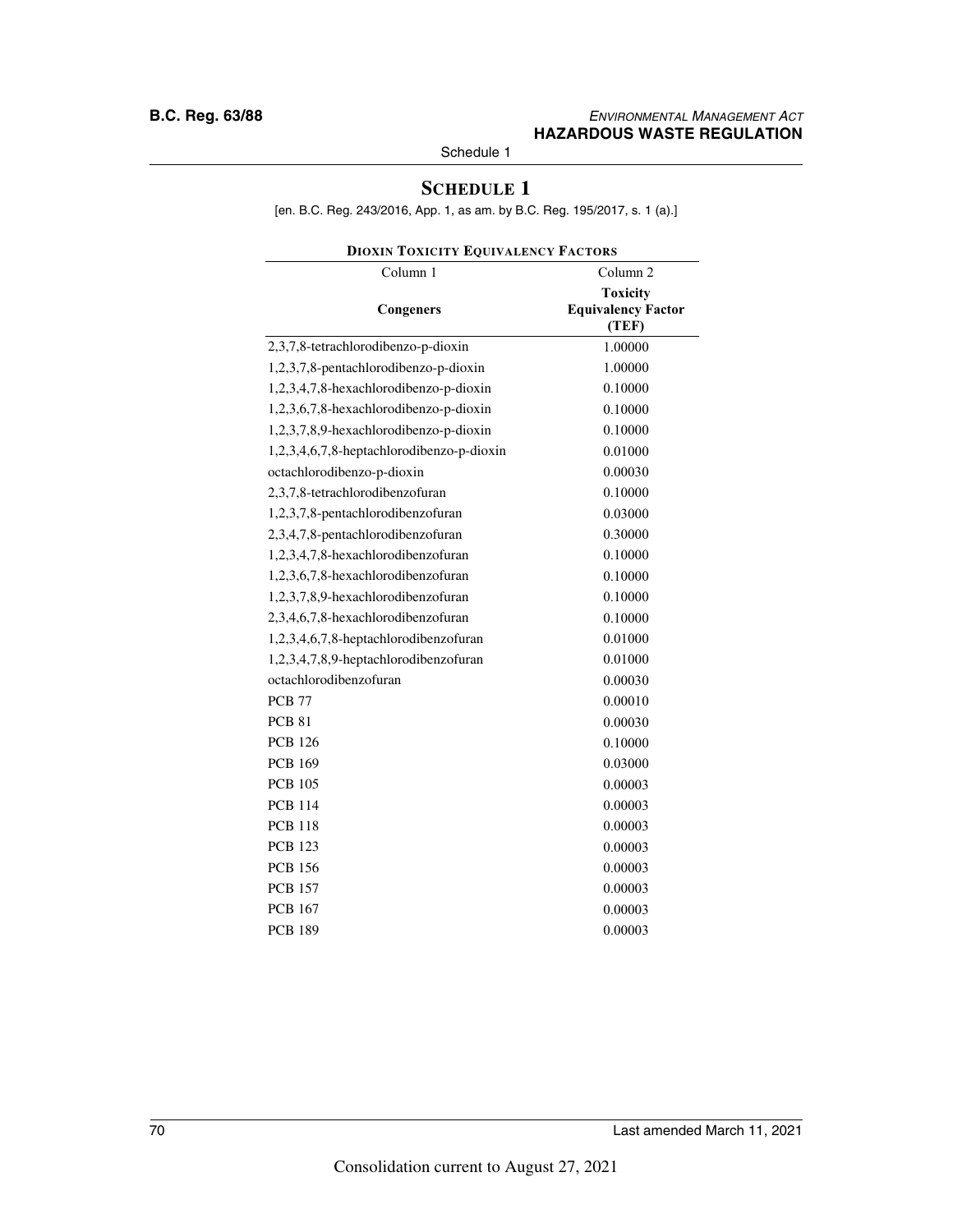Schedule 1.1

#### **SCHEDULE 1.1**

[en. B.C. Reg. 243/2016, App. 1.]

#### **PAH TOXICITY EQUIVALENCY FACTORS**

| Column 1                  | Column <sub>2</sub>                                |
|---------------------------|----------------------------------------------------|
| PAH                       | <b>Toxicity Equivalency</b><br><b>Factor (TEF)</b> |
| Benz(a)anthracene         | 0.10                                               |
| Benzo(a)pyrene            | 1.00                                               |
| Benzo(b)fluoranthene      | 0.10                                               |
| Benzo(j)fluoranthene      | 0.10                                               |
| Benzo(k)fluoranthene      | 0.10                                               |
| Benzo(g,h,i)perylene      | 0.01                                               |
| Chrysene                  | 0.01                                               |
| Dibenz(a,h)anthracene     | 1.00                                               |
| $Indeno(1,2,3,cd)$ pyrene | 0.10                                               |

# **SCHEDULE 1.2**

[en. B.C. Reg. 132/92, s. 34; am. B.C. Reg. 319/2004, s. 2.]

# **EFFLUENT STANDARDS FOR HAZARDOUS WASTE FACILITIES**

| Column 1<br><b>Parameter</b>                                                | Column <sub>2</sub><br>Standard* for<br>Discharges to the<br><b>Environment or to</b><br><b>Storm Sewers</b> | Column <sub>3</sub><br><b>Standard* for Discharges</b><br>Directed to Municipal or<br><b>Industrial Effluent</b><br><b>Treatment Works</b> |
|-----------------------------------------------------------------------------|--------------------------------------------------------------------------------------------------------------|--------------------------------------------------------------------------------------------------------------------------------------------|
| Physical                                                                    |                                                                                                              |                                                                                                                                            |
| рH                                                                          | 6.5 to 8.5**                                                                                                 | 5.0 to 11.0**                                                                                                                              |
| Temperature                                                                 | $32^{\circ}$ C                                                                                               |                                                                                                                                            |
| Total suspended solids                                                      | 20                                                                                                           |                                                                                                                                            |
| Toxicity (limit bioassay - 50% survival of<br>Rainbow trout after 96 hours) | 100% effluent                                                                                                | 50% effluent                                                                                                                               |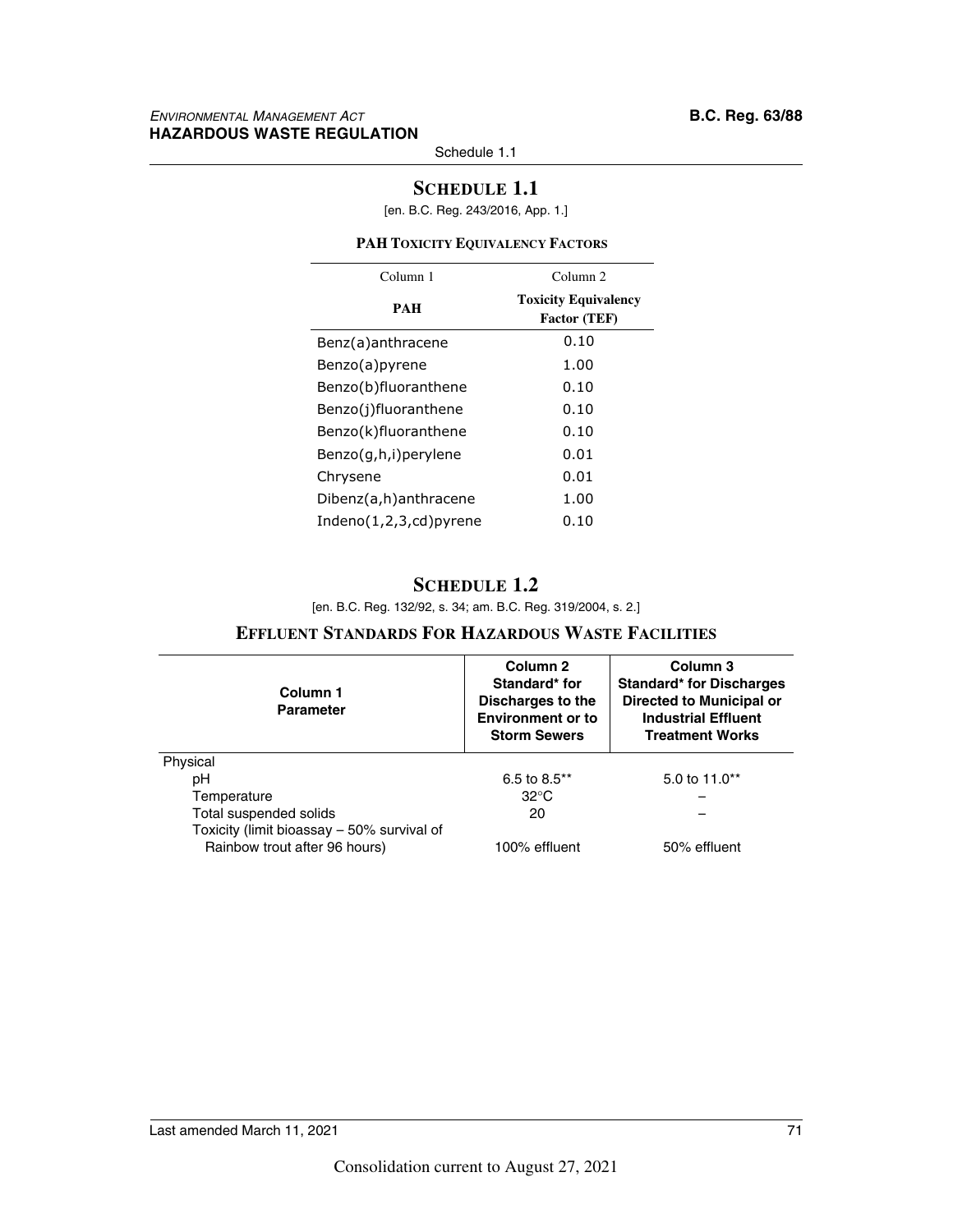| Column <sub>1</sub><br><b>Parameter</b> | Column <sub>2</sub><br>Standard* for<br>Discharges to the<br><b>Environment or to</b><br><b>Storm Sewers</b> | Column <sub>3</sub><br><b>Standard* for Discharges</b><br>Directed to Municipal or<br><b>Industrial Effluent</b><br><b>Treatment Works</b> |
|-----------------------------------------|--------------------------------------------------------------------------------------------------------------|--------------------------------------------------------------------------------------------------------------------------------------------|
| Inorganics                              |                                                                                                              |                                                                                                                                            |
| Aluminum, dissolved                     | 0.5                                                                                                          | 2.0                                                                                                                                        |
| Ammonia, total (expressed as nitrogen)  | 2.0                                                                                                          |                                                                                                                                            |
| Antimony, dissolved                     | 0.25                                                                                                         | 0.5                                                                                                                                        |
| Arsenic, dissolved                      | 0.1                                                                                                          | 0.3                                                                                                                                        |
| Barium, dissolved                       | 1.0                                                                                                          | 2.5                                                                                                                                        |
| Boron, dissolved                        | 10.0                                                                                                         | 15.0                                                                                                                                       |
| Cadmium, dissolved                      | 0.05                                                                                                         | 0.1                                                                                                                                        |
| Chromium, dissolved (hexavalent)        | 0.1                                                                                                          | 0.2                                                                                                                                        |
| Chromium, total                         | 0.5                                                                                                          | 1.0                                                                                                                                        |
| Cobalt, dissolved                       | 0.1                                                                                                          | 0.3                                                                                                                                        |
| Copper, dissolved                       | 0.1                                                                                                          | 0.3                                                                                                                                        |
| Cyanide (weak acid dissociable)         | 0.1                                                                                                          | 0.2                                                                                                                                        |
| Fluoride, dissolved                     | 15                                                                                                           | 18                                                                                                                                         |
| Lead, dissolved                         | 0.1                                                                                                          | 0.3                                                                                                                                        |
| Manganese, dissolved                    | 0.5                                                                                                          | 1.0                                                                                                                                        |
| Mercury, total                          | 0.001                                                                                                        | 0.01                                                                                                                                       |
| Molybdenum, dissolved                   | 0.5                                                                                                          | 1.0                                                                                                                                        |
| Nickel, dissolved                       | 0.5                                                                                                          | 1.0                                                                                                                                        |
| Selenium, dissolved                     | 0.05                                                                                                         | 0.1                                                                                                                                        |
| Tin, dissolved                          | 0.5                                                                                                          | 1.0                                                                                                                                        |
| Zinc, dissolved                         | 0.2                                                                                                          | 0.5                                                                                                                                        |
| Organics                                |                                                                                                              |                                                                                                                                            |
| 5 day Biochemical oxygen demand (BOD)   | 20                                                                                                           |                                                                                                                                            |
| Dioxin TEQ                              | $15$ pg/L                                                                                                    | $15$ pg/L                                                                                                                                  |
| Oil                                     | 10                                                                                                           | 60                                                                                                                                         |
| Phenol                                  | 0.2                                                                                                          | 0.5                                                                                                                                        |
| Polychlorinated biphenyls, total        | 0.005                                                                                                        | 0.005                                                                                                                                      |
| Total chlorinated phenol                | 0.006                                                                                                        | 0.05                                                                                                                                       |
| Total organic halogens (as CI)          | 1.0                                                                                                          | 1.0                                                                                                                                        |

Schedule 1.2

\* Maximum concentration or range in (mg/L) unless otherwise specified. Pg/L is the abbreviation for picograms per litre

\*\* pH units are the negative log of the hydrogen ion concentration.

Note: Local municipal requirements may be more restrictive.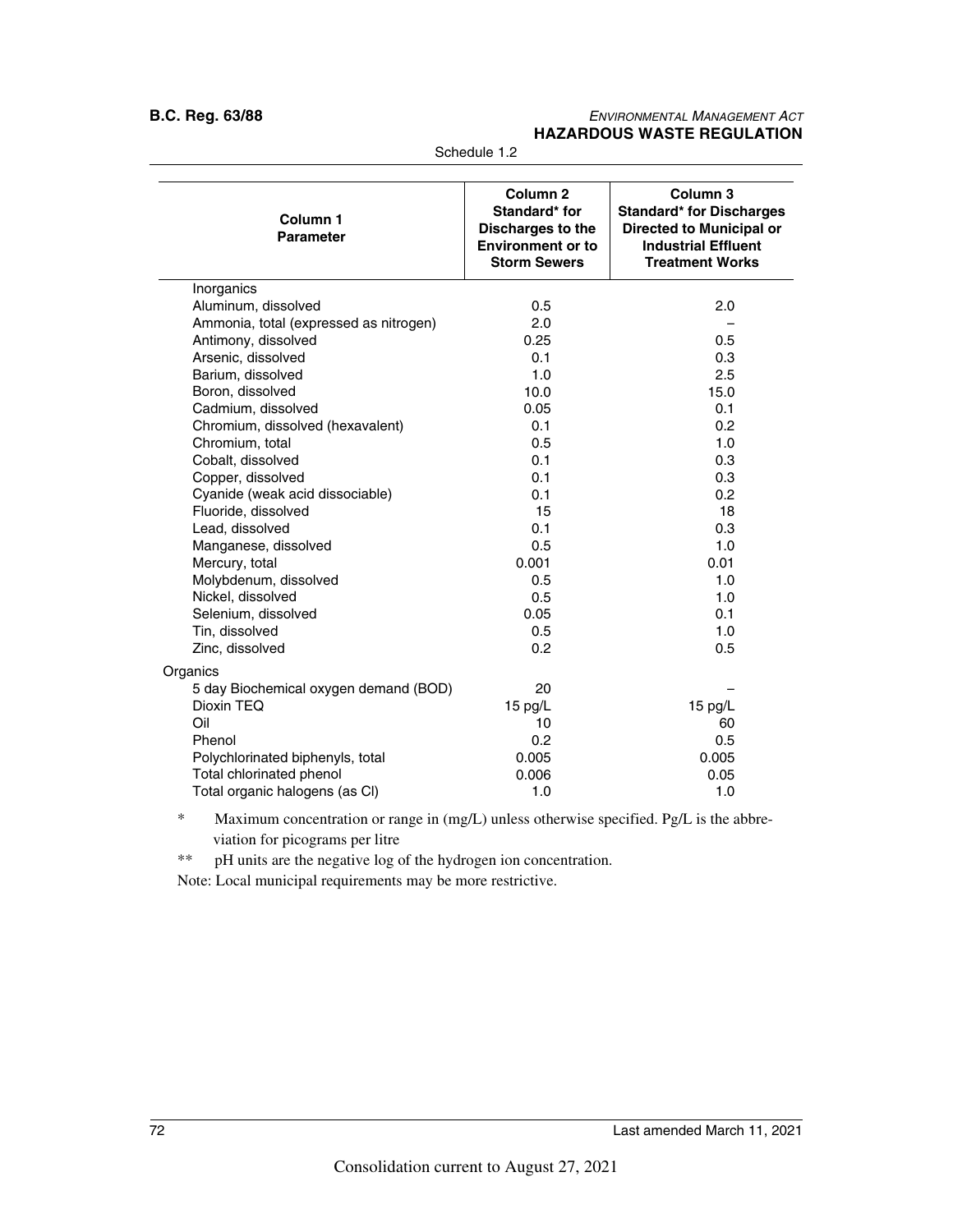# **SCHEDULE 2**

[en. B.C. Reg. 132/92, s. 35; am. B.C. Reg. 319/2004, s. 44.]

#### **EMISSION STANDARDS FOR THERMAL TREATMENT FACILITIES**

| <b>Parameters</b>                                                         | <b>Maximum</b><br>Concentration <sup>(1)</sup><br>(mg/m $3$ unless<br>otherwise<br>indicated) | Averaging<br>Period $(2)$ | <b>Monitoring</b><br>Method $(3)$ |
|---------------------------------------------------------------------------|-----------------------------------------------------------------------------------------------|---------------------------|-----------------------------------|
| Carbon monoxide                                                           | 55                                                                                            | 4-hr RA                   | C                                 |
| Hydrogen chloride                                                         | 50                                                                                            | 8-hr RA                   | C                                 |
| Hydrogen fluoride                                                         | 4                                                                                             | A                         | A                                 |
| Nitrogen oxides (as $NO2$ )                                               | 380                                                                                           | A                         | A                                 |
| Opacity                                                                   | 5%                                                                                            | 1-hr RA                   | C                                 |
| Particulate matter                                                        | 20                                                                                            | A                         | A                                 |
| Sulphur dioxide                                                           | 180                                                                                           | A                         | A                                 |
| Total hydrocarbon (as methane)                                            | 32                                                                                            | A                         | A                                 |
| Trace metals $(4)$ :<br>(lead, antimony, copper, man-<br>Class 1          | 3.6                                                                                           | Α                         | A                                 |
| ganese, vanadium, zinc)<br>Class II<br>(arsenic, chromium, cobalt,        | 0.7                                                                                           | A                         | A                                 |
| nickel, selenium, tellurium)<br>(thallium, cadmium, mercury)<br>Class III | 0.15                                                                                          | Α                         | A                                 |

#### NOTES:

| (1) |                              | Concentrations are corrected to 11% oxygen and standard conditions of $20^{\circ}$ C, 760 mm of |
|-----|------------------------------|-------------------------------------------------------------------------------------------------|
|     | mercury and dry basis.       |                                                                                                 |
|     | $(2)$ Averaging period eader | DA maans rolling avarage which is the moving time newing                                        |

| $\lfloor\angle I\rfloor$ | AVEIAging period codes.                      | KA means folling average which is the moving three period<br>over which the continuous monitoring data is averaged. |
|--------------------------|----------------------------------------------|---------------------------------------------------------------------------------------------------------------------|
|                          |                                              | A means as approved by a director.                                                                                  |
| (3)                      | Monitoring method codes: C means continuous. |                                                                                                                     |
|                          |                                              | A means as approved by a director.                                                                                  |

(4) The concentrations prescribed apply to each individual metal.

### **SCHEDULE 3**

[am. B.C. Regs. 319/2004, s. 2; 375/2008, s. 23.]

# **WASTE PROHIBITED FROM SECURE DISPOSAL**

- 1 Liquids.
- 2 Waste materials which contain free liquids.
- 3 Containers with
	- (a) liquids, or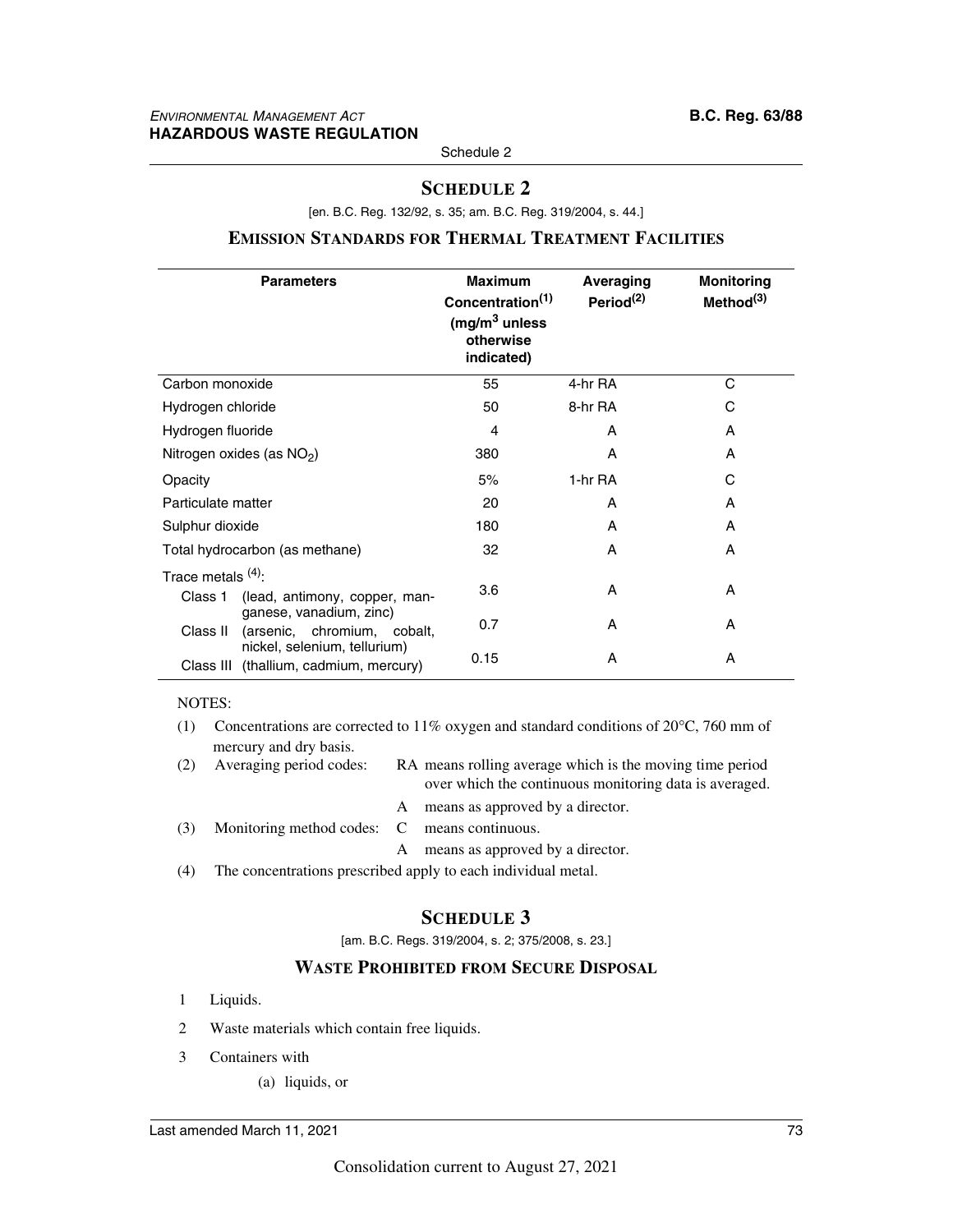(b) waste materials which contain free liquids.

- 4 Empty waste containers unless they are crushed, shredded or similarly reduced in volume to the maximum practical extent.
- 5 Ignitable wastes.
- 6 Reactive wastes.
- 7 Wastes which contain greater than 1% (by mass) of total organic carbon excluding
	- (a) any organic carbon naturally contained in any soil, and
	- (b) any organic carbon occurring in a substance which is not a hazardous waste.
- 8 Wastes which contain halogenated organic compounds in total concentrations greater than or equal to 1 000 mg/kg.
- 9 Wastes which when subjected to the Modified Leachate Extraction Procedure referenced in Part 2 of Schedule 4 produce an extract which contains one or more contaminants in Column 1 of Table 1 of Schedule 4 in concentrations equal to or greater than the concentration specified for each contaminant in Column II of the Table.
- 10 Radioactive wastes.

### **SCHEDULE 4**

[am. B.C. Regs. 132/92, s. 36; 214/2004, s. 9; 319/2004, s. 45.]

#### **ANALYTICAL METHODS**

*NOTE: This procedure is applicable to solids, liquids and mixtures of solids and liquids.*

### **PART 1**

#### Repealed. [B.C. Reg. 214/2004, s. 9 (a).]

# **PART 2 – MODIFIED LEACHATE EXTRACTION PROCEDURE**

#### **(1) Sampling**

- 1.1 For wastes with 0.5% solids weight by volume or greater, collect a sufficient amount of sample to provide approximately 100 g of solid material using techniques which ensure that the sample is representative of the waste.
- 1.2 If the waste has less than 0.5% solids weight by volume, collect at least 1 L of sample.

#### **(2) Equipment**

- 2.1 Sieve, 9.5 mm mesh opening, stainless steel or plastic material.
- 2.2 Stainless steel filtration unit, 142 mm diameter, minimum 1 L capacity, capable of sustaining a pressure of 5 kg/cm<sup>2</sup>, applied to the material to be filtered.
- 2.3 Membrane filter, 142 mm diameter, 0.45 µm diameter pore size, made of synthetic organic material such as cellulose acetate, cellulose nitrate, nylon or polycarbonate and which is compatible with the leachate to be filtered. Teflon is recommended for organic constituents.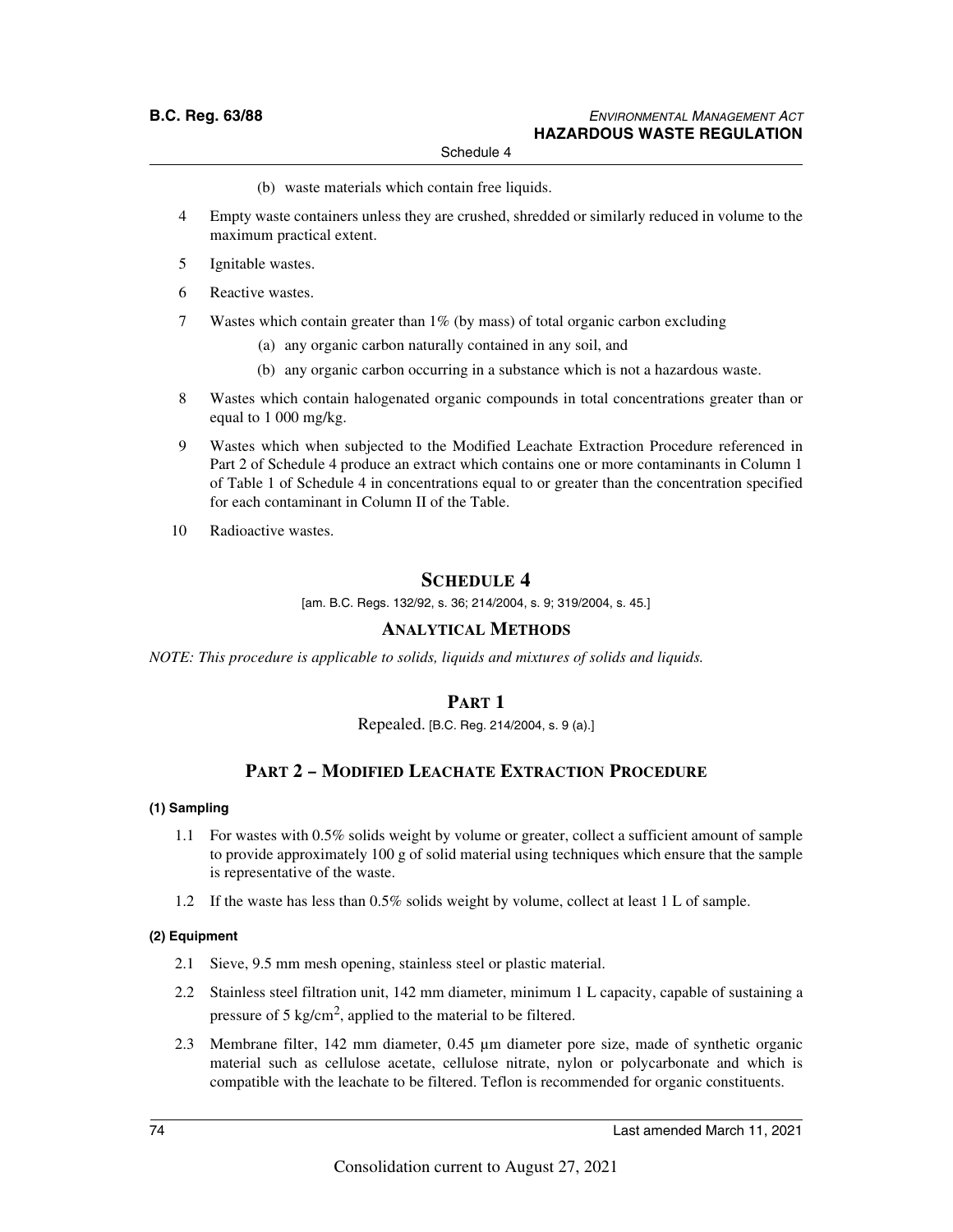- 2.4 Glass fibre prefilter, 124 mm diameter 3 µm to 12 µm pore size range.
- 2.5 Vacuum filtration unit, 90 mm diameter.
- 2.6 Membrane filter 90 mm diameter as per Step 2.3.
- 2.7 Glass fibre filter 70 mm diameter as per Step 2.4.
- 2.8 Solid waste rotary extractor a device that rotates the bottles end over end about a central axis through 360°, with a speed of 10 rpm. The dimensions of the box will depend on the needs of each laboratory (Figure 1).



FIGURE 1<br>SOLID WASTE ROTARY EXTRACTOR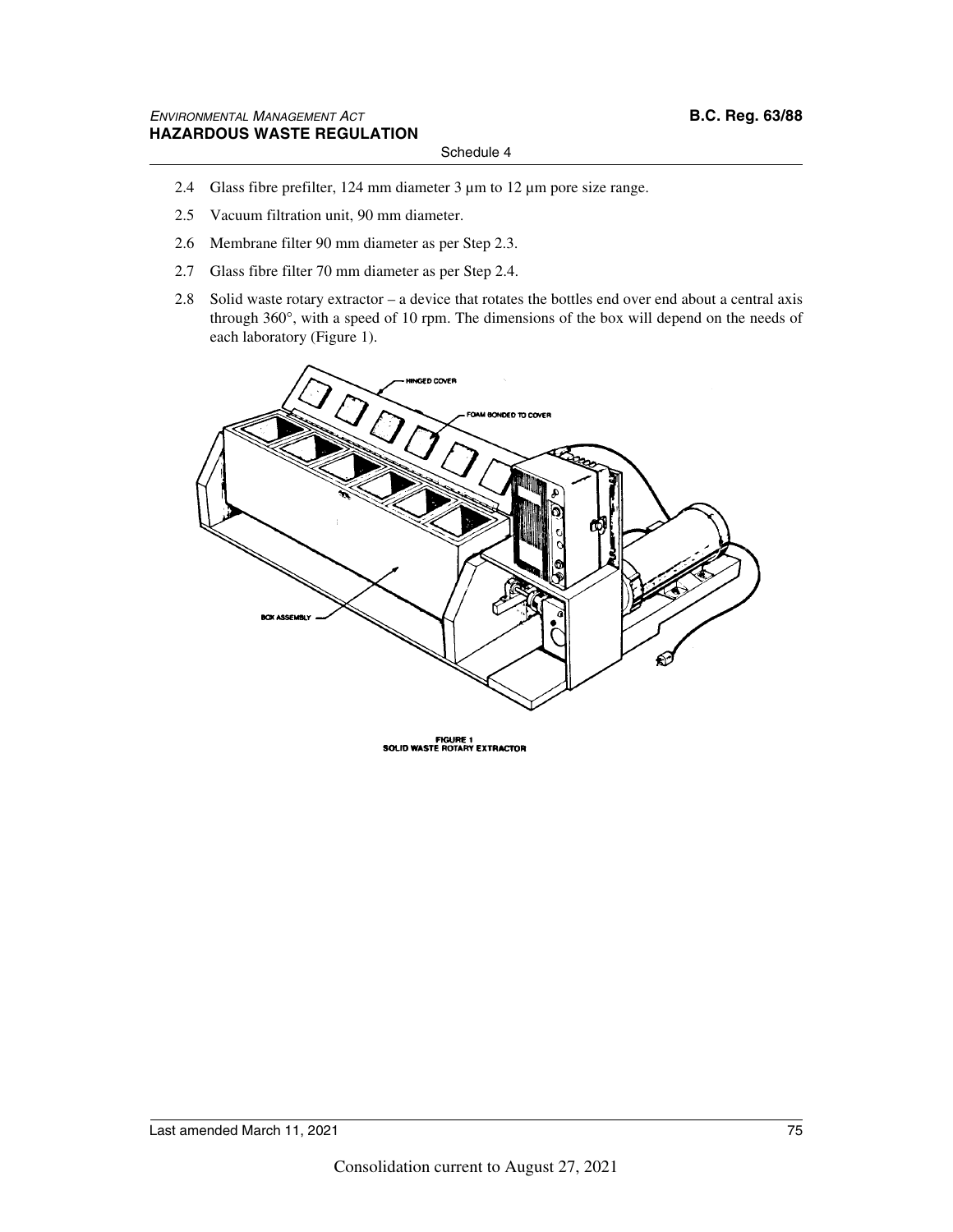2.9 Structural Integrity Tester with a 3.18 cm diameter hammer weighing 0.33 kg and having a free fall of 15.24 cm (Figure 2).



FIGURE 2<br>STRUCTURAL INTEGRITY TESTER

- 2.10 pH meter, with a readability of 0.01 pH unit and accuracy of  $\pm$  0.1 pH units.
- 2.11 Cylindrical bottles, wide mouth, 1 250 mL capacity, polyethylene or glass with Teflon-lined cap for inorganic constituents; glass with Teflon-lined cap or Teflon bottles for organic constituents.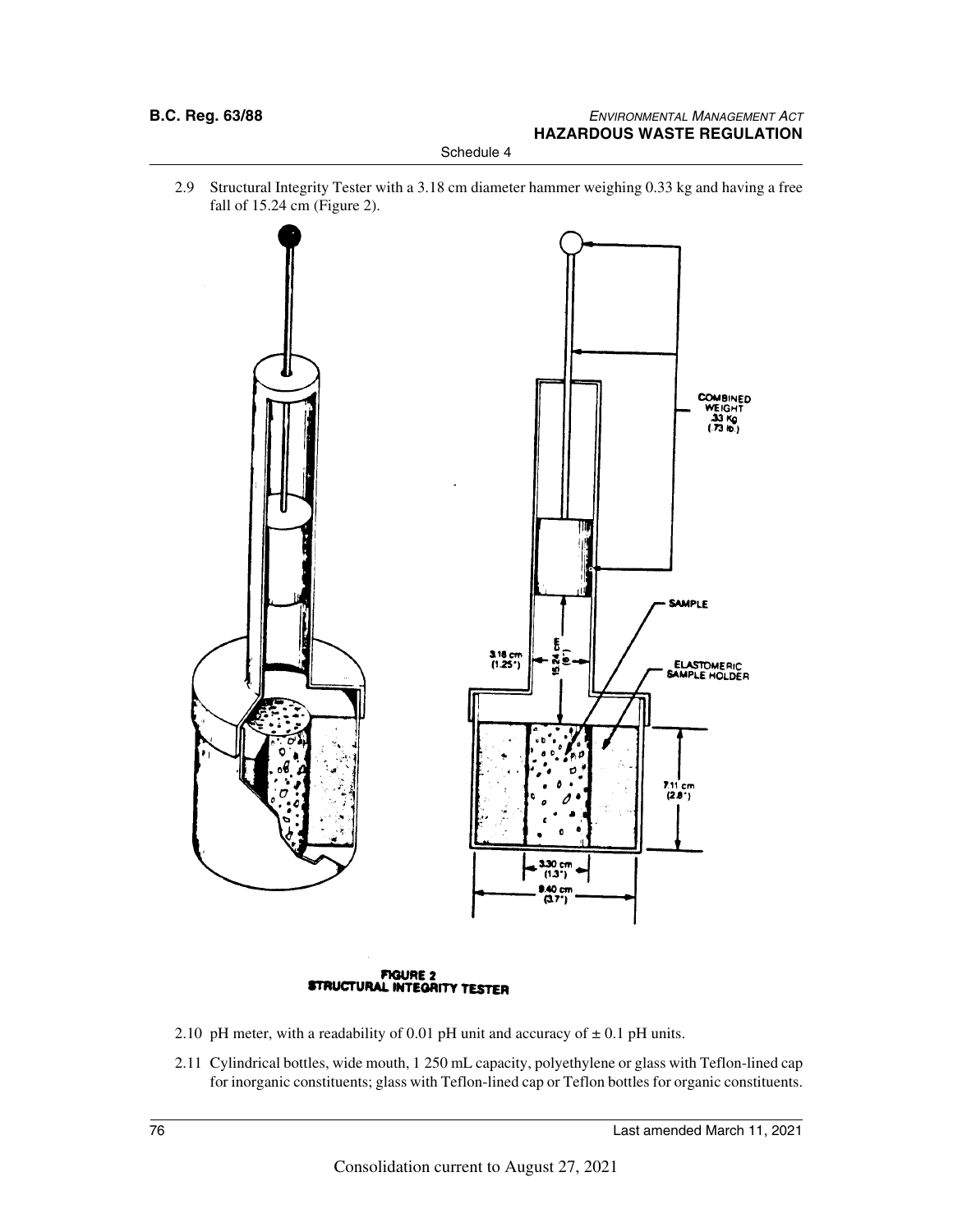#### 2.12 Cleaning Procedure

All glassware and equipment that comes into contact with the sample must be cleaned in the following way before each use:

- 2.12.1 Wash with a non-phosphate detergent solution.
- 2.12.2 Rinse twice with tap water.
- 2.12.3 Rinse twice with reagent water.
- 2.12.4 Wash with 10% nitric acids.
- 2.12.5 Rinse several times with reagent water.
- 2.12.6 Store bottles filled with 10% nitric acids, until ready to use.
- 2.12.7 Rinse several times with reagent water before use.
- 2.12.8 Rinse clean oven dried bottles with methylene chloride, followed by methanol, for organic constituents.

#### **(3) Reagents**

- 3.1 Reagent water, Type IV (ASTM specification D1193).
- 3.2 Nitrogen gas, pre-purified, scrubbed through a molecular sieve.

#### **(4) Separation procedure**

If the sample is not a dry solid separate it into its component phases using the following procedure:

- 4.1 Determine the dry weight of the solids in the sample at 60°C, using a well homogenized sample. Use this weight to determine the amount of material to be filtered.
- 4.2 Assemble the filtration unit with a filter bed consisting of a 0.45 µm pore size membrane filter and a coarse glass fibre pre-filter upstream of the membrane filter (per manufacturer's instructions).
- 4.3 Select one or more blank filters from each batch of filters. Filter 50 mL portions of reagent water through each test filter and analyze the filtrate for the analytical parameters of interest. Note the volume required to reduce the blank values to acceptable levels.
- 4.4 Wash each filter used in the leach procedure with at least this predetermined volume of water. Filter under pressure until no water flows through the filtrate outlet.
- 4.5 Remove the moist filter bed from the filtration unit and determine its weight to the nearest  $\pm 0.01$  g.
- 4.6 Re-assemble the filtration unit, replacing the filter beds, as before.
- 4.7 Comminute the sample, with a mortar and pestle, to a size that will pass through the opening of the filtration unit (less than 9.5 mm).
- 4.8 Agitate the sample by hand and pour a representative aliquot part of the solid and liquid phases into the opening of the filtration unit. Filter a sufficient amount of the sample to provide at least 60 g of dry solid material.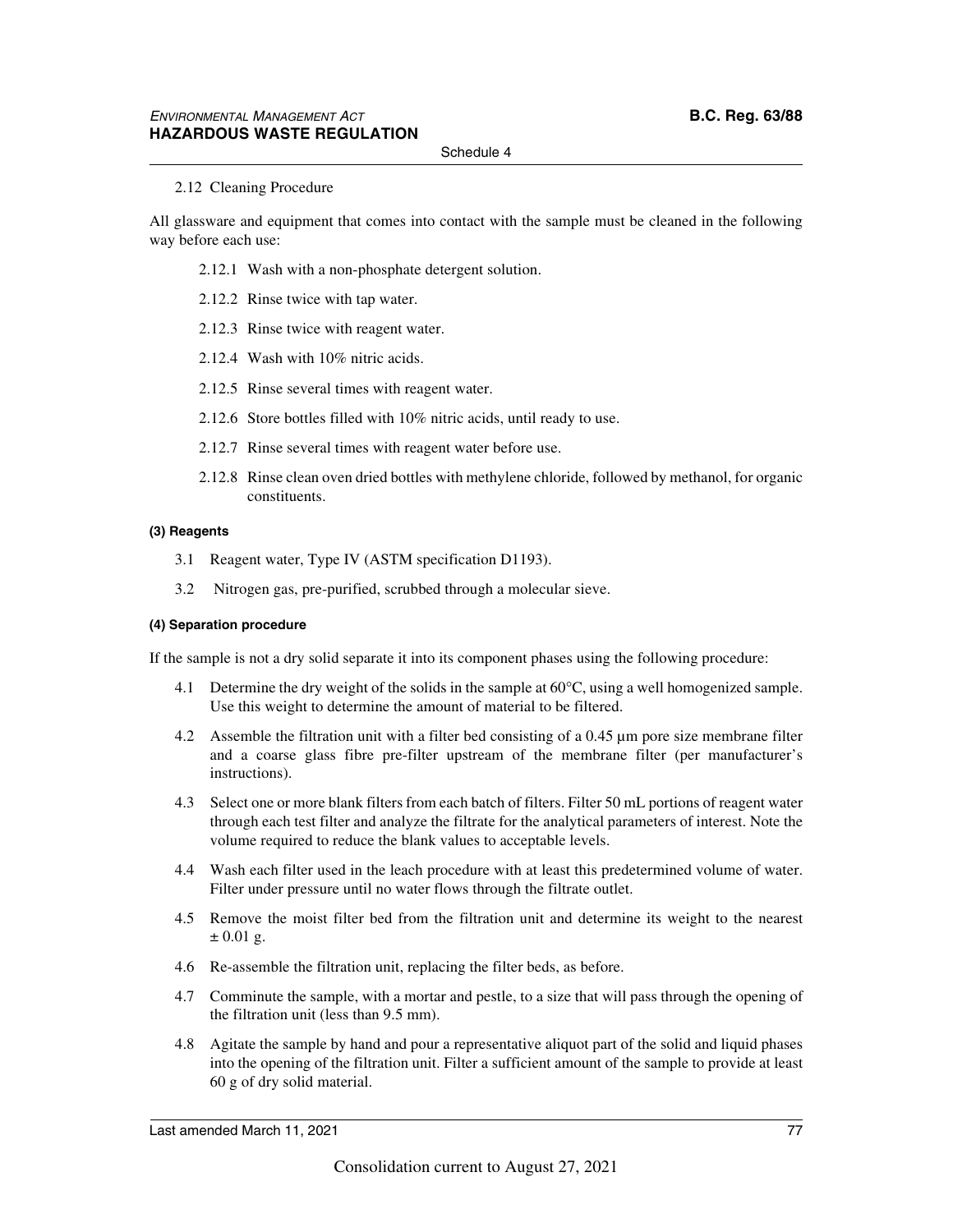- 4.9 Pressurize the reservoir very slowly with nitrogen gas by means of the regulating valve on the nitrogen gas cylinder, until liquid begins to flow freely from the filtrate outlet.
- 4.10 Increase the pressure in increments of 0.5 kg/cm<sup>2</sup> to a maximum of 5 kg/cm<sup>2</sup>, as the flow diminishes. Continue filtration until the liquid flow ceases or the pressurizing gas begins to exit from the filtrate outlet of the filter unit.
- 4.11 De-pressurize the filtration unit slowly using the release valve on the filtration unit. Remove and weigh the solid material together with the filter bed to  $\pm$  0.01 g. Record the weight of the solid material.
- 4.12 Measure and record the volume and pH of the liquid phase. Store the liquid at 4°C under nitrogen until required in Step 5.8.
- 4.13 Discard the solid portion, if the weight is less than 0.5% (w/v) of the aliquot part taken and proceed to step 5.9. If not, proceed to Step 5.1.

Note: For mixtures containing coarse grained solids, where separation can be performed without imposing a 5 kg/cm<sup>2</sup> differential pressure, a vacuum filtration unit with a filter bed as per Step 4.2 may be used. Vacuum filtration must not be used if volatile organic compounds are to be analysed.

#### **(5) Extraction procedure**

5.1 Prepare a solid sample for extraction by crushing, cutting or grinding, to pass through a 9.5 mm mesh sieve. If the original sample contains both liquid and solid phases, use the solid material from Step 4.13. The structural integrity procedure, Step 6, must be used for monolithic wastes which are expected to maintain their structural integrity in a landfill, (e.g. some slags and treated solidified wastes).

Note: Do not allow the solid waste material to dry prior to the extraction step.

- 5.2 Determine the moisture content of the de-watered sample, by drying a suitable aliquot part to constant weight at 60°C in an oven. Discard the dried solid material.
- 5.3 Place the equivalent of 50 g dry weight of the de-watered undried material into a 1 250 mL wide mouth cylindrical bottle. Use additional bottles if a larger volume of leachate is required for the analysis.
- 5.4 Add 800 mL (less the moisture content of the sample in mL) of reagent water to the bottle.
- 5.5 Cap the bottle and agitate it in the rotary extractor for 1 hour.
- 5.6 Add enough reagent water at the end of the extraction period so that the total volume of liquid is 1 000 mL.
- 5.7 Separate the material into its component liquid and solid phases as described under the Separation Procedure, Step 4. Discard the solid portion.

Note**:** It may be necessary to centrifuge the suspension at high speed before filtration, for leachates containing very fine grained particles.

5.8 Calculate the amount of free liquid from Step 4.12 corresponding to 50 g of the dry solid material. Add this amount to the leachate from Step 5.7.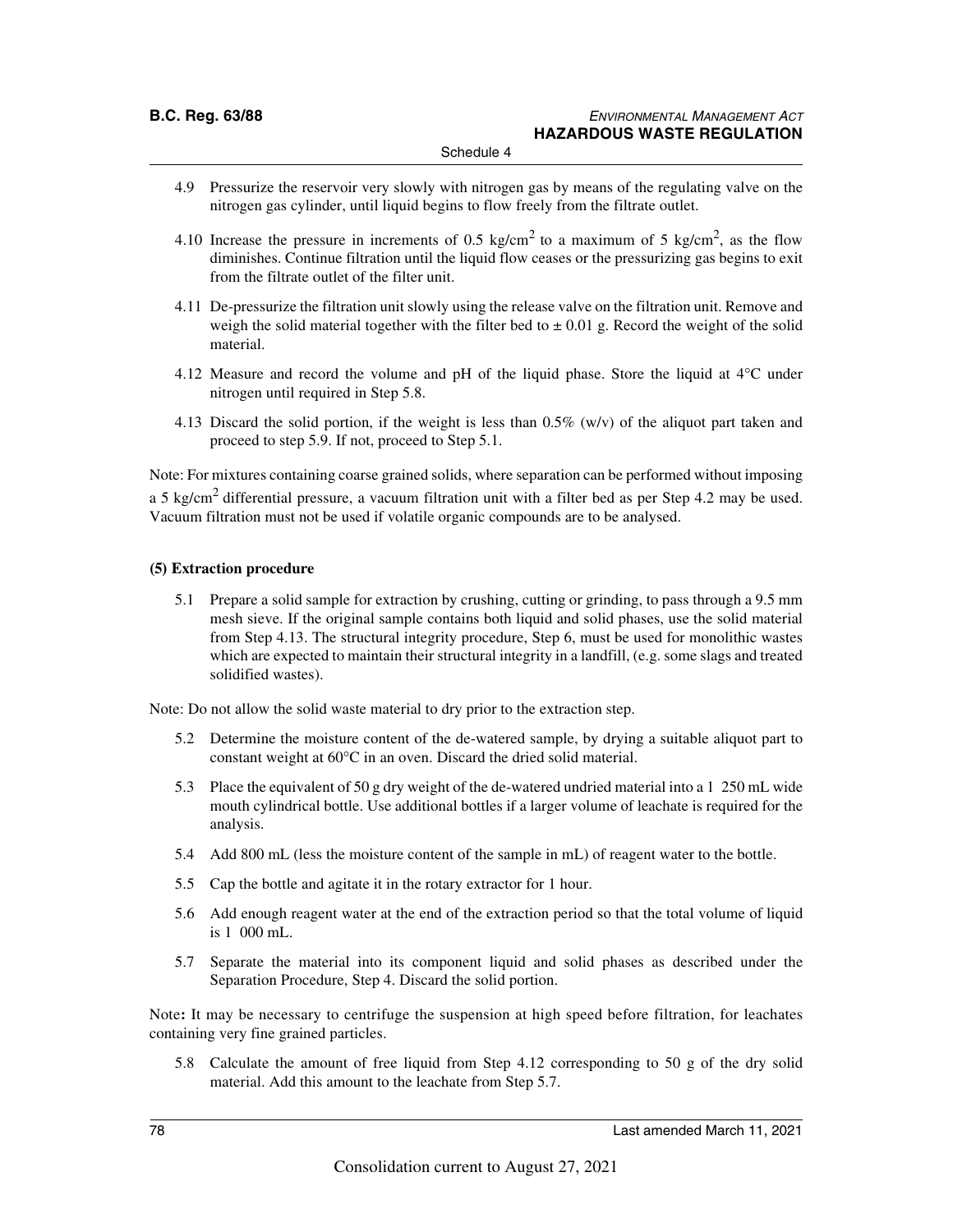Note: If the analysis is not performed immediately, store separate aliquot parts of the leachate at 4<sup>o</sup>C, after adding appropriate preservatives for the analytical parameters of interest.

- 5.9 If the weight of the solid portion in Step 4.1 was less than 0.5% (w/v), analyze the free liquid from Step 4.13; otherwise, analyze the combined solutions from Step 5.8 for contaminants listed in Table 1 of this Schedule that are likely to be present.
- 5.10 Report concentrations of contaminants in the combined leachate and the free liquid solution as mg/L.

#### **(6) Structural integrity procedure**

- 6.1 This procedure may be required prior to extraction for some samples as indicated in Step 5.1. It may be omitted for wastes with known high structural integrity.
- 6.2 Fill the sample holder with the material to be tested. If the sample of the waste is a large monolithic block, cut a portion from the block measuring 3.3 cm in diameter by 7.1 cm in length. For a treated waste (e.g. solidified waste) samples may be cast in a form with the above dimensions for the purposes of conducting this test. In such cases, the waste must be allowed to cure for 30 days prior to further testing.
- 6.3 Place the sample holder in the structural integrity tester, then raise the hammer to its maximum height and allow it to fall. Repeat this procedure 14 times.
- 6.4 Remove the material from the sample holder, and proceed to Step 5.2. If the sample has not disintegrated, it may be sectioned; alternatively use the entire sample (after weighing) and a sufficiently large bottle as the extraction vessel. The volume of reagent water to be initially added is 16 mL/g of dry sample weight. The maximum amount of 0.5 N acetic acid to be added is 4 mL/g of dry sample weight. The final volume of the leachate should be 20 mL/g of dry sample weight.

### **PART 3 – FREE LIQUID TEST PROCEDURE**

#### **(1) Sampling**

Collect a minimum 100 g sample using techniques which ensure that the sample is representative of the waste.

#### **(2) Equipment**

- 2.1 Sieve, 9.5 mm mesh opening, stainless steel or plastic material.
- 2.2 Stainless steel filtration unit, 142 mm diameter, minimum 1 L capacity, capable of sustaining a pressure of 5 kg/cm<sup>2</sup>, applied to the solution to be filtered.
- 2.3 Membrane filter, 142 mm diameter, 0.45 µm diameter pore size, made of synthetic organic material such as cellulose acetate, cellulose nitrate, nylon or polycarbonate and which is compatible with the leachate to be filtered. Teflon is recommended for organic constituents.
- 2.4 Glass fibre pre-filter, 124 mm diameter, 3 um to 12 um pore size range.
- 2.5 Vacuum filtration unit, 90 mm diameter.
- 2.6 Membrane filter 90 mm diameter as per Step 2.3.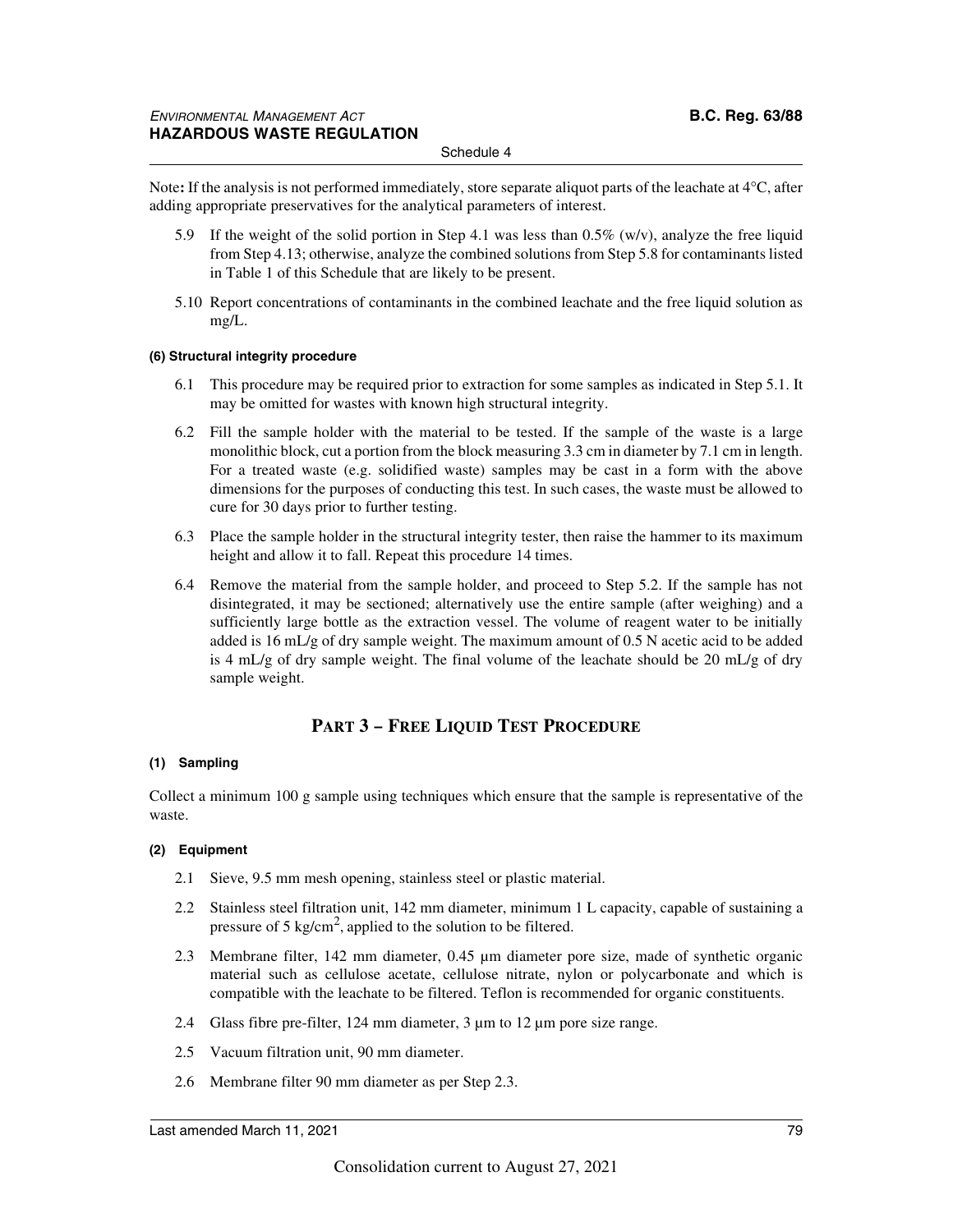2.7 Glass fibre filter 70 mm diameter as per Step 2.4.

#### **(3) Separation procedure**

Separate the sample into its component phases using the following procedure:

- 3.1 Assemble the filtration unit with a filter bed consisting of a 0.45 µm pore size membrane filter and a coarse glass fibre pre-filter upstream of the membrane filter (per manufacturer's instructions).
- 3.2 Comminute the sample, with a mortar and pestle, to a size that will pass through the opening of the filtration unit (less than 9.5 mm).
- 3.3 Agitate the sample by hand and pour a representative aliquot part of the solid and liquid phases into the opening of the filtration unit.
- 3.4 Pressurize the reservoir very slowly with nitrogen gas by means of the regulating valve on the nitrogen gas cylinder. Increase the pressure in increments of  $0.5 \text{ kg/cm}^2$  per minute to a maximum of 5 kg/cm<sup>2</sup>.
- 3.5 De-pressurize the filtration unit slowly using the release valve on the filtration unit.
- 3.6 Measure and record the volume of the liquid phase.

# **Table 1 Leachate Quality Standards**

The item column gives sequential item numbers for the entries in this Table.

| <b>Item</b>     | Column <sub>1</sub><br>Contaminant                                                                                                   | Column <sub>2</sub><br><b>Concentration in</b><br><b>Waste Extract</b><br>(mg/L) |
|-----------------|--------------------------------------------------------------------------------------------------------------------------------------|----------------------------------------------------------------------------------|
| $\mathbf{1}$    | Aldicarb                                                                                                                             | 0.9                                                                              |
| $\overline{2}$  | Aldrin + Dieldrin (the concentration shown in column 2 is for aldrin and<br>dieldrin together)                                       | 0.07                                                                             |
| 3               | Arsenic                                                                                                                              | $\overline{2.5}$                                                                 |
| 4               | Atrazine + N-dealkylated metabolites (the concentration shown in<br>column 2 is for atrazine and N-dealkylated metabolites together) | 0.5                                                                              |
| 5               | Azinphos-methyl                                                                                                                      | 2.0                                                                              |
| 6               | <b>Barium</b>                                                                                                                        | 100.0                                                                            |
| $\overline{7}$  | Bendiocarb                                                                                                                           | 4.0                                                                              |
| $\overline{8}$  | Benzene                                                                                                                              | 0.5                                                                              |
| $\overline{9}$  | Benzo(a)pyrene                                                                                                                       | 0.001                                                                            |
| 10              | Boron                                                                                                                                | 500.0                                                                            |
| $\overline{11}$ | Bromoxynil                                                                                                                           | 0.5                                                                              |
| 12              | Cadmium                                                                                                                              | 0.5                                                                              |
| 13              | Carbaryl/1-Naphthyl-N-methyl carbamate                                                                                               | 9.0                                                                              |
| $\overline{14}$ | Carbofuran                                                                                                                           | 9.0                                                                              |
| $\overline{15}$ | Carbon tetrachloride                                                                                                                 | 0.5                                                                              |
| 16              | Chloramines                                                                                                                          | 300.0                                                                            |
| 17              | Chlordane                                                                                                                            | 0.7                                                                              |
| 18              | Chlorobenzene                                                                                                                        | 8.0                                                                              |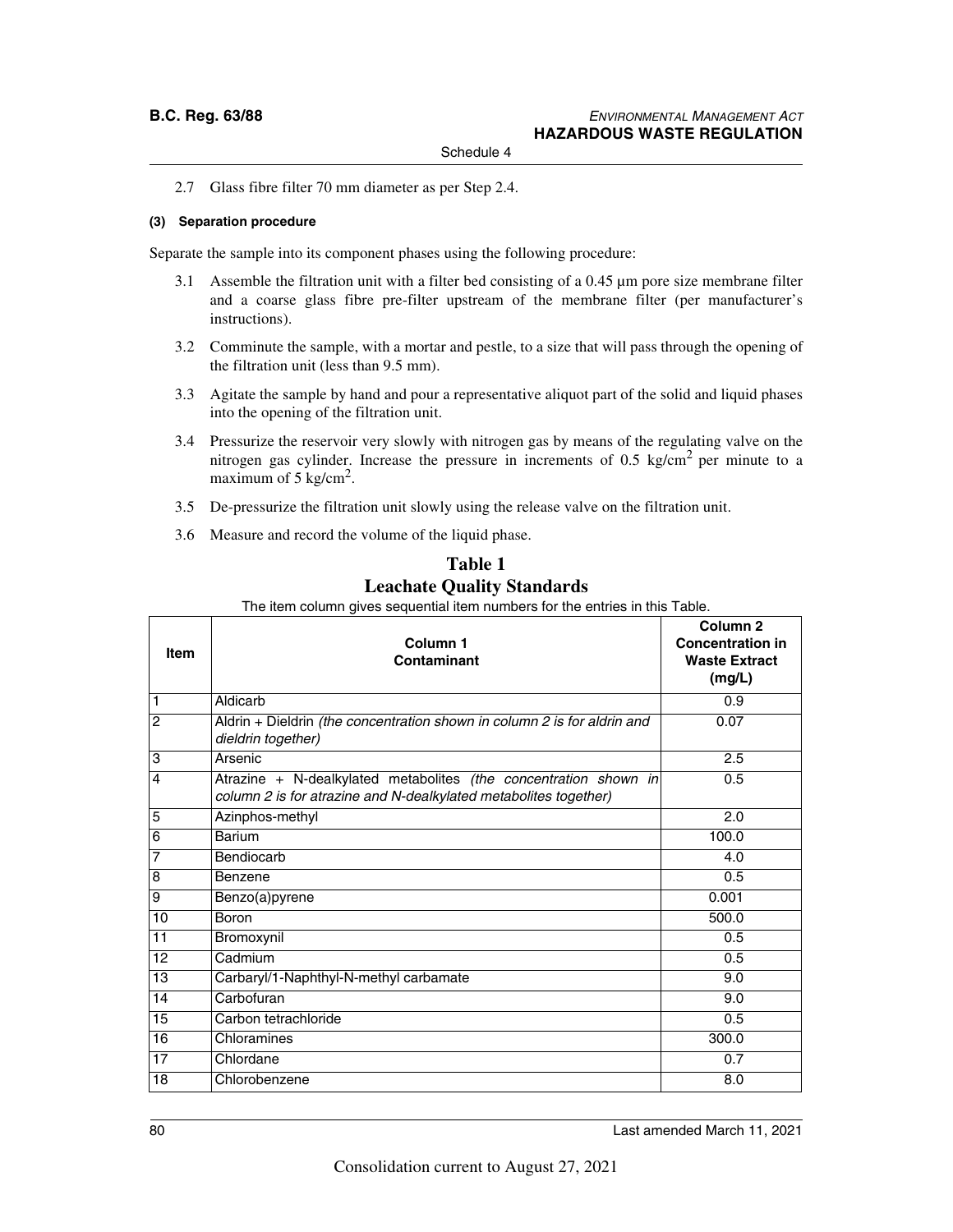### *ENVIRONMENTAL MANAGEMENT ACT* **B.C. Reg. 63/88 HAZARDOUS WASTE REGULATION**

Schedule 4

| Item            | Column 1<br><b>Contaminant</b>                                                                                             | Column <sub>2</sub><br><b>Concentration in</b><br><b>Waste Extract</b><br>(mg/L) |
|-----------------|----------------------------------------------------------------------------------------------------------------------------|----------------------------------------------------------------------------------|
| 19              | Chlorpyrifos                                                                                                               | 9.0                                                                              |
| 20              | Chromium                                                                                                                   | 5.0                                                                              |
| 21              | Copper                                                                                                                     | 100                                                                              |
| $\overline{22}$ | Cresols (total of all isomers)                                                                                             | 200.0                                                                            |
| 23              | Cyanazine                                                                                                                  | 1.0                                                                              |
| 24              | Cyanide                                                                                                                    | 20.0                                                                             |
| 25              | DDT (total of all isomers)                                                                                                 | 3.0                                                                              |
| 26              | Diazinon                                                                                                                   | 2.0                                                                              |
| 27              | Dicamba                                                                                                                    | 12.0                                                                             |
| 28              | 1,2-Dichlorobenzene                                                                                                        | 20.0                                                                             |
| 29              | 1,4-Dichlorobenzene                                                                                                        | 0.5                                                                              |
| 30              | 1,2-Dichloroethane                                                                                                         | 0.5                                                                              |
| $\overline{31}$ | 1,1-Dichloroethylene                                                                                                       | 1.4                                                                              |
| 32              | Dichloromethane                                                                                                            | 5.0                                                                              |
| 33              | 2,4-Dichlorophenol                                                                                                         | 90.0                                                                             |
| $\overline{34}$ | 2,4-Dichlorophenoxyacetic acid                                                                                             | 10.0                                                                             |
| 35              | Diclofop-methyl                                                                                                            | 0.9                                                                              |
| $\overline{36}$ | <b>Dimethoate</b>                                                                                                          | $\overline{2.0}$                                                                 |
| $\overline{37}$ | 2,4-Dinitrotoluene                                                                                                         | 0.13                                                                             |
| 38              | Dinoseb                                                                                                                    | 1.0                                                                              |
| 39              | Diquat                                                                                                                     | 7.0                                                                              |
| 40              | Diuron                                                                                                                     | 15.0                                                                             |
| 41              | Endrin                                                                                                                     | 0.02                                                                             |
| 42              | Ethyl benzene                                                                                                              | 0.24                                                                             |
| 43              | Ethyl methyl ketone                                                                                                        | 200.0                                                                            |
| 44              | Fluoride                                                                                                                   | 150.0                                                                            |
| 45              | Glyphosate                                                                                                                 | 28.0                                                                             |
| 46              | Heptachlor + Heptachlor epoxide (the concentration shown in column 2<br>is for Heptachlor and Heptachlor epoxide together) | 0.3                                                                              |
| $\overline{47}$ | Hexachlorobenzene                                                                                                          | 0.13                                                                             |
| 48              | Hexachlorobutadiene                                                                                                        | 0.5                                                                              |
| 49              | Hexachloroethane                                                                                                           | $\overline{3.0}$                                                                 |
| 50              | Lead                                                                                                                       | 5.0                                                                              |
| 51              | Lindane                                                                                                                    | 0.4                                                                              |
| 52              | Malathion                                                                                                                  | 19.0                                                                             |
| 53              | Mercury                                                                                                                    | 0.1                                                                              |
| 54              | Methoxychlor                                                                                                               | 90.0                                                                             |
| 55              | Metolachlor                                                                                                                | 5.0                                                                              |
| 56              | Metribuzin                                                                                                                 | 8.0                                                                              |
| $\overline{57}$ | 1-Naphthyl-N-methyl carbamate                                                                                              | 9.0                                                                              |
| 58              | Nitrate                                                                                                                    | 4500.0                                                                           |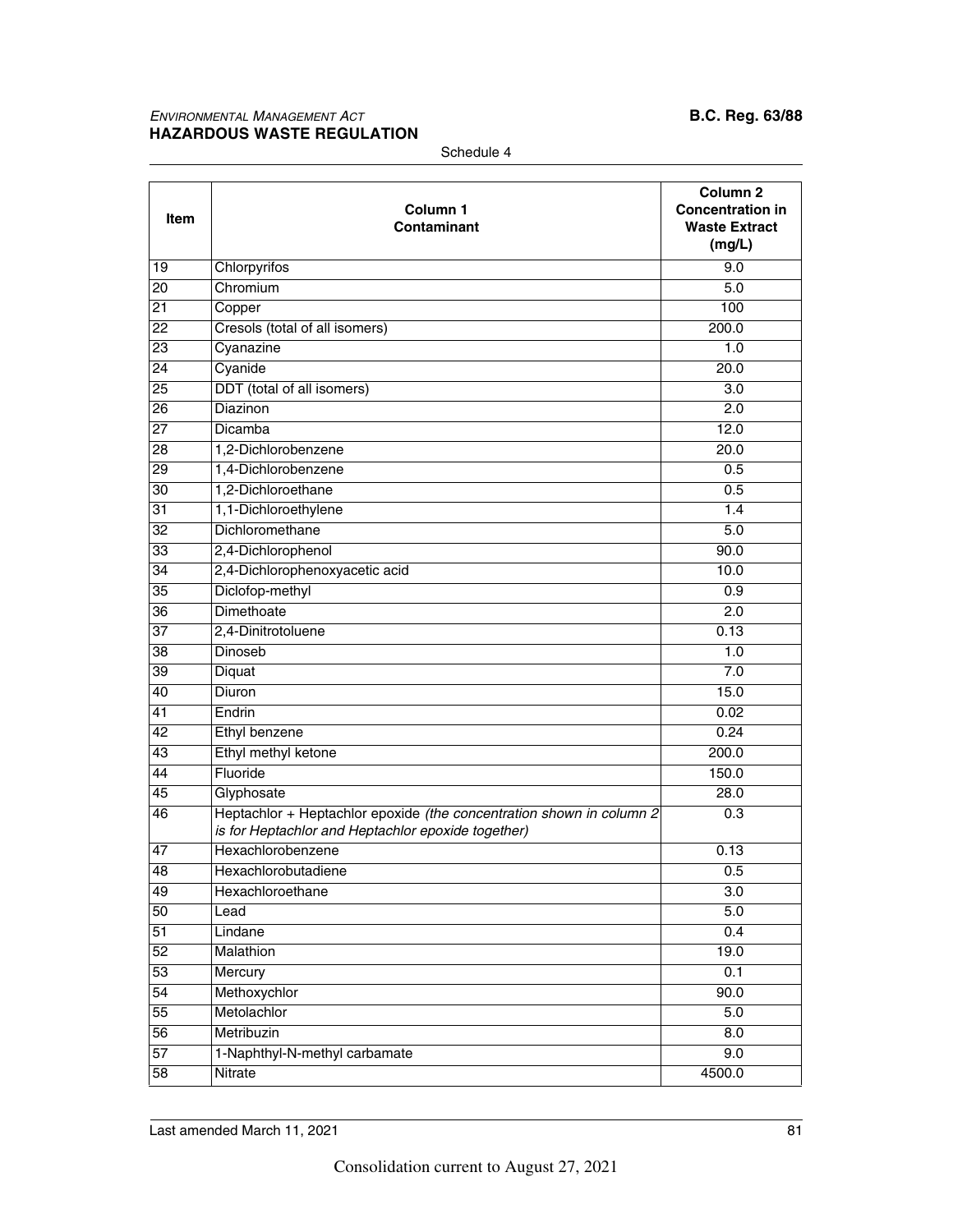Schedule 4

| Item            | Column 1<br>Contaminant                                                                        | Column <sub>2</sub><br><b>Concentration in</b><br><b>Waste Extract</b><br>(mg/L) |
|-----------------|------------------------------------------------------------------------------------------------|----------------------------------------------------------------------------------|
| 59              | Nitrate + Nitrite (the concentration shown in column 2 is for Nitrate and<br>Nitrite together) | 1000.0                                                                           |
| 60              | Nitrilotriacetic acid                                                                          | 40                                                                               |
| 61              | Nitrite                                                                                        | 320.0                                                                            |
| 62              | Nitrobenzene                                                                                   | 2.0                                                                              |
| 63              | Paraquat                                                                                       | 1.0                                                                              |
| 64              | Parathion                                                                                      | 5.0                                                                              |
| 65              | Parathion-methyl                                                                               | 0.7                                                                              |
| 66              | Pentachlorophenol                                                                              | 6.0                                                                              |
| 67              | Phorate                                                                                        | 0.2                                                                              |
| 68              | Picloram                                                                                       | 19.0                                                                             |
| 69              | Pyridine                                                                                       | 5.0                                                                              |
| 70              | Selenium                                                                                       | 1.0                                                                              |
| 71              | Silver                                                                                         | 5.0                                                                              |
| $\overline{72}$ | Simazine                                                                                       | 1.0                                                                              |
| 73              | Temephos                                                                                       | 28.0                                                                             |
| 74              | <b>Terbufos</b>                                                                                | $\overline{0.1}$                                                                 |
| 75              | Tetrachloroethylene                                                                            | 3.0                                                                              |
| 76              | Tetrachloromethane                                                                             | 0.5                                                                              |
| 77              | 2,3,4,6-Tetrachlorophenol                                                                      | 10.0                                                                             |
| $\overline{78}$ | Toluene                                                                                        | 2.4                                                                              |
| 79              | Toxaphene                                                                                      | 0.5                                                                              |
| 80              | Triallate                                                                                      | 23.0                                                                             |
| 81              | Trichloroethylene                                                                              | 5.0                                                                              |
| 82              | 1,1,1-Trichloro-2,2-bis(p-methoxyphenyl) ethane                                                | 90.0                                                                             |
| 83              | 2,4,5-Trichlorophenol                                                                          | 400.0                                                                            |
| 84              | 2,4,6-Trichlorophenol                                                                          | 0.5                                                                              |
| 85              | 2,4,5-Trichlorophenoxyacetic acid                                                              | 28.0                                                                             |
| 86              | 2-(2,4,5-Trichlorophenoxy) propionic acid                                                      | 1.0                                                                              |
| 87              | Trifluralin                                                                                    | 4.5                                                                              |
| $\overline{88}$ | Trihalomethanes (Total)                                                                        | 10.0                                                                             |
| 89              | Uranium                                                                                        | 10.0                                                                             |
| 90              | Vinyl chloride                                                                                 | 0.2                                                                              |
| 91              | <b>Xylenes</b>                                                                                 | 30.0                                                                             |
| 92              | Zinc                                                                                           | 500.0                                                                            |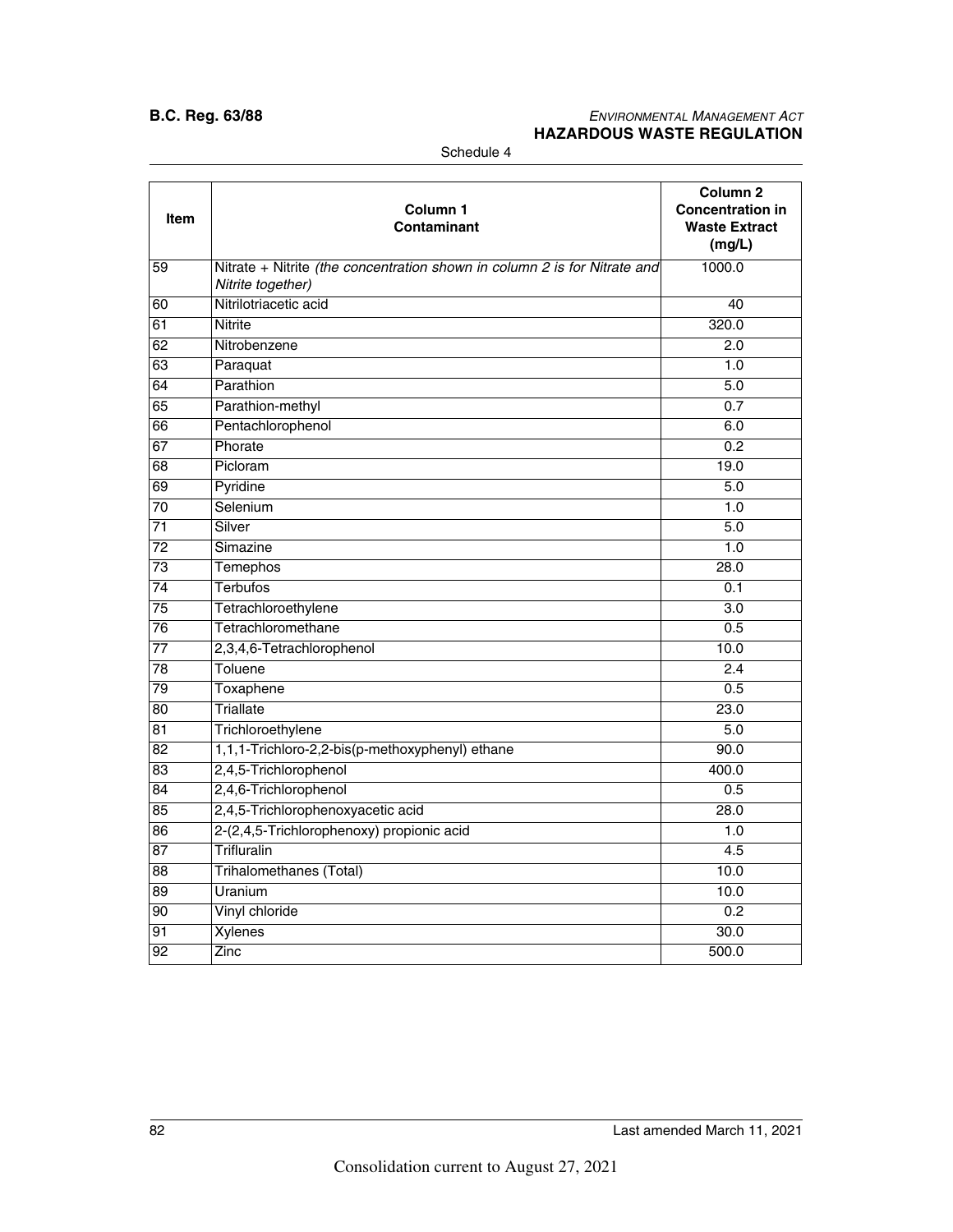#### **SCHEDULE 5**

#### **FORMS 1A AND 1B**

Repealed. [B.C. Reg. 261/2006, s. 31 (a).]

#### **FORM 1**

[en. B.C. Reg. 261/2006, s. 31 (a); am. B.C. Reg. 375/2008, s. 24.]

 *[s. 43]*

### **Registration Form**

#### THIS FORM IS A REGISTRATION REPORT MADE UNDER SECTION 43 (1), (2) OR (4) OF THE HAZARDOUS WASTE REGULATION

Reason for Submittal:

[ ] To provide an Initial Registration Report

[ ] To provide Subsequent Notification of changes to a registration report for

Generator Registration (BCG) No. / Provincial ID No. ………………………………………*[dd/mm/yyyy]* 

#### **OR**

Registered Site (RS) No. …………………………….....…… Dated …………………*[dd/mm/yyyy]*

If this is Subsequent Notification, please indicate what changes are being reported

[ ] Facility Name Change [ ] Mailing Address Change [ ] Management Company Change

[ ] Adding a Waste Type [ ] Removing a Waste Type

[ ] Changing Quantity of Previously Registered Waste(s)

[ ] Other (Describe) ...........................................................

#### INSTRUCTIONS:

- (1) A person required to register under section 43 (1) or (2) or to give notice under section 43 (4) must complete this form.
- (2) Identification numbers are site specific: complete a separate form for each hazardous waste site.
- (3) All persons must complete parts A and D. Part B is to be completed for facilities that generate hazardous waste. Part C is to be completed for management facilities. Some generator facilities may also be management facilities, and in that case, parts A, B, C and D must be completed. *Note: a generator that temporarily stores hazardous waste before shipping it to a management facility is not considered to be a management facility.*
- (4) Send original Form 1 to: Regional Manager, Environmental Protection at the applicable regional office. Retain a copy for your records.
- (5) Please print or type the required information on the form.

#### **Definitions:**

|  | <b>Physical State:</b> |  |  |  | L=Liquid; S=Solid; G=Gas; SL=sludge. |
|--|------------------------|--|--|--|--------------------------------------|
|--|------------------------|--|--|--|--------------------------------------|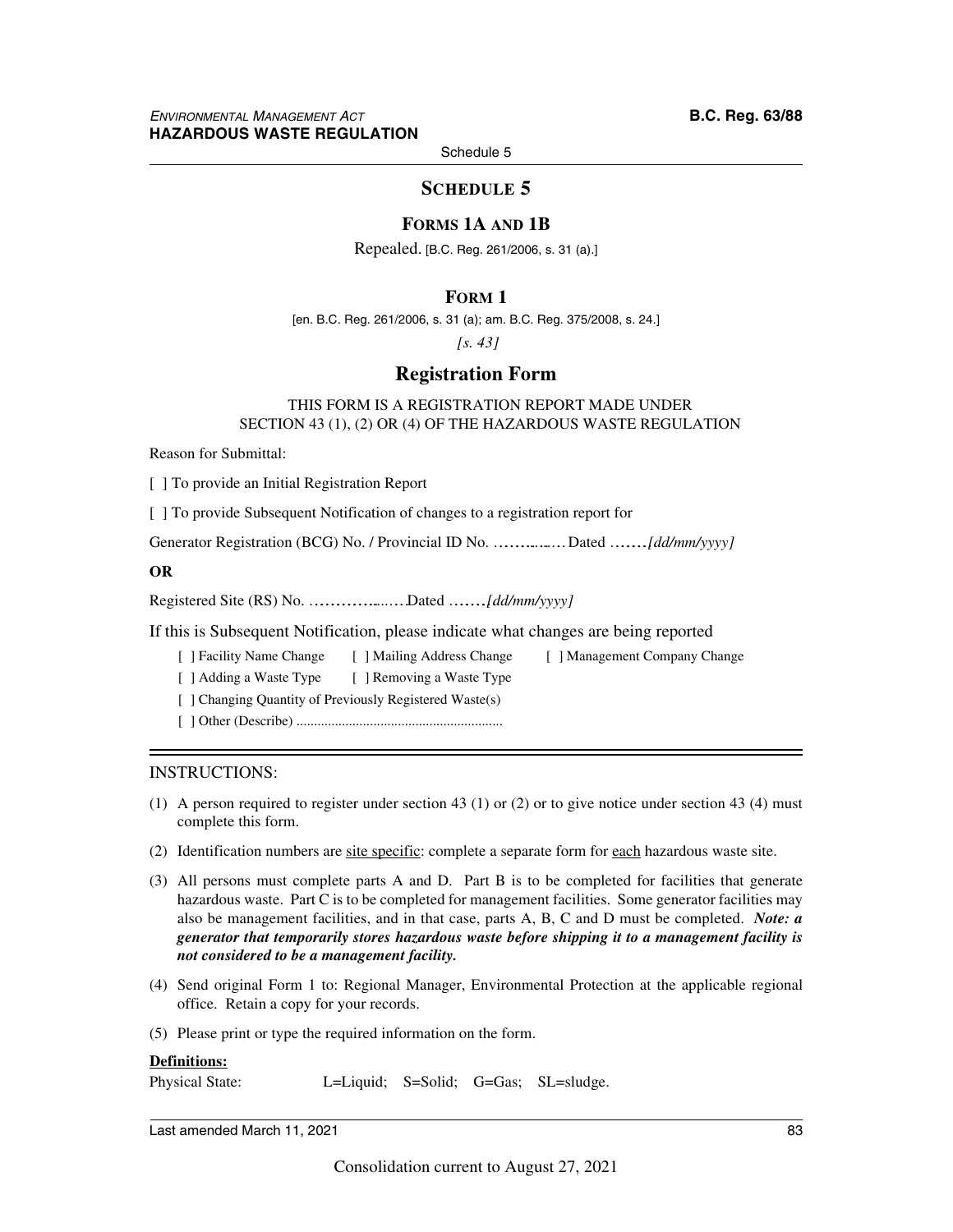|                       | Schedule 5                                                                                                                                                                                                                                                                     |
|-----------------------|--------------------------------------------------------------------------------------------------------------------------------------------------------------------------------------------------------------------------------------------------------------------------------|
| Waste Identification: | Name of Waste: (a) TDG Regulations classified Hazardous Wastes – enter<br>UN Number, TDG Class and waste name in accordance with TDG<br>Regulations, (b) hazardous wastes not regulated by TDGR: enter "N/A" for<br>UN Number and TDG Class, use defined hazardous waste name. |
|                       | Generated/30-day period: Estimate of amount generated.                                                                                                                                                                                                                         |
| Storage/Capacity:     | Maximum storage or capacity of the facility (under the regulation for each<br>hazardous waste).                                                                                                                                                                                |
| Units:                | Use metric, litres or kilograms $(L \text{ or } kg)$ .                                                                                                                                                                                                                         |
| Handling codes:       | 01 storage; 02 thermal treatment; 03 chemical treatment;                                                                                                                                                                                                                       |
|                       | 04 physical treatment; 05 biological treatment; 06 secure landfill;                                                                                                                                                                                                            |
|                       | 07 recycled; 08 solidification;                                                                                                                                                                                                                                                |
|                       |                                                                                                                                                                                                                                                                                |
|                       | 10 land farming; 11 off site management.                                                                                                                                                                                                                                       |

# **A. FACILITY INFORMATION:**

| (1) | Registered corporate name (as filed with the Registrar of Companies in British Columbia).                        |
|-----|------------------------------------------------------------------------------------------------------------------|
|     |                                                                                                                  |
|     |                                                                                                                  |
|     |                                                                                                                  |
|     | If the generator/facility owner is a partnership or proprietorship provide the full name of the<br>principal(s). |
|     |                                                                                                                  |
| (2) | Corporate address (Full postal mailing address)                                                                  |
|     |                                                                                                                  |
|     |                                                                                                                  |
|     | (3) Primary contact information at mailing address (Print Name, Telephone, Fax and email address)                |
|     |                                                                                                                  |
|     |                                                                                                                  |
|     |                                                                                                                  |
|     | (4) Facility/site physical address, PO Box is not acceptable.                                                    |
|     |                                                                                                                  |
|     |                                                                                                                  |
|     | (5) If no physical address can be provided for the site, complete the location coordinates below.                |
|     |                                                                                                                  |
|     |                                                                                                                  |
|     | (6) Standard Industrial Classification (SIC):                                                                    |
|     |                                                                                                                  |
| 84  | Last amended March 11, 2021                                                                                      |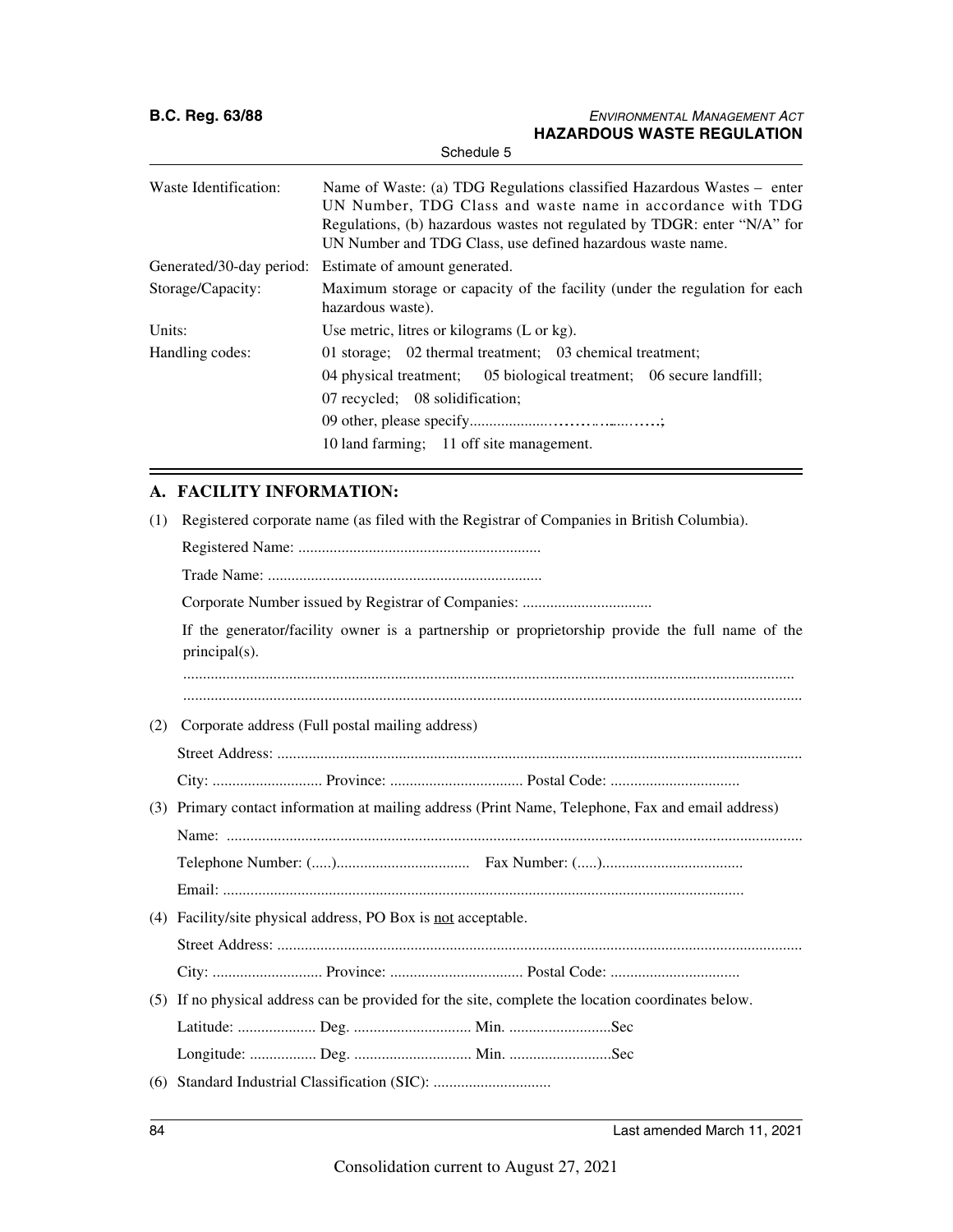|    | Note: The SIC system was developed to provide a method to define and classify establishments<br>according to their primary activity. Please provide the SIC code that best describes the activities of<br><i>this facility/site.</i> |
|----|--------------------------------------------------------------------------------------------------------------------------------------------------------------------------------------------------------------------------------------|
|    | (7) Are there any discharges from the facility?<br>YES [ ]<br>NO [ 1<br>If yes, indicate the nature of the discharge:                                                                                                                |
|    | [ ] Air Emission<br>[ ] Residue (Solids, Sludge, etc.)<br>  Effluent                                                                                                                                                                 |
|    |                                                                                                                                                                                                                                      |
|    | (8) If there are effluent discharges (as indicated above), indicate the receiving site:                                                                                                                                              |
|    | Municipal Sewer YES [ ] NO [ ] Storm Sewer/Environment YES [ ]<br>NO [ 1                                                                                                                                                             |
| B. | <b>HAZARDOUS WASTE GENERATOR:</b>                                                                                                                                                                                                    |

*Note: A generator ordinarily generates and stores hazardous waste onsite and ships the hazardous waste to a management or disposal facility. However, some generator facilities may also be management facilities. If a generator facility is also a management facility, the generator must also complete Part C.* (1) Generator type (Sawmill, Restaurant, Petroleum Refinery, Residence, etc.) ............................................................................................................................................................... (2) Source / process generating the Hazardous Waste (e.g. maintenance shop) ............................................................................................................................................................... (3) List the name, address and License to Transport number of the principal intended hazardous waste carrier(s)/transporter(s) for each waste type; attach a separate sheet if necessary

...............................................................................................................................................................

............................................................................................................................................................... ...............................................................................................................................................................

 (4) List the name and address of the principal intended receiver(s)/consignee(s) where you intend to ship the hazardous wastes generated for each waste type; attach a separate sheet if necessary

...............................................................................................................................................................

...............................................................................................................................................................

...............................................................................................................................................................

(5) Complete the following table:

|                       | <b>Waste Identification</b> |                          |                            | Quantity                        |                             |                         |                         |
|-----------------------|-----------------------------|--------------------------|----------------------------|---------------------------------|-----------------------------|-------------------------|-------------------------|
| <b>Physical State</b> | <b>Name of Waste</b>        | <b>TDG</b><br><b>UN#</b> | <b>TDG</b><br><b>Class</b> | Generated<br>/ 30-day<br>period | <b>In</b><br><b>Storage</b> | <b>Units</b><br>L or kg | <b>Handling</b><br>Code |
| a)                    |                             |                          |                            |                                 |                             |                         |                         |
| $\mathbf{b}$          |                             |                          |                            |                                 |                             |                         |                         |
| $\mathbf{c}$          |                             |                          |                            |                                 |                             |                         |                         |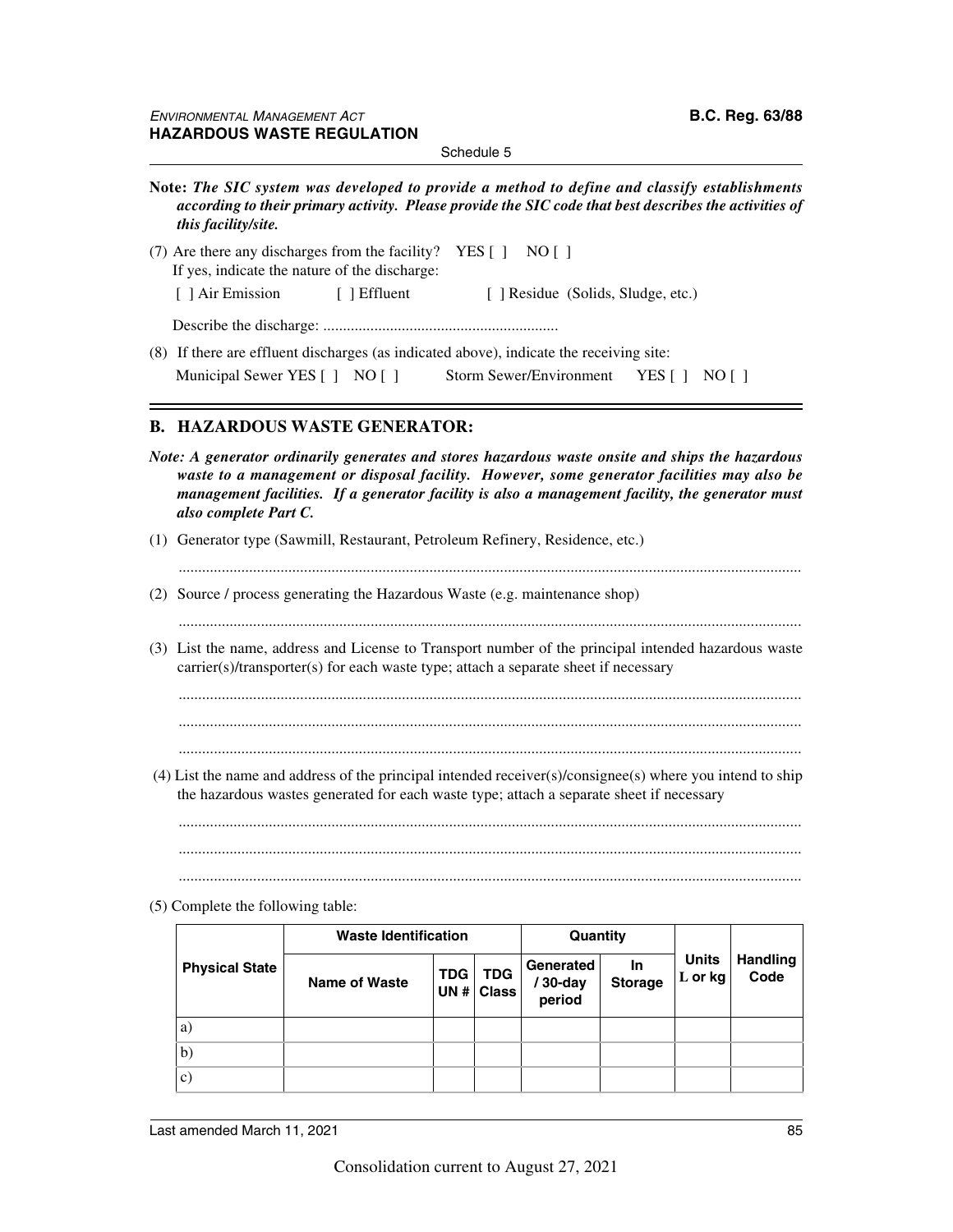Schedule 5 (6) Is the mode of generation ongoing, intermittent or one-time only? **C. HAZARDOUS WASTE MANAGEMENT FACILITY:** (1) Check the appropriate box below: d) e) [ ] Ongoing [ ] Intermittent [ ] One-time only Onsite Management Facility [ ] Receiver of Hazardous Waste [ ] Return Collection Facility (for household hazardous wastes) [ ]

(2) Type of activity (Check all that apply)

|  | [ ] Store | $\lceil$ Treat | [ ] Recycle | [ ] Dispose |
|--|-----------|----------------|-------------|-------------|
|--|-----------|----------------|-------------|-------------|

(3) Complete the following table:

|                       | <b>Waste Identification</b> |            |                            | Quantity |                         |                         |
|-----------------------|-----------------------------|------------|----------------------------|----------|-------------------------|-------------------------|
| <b>Physical State</b> | <b>Name of Waste</b>        | <b>TDG</b> | <b>TDG</b><br>UN $#$ Class | Capacity | <b>Units</b><br>L or kg | <b>Handling</b><br>Code |
| a)                    |                             |            |                            |          |                         |                         |
| b)                    |                             |            |                            |          |                         |                         |
| $\mathbf{c})$         |                             |            |                            |          |                         |                         |
| d)                    |                             |            |                            |          |                         |                         |
| $\epsilon)$           |                             |            |                            |          |                         |                         |

.....................................................................................................................................................................

.....................................................................................................................................................................

#### **D. CERTIFICATION:**

1) I certify that the information provided on this form is correct and complete.

[*print company name if applicable*]

..............................................................

............................................................................

[*print name*]

[*telephone number*]

............................................................ [*fax number*]

............................................................

[*signature*]

[*date (dd/mm/yy)*]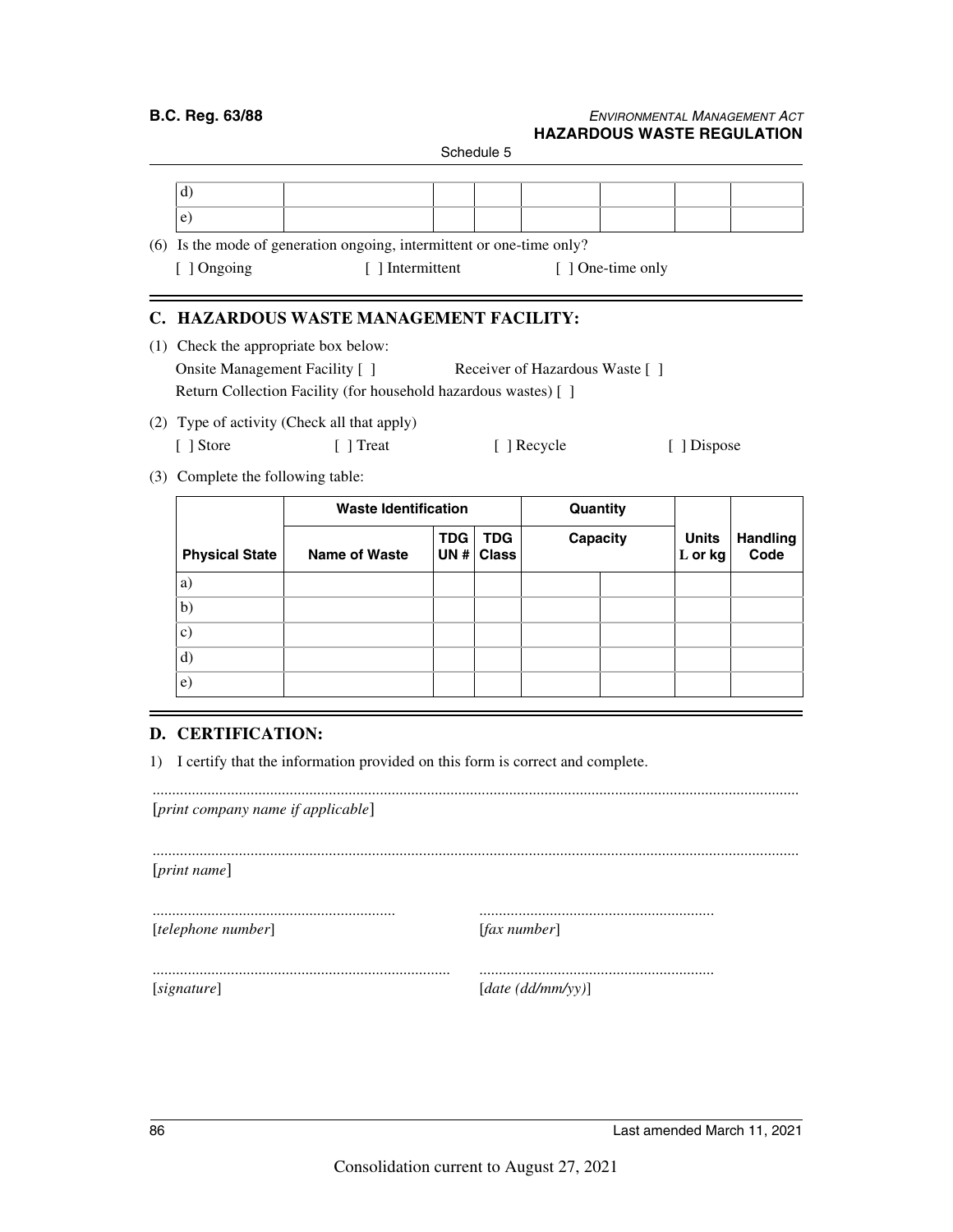|                                                                             | Schedule 5                                                                                        |
|-----------------------------------------------------------------------------|---------------------------------------------------------------------------------------------------|
| 2)<br>below and generator confirmation that you are acting on their behalf. | If you are acting as an agent of the owner of the waste, please provide the information requested |
| $[print\ company\ name]$                                                    |                                                                                                   |
| [print name]                                                                |                                                                                                   |
| [telephone number]                                                          | [fax number]                                                                                      |
| [signature]                                                                 | [date(dd/mm/yy)]                                                                                  |
|                                                                             | GENERATOR/MANAGEMENT FACILITY AUTHORIZATION OF AGENT ARRANGEMENT:                                 |
| [print name]                                                                | [signature]                                                                                       |
| FOR MINISTRY USE ONLY:                                                      |                                                                                                   |
|                                                                             |                                                                                                   |
|                                                                             |                                                                                                   |
|                                                                             |                                                                                                   |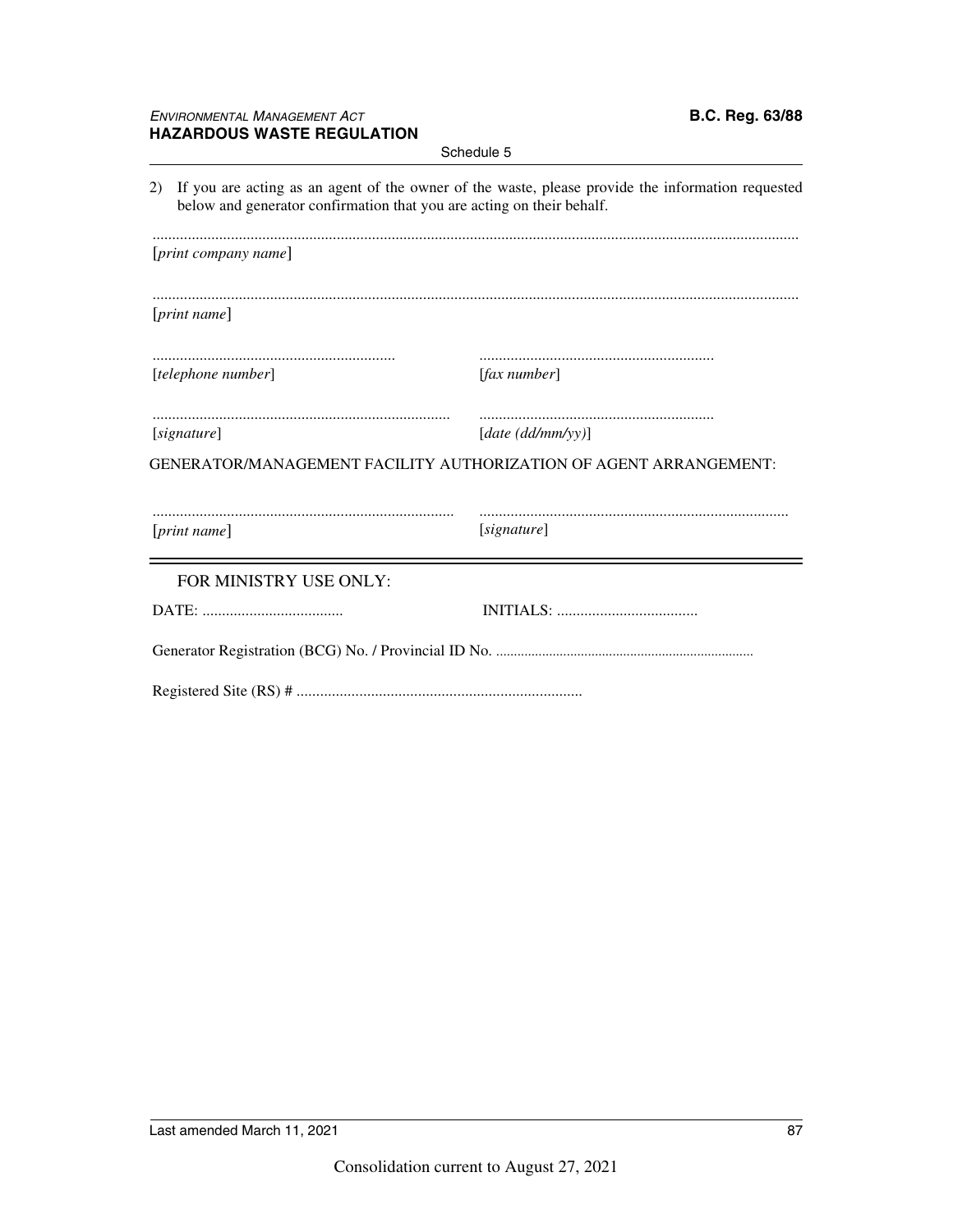Schedule 5

|                                                              |                                                                                                 | [s. 43]                                                                                                                            |                                                                                                                                                                                                                                                                                          |                                                                                                                                                                                      |
|--------------------------------------------------------------|-------------------------------------------------------------------------------------------------|------------------------------------------------------------------------------------------------------------------------------------|------------------------------------------------------------------------------------------------------------------------------------------------------------------------------------------------------------------------------------------------------------------------------------------|--------------------------------------------------------------------------------------------------------------------------------------------------------------------------------------|
|                                                              |                                                                                                 |                                                                                                                                    |                                                                                                                                                                                                                                                                                          |                                                                                                                                                                                      |
| Ministry of Environment                                      |                                                                                                 |                                                                                                                                    |                                                                                                                                                                                                                                                                                          | <b>HAZARDOUS WASTE</b>                                                                                                                                                               |
| I/we hereby apply for (check one)<br><b>British Columbia</b> |                                                                                                 |                                                                                                                                    |                                                                                                                                                                                                                                                                                          | 66500-20/LT                                                                                                                                                                          |
|                                                              |                                                                                                 |                                                                                                                                    |                                                                                                                                                                                                                                                                                          |                                                                                                                                                                                      |
|                                                              |                                                                                                 |                                                                                                                                    |                                                                                                                                                                                                                                                                                          |                                                                                                                                                                                      |
|                                                              |                                                                                                 |                                                                                                                                    |                                                                                                                                                                                                                                                                                          |                                                                                                                                                                                      |
|                                                              |                                                                                                 |                                                                                                                                    |                                                                                                                                                                                                                                                                                          |                                                                                                                                                                                      |
|                                                              |                                                                                                 |                                                                                                                                    |                                                                                                                                                                                                                                                                                          |                                                                                                                                                                                      |
|                                                              |                                                                                                 |                                                                                                                                    |                                                                                                                                                                                                                                                                                          |                                                                                                                                                                                      |
|                                                              |                                                                                                 |                                                                                                                                    | Country                                                                                                                                                                                                                                                                                  | Postal Code                                                                                                                                                                          |
| <b>Phone Number:</b>                                         |                                                                                                 |                                                                                                                                    |                                                                                                                                                                                                                                                                                          |                                                                                                                                                                                      |
| <b>Email Address:</b>                                        |                                                                                                 |                                                                                                                                    |                                                                                                                                                                                                                                                                                          |                                                                                                                                                                                      |
| <b>NSC Number:</b>                                           |                                                                                                 | Date:                                                                                                                              |                                                                                                                                                                                                                                                                                          |                                                                                                                                                                                      |
| <b>Certificate of Registration under</b>                     |                                                                                                 |                                                                                                                                    | Date:                                                                                                                                                                                                                                                                                    |                                                                                                                                                                                      |
| <b>B.C. Business Corporations Act</b>                        | Number:                                                                                         |                                                                                                                                    |                                                                                                                                                                                                                                                                                          |                                                                                                                                                                                      |
|                                                              |                                                                                                 |                                                                                                                                    |                                                                                                                                                                                                                                                                                          |                                                                                                                                                                                      |
|                                                              |                                                                                                 |                                                                                                                                    |                                                                                                                                                                                                                                                                                          |                                                                                                                                                                                      |
|                                                              |                                                                                                 |                                                                                                                                    |                                                                                                                                                                                                                                                                                          |                                                                                                                                                                                      |
| <b>ANTIFREEZE</b>                                            |                                                                                                 | <b>ENVIRONMENTALLY</b><br>HAZARDOUS (Class 9)                                                                                      |                                                                                                                                                                                                                                                                                          | <b>PCBs</b>                                                                                                                                                                          |
| <b>ASBESTOS</b>                                              |                                                                                                 | <b>FLAMMABLE LIQUIDS</b>                                                                                                           |                                                                                                                                                                                                                                                                                          | <b>PESTICIDES</b>                                                                                                                                                                    |
| <b>BATTERIES</b>                                             |                                                                                                 | <b>FLAMMABLE SOLIDS</b>                                                                                                            |                                                                                                                                                                                                                                                                                          | PETROLEUM<br><b>PRODUCTS</b>                                                                                                                                                         |
| <b>BIOMEDICAL</b>                                            |                                                                                                 | <b>LAB PACKS</b>                                                                                                                   |                                                                                                                                                                                                                                                                                          | <b>PHOTO IMAGING</b>                                                                                                                                                                 |
| <b>COMMPRESSED</b>                                           |                                                                                                 | <b>LEACHABLE TOXIC</b>                                                                                                             |                                                                                                                                                                                                                                                                                          | <b>POISONS</b>                                                                                                                                                                       |
| <b>CONTAMINATED SOIL</b>                                     |                                                                                                 | OIL FILTERS                                                                                                                        |                                                                                                                                                                                                                                                                                          | <b>SOLVENTS</b>                                                                                                                                                                      |
| <b>CORROSIVE</b>                                             |                                                                                                 |                                                                                                                                    |                                                                                                                                                                                                                                                                                          | <b>WASTE CONTAINING</b>                                                                                                                                                              |
|                                                              |                                                                                                 | <b>SUBSTANCES</b>                                                                                                                  |                                                                                                                                                                                                                                                                                          | <b>DIOXINS</b>                                                                                                                                                                       |
|                                                              |                                                                                                 |                                                                                                                                    |                                                                                                                                                                                                                                                                                          | <b>WASTE CONTAINING</b><br><b>PAHs</b>                                                                                                                                               |
|                                                              |                                                                                                 |                                                                                                                                    |                                                                                                                                                                                                                                                                                          |                                                                                                                                                                                      |
|                                                              |                                                                                                 | <b>OTHER</b>                                                                                                                       |                                                                                                                                                                                                                                                                                          |                                                                                                                                                                                      |
| by vehicles dispatched from an operation located at:         |                                                                                                 |                                                                                                                                    |                                                                                                                                                                                                                                                                                          |                                                                                                                                                                                      |
| PO Box or Street                                             |                                                                                                 |                                                                                                                                    |                                                                                                                                                                                                                                                                                          |                                                                                                                                                                                      |
|                                                              | PO Box or Street<br>(Please attach copy of certificate:)<br><b>GASES</b><br><b>DRY CLEANING</b> | <b>Province of British Columbia</b><br>[ ] a revision of a licence (number LT).<br>City<br><b>SECTION 2   HAZARDOUS WASTE TYPE</b> | FORM 2<br>[en. B.C. Reg. 261/2006, s. 31 (b).]<br>[] a licence to transport hazardous waste within the Province of<br>[] a renewal of a licence (number LT)<br><b>TRANSPORTER IDENTIFICATION</b><br>Prov/State<br><b>Fax Number:</b><br>Registration<br><b>OXIDIZING</b><br><b>PAINT</b> | <b>APPLICATION FOR A LICENCE TO TRANSPORT</b><br>File Number:<br>(office use only)<br><b>Cell Number:</b><br>This undertaking relates to the transportation of the following wastes: |

*[If more than one address, attach list of all dispatch addresses]*

# RETAIN A COPY FOR YOUR RECORDS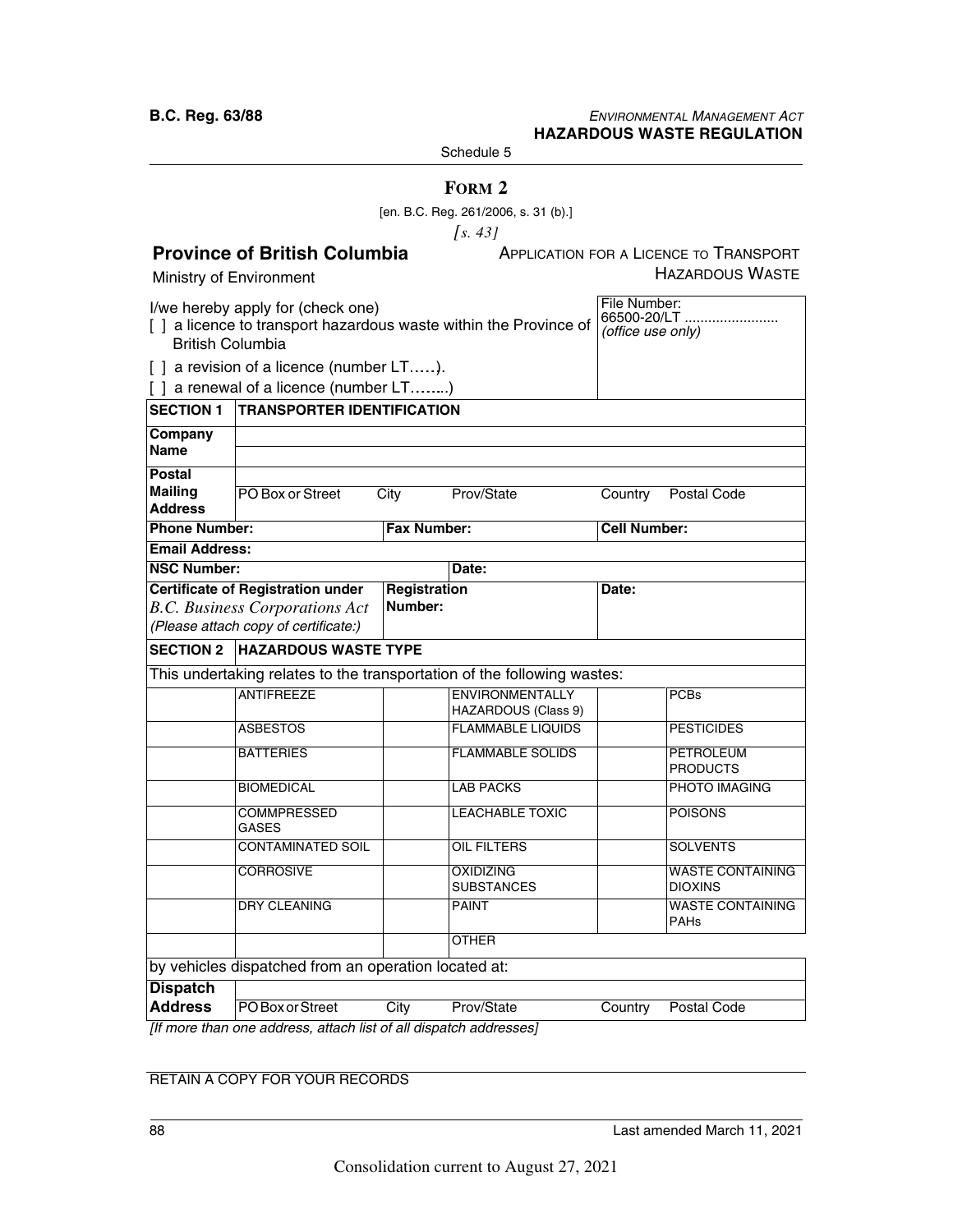Ministry of Environment

**Province of British Columbia** APPLICATION FOR A LICENCE TO TRANSPORT<br>Ministry of Environment Hazarbous Waste

| <b>SECTION 3</b> | <b>VEHICLE DOCUMENTATION</b> |                                       |                             |                             |                                                                                                                                                                                                                                                                                                                                                                                                                                                                                                                                                                                   |             |
|------------------|------------------------------|---------------------------------------|-----------------------------|-----------------------------|-----------------------------------------------------------------------------------------------------------------------------------------------------------------------------------------------------------------------------------------------------------------------------------------------------------------------------------------------------------------------------------------------------------------------------------------------------------------------------------------------------------------------------------------------------------------------------------|-------------|
|                  | the fleet list.              | required for each vehicle/trailer) or |                             |                             | 1. If 10 or fewer vehicles/trailers are used for transporting hazardous waste,<br>copies of the registration and insurance documents are required to be<br>submitted to this office. (A minimum \$5 million third party legal liability is<br>2. If 11 or more vehicles/trailers are used to transport hazardous waste, a<br>completed and dated fleet list may be used. In addition, a current Certificate<br>of Insurance/letter from the insurance company must be attached indicating<br>a minimum \$5 million third party legal liability for all vehicles/trailers noted on |             |
|                  |                              |                                       |                             | (Date)                      |                                                                                                                                                                                                                                                                                                                                                                                                                                                                                                                                                                                   |             |
|                  | Vehicle Year Vehicle Make    | Licence<br><b>Plate No</b>            | <b>Province</b><br>or State | <b>Net Load</b><br>Capacity | Load Type (i.e. Liability<br>bags, bulk,                                                                                                                                                                                                                                                                                                                                                                                                                                                                                                                                          | Insurance   |
|                  |                              |                                       |                             | (kg or L)                   | barrels, roll off,<br>tank, etc.)                                                                                                                                                                                                                                                                                                                                                                                                                                                                                                                                                 | Coverage \$ |
|                  |                              |                                       |                             |                             |                                                                                                                                                                                                                                                                                                                                                                                                                                                                                                                                                                                   |             |
|                  |                              |                                       |                             |                             |                                                                                                                                                                                                                                                                                                                                                                                                                                                                                                                                                                                   |             |
|                  |                              |                                       |                             |                             |                                                                                                                                                                                                                                                                                                                                                                                                                                                                                                                                                                                   |             |
|                  |                              |                                       |                             |                             |                                                                                                                                                                                                                                                                                                                                                                                                                                                                                                                                                                                   |             |
|                  |                              |                                       |                             |                             |                                                                                                                                                                                                                                                                                                                                                                                                                                                                                                                                                                                   |             |
|                  |                              |                                       |                             |                             |                                                                                                                                                                                                                                                                                                                                                                                                                                                                                                                                                                                   |             |
|                  |                              |                                       |                             |                             |                                                                                                                                                                                                                                                                                                                                                                                                                                                                                                                                                                                   |             |
|                  |                              |                                       |                             |                             |                                                                                                                                                                                                                                                                                                                                                                                                                                                                                                                                                                                   |             |
|                  |                              |                                       |                             |                             |                                                                                                                                                                                                                                                                                                                                                                                                                                                                                                                                                                                   |             |

*[Attach a separate sheet for additional vehicles/trailers operating under this licence]*

RETAIN A COPY FOR YOUR RECORDS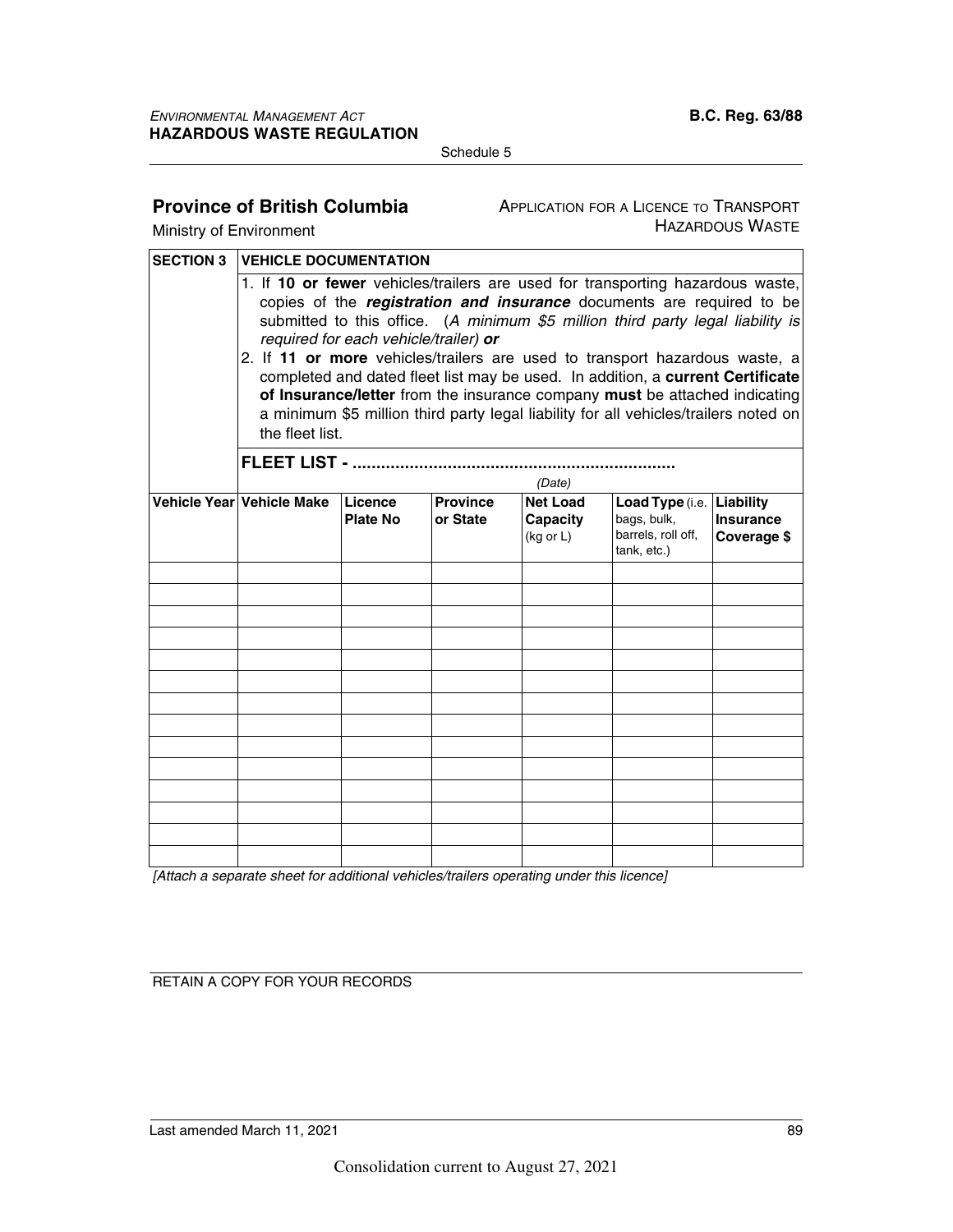# **Province of British Columbia** APPLICATION FOR A LICENCE TO TRANSPORT<br>Ministry of Environment<br>Hazarbous Waste

Ministry of Environment

| <b>SECTION 4</b> | <b>INSURANCE</b>                                                               |
|------------------|--------------------------------------------------------------------------------|
|                  | Liability Insurance provided by   is carried by the applicant on each vehicle. |

| <b>SECTION 5</b>                                                                                                                      | <b>CERTIFICATION</b> |                  |                        |
|---------------------------------------------------------------------------------------------------------------------------------------|----------------------|------------------|------------------------|
| Ι,                                                                                                                                    |                      |                  |                        |
| certify that I am aware of the requirements of the Hazardous Waste Regulation as related to<br>the transportation of hazardous waste. |                      | (Print Name),    |                        |
| Print name of applicant                                                                                                               |                      |                  | Signature of applicant |
| Date of Application                                                                                                                   |                      | Telephone Number | <b>Fax Number</b>      |

RETAIN A COPY FOR YOUR RECORDS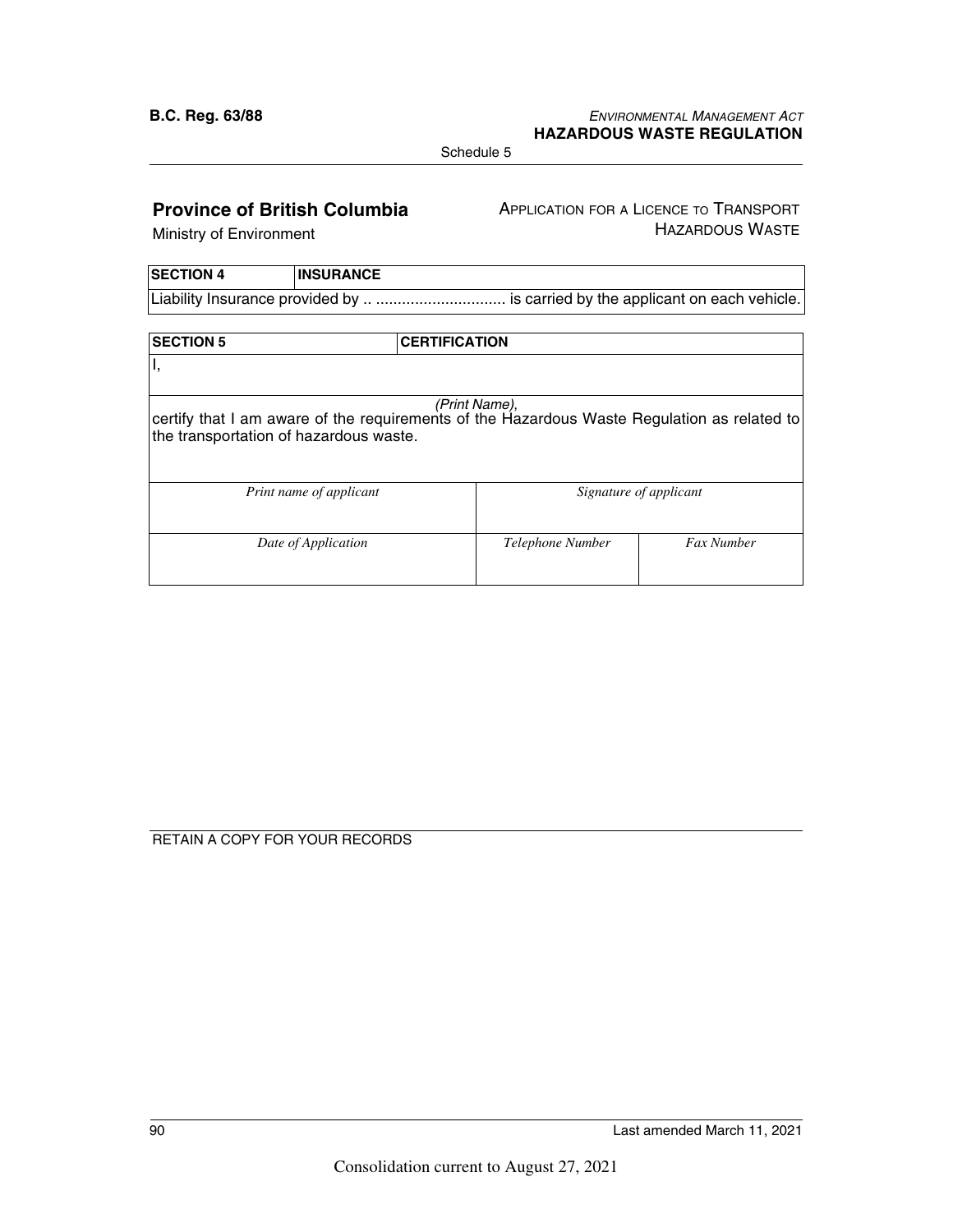#### *ENVIRONMENTAL MANAGEMENT ACT* **B.C. Reg. 63/88 HAZARDOUS WASTE REGULATION**

|                                                         |                                                                                                                                                                                                                                            |                                                              | FORM 3 (s. 47) |                                               |                             |             |                                                   |                     |
|---------------------------------------------------------|--------------------------------------------------------------------------------------------------------------------------------------------------------------------------------------------------------------------------------------------|--------------------------------------------------------------|----------------|-----------------------------------------------|-----------------------------|-------------|---------------------------------------------------|---------------------|
|                                                         |                                                                                                                                                                                                                                            | [en. B.C. Reg. 132/92, s. 37; am. B.C. Reg. 109/2002, s. 1.] |                |                                               |                             |             |                                                   |                     |
| CREST                                                   | PROVINCE OF<br>BRITISH COLUMBI                                                                                                                                                                                                             |                                                              |                | MINISTRY OF WATER, LAND<br>AND AIR PROTECTION |                             |             | <b>MANIFEST SUPPLEMENT</b><br>MULTIPLE CONSIGNORS | J                   |
| Instructions: The Carrier shall (a) complete this form; |                                                                                                                                                                                                                                            |                                                              |                |                                               |                             |             |                                                   |                     |
|                                                         | (b) keep this form with the manifest;                                                                                                                                                                                                      |                                                              |                |                                               |                             |             |                                                   |                     |
|                                                         | (c) when the shipment has been completed:                                                                                                                                                                                                  |                                                              |                |                                               |                             |             |                                                   |                     |
|                                                         | Attach Copy A to Copy 1 of Manifest and mail to the appropriate authority in the jurisdiction where consignor is located<br>Attach Copy C to Copy 5 of Manifest and deliver to consignee<br>Attach Copy B to Copy 2 of Manifest and retain |                                                              |                |                                               |                             |             |                                                   |                     |
| Collection Point Information:                           |                                                                                                                                                                                                                                            |                                                              |                |                                               |                             |             |                                                   |                     |
|                                                         |                                                                                                                                                                                                                                            |                                                              |                |                                               |                             |             |                                                   |                     |
|                                                         |                                                                                                                                                                                                                                            |                                                              | Postal         |                                               | Identification<br>Consignor | Consignor's | Quantity                                          | Cumulative<br>Total |
| Name                                                    | Address                                                                                                                                                                                                                                    | City                                                         | Code           | Telephone                                     | Number                      | Signature   | kg or L                                           | kg or L             |
|                                                         |                                                                                                                                                                                                                                            |                                                              |                |                                               |                             |             |                                                   |                     |
|                                                         |                                                                                                                                                                                                                                            |                                                              |                |                                               |                             |             |                                                   |                     |
|                                                         |                                                                                                                                                                                                                                            |                                                              |                |                                               |                             |             |                                                   |                     |
|                                                         |                                                                                                                                                                                                                                            |                                                              |                |                                               |                             |             |                                                   |                     |
|                                                         |                                                                                                                                                                                                                                            |                                                              |                |                                               |                             |             |                                                   |                     |
| ة                                                       |                                                                                                                                                                                                                                            |                                                              |                |                                               |                             |             |                                                   |                     |
|                                                         |                                                                                                                                                                                                                                            |                                                              |                |                                               |                             |             |                                                   |                     |
| ∞ं                                                      |                                                                                                                                                                                                                                            |                                                              |                |                                               |                             |             |                                                   |                     |
| o,                                                      |                                                                                                                                                                                                                                            |                                                              |                |                                               |                             |             |                                                   |                     |
| $\overline{a}$                                          |                                                                                                                                                                                                                                            |                                                              |                |                                               |                             |             |                                                   |                     |
|                                                         |                                                                                                                                                                                                                                            |                                                              |                |                                               |                             |             | Total:                                            |                     |
| Carrier's Name (Please Print):                          |                                                                                                                                                                                                                                            |                                                              |                | Vehicle Licence Plate No.                     |                             |             |                                                   |                     |
| Date:(Y/MD)                                             |                                                                                                                                                                                                                                            |                                                              |                |                                               |                             |             |                                                   |                     |

Schedule 5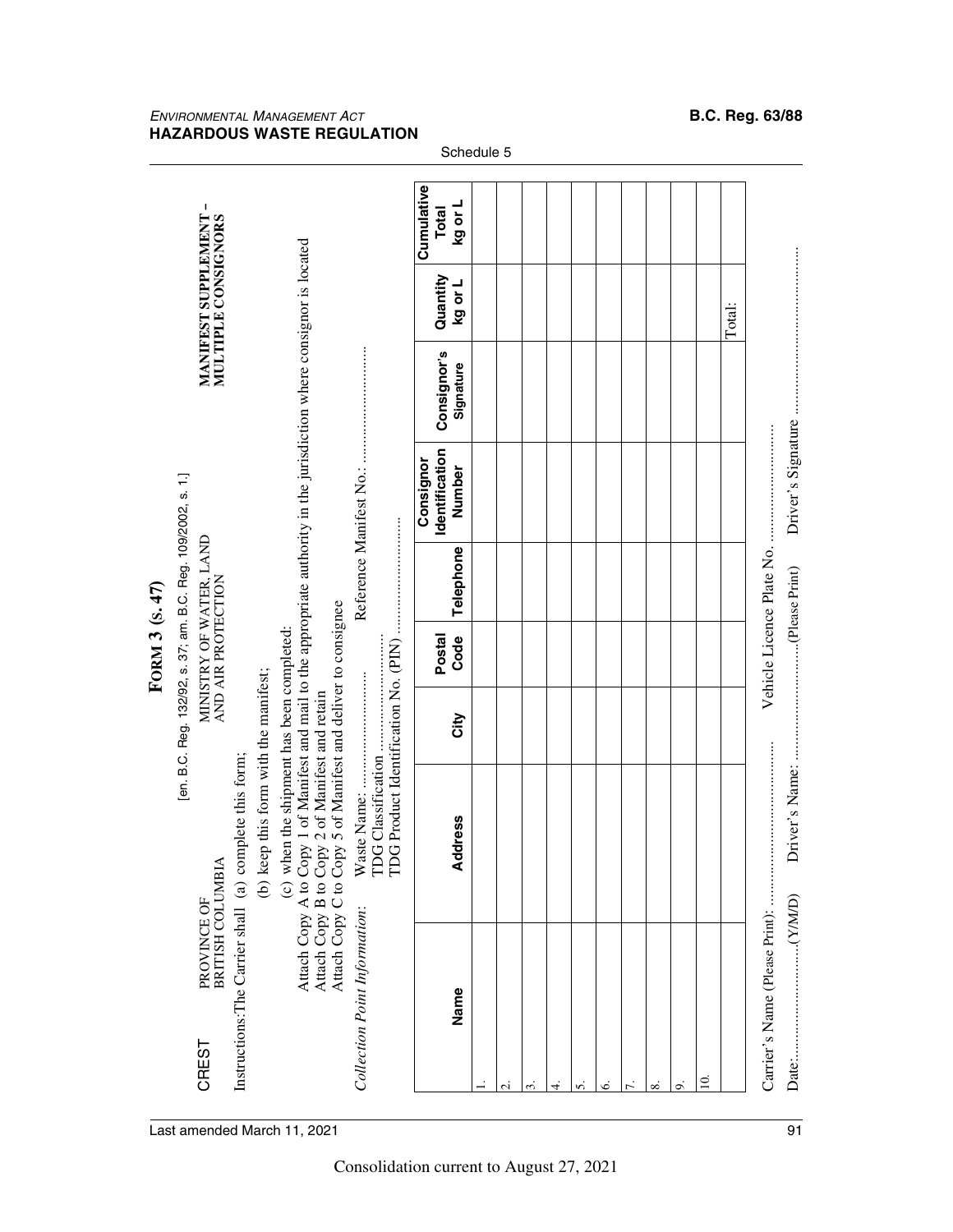#### **FORM 4 (S. 51)**

[en. B.C. Reg. 132/92, s. 37; am. B.C. Reg. 319/2004, ss. 2 and 46.]

File No. ............... (for official use)

#### APPLICATION FOR A CHANGE IN REQUIREMENTS OF THE HAZARDOUS WASTE REGULATION

- Notice: A person who may be adversely affected by a change in requirements of the Hazardous Waste Regulation may, within 30 days from the last date of publishing, write to a director at ............................... stating how the person is affected by the change.
- **1.** I/We, .................................................................................................................................................... (Full name, if a company, British Columbia registered name)

of ........................................................................................................................................................... (Address, if a company, British Columbia registered address)

hereby apply for a change in requirements of the Hazardous Waste Regulation.

**2.** The hazardous waste for which this application is made is from

...............................................................................................................................................................

(Describe the process or operation which generated or is generating the hazardous waste)

- **3.** The characteristics of the hazardous waste are as follows:
	- ...............................................................................................................................................................

(Describe hazardous waste characteristics. Attach documents as necessary)

**4.** The amount or generation rate of hazardous waste is

...............................................................................................................................................................

(Give total volume or rate of waste generation over a specific time period)

- **5.** The hazardous waste is: (give location or process for each as appropriate)
	- generated at ..............................................................
	- stored at ..............................................................
	- treated at ..............................................................
	- disposed of at ..............................................................
- **6.** The hazardous waste is processed or treated by ..............................................................................
- **7.** Application is made to change the requirements of section(s) .......................... of the Hazardous Waste Regulation because: (State reasons for change.)

............................................................................................................................................................... ...............................................................................................................................................................

- **8.** The proposed changes are summarized as follows:
	- (a) Before:.............................................................. .......................................................................... .......................................................................... (b) After:.............................................................. ........................................................................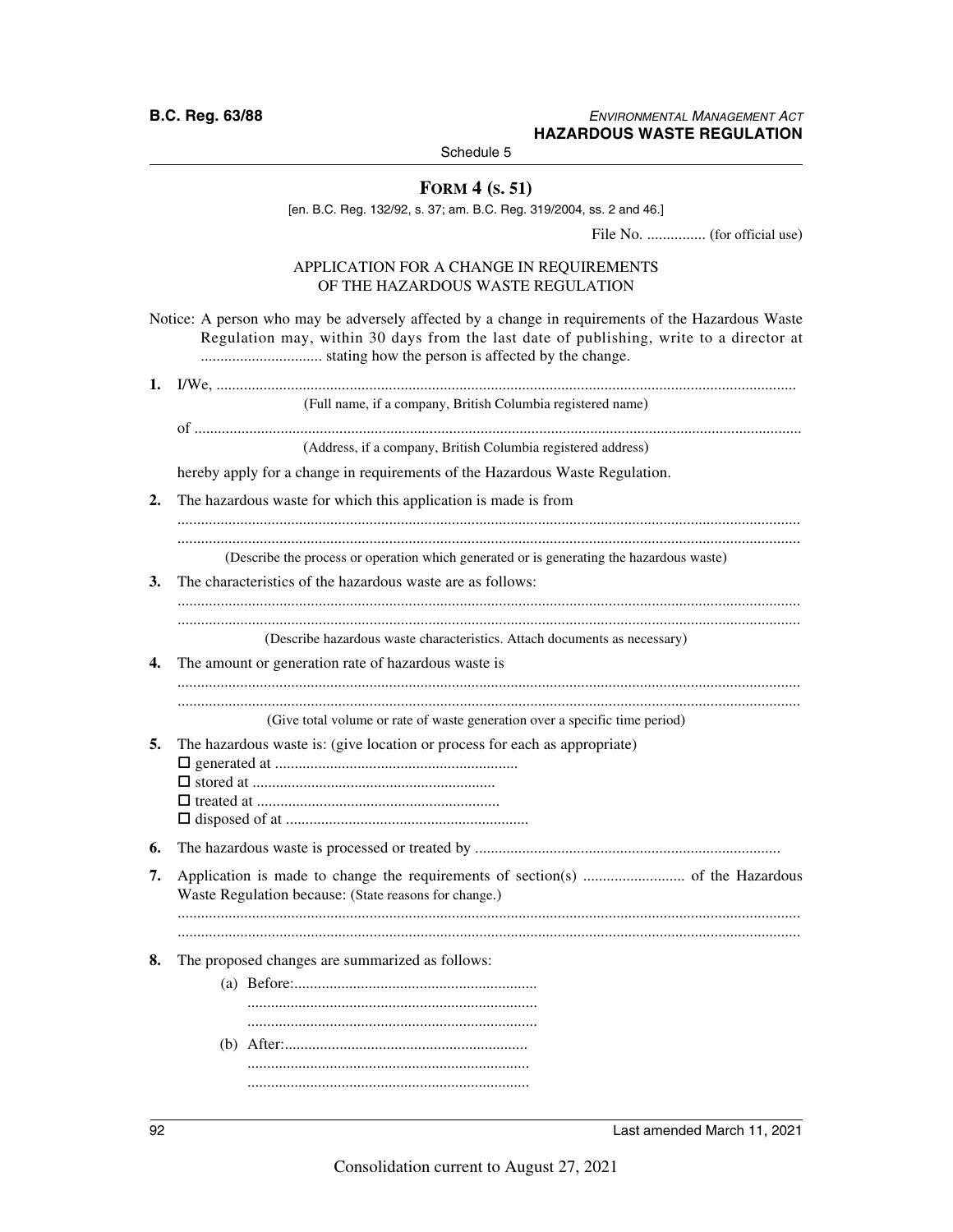|    | <b>HAZANDOUS WASTE NEGULATION</b>                                          | Schedule 5                                                                                                                                                                                                               |
|----|----------------------------------------------------------------------------|--------------------------------------------------------------------------------------------------------------------------------------------------------------------------------------------------------------------------|
| 9. | point where the hazardous waste is produced or managed.                    |                                                                                                                                                                                                                          |
|    |                                                                            |                                                                                                                                                                                                                          |
|    | (Print name of applicant or agent)                                         | (Signature of applicant or agent)                                                                                                                                                                                        |
|    |                                                                            |                                                                                                                                                                                                                          |
|    |                                                                            | [REVERSE]                                                                                                                                                                                                                |
|    |                                                                            | <b>ADDITIONAL INFORMATION</b>                                                                                                                                                                                            |
| 1. |                                                                            | In support of this application the following data is considered relevant: (List reports, references or data)                                                                                                             |
|    |                                                                            |                                                                                                                                                                                                                          |
|    |                                                                            | <b>PUBLISHING ARRANGEMENTS</b>                                                                                                                                                                                           |
|    | publishing the application in local newspapers. The undersigned applicant: | If publishing of this Permit Application is required, Ministry staff can arrange for publication of the appli-<br>cation. While there is no charge for this service, you will be responsible for expenses incurred in    |
|    |                                                                            | $\Box$ will arrange for publication $\Box$ requests that the Ministry arrange for publication                                                                                                                            |
|    | (Print name of applicant or agent)                                         | (Signature of applicant or agent)                                                                                                                                                                                        |
|    |                                                                            | <b>AGENT AUTHORIZATION</b>                                                                                                                                                                                               |
|    |                                                                            | In order to assist in processing your application, your advice is requested as to whether you wish us to deal<br>with you directly or through an agent. If you elect to appoint an agent, please complete the following: |

I/We hereby authorize .....................................................................................to deal with you directly on all aspects of the subject permit/amendment.

.......................................................... ...........................................................

(Date) (Signature of applicant)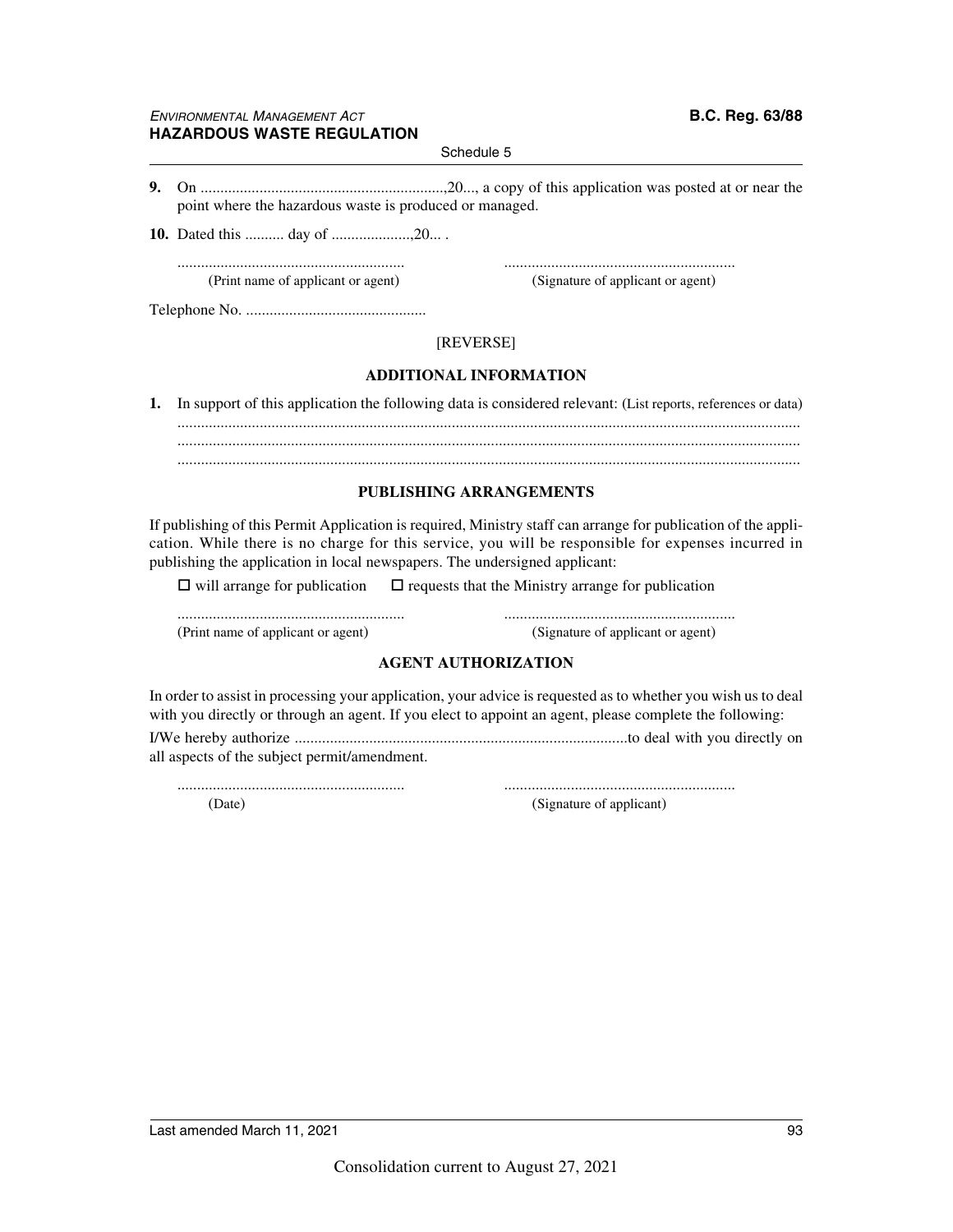|                                                                                                                             |                        | [en. B.C. Reg. 132/92, s. 37; am. B.C. Regs. 109/2002, s. 1; 319/2004, s. 2.]                  | FORM 5 $(s.47.1)$ |                                               |                                                                                        |      |                             |                                                                                                  |            |
|-----------------------------------------------------------------------------------------------------------------------------|------------------------|------------------------------------------------------------------------------------------------|-------------------|-----------------------------------------------|----------------------------------------------------------------------------------------|------|-----------------------------|--------------------------------------------------------------------------------------------------|------------|
| PROVINCE OF<br>BRITISH COLUMBIA<br>CREST                                                                                    |                        |                                                                                                |                   | MINISTRY OF WATER, LAND<br>AND AIR PROTECTION |                                                                                        |      | <b>MANIFEST SUPPLEMENT</b>  | $\mathbf{I}$                                                                                     |            |
| CONDITIONS:                                                                                                                 |                        |                                                                                                |                   |                                               |                                                                                        |      | MULTIPLE CARRIERS           |                                                                                                  |            |
| This form can only be used as an attachment to a HAZARDOUS WASTE MANIFEST under the following conditions:                   |                        |                                                                                                |                   |                                               |                                                                                        |      |                             |                                                                                                  |            |
| (a) There is only one Consignor (Gener                                                                                      |                        | ator) and only one Consignee (Receiver) for the shipment described on the referenced manifest. |                   |                                               |                                                                                        |      |                             |                                                                                                  |            |
| (b) There are no additions to or deletions of waste from the consignment after the shipment leaves the consignor's site.    |                        |                                                                                                |                   |                                               |                                                                                        |      |                             |                                                                                                  |            |
| (c) This form must be attached to the Reference Manifest and must be in the vehicle when the shipment is being transported. |                        |                                                                                                |                   |                                               |                                                                                        |      |                             |                                                                                                  |            |
|                                                                                                                             |                        |                                                                                                |                   |                                               |                                                                                        |      |                             |                                                                                                  |            |
|                                                                                                                             |                        | Vehicle                                                                                        | Prov.             |                                               | Date Carried                                                                           |      | Shipping Locations          |                                                                                                  |            |
| <b>Carrier Name</b>                                                                                                         | Carrier<br>$L_{\rm H}$ | (Lic. Plate No.)<br>Registration                                                               | <b>State</b><br>ŏ | <b>A AVIMINA A</b><br>Start                   | YY/MM/DD<br>Finish                                                                     | From | P                           | Signature<br>Carrier                                                                             |            |
|                                                                                                                             |                        |                                                                                                |                   |                                               |                                                                                        |      |                             |                                                                                                  | Schedule 5 |
|                                                                                                                             |                        |                                                                                                |                   |                                               |                                                                                        |      |                             |                                                                                                  |            |
|                                                                                                                             |                        |                                                                                                |                   |                                               |                                                                                        |      |                             |                                                                                                  |            |
|                                                                                                                             |                        |                                                                                                |                   |                                               |                                                                                        |      |                             |                                                                                                  |            |
| I certify the above shipments have been                                                                                     |                        | made in compliance with all hazardous waste regulations.                                       |                   |                                               |                                                                                        |      |                             |                                                                                                  |            |
| Consignor Contact Name (Please Print)                                                                                       |                        | Signature                                                                                      | .                 |                                               | Telephone No.<br>                                                                      |      | FAX No.<br>:<br>:<br>:<br>: | Date (YM/D)<br>                                                                                  |            |
| INSTRUCTIONS: When the shipment has been completed<br>the Consignee (Rec                                                    | eiver):                |                                                                                                |                   |                                               |                                                                                        |      |                             |                                                                                                  |            |
|                                                                                                                             |                        | where Consignee is located.                                                                    |                   |                                               |                                                                                        |      |                             | Attaches Copy A to Copy 3 of Manifest and mails to the appropriate authority in the jurisdiction |            |
|                                                                                                                             |                        |                                                                                                |                   |                                               | Attaches copies of Copy B to copies of Copy 4 of Manifest and returns to each Carrier. |      |                             |                                                                                                  |            |
|                                                                                                                             |                        |                                                                                                |                   |                                               | Attaches Copy C to Copy 5 of Manifest and retains for 2 years.                         |      |                             |                                                                                                  |            |
|                                                                                                                             |                        |                                                                                                |                   |                                               | Attaches Copy D to Copy 6 of Manifest and mails to Consignor.                          |      |                             |                                                                                                  |            |

Consolidation current to August 27, 2021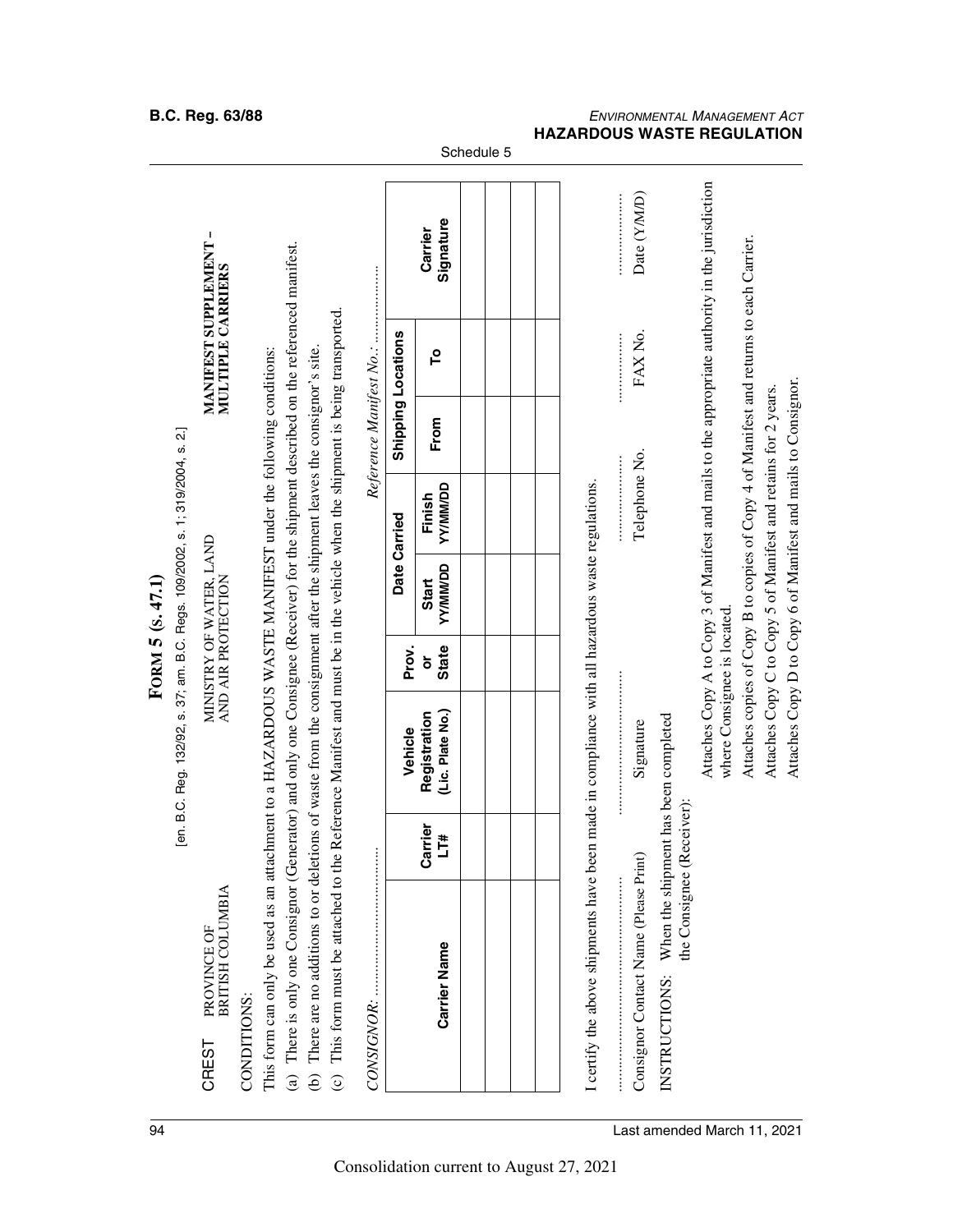#### Schedule 5 There is only one Consignor (Generator) and only one Consignee (Receiver) for all of the waste listed on the referenced manifest and on this Attaches Copy A to Copy 3 of Manifest and mails to the appropriate authority in the jurisdiction (a) There is only one Consignor (Generator) and only one Consignee (Receiver) for all of the waste listed on the referenced manifest and on this Attaches Copy A to Copy 3 of Manifest and mails to the appropriate authority in the jurisdiction  $\frac{1}{2}$ Date (YM/D) **No. Codes Yes No Yes No** Consignor Contact Name (Please Print) Signature Telephone No. FAX No. Date (Y/M/D) Vehicle **/Container Vehicle** *....................................................... ..................................... ...................... .................. .....................* Decontamination **Decontamination Yes** MANIFEST SUPPLEMENT -<br>MULTIPLE DIFFERENT WASTES BRITISH COLUMBIA AND AIR PROTECTION **MULTIPLE DIFFERENT WASTES** Attaches copies of Copy B to copies of Copy 4 of Manifest and returns to each Carrier. Attaches copies of Copy B to copies of Copy 4 of Manifest and returns to each Carrier. Packaging Container **Packaging**  $\frac{1}{2}$ CREST PROVINCE OF MINISTRY OF WATER, LAND **MANIFEST SUPPLEMENT – Yes** The form must be attached to the Reference Manifest and must be in the vehicle when the shipment is being transported. (c) The form must be attached to the Reference Manifest and must be in the vehicle when the shipment is being transported. Addendum if Handling *CONSIGNOR: ...................................... Reference Manifest No.: ....................* **Code** FAX No. There are no additions to or deletions of waste from the consignment after the shipment leaves the consignor's site. This form can only be used as an attachment to a HAZARDOUS WASTE MANIFEST under the following conditions: (b) There are no additions to or deletions of waste from the consignment after the shipment leaves the consignor's site. This form can only be used as an attachment to a HAZARDOUS WASTE MANIFEST under the following conditions: **Discrepancy Addendum if**  Reference Manifest No.: ...... **Identify any**  Attaches Copy D to Copy 6 of Manifest and mails to Consignor. Attaches Copy D to Copy 6 of Manifest and mails to Consignor. Discrepancy Identify any **Problems.**  Necessary **Shipment Shipment Necessary** Problems. Attaches Copy C to Copy 5 of Manifest and retains for 2 years. Attaches Copy C to Copy 5 of Manifest and retains for 2 years. **Attach**  [en. B.C. Reg. 132/92, s. 37; am. B.C. Regs. 109/2002, s. 1; 319/2004, s. 2.] [en. B.C. Reg. 132/92, s. 37; am. B.C. Regs. 109/2002, s. 1; 319/2004, s. 2.] Telephone No. **L or Kg** ............... **Units** certify the above shipments have been made in compliance with all hazardous waste regulations. I certify the above shipments have been made in compliance with all hazardous waste regulations. **Rec'd Qty**  Codes Packaging MINISTRY OF WATER, LAND **Packaging** FORM 6 (s. 47.2) **FORM 6 (S. 47.2) Do.** AND AIR PROTECTION where Consignee is located. where Consignee is located. **Classifi- Packing**<br>cation **group Classifi-**When the shipment has been completed INSTRUCTIONS: When the shipment has been completed Signature . . . . . . . . . . . . . . . . . . **L or Kg Units Shipped** the Consignee (Receiver): the Consignee (Receiver): **Qty**  Identification **Identification** (TDGA/PIN) Consignor Contact Name (Please Print) **(TDGA/PIN) Waste**  BRITISH COLUMBIA PROVINCE OF **Shipping Name Shipping Name**  of Waste **of Waste** INSTRUCTIONS: CONDITIONS: CONDITIONS: form. **L=liquid S=solid Physical G=gas State** CREST  $\hat{e}$  $\odot$  $\widehat{a}$

Last amended March 11, 2021 95

# *ENVIRONMENTAL MANAGEMENT ACT* **B.C. Reg. 63/88 HAZARDOUS WASTE REGULATION**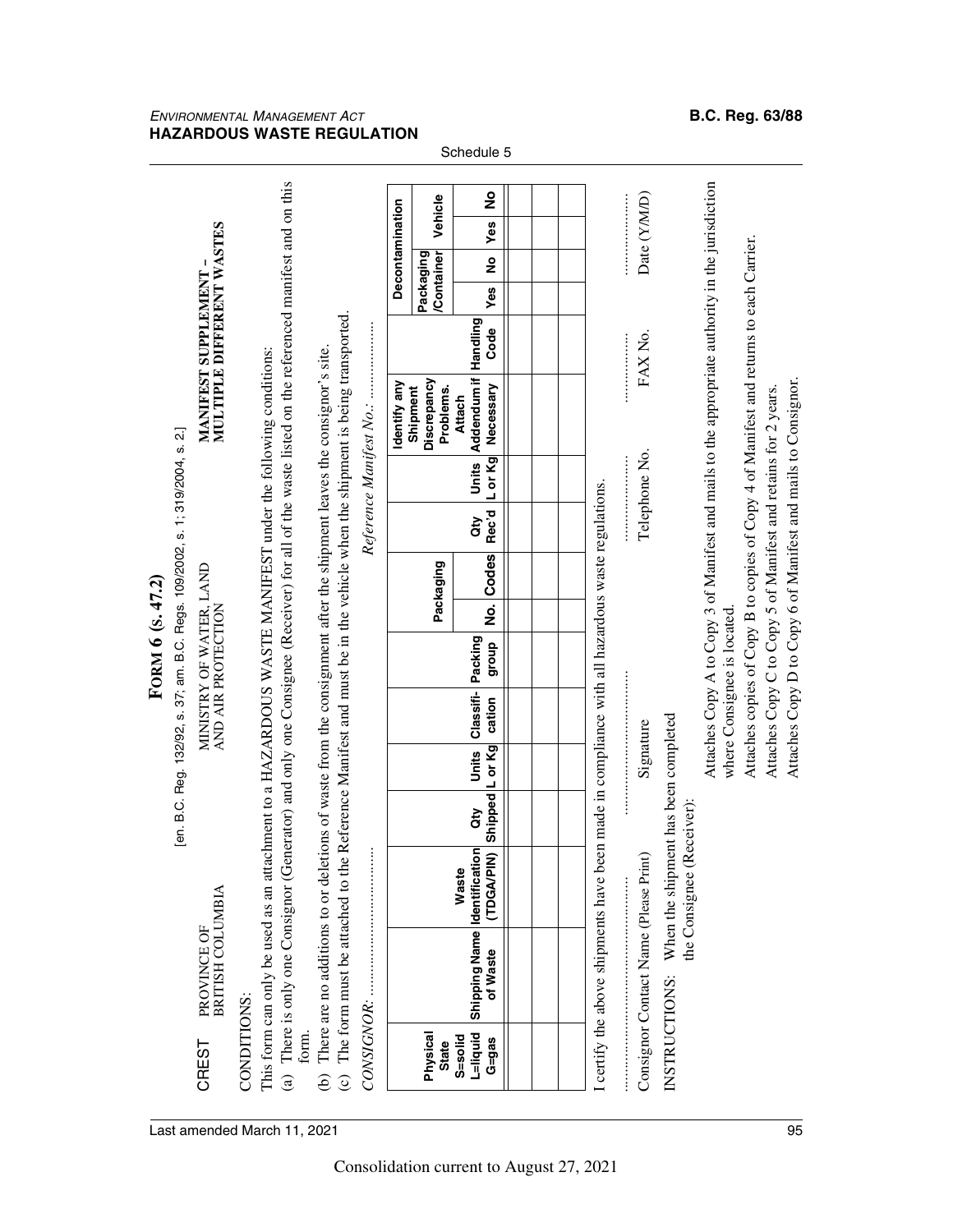# **SCHEDULE 6**

[en. B.C. Reg. 261/2006, s. 32.]

### **TABLE 1**

#### *[ss. 43, 48]*

# **REGISTRATION QUANTITIES**

|                 | Column I<br><b>Category of Hazardous Waste</b>                                                                            | Column II<br>Quantity<br>(kg or L<br>as appropriate) |
|-----------------|---------------------------------------------------------------------------------------------------------------------------|------------------------------------------------------|
| 1               | dangerous goods meeting the criteria for class 2.1 of the federal dangerous goods<br>regulation                           | $500*$                                               |
| 2               | dangerous goods meeting the criteria for class 2.2 of the federal dangerous goods<br>regulation                           | 1 000*                                               |
| 3               | dangerous goods meeting the criteria for class 2.3 of the federal dangerous goods<br>regulation                           | $50*$                                                |
| 4               | dangerous goods meeting the criteria for class 3 of the federal dangerous goods<br>regulation                             | $\overline{500}$                                     |
| 5               | dangerous goods meeting the criteria for class 4.1 of the federal dangerous goods<br>regulation                           | 1 000                                                |
| 6               | dangerous goods meeting the criteria for Class 4.2 of the federal<br>dangerous goods regulation                           | 100                                                  |
| 7               | dangerous goods meeting the criteria for Class 4.3 of the federal<br>dangerous goods regulation                           | 100                                                  |
| 8               | dangerous goods meeting the criteria for Class 5.1 of the federal<br>dangerous goods regulation                           | 100                                                  |
| 9               | dangerous goods meeting the criteria for Class 5.2 of the federal<br>dangerous goods regulation                           | $\overline{5}$                                       |
| 10              | dangerous goods meeting the criteria for Class 6.1 of the federal<br>dangerous goods regulation                           | 100                                                  |
| 11              | dangerous goods meeting the criteria for Class 6.2 of the federal<br>dangerous goods regulation                           | 100                                                  |
| $\overline{12}$ | dangerous goods meeting the criteria for Class 8 of the federal dangerous goods<br>regulation, other than waste batteries | 100                                                  |
| 13              | dangerous goods meeting the criteria for Class 9 of the federal dangerous goods<br>regulation                             | $\overline{500}$                                     |
| 14              | PCB waste                                                                                                                 | 5                                                    |
| $\overline{15}$ | biomedical waste                                                                                                          | 100                                                  |
| 16              | waste containing dioxin                                                                                                   | 5                                                    |
| $\overline{17}$ | waste oil whether or not contaminated with lead                                                                           | 5 0 0 0                                              |
| 18              | waste asbestos                                                                                                            | 1 000                                                |
| 19              | pest control product containers                                                                                           | 500                                                  |
| 20              | waste pest control product                                                                                                | 100                                                  |
| 21              | leachable toxic waste                                                                                                     | $\overline{500}$                                     |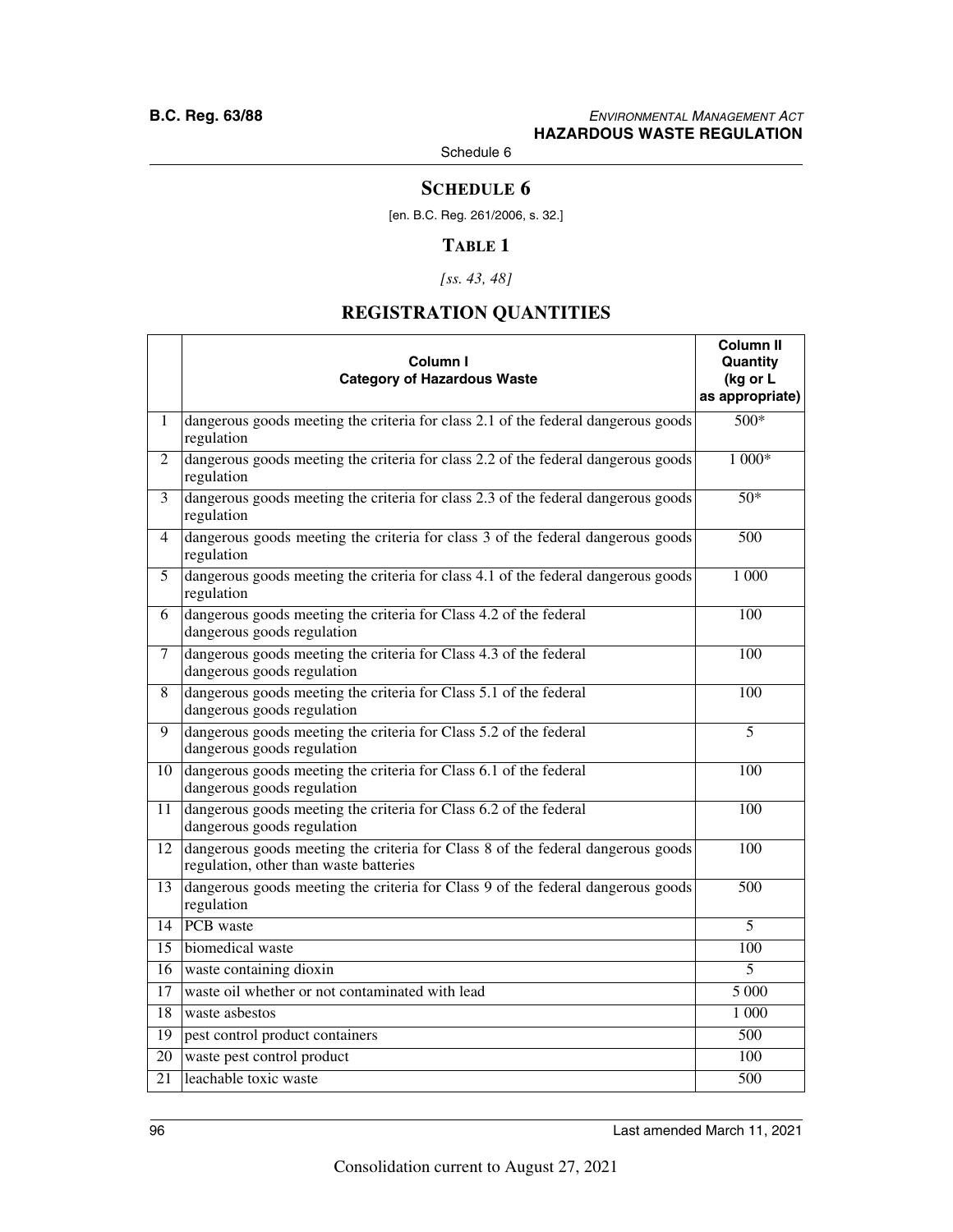#### *ENVIRONMENTAL MANAGEMENT ACT* **B.C. Reg. 63/88 HAZARDOUS WASTE REGULATION**

Schedule 7

|    | Column I<br><b>Category of Hazardous Waste</b>   | <b>Column II</b><br>Quantity<br>(kg or L<br>as appropriate) |
|----|--------------------------------------------------|-------------------------------------------------------------|
| 22 | waste containing tetrachloroethylene             | 200                                                         |
| 23 | waste containing polycyclic aromatic hydrocarbon |                                                             |
| 24 | waste listed in Schedule 7                       | 100                                                         |
| 25 | batteries that are hazardous waste               | 2 0 0 0                                                     |

\* Total liquid volume of containers

# **SCHEDULE 7**

[en. B.C. Reg. 214/2004, s. 11.]

*(s. 1 (1) "hazardous waste" (h.1))*

# **Wastes**

|         | <b>Description</b>                                                                                                                                                                                                                                                                                                                                                                                                                                 |
|---------|----------------------------------------------------------------------------------------------------------------------------------------------------------------------------------------------------------------------------------------------------------------------------------------------------------------------------------------------------------------------------------------------------------------------------------------------------|
| Type 1  | The following spent halogenated solvents used in degreasing: tetrachloroethylene,<br>trichloroethylene, methylene chloride, 1,1,1-trichloroethane, carbon tetrachloride, and<br>chlorinated fluorocarbons; and sludges from the recovery of these solvents in degreasing<br>operations                                                                                                                                                             |
| Type 2  | The following spent halogenated solvents: tetrachloroethylene, methylene chloride,<br>trichloroethylene, 1,1,1-trichloroethane, chlorobenzene, 1,1,2-trichloro-1,2,2-trifluoroethane,<br>ortho-dichlorobenzene, and trichlorofluoromethane; and the still bottoms from the recovery<br>of these solvents                                                                                                                                           |
| Type 3  | The following spent non-halogenated solvents: xylene, acetone, ethyl acetate, ethyl benzene,<br>ethyl ether, methyl isobutyl ketone, n-butyl alcohol, cyclohexanone; and methanol; and the<br>still bottoms from the recovery of these solvents                                                                                                                                                                                                    |
| Type 4  | The following spent non-halogenated solvents: cresols and cresylic acid, nitrobenzene; and<br>the still bottoms from the recovery of these solvents                                                                                                                                                                                                                                                                                                |
| Type 5  | The following spent non-halogenated solvents: toluene, methyl ethyl ketone, carbon<br>disulphide, isobutanol, and pyridine; and the still bottoms from the recovery of these solvents                                                                                                                                                                                                                                                              |
| Type 6  | Wastewater treatment sludges from electroplating operations except for the following<br>processes: (1) sulphuric acid anodizing of aluminum; (2) tin plating on carbon steel; (3) zinc<br>plating (on a segregated basis) on carbon steel; (4) aluminum or aluminum- zinc plating on<br>carbon steel; (5) cleaning, stripping associated with tin, zinc, and aluminum plating on carbon<br>steel; and (6) chemical etching and milling of aluminum |
| Type 7  | Wastewater treatment sludges from the chemical conversion coating of aluminum                                                                                                                                                                                                                                                                                                                                                                      |
| Type 8  | Spent cyanide plating bath solutions from non-precious metal electroplating operations                                                                                                                                                                                                                                                                                                                                                             |
| Type 9  | Plating bath sludges from the bottom of plating baths from electroplating operations where<br>cyanides are used in the process                                                                                                                                                                                                                                                                                                                     |
| Type 10 | Spent stripping and cleaning bath solutions from non-precious metal electroplating operations<br>where cyanides are used in the process                                                                                                                                                                                                                                                                                                            |
| Type 11 | Quenching bath sludge from oil baths from non-precious metal heat treating operations where<br>cyanides are used in the process                                                                                                                                                                                                                                                                                                                    |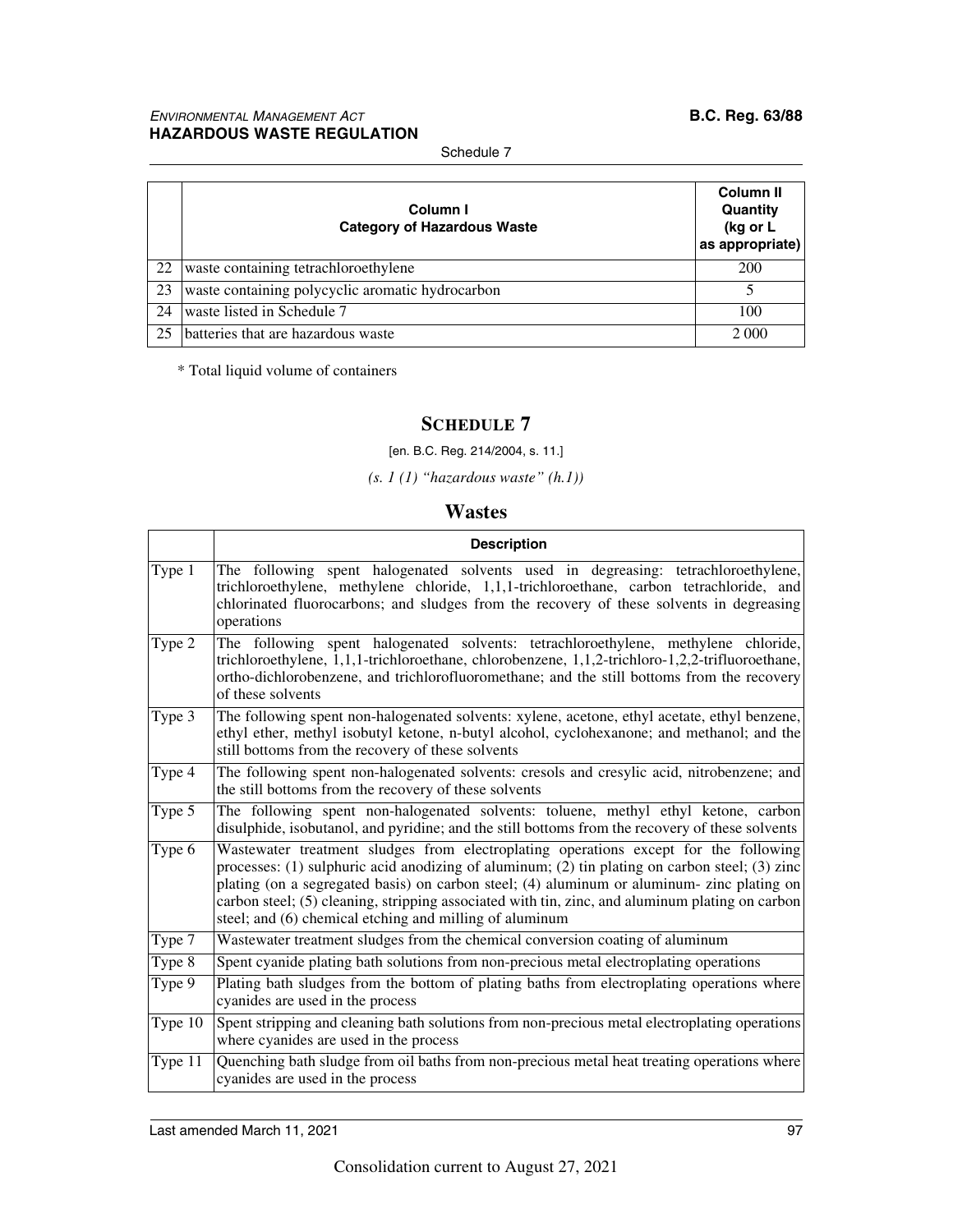Schedule 7

|           | <b>Description</b>                                                                                                                |
|-----------|-----------------------------------------------------------------------------------------------------------------------------------|
| Type $12$ | Spent cyanide solutions from salt bath pot cleaning from non-precious metal heat treating<br>operations                           |
| Type 13   | Quenching wastewater treatment sludges from non-precious metal heat treating operations<br>where cyanides are used in the process |
| Type 14   | Cyanidation wastewater treatment tailing pond sediment from mineral metals recovery<br>operations                                 |
| Type 15   | Spent cyanide bath solutions from mineral metal recovery operations                                                               |
| Type 16   | Bottom sediment sludge from the treatment of wastewaters from wood preserving processes<br>that use creosote or pentachlorophenol |
| Type $17$ | Wastewater treatment sludge from the production of chrome yellow and orange pigments                                              |
| Type 18   | Wastewater treatment sludge from the production of molybdate orange pigments                                                      |
| Type 19   | Wastewater treatment sludge from the production of zinc yellow pigments                                                           |
| Type 20   | Wastewater treatment sludge from the production of chrome green pigments                                                          |
| Type 21   | Wastewater treatment sludge from the production of chromeoxide green pigments (anhydrous<br>and hydrated)                         |
| Type 22   | Wastewater treatment sludge from the production of iron blue pigments                                                             |
| Type 23   | Oven residue from the production of chrome oxide green pigments                                                                   |
| Type 24   | Distillation bottoms from the production of acetaldehyde from ethylene                                                            |
| Type 25   | Distillation side cuts from the production of acetaldehyde from ethylene                                                          |
| Type 26   | Bottom stream from the wastewater stripper in the production of acrylonitrile                                                     |
| Type 27   | Bottom stream from the acetonitrile column in the production of acrylonitrile                                                     |
| Type 28   | Bottoms from the acetonitrile purification column in the production of acrylonitrile                                              |
| Type 29   | Still bottoms from the distillation of benzylchloride                                                                             |
| Type 30   | Heavy ends or distillation residues from the production of carbon tetrachloride                                                   |
| Type 31   | Heavy ends (still bottoms) from the purification column in the production of epichlorohydrin                                      |
| Type 32   | Heavy ends from the fractionation column in ethyl chloride production                                                             |
| Type 33   | Heavy ends from the distillation of ethylene dichloride in ethylene dichloride production                                         |
| Type 34   | Heavy ends from the distillation of vinyl chloride in vinyl chloride monomer production                                           |
| Type 35   | Aqueous spent antimony catalyst waste from fluoromethanes production                                                              |
| Type 36   | Distillation bottom tars from the production of phenol or acetone from cumene                                                     |
| Type 37   | Distillation light ends from the production of phthalic anhydride from naphthalene                                                |
|           | Type 38 Distillation bottoms from the production of phthalic anhydride from naphthalene                                           |
| Type 39   | Distillation light ends from the production of phthalic anhydride from ortho-xylene                                               |
| Type 40   | Distillation bottoms from the production of phthalic anhydride from ortho-xylene                                                  |
| Type 41   | Distillation bottoms from the production of nitrobenzene by the nitration of benzene                                              |
| Type 42   | Stripping still tails from the production of methyl ethyl pyridines                                                               |
| Type 43   | Centrifuge and distillation residues from toluene diisocyanate production                                                         |
| Type 44   | Spent catalyst from the hydrochlorinator reactor in the production of 1,1,1-trichloroethane                                       |
| Type 45   | Waste from the product stream stripper in the production of $1,1,1$ -trichloroethane                                              |
| Type 46   | Distillation bottoms from the production of 1,1,1-trichloroethane                                                                 |
| Type 47   | Heavy ends from the heavy ends columns from the production of 1,1,1-trichloroethane                                               |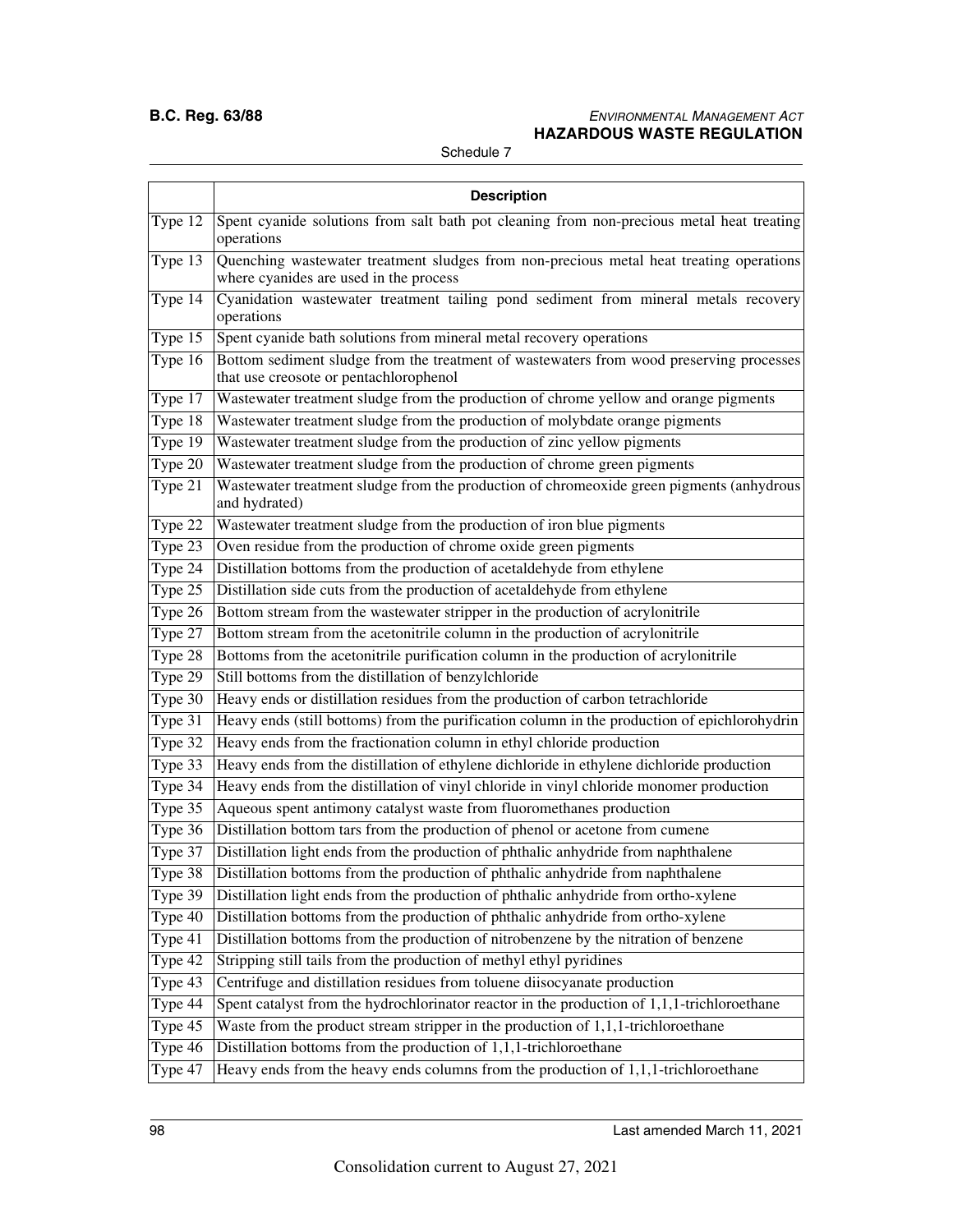# *ENVIRONMENTAL MANAGEMENT ACT* **B.C. Reg. 63/88 HAZARDOUS WASTE REGULATION**

|                      | <b>Description</b>                                                                                                  |
|----------------------|---------------------------------------------------------------------------------------------------------------------|
| Type 48              | Column bottoms or heavy ends from the combined production of trichloroethylene and<br>perchloroethylene             |
| Type $\overline{49}$ | Distillation bottoms from aniline production                                                                        |
| Type 50              | Process residues from aniline extraction from the production of aniline                                             |
| Type 51              | Combined wastewater streams generated from nitrobenzene or aniline production                                       |
| Type $52$            | Distillation or fractionating column bottoms from the production of chlorobenzenes                                  |
| Type 53              | Separated aqueous stream from the reactor product washing step in the production of<br>chlorobenzene                |
| Type 54              | By-product salts generated in the production of MSMA and cacodylic acid                                             |
| Type 55              | Wastewater treatment sludge from the production of chlordane                                                        |
| Type 56              | Wastewater and scrub water from the chlorination of cyclopentadiene in the production of<br>chlordane               |
| Type 57              | Filter solids from the filtration of hexachlorocyclopentadiene in the production of chlordane                       |
| Type 58              | Vacuum stripper discharge from the chlordane chlorinator in the production of chlordane                             |
| Type 59              | Wastewater treatment sludges generated in the production of creosote                                                |
| Type 60              | Still bottoms from toluene reclamation distillation in the production of disulfoton                                 |
| Type 61              | Wastewater treatment sludges from the production of disulfoton                                                      |
| Type 62              | Wastewater from the washing and stripping of phorate production                                                     |
| Type 63              | Filter cake from the filtration of diethylphosphorodithioic acid in the production of phorate                       |
| Type 64              | Wastewater treatment sludge from the production of phorate                                                          |
| Type 65              | Wastewater treatment sludge from the production of toxaphene                                                        |
| Type 66              | Untreated process wastewater from the production of toxaphene                                                       |
| Type 67              | Heavy ends or distillation residues from the distillation of tetrachlorobenzene in the<br>production of 2,4,5-T     |
| Type 68              | 2,6-Dichlorophenol waste from the production of 2,4-D                                                               |
| Type 69              | Untreated wastewater from the production of 2,4-D                                                                   |
| Type 70              | Wastewater treatment sludges from the manufacturing and processing of explosives                                    |
| Type 71              | Spent carbon from the treatment of wastewater containing explosives                                                 |
| Type 72              | Wastewater treatment sludges from the manufacturing, formulation, and loading of<br>lead-based initiating compounds |
| Type 73              | Pink or red water from TNT operations                                                                               |
| Type 74              | Dissolved air flotation (DAF) float from the petroleum refining industry                                            |
| Type 75              | Slop oil emulsion solids from the petroleum refining industry                                                       |
| Type 76              | Heat exchanger bundle cleaning sludge from the petroleum refining industry                                          |
| Type 77              | API separator sludge from the petroleum refining industry                                                           |
| Type 78              | Tanks bottoms (leaded) from the petroleum refining industry                                                         |
| Type 79              | Ammonia still lime sludge from coking operations                                                                    |
| Type 80              | Emission control dust or sludge from the primary production of steel in electric furnaces                           |
| Type 81              | Spent pickle liquor from steel finishing operations                                                                 |
| Type 82              | Sludge from lime treatment of spent pickle liquor from steel finishing operations                                   |